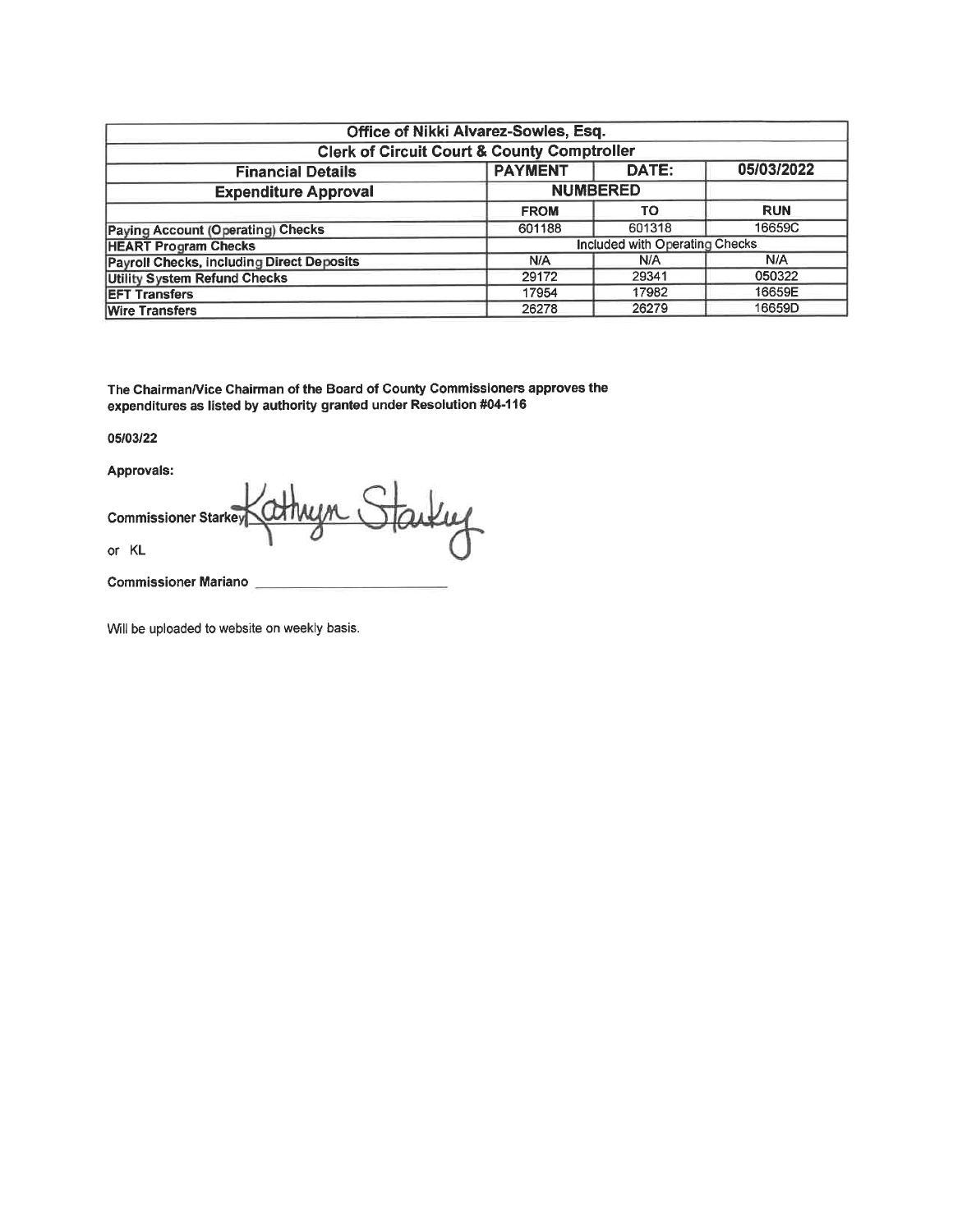| <b>VENDOR NAME</b>                         | INV DATE VOUCHER PO          |                         |  | CHECK NO T CHK DATE GL ACCOUNT                            |                     | <b>Example 2</b> GL ACCOUNT DESCRIPTION                           |           |
|--------------------------------------------|------------------------------|-------------------------|--|-----------------------------------------------------------|---------------------|-------------------------------------------------------------------|-----------|
| 6753 AD-VANCE PERSONNEL SERVICES INC       |                              |                         |  |                                                           |                     |                                                                   |           |
|                                            | 04/15/22                     | 22000437                |  | 601188 P 05/03/22 10059920 534000 00000 Other Services    |                     |                                                                   | 3,730.40  |
| INVOICE:                                   | 9165593<br>04/22/22          | 22000437                |  | 601188 P 05/03/22 10059920 534000 00000 other Services    |                     |                                                                   | 3,723.69  |
| INVOICE:                                   | 9165753<br>03/18/22          | 22000437                |  | 601188 P 05/03/22 10010350 534000 00000 Other Services    |                     |                                                                   | 823.63    |
| INVOICE:                                   | 9164949<br>04/01/22          | 22000437                |  | 601188 P 05/03/22 10010350 534000 00000 other Services    |                     |                                                                   | 754.80    |
| INVOICE:                                   | 9165271<br>04/08/22          | 22000437                |  | 601188 P 05/03/22 10010350 534000 00000 Other Services    |                     |                                                                   | 652.80    |
| INVOICE:                                   | 9165425<br>04/15/22          | 22000437                |  | 601188 P 05/03/22 10010350 534000 00000 other Services    |                     |                                                                   | 489.60    |
| INVOICE:                                   | 9165592<br>02/18/22          | 22000437                |  | 601188 P 05/03/22 10010350 534000 00000 other Services    |                     |                                                                   | 775.20    |
| INVOICE:                                   | 9164339<br>02/25/22          | 22000437                |  | 601188 P 05/03/22 10010350 534000 00000 other Services    |                     |                                                                   | 816.00    |
| INVOICE:                                   | 9164486<br>03/04/22          | 22000437                |  | 601188 P 05/03/22 10010350 534000 00000 other Services    |                     |                                                                   | 571.20    |
| INVOICE:                                   | 9164634<br>04/15/22          | 22000782                |  | 601188 P 05/03/22 10000350 534000 00000 other Services    |                     |                                                                   | 2,174.00  |
| INVOICE:                                   | 9165589<br>04/29/22          | 22000437                |  | 601188 P 05/03/22 10059920 534000 00000 other Services    |                     |                                                                   | 3,868.16  |
| INVOICE:                                   | 9165917                      |                         |  |                                                           |                     |                                                                   |           |
|                                            | 04/29/22<br>INVOICE: 9165918 | 22000437                |  | 601188 P 05/03/22 10059920 534000 00000 other Services    |                     |                                                                   | 1,673.56  |
| <b>VENDOR TOTALS</b>                       |                              | 170,777.91 YTD INVOICED |  |                                                           | 186,197.29 YTD PAID |                                                                   | 20,053.04 |
| 4200 AMERICAN FAMILY LIFE ASSURANCE CO     | 04/27/22                     |                         |  | 601189 P 05/03/22 10007170 202415                         |                     | Deduction Aflac                                                   | 24,043.85 |
|                                            | INVOICE: 065843              |                         |  |                                                           |                     |                                                                   |           |
| <b>VENDOR TOTALS</b>                       |                              | 205,151.95 YTD INVOICED |  |                                                           | 232,285.55 YTD PAID |                                                                   | 24,043.85 |
| 2886 AJAX PAVING INDUSTRIES OF FLORIDA LLC | 04/22/22                     | 22000372                |  |                                                           |                     | 601190 P 05/03/22 10010350 552008 00000 Maint Materials-Not Rds&B | 203.68    |
|                                            | INVOICE: 224439<br>04/21/22  | 22000372                |  |                                                           |                     | 601190 P 05/03/22 10010350 552008 00000 Maint Materials-Not Rds&B | 203.01    |
| INVOICE:                                   | 224347<br>04/26/22           | 22000372                |  |                                                           |                     | 601190 P 05/03/22 10010350 552008 00000 Maint Materials-Not Rds&B | 199.66    |
|                                            | INVOICE: 224612              |                         |  |                                                           |                     |                                                                   |           |
| <b>VENDOR TOTALS</b>                       |                              | 32,903.25 YTD INVOICED  |  | 2,124,059.33 YTD PAID                                     |                     |                                                                   | 606.35    |
| 1 AMBULANCE REFUNDS                        | 04/18/22                     |                         |  | 601207 P 05/03/22 10007170 115040 00000 Ambulance Billing |                     |                                                                   | 355.65    |
| INVOICE:                                   | 2126898<br>04/27/22          |                         |  | 601209 P 05/03/22 10007170 115040 00000 Ambulance Billing |                     |                                                                   | 1,274.00  |
| INVOICE:                                   | 2062080301<br>04/27/22       |                         |  | 601210 P 05/03/22 10007170 115040 00000 Ambulance Billing |                     |                                                                   | 1,274.00  |
| INVOICE:                                   | 2062080101                   |                         |  |                                                           |                     |                                                                   |           |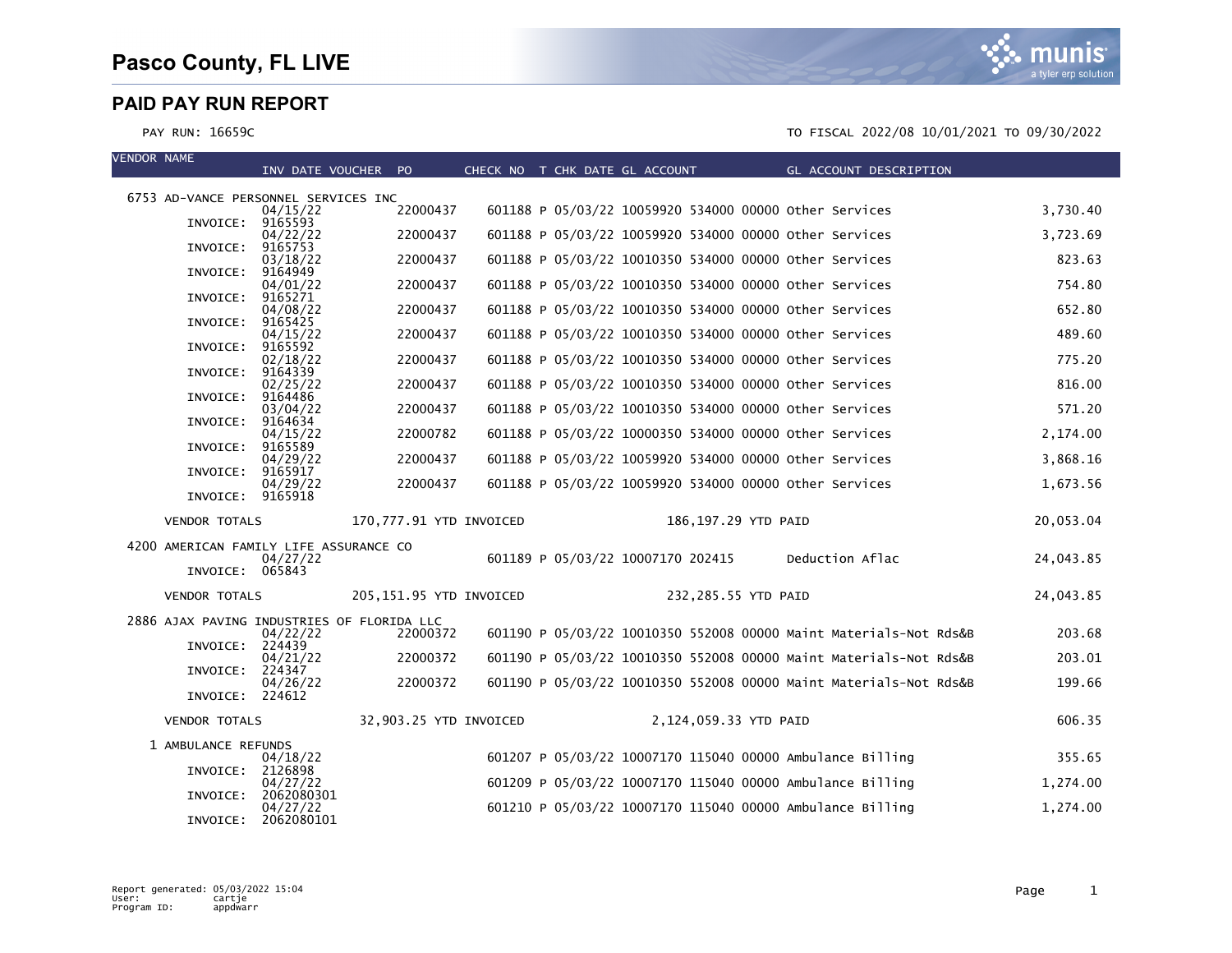| <b>VENDOR NAME</b>   |                                   |                        |  |                                |                                                              |                        |           |
|----------------------|-----------------------------------|------------------------|--|--------------------------------|--------------------------------------------------------------|------------------------|-----------|
|                      | INV DATE VOUCHER PO               |                        |  | CHECK NO T CHK DATE GL ACCOUNT |                                                              | GL ACCOUNT DESCRIPTION |           |
|                      | 04/27/22                          |                        |  |                                | 601211 P 05/03/22 10007170 115040 00000 Ambulance Billing    |                        | 1,338.09  |
|                      | INVOICE: 2062080201<br>04/27/22   |                        |  |                                | 601212 P 05/03/22 10007170 115040 00000 Ambulance Billing    |                        | 1,289.00  |
| INVOICE:             | 2118922                           |                        |  |                                |                                                              |                        |           |
| INVOICE:             | 04/27/22<br>2352100101            |                        |  |                                | 601213 P 05/03/22 10007170 115040 00000 Ambulance Billing    |                        | 492.20    |
|                      | 04/27/22<br>INVOICE: 2150085      |                        |  |                                | 601214 P 05/03/22 10007170 115040 00000 Ambulance Billing    |                        | 1,230.42  |
|                      | 05/02/22                          |                        |  |                                | 601191 P 05/03/22 10007170 115040 00000 Ambulance Billing    |                        | 283.11    |
| INVOICE:             | 2164102<br>05/02/22               |                        |  |                                | 601192 P 05/03/22 10007170 115040 00000 Ambulance Billing    |                        | 273.06    |
| INVOICE:             | 2181666                           |                        |  |                                |                                                              |                        |           |
| INVOICE:             | 05/02/22<br>2146567               |                        |  |                                | 601193 P 05/03/22 10007170 115040 00000 Ambulance Billing    |                        | 239.62    |
|                      | 05/02/22                          |                        |  |                                | 601194 P 05/03/22 10007170 115040 00000 Ambulance Billing    |                        | 354.12    |
| INVOICE:             | 2174585<br>05/02/22               |                        |  |                                | 601199 P 05/03/22 10007170 115040 00000 Ambulance Billing    |                        | 304.12    |
| INVOICE:             | 2125404                           |                        |  |                                |                                                              |                        |           |
| INVOICE:             | 05/02/22<br>2121950               |                        |  |                                | 601200 P 05/03/22 10007170 115040 00000 Ambulance Billing    |                        | 307.94    |
|                      | 05/02/22                          |                        |  |                                | 601205 P 05/03/22 10007170 115040 00000 Ambulance Billing    |                        | 618.86    |
| INVOICE:             | 2128816<br>05/02/22               |                        |  |                                | 601215 P 05/03/22 10007170 115040 00000 Ambulance Billing    |                        | 152.05    |
| INVOICE:             | 2143529<br>05/02/22               |                        |  |                                | 601203 P 05/03/22 10007170 115040 00000 Ambulance Billing    |                        | 69.55     |
| INVOICE:             | 1924806                           |                        |  |                                |                                                              |                        |           |
| INVOICE:             | 05/02/22<br>2185191               |                        |  |                                | 601204 P 05/03/22 10007170 115040 00000 Ambulance Billing    |                        | 190.00    |
|                      | 05/02/22                          |                        |  |                                | 601202 P 05/03/22 10007170 115040 00000 Ambulance Billing    |                        | 439.97    |
| INVOICE:             | 1661260201<br>05/02/22            |                        |  |                                | 601201 P 05/03/22 10007170 115040 00000 Ambulance Billing    |                        | 346.72    |
|                      | INVOICE: 1661260101               |                        |  |                                |                                                              |                        |           |
| INVOICE:             | 05/02/22<br>2159384               |                        |  |                                | 601206 P 05/03/22 10007170 115040 00000 Ambulance Billing    |                        | 1,320.81  |
|                      | 05/02/22                          |                        |  |                                | 601208 P 05/03/22 10007170 115040 00000 Ambulance Billing    |                        | 1,247.26  |
|                      | INVOICE: 1490800101<br>05/02/22   |                        |  |                                | 601196 P 05/03/22 10007170 115040 00000 Ambulance Billing    |                        | 67.50     |
| INVOICE:             | 1946284<br>05/02/22               |                        |  |                                | 601197 P 05/03/22 10007170 115040 00000 Ambulance Billing    |                        | 75.00     |
| INVOICE:             | 1943158                           |                        |  |                                |                                                              |                        |           |
| INVOICE:             | 05/02/22<br>1970609               |                        |  |                                | 601198 P 05/03/22 10007170 115040 00000 Ambulance Billing    |                        | 11.25     |
|                      | 05/02/22                          |                        |  |                                | 601195 P 05/03/22 10007170 115040 00000 Ambulance Billing    |                        | 16.88     |
|                      | INVOICE: 1978752                  |                        |  |                                |                                                              |                        |           |
| <b>VENDOR TOTALS</b> |                                   | 61,242.35 YTD INVOICED |  |                                | 61,242.35 YTD PAID                                           |                        | 13,571.18 |
|                      | 9383 FISHER FAMILY ADVENTURES INC | 22000434               |  |                                | 601216 P 05/03/22 10060130 547000 00000 Printing and Binding |                        | 37.70     |
| INVOICE:             | 04/19/22<br>16757                 |                        |  |                                |                                                              |                        |           |
|                      | 04/19/22                          | 22000434               |  |                                | 601216 P 05/03/22 10061610 547000 00000 Printing and Binding |                        | 56.55     |

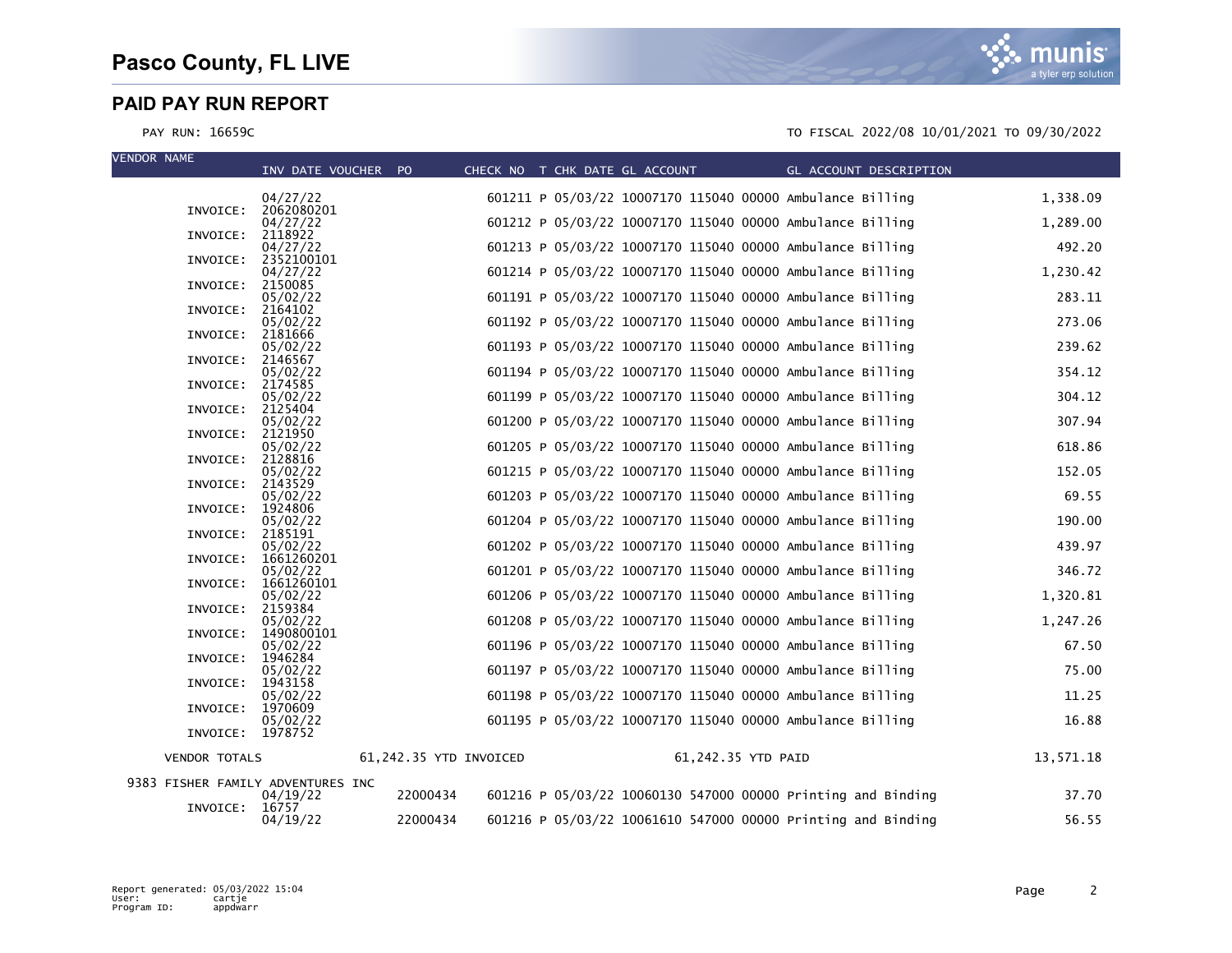| <b>VENDOR NAME</b> |                                              |                                         |                           |                                                     |                     | INV DATE VOUCHER PO CHECK NO T CHK DATE GL ACCOUNT CL ACCOUNT DESCRIPTION |           |
|--------------------|----------------------------------------------|-----------------------------------------|---------------------------|-----------------------------------------------------|---------------------|---------------------------------------------------------------------------|-----------|
|                    | INVOICE: 16757                               |                                         |                           |                                                     |                     |                                                                           |           |
|                    | <b>VENDOR TOTALS</b>                         |                                         | 4,580.10 YTD INVOICED     |                                                     | 2,940.60 YTD PAID   |                                                                           | 94.25     |
|                    | 5936 AT&T MOBILITY                           |                                         |                           |                                                     |                     |                                                                           |           |
|                    |                                              | 03/31/22<br>INVOICE: 287288089337033122 |                           |                                                     |                     | 601217 P 05/03/22 10000400 541000 00000 Communications                    | 1.295.66  |
|                    |                                              | 03/31/22<br>INVOICE: 287288089337033122 |                           |                                                     |                     | 601217 P 05/03/22 10000350 541000 00000 Communications                    | 954.14    |
|                    |                                              | 03/31/22                                |                           |                                                     |                     | 601217 P 05/03/22 10006430 541000 00000 Communications                    | 3,218.63  |
|                    |                                              | INVOICE: 287288089337033122<br>03/31/22 |                           |                                                     |                     | 601217 P 05/03/22 10008920 541000 00000 Communications                    | 146.28    |
|                    |                                              | INVOICE: 287288089337033122<br>03/31/22 |                           |                                                     |                     | 601217 P 05/03/22 10009760 541000 00000 Communications                    | 243.80    |
|                    |                                              | INVOICE: 287288089337033122<br>03/31/22 |                           |                                                     |                     | 601217 P 05/03/22 10012360 541000 00000 Communications                    | 885.76    |
|                    |                                              | INVOICE: 287288089337033122             |                           |                                                     |                     |                                                                           |           |
|                    | INVOICE:                                     | 03/31/22<br>287288089337033122          |                           |                                                     |                     | 601217 P 05/03/22 10012740 541000 00000 Communications                    | 4,670.89  |
|                    |                                              | 03/31/22<br>INVOICE: 287288089337033122 |                           |                                                     |                     | 601217 P 05/03/22 10026670 541000 00000 Communications                    | 52.26     |
|                    |                                              | 03/31/22<br>INVOICE: 287288089337033122 |                           |                                                     |                     | 601217 P 05/03/22 10000400 552106 00000 Uncapitalized Equipment           | 42.00     |
|                    | <b>VENDOR TOTALS</b>                         |                                         | 76,220.98 YTD INVOICED    |                                                     | 88,258.30 YTD PAID  |                                                                           | 11,509.42 |
|                    |                                              |                                         |                           |                                                     |                     |                                                                           |           |
|                    | 6829 AYRES ASSOCIATES INC<br>INVOICE: 199141 | 04/29/22                                |                           | 601218 P 05/03/22 10044860 563005 20095 Iotb-Design |                     |                                                                           | 479.15    |
|                    | <b>VENDOR TOTALS</b>                         |                                         | 65,353.02 YTD INVOICED    |                                                     | 66,993.02 YTD PAID  |                                                                           | 479.15    |
|                    | 4497 BAYCARE BEHAVIORAL HEALTH INC           |                                         |                           |                                                     |                     |                                                                           |           |
|                    | INVOICE: OCTOBER                             | 11/02/21                                |                           |                                                     |                     | 601219 P 05/03/22 10006560 534000 00000 other Services                    | 1,000.00  |
|                    | INVOICE: MARCH22                             | 04/11/22                                |                           |                                                     |                     | 601219 P 05/03/22 10006560 534000 00000 Other Services                    | 1,000.00  |
|                    | <b>VENDOR TOTALS</b>                         |                                         | 1,223,148.00 YTD INVOICED |                                                     | 816,098.64 YTD PAID |                                                                           | 2,000.00  |
|                    | 5670 BOARD OF COUNTY COMMISSIONERS           |                                         |                           |                                                     |                     |                                                                           |           |
|                    |                                              | 04/25/22<br>INVOICE: 0447075042522      |                           |                                                     |                     | 601220 P 05/03/22 10000200 543003 00000 Utilities - Water/Wastewa         | 58.99     |
|                    |                                              | 06/16/20                                |                           |                                                     |                     | 601220 P 05/03/22 10000200 543003 00000 Utilities - Water/Wastewa         | 31.52     |
|                    | INVOICE:                                     | 0134230061620<br>04/19/22               |                           |                                                     |                     | 601220 P 05/03/22 10004240 543003 00000 Utilities - Water/Wastewa         | 654.75    |
|                    |                                              | INVOICE: 0142430041922<br>04/22/22      |                           |                                                     |                     | 601220 P 05/03/22 10005130 543003 00000 Utilities - Water/Wastewa         | 285.12    |
|                    | INVOICE:                                     | 0945015042222                           |                           |                                                     |                     | 601220 P 05/03/22 10004150 543003 00000 Utilities - Water/Wastewa         |           |
|                    |                                              | 04/18/22<br>INVOICE: 0141395041822      |                           |                                                     |                     |                                                                           | 1.570.53  |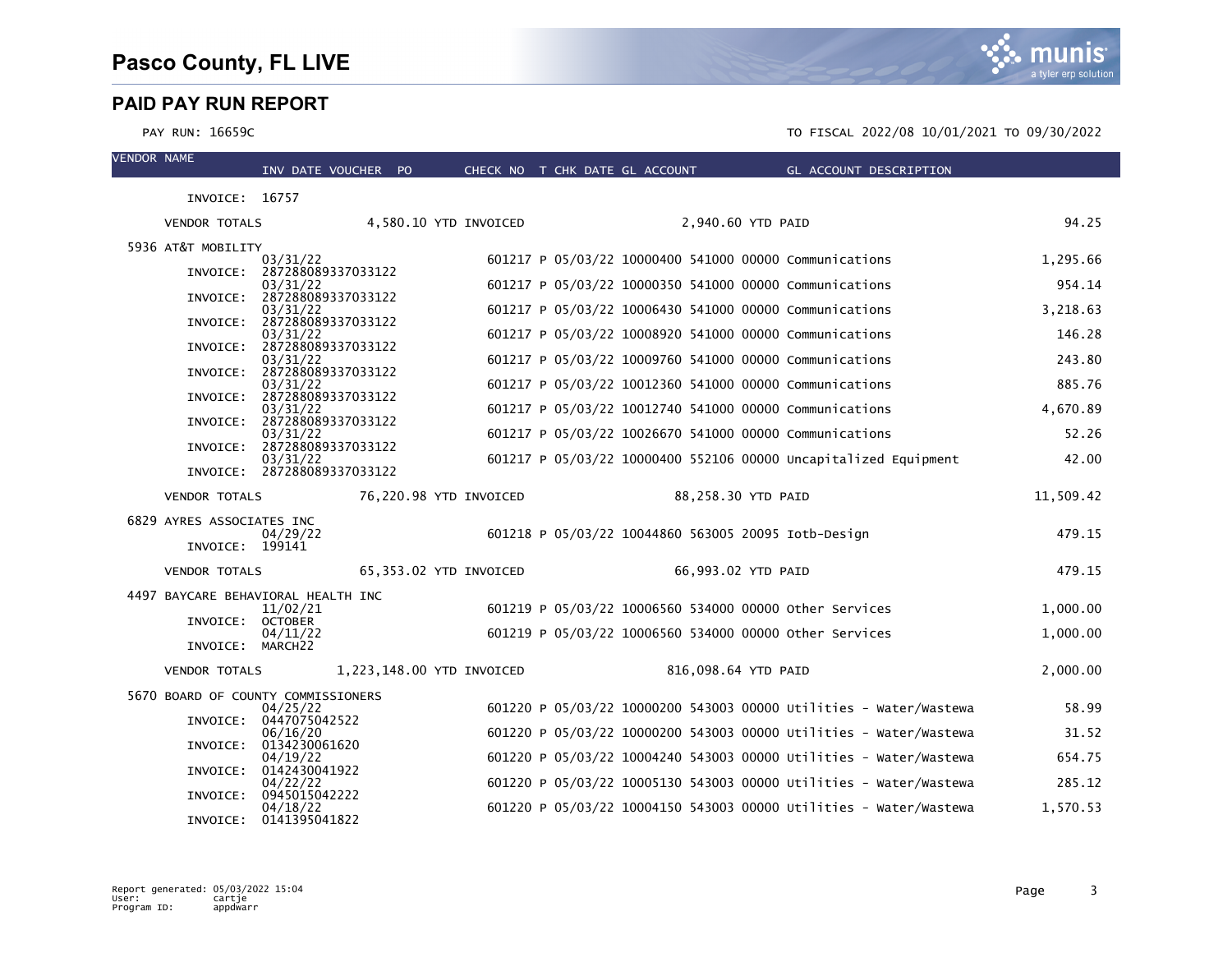| <b>VENDOR NAME</b>   | INV DATE VOUCHER PO                |                           |  | CHECK NO T CHK DATE GL ACCOUNT GL ACCOUNT DESCRIPTION |                                                                   |           |
|----------------------|------------------------------------|---------------------------|--|-------------------------------------------------------|-------------------------------------------------------------------|-----------|
|                      |                                    |                           |  |                                                       |                                                                   |           |
|                      | 04/18/22<br>INVOICE: 0133640041822 |                           |  |                                                       | 601220 P 05/03/22 10004370 543003 00000 Utilities - Water/Wastewa | 465.74    |
|                      | 04/18/22                           |                           |  |                                                       | 601220 P 05/03/22 10004360 543003 00000 Utilities - Water/Wastewa | 762.90    |
| INVOICE:             | 0068080041822<br>04/18/22          |                           |  |                                                       | 601220 P 05/03/22 10004360 543003 00000 Utilities - Water/Wastewa | 36.14     |
| INVOICE:             | 0068085041822                      |                           |  |                                                       |                                                                   |           |
|                      | 04/18/22<br>INVOICE: 0068090041822 |                           |  |                                                       | 601220 P 05/03/22 10004360 543003 00000 Utilities - Water/Wastewa | 72.23     |
|                      | 03/11/22                           |                           |  |                                                       | 601220 P 05/03/22 10004410 543003 00000 Utilities - Water/Wastewa | 1,665.00  |
|                      | INVOICE: 1200965031122<br>04/13/22 |                           |  |                                                       | 601220 P 05/03/22 10004410 543003 00000 Utilities - Water/Wastewa | 1,506.41  |
|                      | INVOICE: 1200965041322             |                           |  |                                                       |                                                                   |           |
|                      | 12/02/17<br>INVOICE: 0011360122217 |                           |  |                                                       | 601220 P 05/03/22 10000200 543003 00000 Utilities - Water/Wastewa | 1.26      |
|                      | 04/26/22<br>INVOICE: 0423575042622 |                           |  |                                                       | 601220 P 05/03/22 10004250 543003 00000 Utilities - Water/Wastewa | 38.06     |
|                      | 04/26/22                           |                           |  |                                                       | 601220 P 05/03/22 10004250 543003 00000 Utilities - Water/Wastewa | 1,619.18  |
|                      | INVOICE: 0423565042622<br>04/25/22 |                           |  |                                                       | 601220 P 05/03/22 10004380 543003 00000 Utilities - Water/Wastewa | 285.12    |
|                      | INVOICE: 0480735042522             |                           |  |                                                       |                                                                   |           |
|                      | 04/25/22<br>INVOICE: 0480705042522 |                           |  |                                                       | 601220 P 05/03/22 10004380 543003 00000 Utilities - Water/Wastewa | 185.88    |
|                      | 04/25/22                           |                           |  |                                                       | 601220 P 05/03/22 10004380 543003 00000 Utilities - Water/Wastewa | 177.61    |
|                      | INVOICE: 0480710042522<br>04/25/22 |                           |  |                                                       | 601220 P 05/03/22 10004380 543003 00000 Utilities - Water/Wastewa | 144.53    |
|                      | INVOICE: 0480715042522             |                           |  |                                                       |                                                                   |           |
|                      | 04/25/22<br>INVOICE: 0480720042522 |                           |  |                                                       | 601220 P 05/03/22 10004380 543003 00000 Utilities - Water/Wastewa | 169.34    |
|                      | 04/25/22                           |                           |  |                                                       | 601220 P 05/03/22 10004380 543003 00000 Utilities - Water/Wastewa | 276.85    |
|                      | INVOICE: 0480725042522<br>04/26/22 |                           |  |                                                       | 601220 P 05/03/22 10000200 543003 00000 Utilities - Water/Wastewa | 383.04    |
|                      | INVOICE: 0142390042622             |                           |  |                                                       | 601220 P 05/03/22 10000200 543003 00000 Utilities - Water/Wastewa | 350.15    |
|                      | 04/26/22<br>INVOICE: 0142395042622 |                           |  |                                                       |                                                                   |           |
|                      | 04/26/22<br>INVOICE: 0142400042622 |                           |  |                                                       | 601220 P 05/03/22 10000200 543003 00000 Utilities - Water/Wastewa | 210.69    |
|                      |                                    |                           |  |                                                       |                                                                   |           |
| <b>VENDOR TOTALS</b> |                                    | 3,641,742.60 YTD INVOICED |  | 4,032,561.73 YTD PAID                                 |                                                                   | 10,951.04 |
| 2752 BRODART CO      |                                    |                           |  |                                                       |                                                                   |           |
| INVOICE:             | 04/18/22<br>B6409156               | 22000260                  |  | 601221 P 05/03/22 10001410 566000 00000 Library Books |                                                                   | 35.88     |
|                      | 04/18/22                           | 22000260                  |  | 601221 P 05/03/22 10001410 566000 00000 Library Books |                                                                   | 333.12    |
| INVOICE:             | B6409170<br>04/18/22               | 22000260                  |  | 601221 P 05/03/22 10001410 566000 00000 Library Books |                                                                   | 62.14     |
| INVOICE:             | B6409171<br>04/18/22               | 22000260                  |  | 601221 P 05/03/22 10001410 566000 00000 Library Books |                                                                   | 435.53    |
| INVOICE:             | B6409180                           |                           |  |                                                       |                                                                   |           |
| INVOICE:             | 04/18/22<br>B6409295               | 22000260                  |  | 601221 P 05/03/22 10001410 566000 00000 Library Books |                                                                   | 10.58     |
|                      | 04/18/22                           | 22000260                  |  | 601221 P 05/03/22 10001410 566000 00000 Library Books |                                                                   | 98.29     |

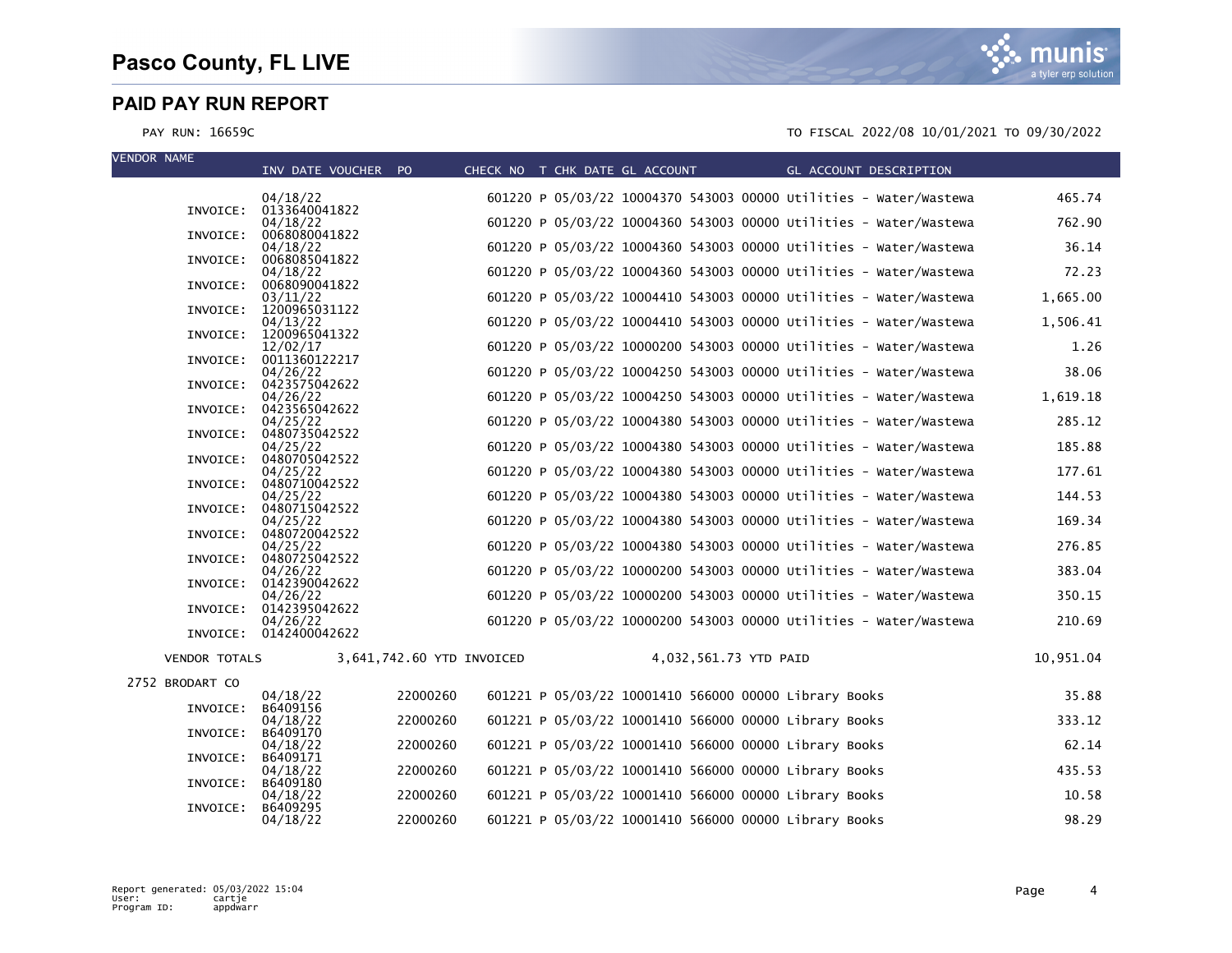| <b>VENDOR NAME</b>                                      | INV DATE VOUCHER PO            |                         |  | CHECK NO T CHK DATE GL ACCOUNT | GL ACCOUNT DESCRIPTION                                            |           |
|---------------------------------------------------------|--------------------------------|-------------------------|--|--------------------------------|-------------------------------------------------------------------|-----------|
|                                                         |                                |                         |  |                                |                                                                   |           |
|                                                         | INVOICE: B6409301<br>04/18/22  | 22000260                |  |                                | 601221 P 05/03/22 10001410 566000 00000 Library Books             | 408.46    |
| INVOICE:                                                | B6409314<br>04/18/22           | 22000260                |  |                                | 601221 P 05/03/22 10001410 566000 00000 Library Books             | 79.15     |
| INVOICE:                                                | B6409320<br>04/18/22           | 22000260                |  |                                | 601221 P 05/03/22 10001410 566000 00000 Library Books             | 42.77     |
| INVOICE:                                                | B6409323<br>04/18/22           | 22000260                |  |                                | 601221 P 05/03/22 10001410 566000 00000 Library Books             | 147.92    |
| INVOICE:                                                | B6409324                       |                         |  |                                |                                                                   |           |
| INVOICE:                                                | 04/18/22<br>B6409326           | 22000260                |  |                                | 601221 P 05/03/22 10001410 566000 00000 Library Books             | 34.96     |
| INVOICE:                                                | 04/18/22<br>B6409339           | 22000260                |  |                                | 601221 P 05/03/22 10001410 566000 00000 Library Books             | 54.23     |
| INVOICE:                                                | 04/18/22<br>B6409350           | 22000260                |  |                                | 601221 P 05/03/22 10001410 566000 00000 Library Books             | 25.01     |
|                                                         | 04/18/22                       | 22000260                |  |                                | 601221 P 05/03/22 10001410 566000 00000 Library Books             | 25.91     |
| INVOICE:                                                | B6409362<br>04/18/22           | 22000260                |  |                                | 601221 P 05/03/22 10001410 566000 00000 Library Books             | 25.90     |
| INVOICE:                                                | B6409363<br>04/18/22           | 22000260                |  |                                | 601221 P 05/03/22 10001410 566000 00000 Library Books             | 97.02     |
| INVOICE:                                                | B6409369<br>04/18/22           | 22000260                |  |                                | 601221 P 05/03/22 10001410 566000 00000 Library Books             | 109.57    |
| INVOICE:                                                | B6409370                       | 22000260                |  |                                | 601221 P 05/03/22 10001410 566000 00000 Library Books             | 541.87    |
| INVOICE:                                                | 04/18/22<br>B6409372           |                         |  |                                |                                                                   |           |
| INVOICE:                                                | 04/18/22<br>B6409397           | 22000260                |  |                                | 601221 P 05/03/22 10001410 566000 00000 Library Books             | 223.40    |
|                                                         | 04/18/22<br>INVOICE: B6409449  | 22000260                |  |                                | 601221 P 05/03/22 10001410 566000 00000 Library Books             | 56.34     |
| <b>VENDOR TOTALS</b>                                    |                                | 24,692.46 YTD INVOICED  |  |                                | 24,692.46 YTD PAID                                                | 2,848.05  |
| 4384 CATHOLIC CHARITIES, DIOCESE OF ST. PETERSBURG, INC |                                |                         |  |                                |                                                                   |           |
|                                                         | 03/31/22                       |                         |  |                                | 601222 P 05/03/22 10014050 534000 00000 other Services            | 13,593.17 |
| INVOICE: 4548P2                                         |                                |                         |  |                                |                                                                   |           |
| <b>VENDOR TOTALS</b>                                    |                                | 226,101.63 YTD INVOICED |  | 354,865.20 YTD PAID            |                                                                   | 13,593.17 |
| 7234 CENTRAL FLORIDA TRANSPORT LLC                      | 04/11/22                       | 22000433                |  |                                | 601223 P 05/03/22 10036510 552008 00000 Maint Materials-Not Rds&B | 22,359.76 |
| INVOICE:                                                | 00103239M                      |                         |  |                                |                                                                   |           |
|                                                         | 04/11/22<br>INVOICE: 00103240M | 22001231                |  |                                | 601223 P 05/03/22 10004390 552000 00000 Operating Supplies        | 6,973.26  |
| <b>VENDOR TOTALS</b>                                    |                                | 46,733.97 YTD INVOICED  |  | 131,060.93 YTD PAID            |                                                                   | 29,333.02 |
| 3375 CINTAS CORPORATION NO 2                            |                                |                         |  |                                |                                                                   |           |
| INVOICE:                                                | 04/21/22<br>4117179170         | 22000198                |  |                                | 601224 P 05/03/22 10060110 549022 00000 Laundry and Dry Cleaning  | 25.93     |
| INVOICE:                                                | 04/21/22<br>4117179170         | 22000198                |  |                                | 601224 P 05/03/22 10060130 549022 00000 Laundry and Dry Cleaning  | 138.32    |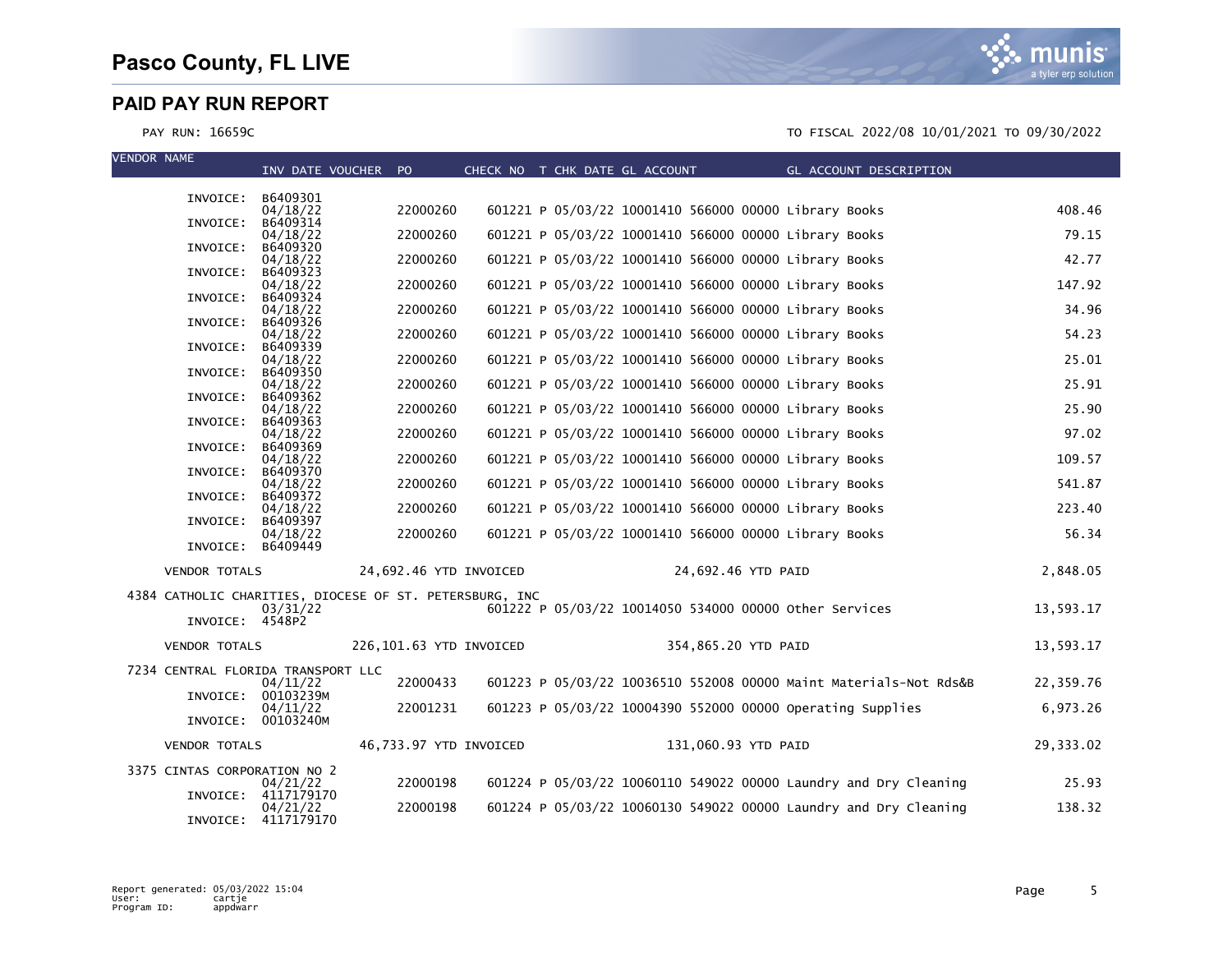VENDOR NAME



| 601224 P 05/03/22 10060140 549022 00000 Laundry and Dry Cleaning<br>22000198<br>4.12<br>04/21/22<br>INVOICE: 4117179170<br>22000198<br>601224 P 05/03/22 10060110 549022 00000 Laundry and Dry Cleaning<br>337.68<br>04/25/22<br>INVOICE: 4117435019<br>22000198<br>601224 P 05/03/22 10060130 549022 00000 Laundry and Dry Cleaning<br>388.98<br>04/25/22<br>4117435019<br>INVOICE:<br>22000198<br>601224 P 05/03/22 10060140 549022 00000 Laundry and Dry Cleaning<br>30.52<br>04/25/22<br>4117435019<br>INVOICE:<br>22000198<br>601224 P 05/03/22 10060110 549022 00000 Laundry and Dry Cleaning<br>223.00<br>04/22/22<br>4117309875<br>INVOICE:<br>601224 P 05/03/22 10060130 549022 00000 Laundry and Dry Cleaning<br>22000198<br>294.57<br>04/22/22<br>INVOICE:<br>4117309875<br>22000198<br>601224 P 05/03/22 10060140 549022 00000 Laundry and Dry Cleaning<br>86.79<br>04/22/22<br>INVOICE: 4117309875<br>22000083<br>601224 P 05/03/22 10062010 534000 00000 other Services<br>84.96<br>04/25/22<br>INVOICE:<br>4117433243<br>22000198<br>601224 P 05/03/22 10036510 544000 00000 Rentals and Leases<br>6.21<br>04/14/22<br>INVOICE:<br>4116515165<br>25.66<br>22000198<br>601224 P 05/03/22 10036510 544000 00000 Rentals and Leases<br>04/25/22<br>INVOICE:<br>4117426213<br>601224 P 05/03/22 10036510 544000 00000 Rentals and Leases<br>22000198<br>25.66<br>04/18/22<br>INVOICE:<br>4116736020<br>601224 P 05/03/22 10004390 552007 00000 Apparel and Other Clothin<br>15.71<br>22000252<br>12/20/21<br>1902675205<br>INVOICE:<br>22000252<br>601224 P 05/03/22 10005160 552007 00000 Apparel and Other Clothin<br>42.52<br>12/17/21<br>1902672042<br>INVOICE:<br>601224 P 05/03/22 10005160 552007 00000 Apparel and Other Clothin<br>22000252<br>134.16<br>12/17/21<br>INVOICE:<br>1902672048<br>22000252<br>601224 P 05/03/22 10005160 552007 00000 Apparel and Other Clothin<br>82.59<br>12/17/21<br>INVOICE:<br>1902671991<br>601224 P 05/03/22 10005160 552007 00000 Apparel and Other Clothin<br>12/15/21<br>22000252<br>36.12<br>1902665486<br>INVOICE:<br>22000252<br>601224 P 05/03/22 10005160 552007 00000 Apparel and Other Clothin<br>12.64<br>12/07/21<br>INVOICE:<br>1902641401<br>22000252<br>601224 P 05/03/22 10004390 552007 00000 Apparel and Other Clothin<br>26.50<br>02/07/22<br>1902785762<br>INVOICE:<br>22000252<br>601224 P 05/03/22 10004390 552007 00000 Apparel and Other Clothin<br>134.20<br>02/28/22<br>INVOICE: 1902843756<br>128, 237.14 YTD INVOICED<br>2,156.84<br>150,284.69 YTD PAID<br><b>VENDOR TOTALS</b><br>5643 CITY OF DADE CITY<br>601225 P 05/03/22 10001340 543003 00000 Utilities - Water/Wastewa<br>303.62<br>04/20/22<br>INVOICE: 010015000042022<br>601225 P 05/03/22 10012610 543003 00000 Utilities - Water/Wastewa<br>196.92<br>04/20/22<br>INVOICE: 010024000042022<br>601225 P 05/03/22 10004230 543003 00000 Utilities - Water/Wastewa<br>64.97<br>04/19/22<br>INVOICE:<br>100129000041922<br>601225 P 05/03/22 10004230 543003 00000 Utilities - Water/Wastewa<br>18.41<br>04/19/22<br>INVOICE: 100128000041922 | VENDUK NAME | INV DATE VOUCHER PO |  | CHECK NO T CHK DATE GL ACCOUNT | <b>Example 2018 GL ACCOUNT DESCRIPTION</b> |  |
|---------------------------------------------------------------------------------------------------------------------------------------------------------------------------------------------------------------------------------------------------------------------------------------------------------------------------------------------------------------------------------------------------------------------------------------------------------------------------------------------------------------------------------------------------------------------------------------------------------------------------------------------------------------------------------------------------------------------------------------------------------------------------------------------------------------------------------------------------------------------------------------------------------------------------------------------------------------------------------------------------------------------------------------------------------------------------------------------------------------------------------------------------------------------------------------------------------------------------------------------------------------------------------------------------------------------------------------------------------------------------------------------------------------------------------------------------------------------------------------------------------------------------------------------------------------------------------------------------------------------------------------------------------------------------------------------------------------------------------------------------------------------------------------------------------------------------------------------------------------------------------------------------------------------------------------------------------------------------------------------------------------------------------------------------------------------------------------------------------------------------------------------------------------------------------------------------------------------------------------------------------------------------------------------------------------------------------------------------------------------------------------------------------------------------------------------------------------------------------------------------------------------------------------------------------------------------------------------------------------------------------------------------------------------------------------------------------------------------------------------------------------------------------------------------------------------------------------------------------------------------------------------------------------------------------------------------------------------------------------------------------------------------------------------------------------------------------------------|-------------|---------------------|--|--------------------------------|--------------------------------------------|--|
|                                                                                                                                                                                                                                                                                                                                                                                                                                                                                                                                                                                                                                                                                                                                                                                                                                                                                                                                                                                                                                                                                                                                                                                                                                                                                                                                                                                                                                                                                                                                                                                                                                                                                                                                                                                                                                                                                                                                                                                                                                                                                                                                                                                                                                                                                                                                                                                                                                                                                                                                                                                                                                                                                                                                                                                                                                                                                                                                                                                                                                                                                             |             |                     |  |                                |                                            |  |
|                                                                                                                                                                                                                                                                                                                                                                                                                                                                                                                                                                                                                                                                                                                                                                                                                                                                                                                                                                                                                                                                                                                                                                                                                                                                                                                                                                                                                                                                                                                                                                                                                                                                                                                                                                                                                                                                                                                                                                                                                                                                                                                                                                                                                                                                                                                                                                                                                                                                                                                                                                                                                                                                                                                                                                                                                                                                                                                                                                                                                                                                                             |             |                     |  |                                |                                            |  |
|                                                                                                                                                                                                                                                                                                                                                                                                                                                                                                                                                                                                                                                                                                                                                                                                                                                                                                                                                                                                                                                                                                                                                                                                                                                                                                                                                                                                                                                                                                                                                                                                                                                                                                                                                                                                                                                                                                                                                                                                                                                                                                                                                                                                                                                                                                                                                                                                                                                                                                                                                                                                                                                                                                                                                                                                                                                                                                                                                                                                                                                                                             |             |                     |  |                                |                                            |  |
|                                                                                                                                                                                                                                                                                                                                                                                                                                                                                                                                                                                                                                                                                                                                                                                                                                                                                                                                                                                                                                                                                                                                                                                                                                                                                                                                                                                                                                                                                                                                                                                                                                                                                                                                                                                                                                                                                                                                                                                                                                                                                                                                                                                                                                                                                                                                                                                                                                                                                                                                                                                                                                                                                                                                                                                                                                                                                                                                                                                                                                                                                             |             |                     |  |                                |                                            |  |
|                                                                                                                                                                                                                                                                                                                                                                                                                                                                                                                                                                                                                                                                                                                                                                                                                                                                                                                                                                                                                                                                                                                                                                                                                                                                                                                                                                                                                                                                                                                                                                                                                                                                                                                                                                                                                                                                                                                                                                                                                                                                                                                                                                                                                                                                                                                                                                                                                                                                                                                                                                                                                                                                                                                                                                                                                                                                                                                                                                                                                                                                                             |             |                     |  |                                |                                            |  |
|                                                                                                                                                                                                                                                                                                                                                                                                                                                                                                                                                                                                                                                                                                                                                                                                                                                                                                                                                                                                                                                                                                                                                                                                                                                                                                                                                                                                                                                                                                                                                                                                                                                                                                                                                                                                                                                                                                                                                                                                                                                                                                                                                                                                                                                                                                                                                                                                                                                                                                                                                                                                                                                                                                                                                                                                                                                                                                                                                                                                                                                                                             |             |                     |  |                                |                                            |  |
|                                                                                                                                                                                                                                                                                                                                                                                                                                                                                                                                                                                                                                                                                                                                                                                                                                                                                                                                                                                                                                                                                                                                                                                                                                                                                                                                                                                                                                                                                                                                                                                                                                                                                                                                                                                                                                                                                                                                                                                                                                                                                                                                                                                                                                                                                                                                                                                                                                                                                                                                                                                                                                                                                                                                                                                                                                                                                                                                                                                                                                                                                             |             |                     |  |                                |                                            |  |
|                                                                                                                                                                                                                                                                                                                                                                                                                                                                                                                                                                                                                                                                                                                                                                                                                                                                                                                                                                                                                                                                                                                                                                                                                                                                                                                                                                                                                                                                                                                                                                                                                                                                                                                                                                                                                                                                                                                                                                                                                                                                                                                                                                                                                                                                                                                                                                                                                                                                                                                                                                                                                                                                                                                                                                                                                                                                                                                                                                                                                                                                                             |             |                     |  |                                |                                            |  |
|                                                                                                                                                                                                                                                                                                                                                                                                                                                                                                                                                                                                                                                                                                                                                                                                                                                                                                                                                                                                                                                                                                                                                                                                                                                                                                                                                                                                                                                                                                                                                                                                                                                                                                                                                                                                                                                                                                                                                                                                                                                                                                                                                                                                                                                                                                                                                                                                                                                                                                                                                                                                                                                                                                                                                                                                                                                                                                                                                                                                                                                                                             |             |                     |  |                                |                                            |  |
|                                                                                                                                                                                                                                                                                                                                                                                                                                                                                                                                                                                                                                                                                                                                                                                                                                                                                                                                                                                                                                                                                                                                                                                                                                                                                                                                                                                                                                                                                                                                                                                                                                                                                                                                                                                                                                                                                                                                                                                                                                                                                                                                                                                                                                                                                                                                                                                                                                                                                                                                                                                                                                                                                                                                                                                                                                                                                                                                                                                                                                                                                             |             |                     |  |                                |                                            |  |
|                                                                                                                                                                                                                                                                                                                                                                                                                                                                                                                                                                                                                                                                                                                                                                                                                                                                                                                                                                                                                                                                                                                                                                                                                                                                                                                                                                                                                                                                                                                                                                                                                                                                                                                                                                                                                                                                                                                                                                                                                                                                                                                                                                                                                                                                                                                                                                                                                                                                                                                                                                                                                                                                                                                                                                                                                                                                                                                                                                                                                                                                                             |             |                     |  |                                |                                            |  |
|                                                                                                                                                                                                                                                                                                                                                                                                                                                                                                                                                                                                                                                                                                                                                                                                                                                                                                                                                                                                                                                                                                                                                                                                                                                                                                                                                                                                                                                                                                                                                                                                                                                                                                                                                                                                                                                                                                                                                                                                                                                                                                                                                                                                                                                                                                                                                                                                                                                                                                                                                                                                                                                                                                                                                                                                                                                                                                                                                                                                                                                                                             |             |                     |  |                                |                                            |  |
|                                                                                                                                                                                                                                                                                                                                                                                                                                                                                                                                                                                                                                                                                                                                                                                                                                                                                                                                                                                                                                                                                                                                                                                                                                                                                                                                                                                                                                                                                                                                                                                                                                                                                                                                                                                                                                                                                                                                                                                                                                                                                                                                                                                                                                                                                                                                                                                                                                                                                                                                                                                                                                                                                                                                                                                                                                                                                                                                                                                                                                                                                             |             |                     |  |                                |                                            |  |
|                                                                                                                                                                                                                                                                                                                                                                                                                                                                                                                                                                                                                                                                                                                                                                                                                                                                                                                                                                                                                                                                                                                                                                                                                                                                                                                                                                                                                                                                                                                                                                                                                                                                                                                                                                                                                                                                                                                                                                                                                                                                                                                                                                                                                                                                                                                                                                                                                                                                                                                                                                                                                                                                                                                                                                                                                                                                                                                                                                                                                                                                                             |             |                     |  |                                |                                            |  |
|                                                                                                                                                                                                                                                                                                                                                                                                                                                                                                                                                                                                                                                                                                                                                                                                                                                                                                                                                                                                                                                                                                                                                                                                                                                                                                                                                                                                                                                                                                                                                                                                                                                                                                                                                                                                                                                                                                                                                                                                                                                                                                                                                                                                                                                                                                                                                                                                                                                                                                                                                                                                                                                                                                                                                                                                                                                                                                                                                                                                                                                                                             |             |                     |  |                                |                                            |  |
|                                                                                                                                                                                                                                                                                                                                                                                                                                                                                                                                                                                                                                                                                                                                                                                                                                                                                                                                                                                                                                                                                                                                                                                                                                                                                                                                                                                                                                                                                                                                                                                                                                                                                                                                                                                                                                                                                                                                                                                                                                                                                                                                                                                                                                                                                                                                                                                                                                                                                                                                                                                                                                                                                                                                                                                                                                                                                                                                                                                                                                                                                             |             |                     |  |                                |                                            |  |
|                                                                                                                                                                                                                                                                                                                                                                                                                                                                                                                                                                                                                                                                                                                                                                                                                                                                                                                                                                                                                                                                                                                                                                                                                                                                                                                                                                                                                                                                                                                                                                                                                                                                                                                                                                                                                                                                                                                                                                                                                                                                                                                                                                                                                                                                                                                                                                                                                                                                                                                                                                                                                                                                                                                                                                                                                                                                                                                                                                                                                                                                                             |             |                     |  |                                |                                            |  |
|                                                                                                                                                                                                                                                                                                                                                                                                                                                                                                                                                                                                                                                                                                                                                                                                                                                                                                                                                                                                                                                                                                                                                                                                                                                                                                                                                                                                                                                                                                                                                                                                                                                                                                                                                                                                                                                                                                                                                                                                                                                                                                                                                                                                                                                                                                                                                                                                                                                                                                                                                                                                                                                                                                                                                                                                                                                                                                                                                                                                                                                                                             |             |                     |  |                                |                                            |  |
|                                                                                                                                                                                                                                                                                                                                                                                                                                                                                                                                                                                                                                                                                                                                                                                                                                                                                                                                                                                                                                                                                                                                                                                                                                                                                                                                                                                                                                                                                                                                                                                                                                                                                                                                                                                                                                                                                                                                                                                                                                                                                                                                                                                                                                                                                                                                                                                                                                                                                                                                                                                                                                                                                                                                                                                                                                                                                                                                                                                                                                                                                             |             |                     |  |                                |                                            |  |
|                                                                                                                                                                                                                                                                                                                                                                                                                                                                                                                                                                                                                                                                                                                                                                                                                                                                                                                                                                                                                                                                                                                                                                                                                                                                                                                                                                                                                                                                                                                                                                                                                                                                                                                                                                                                                                                                                                                                                                                                                                                                                                                                                                                                                                                                                                                                                                                                                                                                                                                                                                                                                                                                                                                                                                                                                                                                                                                                                                                                                                                                                             |             |                     |  |                                |                                            |  |
|                                                                                                                                                                                                                                                                                                                                                                                                                                                                                                                                                                                                                                                                                                                                                                                                                                                                                                                                                                                                                                                                                                                                                                                                                                                                                                                                                                                                                                                                                                                                                                                                                                                                                                                                                                                                                                                                                                                                                                                                                                                                                                                                                                                                                                                                                                                                                                                                                                                                                                                                                                                                                                                                                                                                                                                                                                                                                                                                                                                                                                                                                             |             |                     |  |                                |                                            |  |
|                                                                                                                                                                                                                                                                                                                                                                                                                                                                                                                                                                                                                                                                                                                                                                                                                                                                                                                                                                                                                                                                                                                                                                                                                                                                                                                                                                                                                                                                                                                                                                                                                                                                                                                                                                                                                                                                                                                                                                                                                                                                                                                                                                                                                                                                                                                                                                                                                                                                                                                                                                                                                                                                                                                                                                                                                                                                                                                                                                                                                                                                                             |             |                     |  |                                |                                            |  |
|                                                                                                                                                                                                                                                                                                                                                                                                                                                                                                                                                                                                                                                                                                                                                                                                                                                                                                                                                                                                                                                                                                                                                                                                                                                                                                                                                                                                                                                                                                                                                                                                                                                                                                                                                                                                                                                                                                                                                                                                                                                                                                                                                                                                                                                                                                                                                                                                                                                                                                                                                                                                                                                                                                                                                                                                                                                                                                                                                                                                                                                                                             |             |                     |  |                                |                                            |  |
|                                                                                                                                                                                                                                                                                                                                                                                                                                                                                                                                                                                                                                                                                                                                                                                                                                                                                                                                                                                                                                                                                                                                                                                                                                                                                                                                                                                                                                                                                                                                                                                                                                                                                                                                                                                                                                                                                                                                                                                                                                                                                                                                                                                                                                                                                                                                                                                                                                                                                                                                                                                                                                                                                                                                                                                                                                                                                                                                                                                                                                                                                             |             |                     |  |                                |                                            |  |
|                                                                                                                                                                                                                                                                                                                                                                                                                                                                                                                                                                                                                                                                                                                                                                                                                                                                                                                                                                                                                                                                                                                                                                                                                                                                                                                                                                                                                                                                                                                                                                                                                                                                                                                                                                                                                                                                                                                                                                                                                                                                                                                                                                                                                                                                                                                                                                                                                                                                                                                                                                                                                                                                                                                                                                                                                                                                                                                                                                                                                                                                                             |             |                     |  |                                |                                            |  |
|                                                                                                                                                                                                                                                                                                                                                                                                                                                                                                                                                                                                                                                                                                                                                                                                                                                                                                                                                                                                                                                                                                                                                                                                                                                                                                                                                                                                                                                                                                                                                                                                                                                                                                                                                                                                                                                                                                                                                                                                                                                                                                                                                                                                                                                                                                                                                                                                                                                                                                                                                                                                                                                                                                                                                                                                                                                                                                                                                                                                                                                                                             |             |                     |  |                                |                                            |  |
|                                                                                                                                                                                                                                                                                                                                                                                                                                                                                                                                                                                                                                                                                                                                                                                                                                                                                                                                                                                                                                                                                                                                                                                                                                                                                                                                                                                                                                                                                                                                                                                                                                                                                                                                                                                                                                                                                                                                                                                                                                                                                                                                                                                                                                                                                                                                                                                                                                                                                                                                                                                                                                                                                                                                                                                                                                                                                                                                                                                                                                                                                             |             |                     |  |                                |                                            |  |
|                                                                                                                                                                                                                                                                                                                                                                                                                                                                                                                                                                                                                                                                                                                                                                                                                                                                                                                                                                                                                                                                                                                                                                                                                                                                                                                                                                                                                                                                                                                                                                                                                                                                                                                                                                                                                                                                                                                                                                                                                                                                                                                                                                                                                                                                                                                                                                                                                                                                                                                                                                                                                                                                                                                                                                                                                                                                                                                                                                                                                                                                                             |             |                     |  |                                |                                            |  |
|                                                                                                                                                                                                                                                                                                                                                                                                                                                                                                                                                                                                                                                                                                                                                                                                                                                                                                                                                                                                                                                                                                                                                                                                                                                                                                                                                                                                                                                                                                                                                                                                                                                                                                                                                                                                                                                                                                                                                                                                                                                                                                                                                                                                                                                                                                                                                                                                                                                                                                                                                                                                                                                                                                                                                                                                                                                                                                                                                                                                                                                                                             |             |                     |  |                                |                                            |  |
|                                                                                                                                                                                                                                                                                                                                                                                                                                                                                                                                                                                                                                                                                                                                                                                                                                                                                                                                                                                                                                                                                                                                                                                                                                                                                                                                                                                                                                                                                                                                                                                                                                                                                                                                                                                                                                                                                                                                                                                                                                                                                                                                                                                                                                                                                                                                                                                                                                                                                                                                                                                                                                                                                                                                                                                                                                                                                                                                                                                                                                                                                             |             |                     |  |                                |                                            |  |
|                                                                                                                                                                                                                                                                                                                                                                                                                                                                                                                                                                                                                                                                                                                                                                                                                                                                                                                                                                                                                                                                                                                                                                                                                                                                                                                                                                                                                                                                                                                                                                                                                                                                                                                                                                                                                                                                                                                                                                                                                                                                                                                                                                                                                                                                                                                                                                                                                                                                                                                                                                                                                                                                                                                                                                                                                                                                                                                                                                                                                                                                                             |             |                     |  |                                |                                            |  |
| 601225 P 05/03/22 10004230 543003 00000 Utilities - Water/Wastewa<br>151.74<br>04/19/22                                                                                                                                                                                                                                                                                                                                                                                                                                                                                                                                                                                                                                                                                                                                                                                                                                                                                                                                                                                                                                                                                                                                                                                                                                                                                                                                                                                                                                                                                                                                                                                                                                                                                                                                                                                                                                                                                                                                                                                                                                                                                                                                                                                                                                                                                                                                                                                                                                                                                                                                                                                                                                                                                                                                                                                                                                                                                                                                                                                                     |             |                     |  |                                |                                            |  |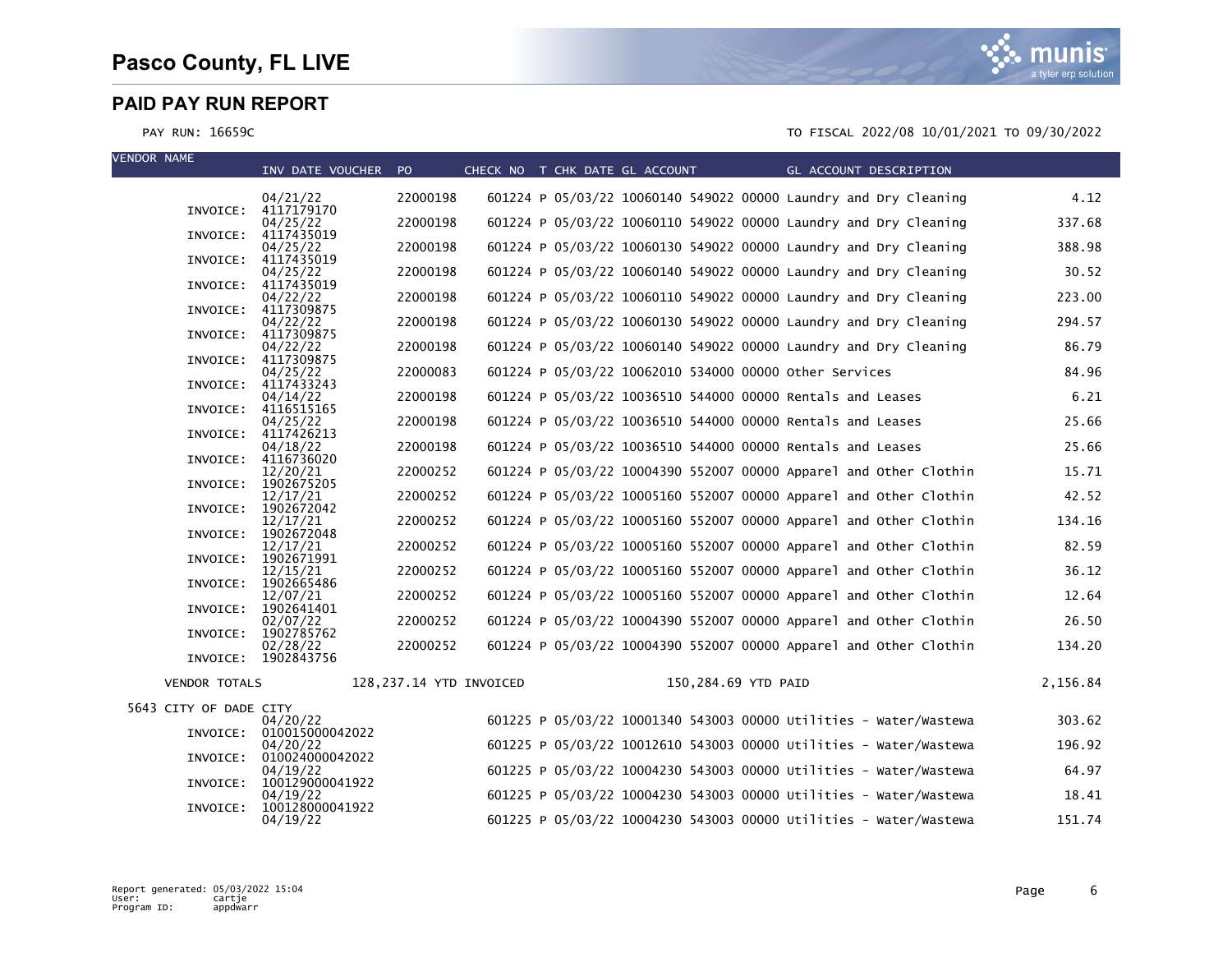| <b>VENDOR NAME</b> |                                      | INV DATE VOUCHER PO                  |                         |                    |  | CHECK NO T CHK DATE GL ACCOUNT                         | <b>Example 2</b> GL ACCOUNT DESCRIPTION                           |           |
|--------------------|--------------------------------------|--------------------------------------|-------------------------|--------------------|--|--------------------------------------------------------|-------------------------------------------------------------------|-----------|
|                    |                                      | INVOICE: 100127000041922             |                         |                    |  |                                                        |                                                                   |           |
|                    |                                      | 04/20/22<br>INVOICE: 010058000042022 |                         |                    |  |                                                        | 601225 P 05/03/22 10004220 543003 00000 Utilities - Water/Wastewa | 75.05     |
|                    |                                      |                                      |                         |                    |  |                                                        |                                                                   |           |
|                    | <b>VENDOR TOTALS</b>                 |                                      | 506,513.90 YTD INVOICED |                    |  | 524,873.15 YTD PAID                                    |                                                                   | 810.71    |
|                    | 5363 COASTAL DESIGN CONSULTANTS INC  | 04/28/22                             |                         |                    |  |                                                        | 601226 P 05/03/22 10044860 563000 22028 Improvements Other Than B | 7,385.00  |
|                    | INVOICE: 6436                        | 04/28/22                             |                         |                    |  | 601226 P 05/03/22 10017320 534000 00000 other Services |                                                                   | 4,120.00  |
|                    | INVOICE: 6430                        |                                      |                         |                    |  |                                                        |                                                                   |           |
|                    | <b>VENDOR TOTALS</b>                 |                                      | 216,332.20 YTD INVOICED |                    |  | 291,728.55 YTD PAID                                    |                                                                   | 11,505.00 |
|                    | 6209 CROCKETTS TOWING LLC            | 04/26/22                             | 22000155                |                    |  | 601227 P 05/03/22 10062010 534000 00000 other Services |                                                                   | 185.00    |
|                    | INVOICE: 272262                      | 04/26/22                             | 22000155                |                    |  | 601227 P 05/03/22 10062010 534000 00000 other Services |                                                                   | 411.00    |
|                    | INVOICE: 272571                      |                                      |                         |                    |  |                                                        |                                                                   |           |
|                    | <b>VENDOR TOTALS</b>                 |                                      | 24,799.00 YTD INVOICED  |                    |  | 26,920.00 YTD PAID                                     |                                                                   | 596.00    |
|                    | 5310 CROSS CONSTRUCTION SERVICES INC |                                      |                         |                    |  |                                                        |                                                                   |           |
|                    | INVOICE: CS17818                     | 04/22/22                             | 22001142                |                    |  | 601228 P 05/03/22 23435160 561000 STW00 Land/ROW       |                                                                   | 6,192.25  |
|                    | INVOICE: CS17817                     | 04/22/22                             | 22001321                |                    |  | 601228 P 05/03/22 10036510 534000 00000 other Services |                                                                   | 6,182.50  |
|                    | <b>VENDOR TOTALS</b>                 |                                      | 39,030.75 YTD INVOICED  |                    |  | 43,022.75 YTD PAID                                     |                                                                   | 12,374.75 |
|                    | 4123 CSX TRANSPORTATION INC          |                                      |                         |                    |  |                                                        |                                                                   |           |
|                    | INVOICE: 8422124                     | 03/10/22                             |                         |                    |  | 601229 P 05/03/22 10010350 534000 00000 Other Services |                                                                   | 2,464.99  |
|                    | INVOICE: 8422238                     | 03/10/22                             |                         |                    |  | 601229 P 05/03/22 10010350 534000 00000 other Services |                                                                   | 2,136.00  |
|                    | INVOICE: 8423212                     | 04/14/22                             |                         |                    |  | 601229 P 05/03/22 10010350 534000 00000 other Services |                                                                   | 2,260.00  |
|                    | INVOICE: 8423229                     | 04/14/22                             |                         |                    |  | 601229 P 05/03/22 10010350 534000 00000 Other Services |                                                                   | 1,701.00  |
|                    | <b>VENDOR TOTALS</b>                 |                                      | 146,395.45 YTD INVOICED |                    |  | 120,174.45 YTD PAID                                    |                                                                   | 8,561.99  |
|                    |                                      |                                      |                         |                    |  |                                                        |                                                                   |           |
|                    | 9942 DENNIS ANDREWS CHANGE FUND      | 04/08/22                             |                         |                    |  | 601230 P 05/03/22 10007170 102000 00000 Petty Cash     |                                                                   | 50.00     |
|                    |                                      | INVOICE: CF75040822                  |                         |                    |  |                                                        |                                                                   |           |
|                    | <b>VENDOR TOTALS</b>                 |                                      |                         | 50.00 YTD INVOICED |  | 50.00 YTD PAID                                         |                                                                   | 50.00     |
|                    | 2180 DENNIS KULIK                    | 04/26/22                             | 22000084                |                    |  | 601231 P 05/03/22 10062010 534000 00000 other Services |                                                                   | 50.00     |
|                    | INVOICE: 12837                       |                                      |                         |                    |  |                                                        |                                                                   |           |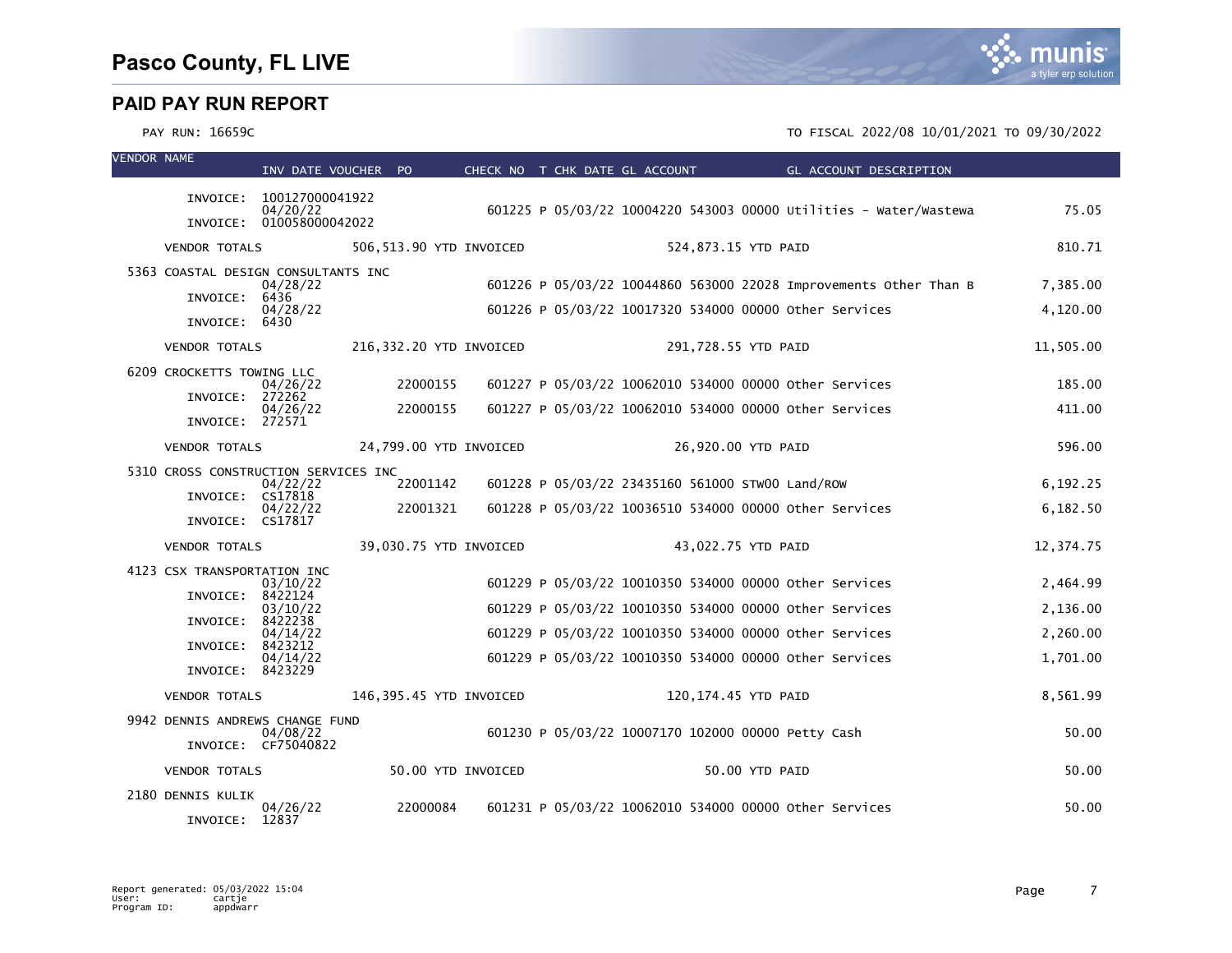

| <b>VENDOR NAME</b>       | INV DATE VOUCHER PO                      |                        | CHECK NO T CHK DATE GL ACCOUNT |  |                                                        |                    |  | GL ACCOUNT DESCRIPTION                                       |          |
|--------------------------|------------------------------------------|------------------------|--------------------------------|--|--------------------------------------------------------|--------------------|--|--------------------------------------------------------------|----------|
|                          | 04/26/22                                 | 22000084               |                                |  | 601231 P 05/03/22 10062010 534000 00000 other Services |                    |  |                                                              | 60.00    |
|                          | INVOICE: 12809<br>04/26/22               | 22000084               |                                |  | 601231 P 05/03/22 10062010 534000 00000 other Services |                    |  |                                                              | 65.00    |
| INVOICE:                 | 12838<br>04/26/22                        | 22000084               |                                |  | 601231 P 05/03/22 10062010 534000 00000 other Services |                    |  |                                                              | 80.00    |
| INVOICE:                 | 12799<br>04/27/22                        | 22000084               |                                |  | 601231 P 05/03/22 10062010 534000 00000 other Services |                    |  |                                                              | 20.00    |
| INVOICE:                 | 12978<br>04/27/22                        | 22000084               |                                |  | 601231 P 05/03/22 10062010 534000 00000 Other Services |                    |  |                                                              | 60.00    |
| INVOICE:                 | 12981<br>04/27/22                        | 22000084               |                                |  | 601231 P 05/03/22 10062010 534000 00000 Other Services |                    |  |                                                              | 140.00   |
| INVOICE:                 | 12980<br>04/27/22                        | 22000084               |                                |  | 601231 P 05/03/22 10062010 534000 00000 other Services |                    |  |                                                              | 170.00   |
|                          | INVOICE: 12979                           |                        |                                |  |                                                        |                    |  |                                                              |          |
| <b>VENDOR TOTALS</b>     |                                          | 24,085.00 YTD INVOICED |                                |  |                                                        | 24,910.00 YTD PAID |  |                                                              | 645.00   |
| 8116 PROGRESS ENERGY INC | 04/11/22                                 |                        |                                |  |                                                        |                    |  | 601234 P 05/03/22 10060110 543001 00000 Utilities - Electric | 30.70    |
|                          | INVOICE: 910080718977041122<br>04/13/22  |                        |                                |  |                                                        |                    |  | 601233 P 05/03/22 10063930 543001 00000 Utilities - Electric | 2,763.14 |
|                          | INVOICE: 910085440497041322A<br>04/13/22 |                        |                                |  |                                                        |                    |  | 601233 P 05/03/22 10063620 543001 00000 Utilities - Electric | 2,034.34 |
| INVOICE:                 | 910085124266041322A<br>04/07/22          |                        |                                |  |                                                        |                    |  | 601233 P 05/03/22 10060130 543001 00000 Utilities - Electric | 288.89   |
|                          | INVOICE: 910082195681040722<br>04/07/22  |                        |                                |  |                                                        |                    |  | 601233 P 05/03/22 10060130 543001 00000 Utilities - Electric | 60.71    |
| INVOICE:                 | 910081162406040722                       |                        |                                |  |                                                        |                    |  | 601233 P 05/03/22 10060130 543001 00000 Utilities - Electric | 250.63   |
| INVOICE:                 | 04/07/22<br>910085792852040722           |                        |                                |  |                                                        |                    |  | 601233 P 05/03/22 10060130 543001 00000 Utilities - Electric |          |
| INVOICE:                 | 04/07/22<br>910085595312040722           |                        |                                |  |                                                        |                    |  |                                                              | 210.13   |
|                          | 04/11/22<br>INVOICE: 910085676198041122  |                        |                                |  |                                                        |                    |  | 601233 P 05/03/22 10063930 543001 00000 Utilities - Electric | 115.60   |
| INVOICE:                 | 04/11/22<br>910085747980041122           |                        |                                |  |                                                        |                    |  | 601234 P 05/03/22 10060110 543001 00000 Utilities - Electric | 30.41    |
| INVOICE:                 | 04/11/22<br>910085357724041122           |                        |                                |  |                                                        |                    |  | 601233 P 05/03/22 10063560 543001 00000 Utilities - Electric | 136.59   |
| INVOICE:                 | 04/11/22<br>910085710458041122           |                        |                                |  |                                                        |                    |  | 601234 P 05/03/22 10060110 543001 00000 Utilities - Electric | 30.52    |
|                          | 04/14/22<br>INVOICE: 910084957885041422  |                        |                                |  |                                                        |                    |  | 601233 P 05/03/22 10060130 543001 00000 Utilities - Electric | 96.49    |
| INVOICE:                 | 04/14/22<br>910086871870041422           |                        |                                |  |                                                        |                    |  | 601233 P 05/03/22 10063580 543001 00000 Utilities - Electric | 645.60   |
| INVOICE:                 | 04/14/22<br>910086871359041422           |                        |                                |  |                                                        |                    |  | 601233 P 05/03/22 10063550 543001 00000 Utilities - Electric | 77.93    |
| INVOICE:                 | 04/14/22<br>910080825937041422           |                        |                                |  |                                                        |                    |  | 601233 P 05/03/22 10060130 543001 00000 Utilities - Electric | 567.37   |
| INVOICE:                 | 04/14/22<br>910085631749041422           |                        |                                |  |                                                        |                    |  | 601233 P 05/03/22 10060130 543001 00000 Utilities - Electric | 434.67   |
|                          | 04/14/22                                 |                        |                                |  |                                                        |                    |  | 601234 P 05/03/22 10060130 543001 00000 Utilities - Electric | 36.08    |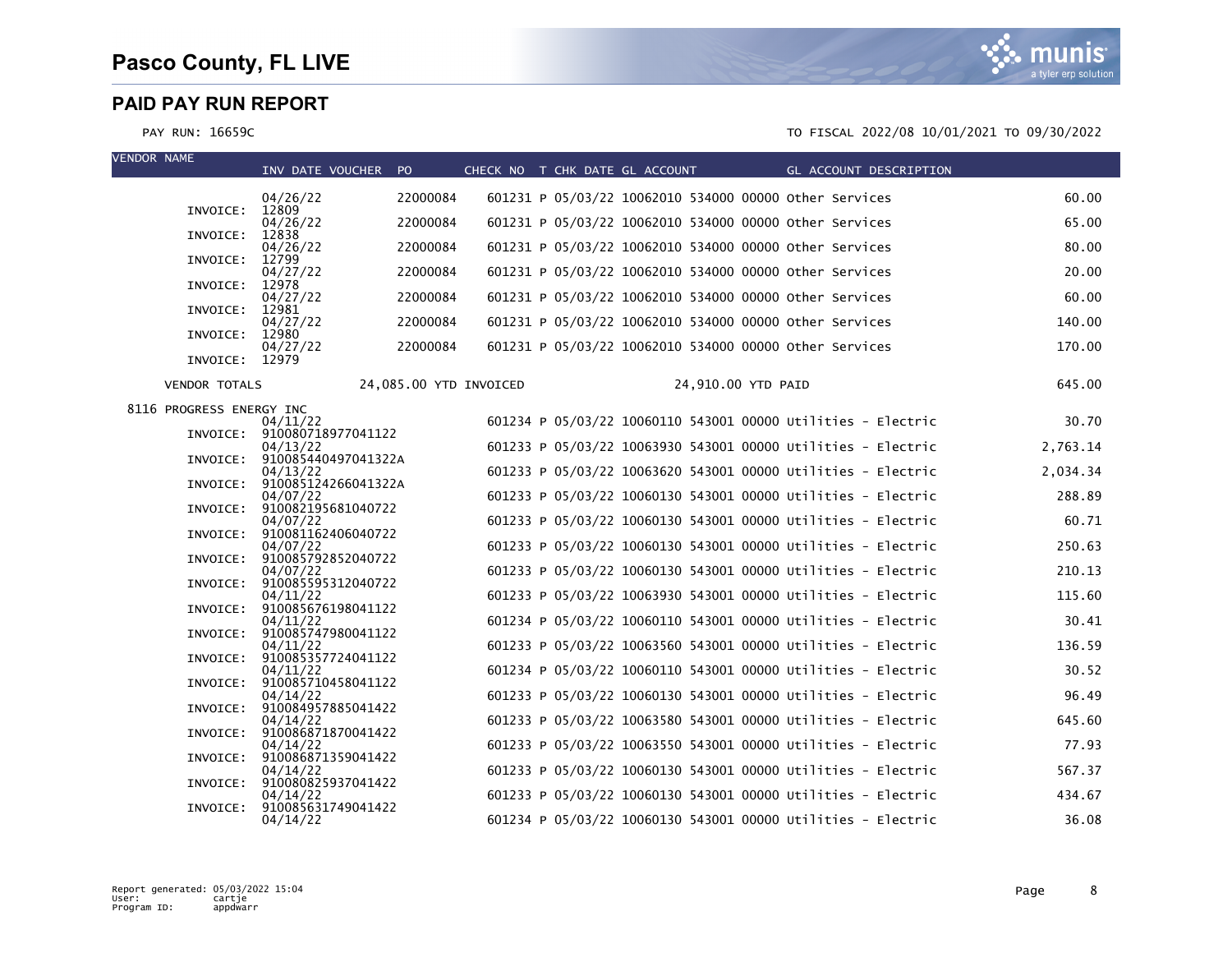munis a tyler erp solution

| <b>VENDOR NAME</b> | INV DATE VOUCHER PO                     | CHECK NO T CHK DATE GL ACCOUNT | GL ACCOUNT DESCRIPTION                                       |          |
|--------------------|-----------------------------------------|--------------------------------|--------------------------------------------------------------|----------|
|                    |                                         |                                |                                                              |          |
|                    | INVOICE: 910085039666041422<br>04/14/22 |                                | 601234 P 05/03/22 10060130 543001 00000 Utilities - Electric | 34.27    |
|                    | INVOICE: 910085902983041422             |                                |                                                              |          |
|                    | 04/14/22<br>INVOICE: 910085634221041422 |                                | 601233 P 05/03/22 10060130 543001 00000 Utilities - Electric | 333.74   |
|                    | 04/14/22                                |                                | 601233 P 05/03/22 10060130 543001 00000 Utilities - Electric | 123.65   |
|                    | INVOICE: 910085394349041422<br>04/14/22 |                                | 601233 P 05/03/22 10063580 543001 00000 Utilities - Electric | 1,960.32 |
|                    | INVOICE: 910080996703041422             |                                |                                                              | 407.18   |
|                    | 04/14/22<br>INVOICE: 910080775489041422 |                                | 601233 P 05/03/22 10063770 543001 00000 Utilities - Electric |          |
|                    | 04/14/22<br>INVOICE: 910080995405041422 |                                | 601233 P 05/03/22 10062860 543001 00000 Utilities - Electric | 942.09   |
|                    | 04/18/22                                |                                | 601234 P 05/03/22 10010410 543001 00000 Utilities - Electric | 30.60    |
|                    | INVOICE: 910085004243041822<br>04/18/22 |                                | 601234 P 05/03/22 10010410 543001 00000 Utilities - Electric | 29.37    |
|                    | INVOICE: 910085243379041822             |                                |                                                              |          |
|                    | 04/18/22<br>INVOICE: 910085563611041822 |                                | 601232 P 05/03/22 10010410 543001 00000 Utilities - Electric | 45.84    |
|                    | 04/14/22                                |                                | 601233 P 05/03/22 10060130 543001 00000 Utilities - Electric | 74.77    |
|                    | INVOICE: 910080877872041422<br>04/18/22 |                                | 601234 P 05/03/22 10010410 543001 00000 Utilities - Electric | 16.45    |
|                    | INVOICE: 910085243692041822             |                                |                                                              |          |
|                    | 04/14/22<br>INVOICE: 910085899315041422 |                                | 601233 P 05/03/22 10060130 543001 00000 Utilities - Electric | 88.96    |
|                    | 04/18/22                                |                                | 601233 P 05/03/22 10060130 543001 00000 Utilities - Electric | 87.57    |
|                    | INVOICE: 910085830108041822<br>04/14/22 |                                | 601233 P 05/03/22 10060130 543001 00000 Utilities - Electric | 75.46    |
|                    | INVOICE: 910085041884041422             |                                | 601233 P 05/03/22 10060130 543001 00000 Utilities - Electric | 87.45    |
|                    | 04/18/22<br>INVOICE: 910085793077041822 |                                |                                                              |          |
|                    | 04/12/22<br>INVOICE: 910085563463041222 |                                | 601233 P 05/03/22 10063930 543001 00000 Utilities - Electric | 600.29   |
|                    | 04/12/22                                |                                | 601233 P 05/03/22 10062920 543001 00000 Utilities - Electric | 1,064.67 |
|                    | INVOICE: 910085393819041222<br>04/18/22 |                                | 601234 P 05/03/22 10060130 543001 00000 Utilities - Electric | 30.79    |
|                    | INVOICE: 910086021264041822             |                                |                                                              |          |
|                    | 04/12/22<br>INVOICE: 910085041743041222 |                                | 601233 P 05/03/22 10063930 543001 00000 Utilities - Electric | 82.42    |
|                    | 04/18/22                                |                                | 601234 P 05/03/22 10060130 543001 00000 Utilities - Electric | 51.11    |
|                    | INVOICE: 910085519534041822<br>04/12/22 |                                | 601233 P 05/03/22 10063630 543001 00000 Utilities - Electric | 145.23   |
|                    | INVOICE: 910080936131041222             |                                |                                                              |          |
|                    | 04/12/22<br>INVOICE: 910080776349041222 |                                | 601233 P 05/03/22 10063300 543001 00000 Utilities - Electric | 367.71   |
|                    | 04/18/22                                |                                | 601234 P 05/03/22 10010410 543001 00000 Utilities - Electric | 38.81    |
|                    | INVOICE: 910085245321041822<br>04/12/22 |                                | 601233 P 05/03/22 10064090 543001 00000 Utilities - Electric | 387.31   |
|                    | INVOICE: 910085208384041222<br>04/18/22 |                                | 601234 P 05/03/22 10010410 543001 00000 Utilities - Electric | 39.45    |
|                    | INVOICE: 910085485458041822             |                                |                                                              |          |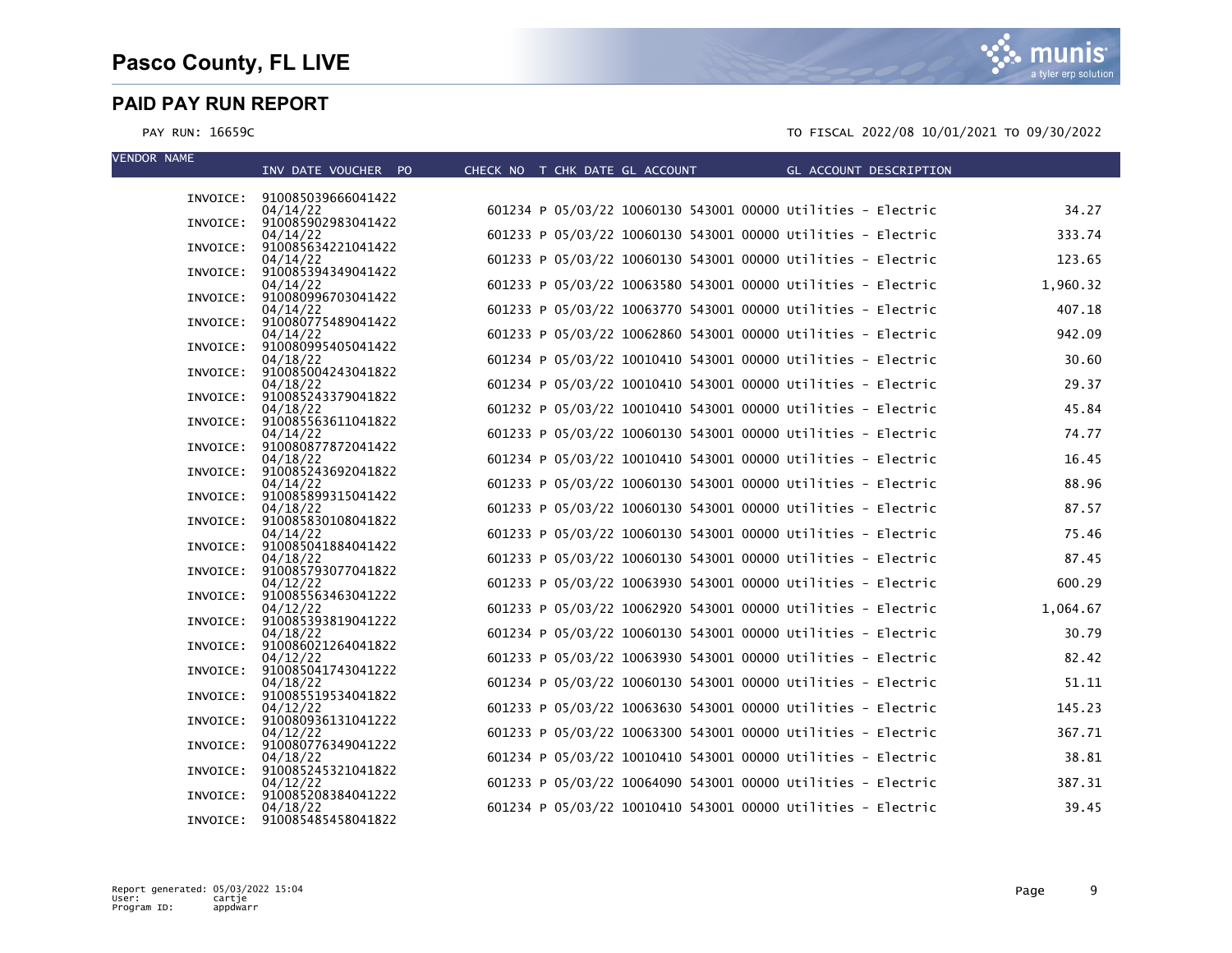VEND

| VENDUK NAME | INV DATE VOUCHER PO                     |  | CHECK NO T CHK DATE GL ACCOUNT GL ACCOUNT DESCRIPTION        |          |
|-------------|-----------------------------------------|--|--------------------------------------------------------------|----------|
|             | 04/12/22                                |  | 601233 P 05/03/22 10063990 543001 00000 Utilities - Electric | 147.51   |
|             | INVOICE: 910085355467041222<br>04/18/22 |  | 601234 P 05/03/22 10010410 543001 00000 Utilities - Electric | 16.62    |
|             | INVOICE: 910086059028041822<br>04/18/22 |  | 601234 P 05/03/22 10010410 543001 00000 Utilities - Electric | 42.14    |
| INVOICE:    | 910085749255041822                      |  |                                                              |          |
| INVOICE:    | 04/18/22<br>910085125027041822          |  | 601234 P 05/03/22 10060130 543001 00000 Utilities - Electric | 23.11    |
|             | 04/18/22<br>INVOICE: 910086061361041822 |  | 601233 P 05/03/22 10010410 543001 00000 Utilities - Electric | 67.90    |
| INVOICE:    | 04/12/22<br>910080878451041222          |  | 601233 P 05/03/22 10063820 543001 00000 Utilities - Electric | 1,960.32 |
|             | 04/12/22                                |  | 601233 P 05/03/22 10064590 543001 00000 Utilities - Electric | 106.44   |
|             | INVOICE: 910080824100041222<br>04/12/22 |  | 601233 P 05/03/22 10063360 543001 00000 Utilities - Electric | 273.60   |
| INVOICE:    | 910080823894041222<br>04/12/22          |  | 601233 P 05/03/22 10064270 543001 00000 Utilities - Electric | 538.29   |
| INVOICE:    | 910085042497041222<br>04/12/22          |  | 601233 P 05/03/22 10063940 543001 00000 Utilities - Electric | 191.28   |
|             | INVOICE: 910085208558041222             |  |                                                              | 782.37   |
| INVOICE:    | 04/12/22<br>910080875375041222          |  | 601233 P 05/03/22 10064110 543001 00000 Utilities - Electric |          |
| INVOICE:    | 04/12/22<br>910085394498041222          |  | 601233 P 05/03/22 10063930 543001 00000 Utilities - Electric | 420.70   |
|             | 04/12/22<br>INVOICE: 910085209088041222 |  | 601233 P 05/03/22 10064650 543001 00000 Utilities - Electric | 1,070.97 |
|             | 04/12/22<br>INVOICE: 910084958399041222 |  | 601233 P 05/03/22 10063020 543001 00000 Utilities - Electric | 584.59   |
|             | 04/12/22                                |  | 601233 P 05/03/22 10063930 543001 00000 Utilities - Electric | 120.04   |
|             | INVOICE: 910085084166041222<br>04/12/22 |  | 601233 P 05/03/22 10063050 543001 00000 Utilities - Electric | 1,846.67 |
| INVOICE:    | 910085245016041222<br>04/12/22          |  | 601233 P 05/03/22 10063080 543001 00000 Utilities - Electric | 166.30   |
|             | INVOICE: 910085358212041222<br>04/12/22 |  | 601233 P 05/03/22 10063930 543001 00000 Utilities - Electric | 276.65   |
|             | INVOICE: 910085125499041222             |  |                                                              |          |
|             | 04/14/22<br>INVOICE: 910080998721041422 |  | 601233 P 05/03/22 10063930 543001 00000 Utilities - Electric | 2,201.18 |
| INVOICE:    | 04/12/22<br>910081102222041222          |  | 601233 P 05/03/22 10063320 543001 00000 Utilities - Electric | 248.19   |
| INVOICE:    | 04/12/22<br>910085125788041222          |  | 601233 P 05/03/22 10064040 543001 00000 Utilities - Electric | 96.09    |
|             | 04/12/22                                |  | 601233 P 05/03/22 10063930 543001 00000 Utilities - Electric | 2,179.47 |
|             | INVOICE: 910085245199041222<br>04/12/22 |  | 601233 P 05/03/22 10063390 543001 00000 Utilities - Electric | 711.99   |
|             | INVOICE: 910085003664041222<br>04/11/22 |  | 601233 P 05/03/22 10036510 543001 00000 Utilities - Electric | 750.64   |
| INVOICE:    | 910085676437041122<br>04/11/22          |  | 601233 P 05/03/22 10010350 543001 00000 Utilities - Electric | 750.64   |
| INVOICE:    | 910085676437041122                      |  |                                                              |          |
|             | 04/14/22                                |  | 601233 P 05/03/22 10060130 543001 00000 Utilities - Electric | 62.10    |

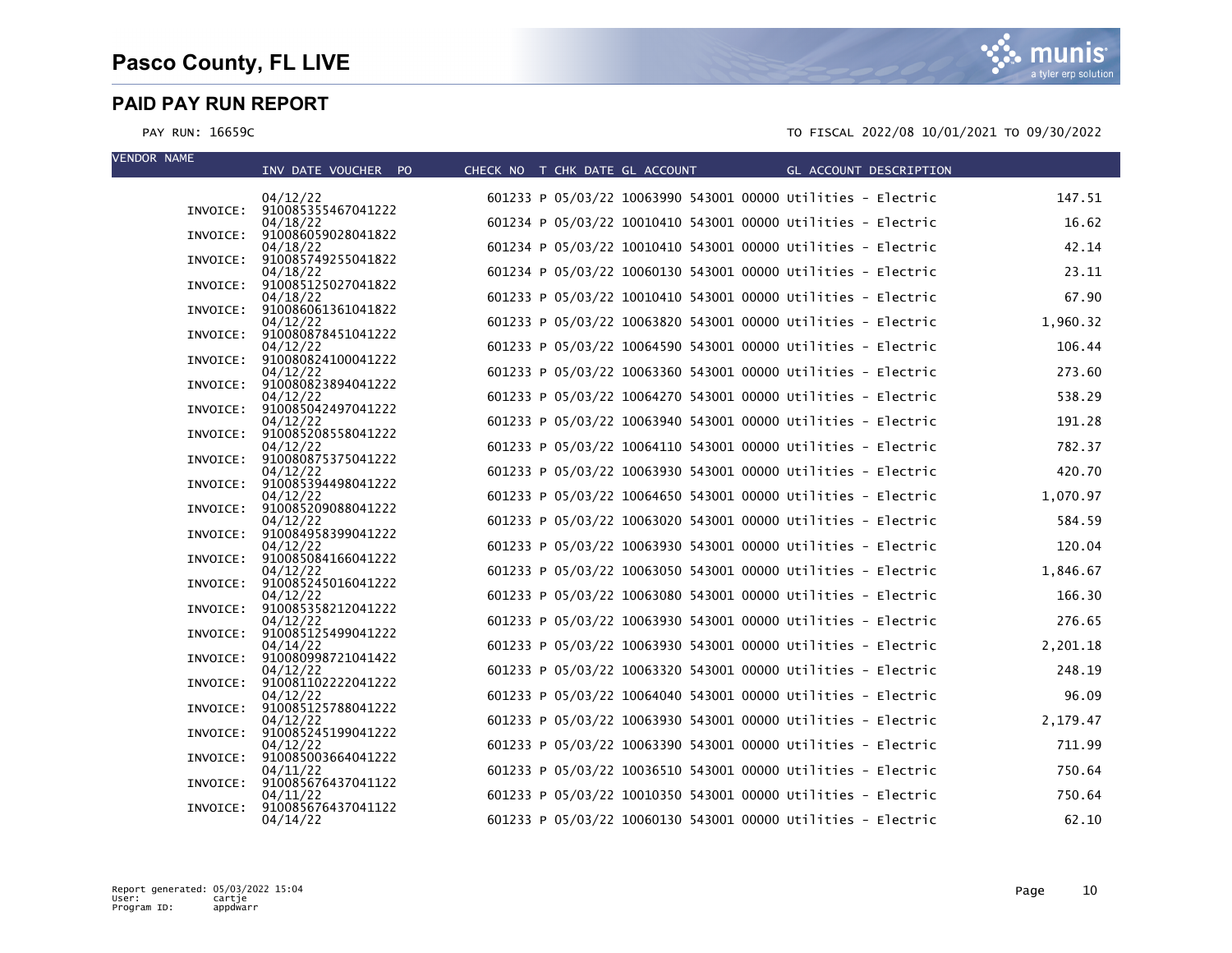munis a tyler erp solution

| <b>VENDOR NAME</b> |                                         |                                |                                                              |        |
|--------------------|-----------------------------------------|--------------------------------|--------------------------------------------------------------|--------|
|                    | INV DATE VOUCHER PO                     | CHECK NO T CHK DATE GL ACCOUNT | GL ACCOUNT DESCRIPTION                                       |        |
|                    | INVOICE: 910085935809041422             |                                |                                                              |        |
|                    | 04/14/22<br>INVOICE: 910085085505041422 |                                | 601233 P 05/03/22 10060130 543001 00000 Utilities - Electric | 143.56 |
|                    | 04/14/22                                |                                | 601233 P 05/03/22 10060130 543001 00000 Utilities - Electric | 893.29 |
| INVOICE:           | 910085244289041422<br>04/14/22          |                                | 601233 P 05/03/22 10060130 543001 00000 Utilities - Electric | 111.25 |
|                    | INVOICE: 910084957588041422             |                                |                                                              |        |
| INVOICE:           | 04/11/22<br>910085747815041122          |                                | 601234 P 05/03/22 10060130 543001 00000 Utilities - Electric | 54.16  |
|                    | 04/18/22                                |                                | 601233 P 05/03/22 10060130 543001 00000 Utilities - Electric | 693.44 |
|                    | INVOICE: 910087934731041822<br>04/18/22 |                                | 601234 P 05/03/22 10010410 543001 00000 Utilities - Electric | 32.44  |
|                    | INVOICE: 910086022497041822             |                                |                                                              |        |
|                    | 04/18/22<br>INVOICE: 910085042950041822 |                                | 601233 P 05/03/22 10060130 543001 00000 Utilities - Electric | 531.86 |
|                    | 04/18/22                                |                                | 601233 P 05/03/22 10060130 543001 00000 Utilities - Electric | 185.19 |
| INVOICE:           | 910085245496041822<br>04/14/22          |                                | 601234 P 05/03/22 10010410 543001 00000 Utilities - Electric | 21.99  |
|                    | INVOICE: 910085005301041422             |                                | 601233 P 05/03/22 10010410 543001 00000 Utilities - Electric | 59.86  |
| INVOICE:           | 04/14/22<br>910085391932041422          |                                |                                                              |        |
|                    | 04/14/22<br>INVOICE: 910085040875041422 |                                | 601234 P 05/03/22 10010410 543001 00000 Utilities - Electric | 55.50  |
|                    | 04/14/22                                |                                | 601233 P 05/03/22 10010410 543001 00000 Utilities - Electric | 79.96  |
|                    | INVOICE: 910085006493041422<br>04/14/22 |                                | 601234 P 05/03/22 10010410 543001 00000 Utilities - Electric | 55.50  |
|                    | INVOICE: 910085393273041422             |                                |                                                              |        |
|                    | 04/14/22<br>INVOICE: 910081048588041422 |                                | 601234 P 05/03/22 10010410 543001 00000 Utilities - Electric | 19.90  |
|                    | 04/11/22                                |                                | 601233 P 05/03/22 10060130 543001 00000 Utilities - Electric | 463.56 |
|                    | INVOICE: 910085750307041122<br>04/14/22 |                                | 601233 P 05/03/22 10060130 543001 00000 Utilities - Electric | 224.57 |
| INVOICE:           | 910082195029041422                      |                                |                                                              |        |
|                    | 04/14/22<br>INVOICE: 910084957736041422 |                                | 601234 P 05/03/22 10036510 543001 00000 Utilities - Electric | 30.43  |
|                    | 04/14/22                                |                                | 601233 P 05/03/22 10010410 543001 00000 Utilities - Electric | 107.77 |
|                    | INVOICE: 910085085802041422<br>04/14/22 |                                | 601234 P 05/03/22 10010410 543001 00000 Utilities - Electric | 38.29  |
|                    | INVOICE: 910085358915041422             |                                |                                                              |        |
| INVOICE:           | 04/14/22<br>910085085969041422          |                                | 601234 P 05/03/22 10060130 543001 00000 Utilities - Electric | 34.81  |
|                    | 04/14/22                                |                                | 601233 P 05/03/22 10060130 543001 00000 Utilities - Electric | 326.35 |
|                    | INVOICE: 910085936470041422<br>04/14/22 |                                | 601233 P 05/03/22 10060130 543001 00000 Utilities - Electric | 62.67  |
|                    | INVOICE: 910085983493041422             |                                |                                                              |        |
|                    | 04/11/22<br>INVOICE: 910082196872041122 |                                | 601234 P 05/03/22 10060130 543001 00000 Utilities - Electric | 33.41  |
|                    | 04/11/22                                |                                | 601233 P 05/03/22 10060130 543001 00000 Utilities - Electric | 305.75 |
|                    | INVOICE: 910082195871041122<br>04/14/22 |                                | 601234 P 05/03/22 10060130 543001 00000 Utilities - Electric | 52.90  |
|                    | INVOICE: 910085441448041422             |                                |                                                              |        |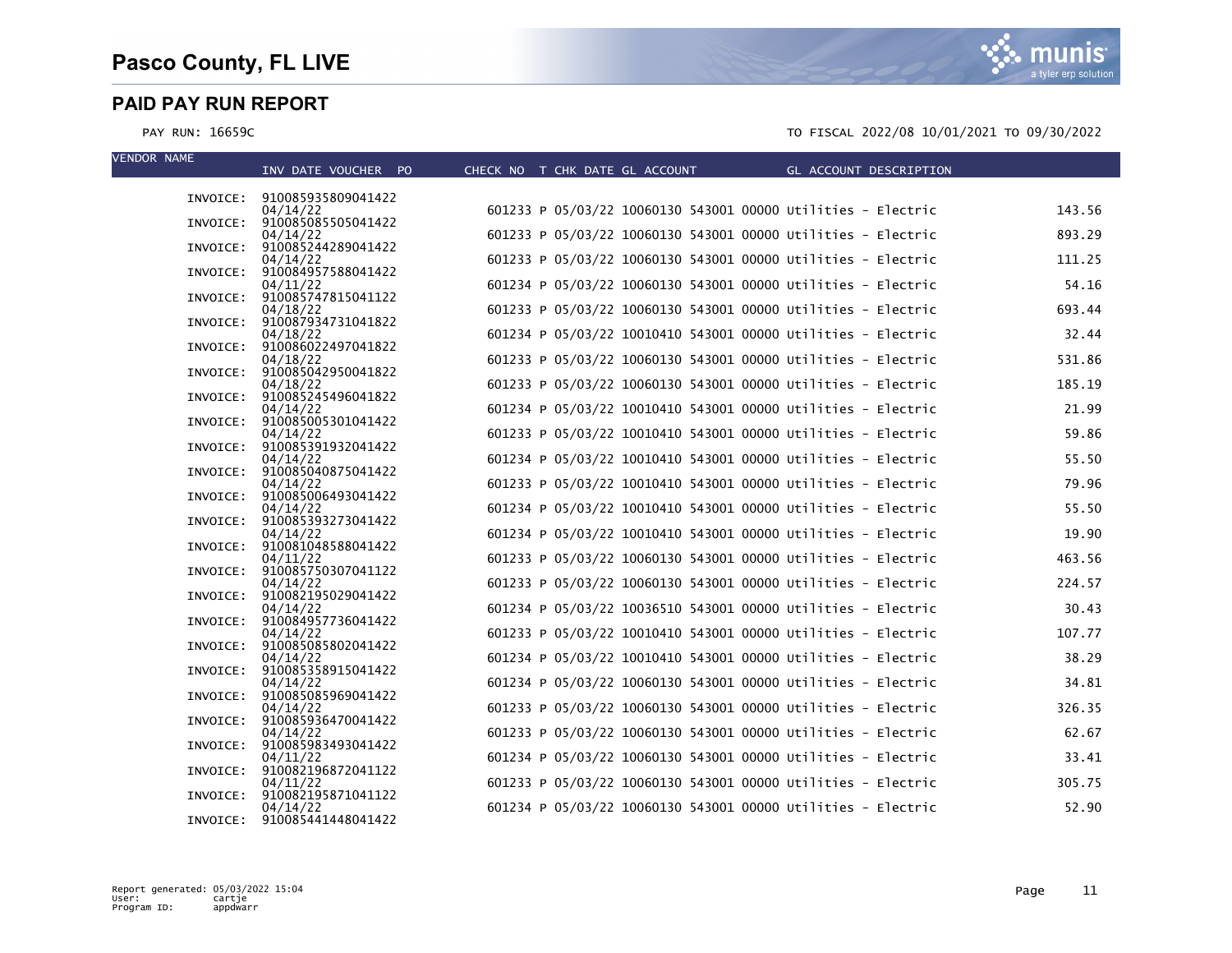VEND

| VENDUK NAME | INV DATE VOUCHER PO                     |  | CHECK NO T CHK DATE GL ACCOUNT THE GL ACCOUNT DESCRIPTION    |        |
|-------------|-----------------------------------------|--|--------------------------------------------------------------|--------|
|             | 04/14/22                                |  | 601233 P 05/03/22 10060130 543001 00000 Utilities - Electric | 105.95 |
|             | INVOICE: 910080717306041422<br>04/14/22 |  | 601234 P 05/03/22 10010410 543001 00000 Utilities - Electric | 46.49  |
|             | INVOICE: 910085828584041422<br>04/14/22 |  | 601234 P 05/03/22 10010410 543001 00000 Utilities - Electric | 30.65  |
| INVOICE:    | 910085124109041422                      |  |                                                              |        |
| INVOICE:    | 04/14/22<br>910085900254041422          |  | 601234 P 05/03/22 10060130 543001 00000 Utilities - Electric | 36.21  |
|             | 04/14/22<br>INVOICE: 910085985833041422 |  | 601233 P 05/03/22 10010410 543001 00000 Utilities - Electric | 59.41  |
|             | 04/14/22<br>INVOICE: 910080995562041422 |  | 601234 P 05/03/22 10060130 543001 00000 Utilities - Electric | 41.92  |
|             | 04/18/22                                |  | 601234 P 05/03/22 10060130 543001 00000 Utilities - Electric | 36.35  |
|             | INVOICE: 910085829733041822<br>04/18/22 |  | 601233 P 05/03/22 10060130 543001 00000 Utilities - Electric | 204.12 |
|             | INVOICE: 910085598604041822<br>04/18/22 |  | 601234 P 05/03/22 10060130 543001 00000 Utilities - Electric | 40.66  |
|             | INVOICE: 910085355110041822             |  |                                                              |        |
|             | 04/18/22<br>INVOICE: 910080826821041822 |  | 601233 P 05/03/22 10060130 543001 00000 Utilities - Electric | 243.36 |
|             | 04/18/22<br>INVOICE: 910086871523041822 |  | 601233 P 05/03/22 10060130 543001 00000 Utilities - Electric | 63.49  |
| INVOICE:    | 04/18/22<br>910081050003041822          |  | 601234 P 05/03/22 10060130 543001 00000 Utilities - Electric | 36.35  |
|             | 04/18/22                                |  | 601233 P 05/03/22 10060130 543001 00000 Utilities - Electric | 280.42 |
|             | INVOICE: 910087934450041822<br>04/18/22 |  | 601234 P 05/03/22 10010410 543001 00000 Utilities - Electric | 16.36  |
|             | INVOICE: 910081101312041822<br>04/18/22 |  | 601234 P 05/03/22 10010410 543001 00000 Utilities - Electric | 45.41  |
|             | INVOICE: 910081211523041822<br>04/18/22 |  | 601233 P 05/03/22 10010410 543001 00000 Utilities - Electric | 59.15  |
| INVOICE:    | 910086019715041822                      |  |                                                              |        |
|             | 04/18/22<br>INVOICE: 910086061189041822 |  | 601234 P 05/03/22 10010410 543001 00000 Utilities - Electric | 46.74  |
|             | 04/18/22<br>INVOICE: 910085794953041822 |  | 601233 P 05/03/22 10010410 543001 00000 Utilities - Electric | 91.13  |
|             | 04/18/22                                |  | 601234 P 05/03/22 10010410 543001 00000 Utilities - Electric | 32.46  |
|             | INVOICE: 910085595479041822<br>04/18/22 |  | 601234 P 05/03/22 10010410 543001 00000 Utilities - Electric | 16.36  |
|             | INVOICE: 910080995257041822<br>04/18/22 |  | 601234 P 05/03/22 10010410 543001 00000 Utilities - Electric | 44.23  |
|             | INVOICE: 910085442770041822<br>04/18/22 |  | 601233 P 05/03/22 10010410 543001 00000 Utilities - Electric | 694.42 |
|             | INVOICE: 910080938373041822             |  |                                                              | 46.24  |
|             | 04/19/22<br>INVOICE: 910085632881041922 |  | 601234 P 05/03/22 10010410 543001 00000 Utilities - Electric |        |
| INVOICE:    | 04/19/22<br>910085522779041922          |  | 601234 P 05/03/22 10010410 543001 00000 Utilities - Electric | 37.05  |
| INVOICE:    | 04/19/22<br>910080997978041922          |  | 601234 P 05/03/22 10010410 543001 00000 Utilities - Electric | 44.13  |
|             | 04/19/22                                |  | 601234 P 05/03/22 10010410 543001 00000 Utilities - Electric | 43.63  |
|             |                                         |  |                                                              |        |

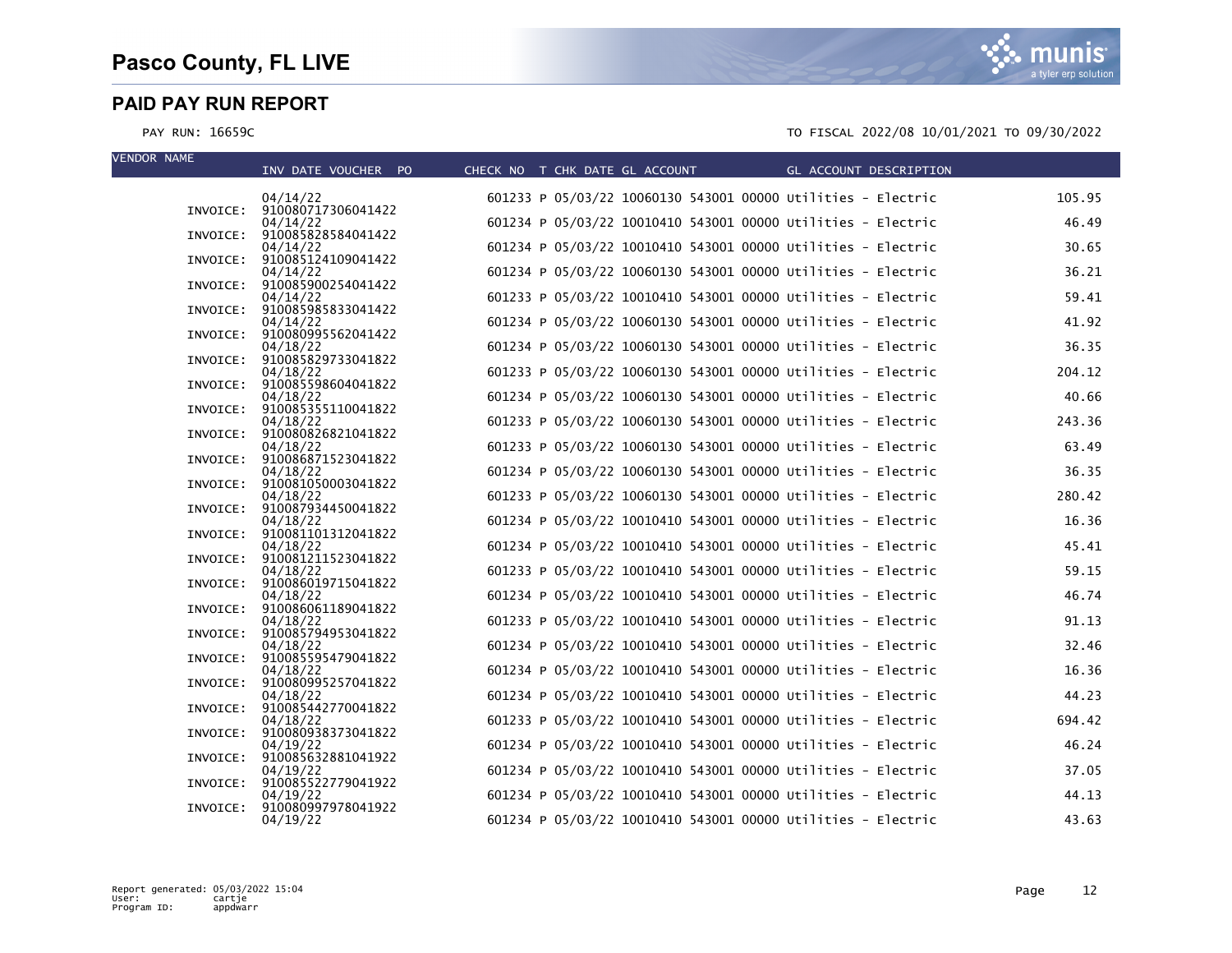munis a tyler erp solution

| <b>VENDOR NAME</b> | INV DATE VOUCHER PO                     | CHECK NO T CHK DATE GL ACCOUNT THE GL ACCOUNT DESCRIPTION    |        |
|--------------------|-----------------------------------------|--------------------------------------------------------------|--------|
|                    | INVOICE: 910085356525041922             |                                                              |        |
|                    | 04/19/22                                | 601234 P 05/03/22 10010410 543001 00000 Utilities - Electric | 30.59  |
|                    | INVOICE: 910085750117041922             |                                                              |        |
|                    | 04/19/22<br>INVOICE: 910085631939041922 | 601234 P 05/03/22 10010410 543001 00000 Utilities - Electric | 39.35  |
|                    | 04/19/22                                | 601234 P 05/03/22 10010410 543001 00000 Utilities - Electric | 45.39  |
|                    | INVOICE: 910081162240041922<br>04/19/22 | 601234 P 05/03/22 10010410 543001 00000 Utilities - Electric | 48.64  |
|                    | INVOICE: 910085830314041922             |                                                              |        |
|                    | 04/19/22<br>INVOICE: 910080718422041922 | 601234 P 05/03/22 10010410 543001 00000 Utilities - Electric | 30.41  |
|                    | 04/19/22                                | 601234 P 05/03/22 10010410 543001 00000 Utilities - Electric | 53.35  |
|                    | INVOICE: 910085125291041922<br>04/18/22 | 601234 P 05/03/22 10060130 543001 00000 Utilities - Electric | 44.42  |
|                    | INVOICE: 910085828097041822             |                                                              |        |
|                    | 04/18/22<br>INVOICE: 910085631161041822 | 601233 P 05/03/22 10010410 543001 00000 Utilities - Electric | 73.23  |
|                    | 04/18/22                                | 601234 P 05/03/22 10010410 543001 00000 Utilities - Electric | 31.52  |
|                    | INVOICE: 910082509655041822             |                                                              |        |
|                    | 04/19/22<br>INVOICE: 910085483448041922 | 601234 P 05/03/22 10060130 543001 00000 Utilities - Electric | 30.56  |
|                    | 04/18/22                                | 601233 P 05/03/22 10060130 543001 00000 Utilities - Electric | 85.52  |
|                    | INVOICE: 910085632518041822<br>04/18/22 | 601233 P 05/03/22 10060130 543001 00000 Utilities - Electric | 62.80  |
|                    | INVOICE: 910081160347041822             |                                                              |        |
|                    | 04/18/22<br>INVOICE: 910081162935041822 | 601234 P 05/03/22 10060130 543001 00000 Utilities - Electric | 38.70  |
|                    | 04/19/22                                | 601234 P 05/03/22 10010410 543001 00000 Utilities - Electric | 21.54  |
|                    | INVOICE: 910085210510041922<br>04/19/22 | 601234 P 05/03/22 10010410 543001 00000 Utilities - Electric | 30.58  |
|                    | INVOICE: 910086019541041922             |                                                              |        |
|                    | 04/19/22<br>INVOICE: 910080995728041922 | 601233 P 05/03/22 10010410 543001 00000 Utilities - Electric | 100.25 |
|                    | 04/19/22                                | 601234 P 05/03/22 10060130 543001 00000 Utilities - Electric | 37.31  |
|                    | INVOICE: 910085243006041922<br>04/19/22 | 601233 P 05/03/22 10060130 543001 00000 Utilities - Electric | 229.58 |
|                    | INVOICE: 910085485648041922             |                                                              |        |
|                    | 04/19/22                                | 601234 P 05/03/22 10010410 543001 00000 Utilities - Electric | 51.30  |
|                    | INVOICE: 910085126896041922<br>04/19/22 | 601234 P 05/03/22 10060130 543001 00000 Utilities - Electric | 30.52  |
|                    | INVOICE: 910080997035041922             |                                                              |        |
|                    | 04/19/22<br>INVOICE: 910085747253041922 | 601233 P 05/03/22 10060130 543001 00000 Utilities - Electric | 455.62 |
|                    | 04/19/22                                | 601233 P 05/03/22 10060130 543001 00000 Utilities - Electric | 158.17 |
|                    | INVOICE: 910085747063041922<br>04/19/22 | 601233 P 05/03/22 10060130 543001 00000 Utilities - Electric | 71.84  |
|                    | INVOICE: 910085983336041922             |                                                              |        |
|                    | 04/19/22<br>INVOICE: 910085829361041922 | 601234 P 05/03/22 10060130 543001 00000 Utilities - Electric | 47.90  |
|                    | 04/19/22                                | 601233 P 05/03/22 10060130 543001 00000 Utilities - Electric | 871.05 |
|                    | INVOICE: 910085830504041922             |                                                              |        |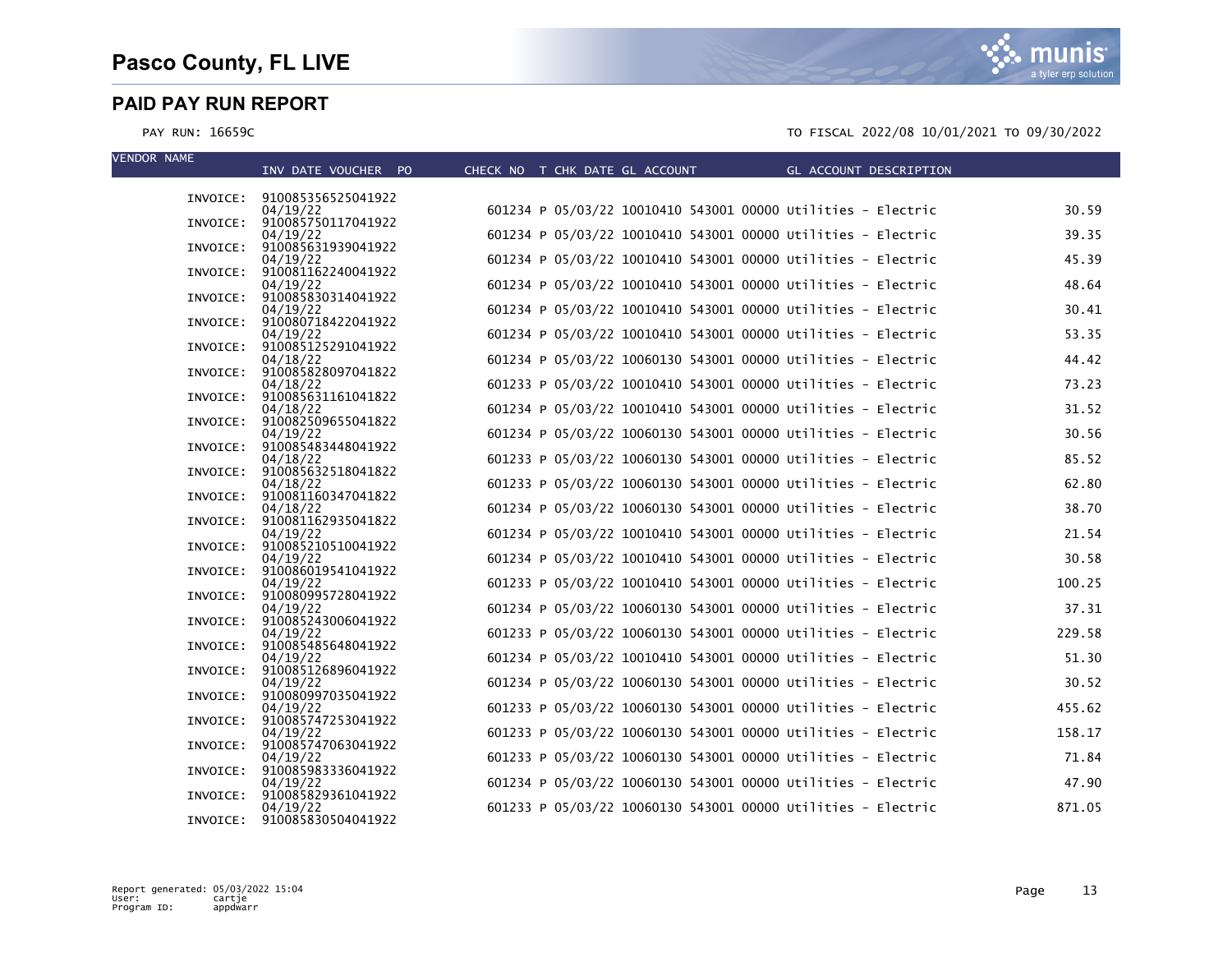| <b>VENDOR NAME</b> | INV DATE VOUCHER PO                     | CHECK NO T CHK DATE GL ACCOUNT                               | GL ACCOUNT DESCRIPTION                                            |          |
|--------------------|-----------------------------------------|--------------------------------------------------------------|-------------------------------------------------------------------|----------|
|                    | 04/19/22                                | 601233 P 05/03/22 10060130 543001 00000 Utilities - Electric |                                                                   | 1,119.90 |
|                    | INVOICE: 910085677389041922<br>04/19/22 | 601233 P 05/03/22 10060130 543001 00000 Utilities - Electric |                                                                   | 78.81    |
| INVOICE:           | 910085749065041922<br>04/19/22          | 601233 P 05/03/22 10060130 543001 00000 Utilities - Electric |                                                                   | 63.62    |
|                    | INVOICE: 910085709330041922<br>04/19/22 | 601233 P 05/03/22 10060130 543001 00000 Utilities - Electric |                                                                   | 60.85    |
| INVOICE:           | 910085793952041922<br>04/19/22          | 601234 P 05/03/22 10060130 543001 00000 Utilities - Electric |                                                                   | 50.95    |
|                    | INVOICE: 910085708199041922             | 601233 P 05/03/22 10060130 543001 00000 Utilities - Electric |                                                                   | 144.11   |
|                    | 04/19/22<br>INVOICE: 910085678140041922 |                                                              |                                                                   |          |
|                    | 04/19/22<br>INVOICE: 910085440926041922 | 601234 P 05/03/22 10060130 543001 00000 Utilities - Electric |                                                                   | 37.05    |
|                    | 04/19/22<br>INVOICE: 910085484316041922 | 601233 P 05/03/22 10060130 543001 00000 Utilities - Electric |                                                                   | 1,079.20 |
|                    | 04/19/22<br>INVOICE: 910085484168041922 | 601233 P 05/03/22 10060130 543001 00000 Utilities - Electric |                                                                   | 103.18   |
|                    | 04/19/22<br>INVOICE: 910085985479041922 | 601234 P 05/03/22 10060130 543001 00000 Utilities - Electric |                                                                   | 30.59    |
|                    | 04/19/22<br>INVOICE: 910085564109041922 | 601234 P 05/03/22 10060130 543001 00000 Utilities - Electric |                                                                   | 35.51    |
|                    | 04/19/22<br>INVOICE: 910085123356041922 | 601234 P 05/03/22 10010410 543001 00000 Utilities - Electric |                                                                   | 50.78    |
|                    | 04/19/22                                | 601234 P 05/03/22 10060130 543001 00000 Utilities - Electric |                                                                   | 36.77    |
| INVOICE:           | 910085486300041922<br>04/19/22          | 601233 P 05/03/22 10060130 543001 00000 Utilities - Electric |                                                                   | 86.19    |
|                    | INVOICE: 910085564620041922<br>04/19/22 | 601233 P 05/03/22 10060130 543001 00000 Utilities - Electric |                                                                   | 65.59    |
|                    | INVOICE: 910085484499041922<br>04/21/22 | 601233 P 05/03/22 10002620 543001 00000 Utilities - Electric |                                                                   | 77.13    |
|                    | INVOICE: 910085126466042122<br>04/21/22 | 601233 P 05/03/22 10004240 543001 00000 Utilities - Electric |                                                                   | 502.40   |
|                    | INVOICE: 910085520800042122<br>04/19/22 | 601233 P 05/03/22 10005010 543001 00000 Utilities - Electric |                                                                   | 81.32    |
|                    | INVOICE: 910085442431041922<br>04/19/22 | 601233 P 05/03/22 10004210 543001 00000 Utilities - Electric |                                                                   | 117.09   |
|                    | INVOICE: 910085316551041922<br>04/19/22 | 601233 P 05/03/22 10004210 543001 00000 Utilities - Electric |                                                                   | 56.95    |
|                    | INVOICE: 910085290277041922<br>04/19/22 | 601233 P 05/03/22 10004210 543001 00000 Utilities - Electric |                                                                   | 227.50   |
|                    | INVOICE: 910085315881041922             |                                                              |                                                                   |          |
|                    | 04/19/22<br>INVOICE: 910085442118041922 | 601234 P 05/03/22 10005020 543001 00000 Utilities - Electric |                                                                   | 53.47    |
|                    | 04/19/22<br>INVOICE: 910085442259041922 | 601233 P 05/03/22 10005020 543001 00000 Utilities - Electric |                                                                   | 132.67   |
| INVOICE:           | 04/19/22<br>910085315716041922          | 601233 P 05/03/22 10004210 543001 00000 Utilities - Electric |                                                                   | 229.31   |
| INVOICE:           | 04/19/22<br>910085441951041922          | 601234 P 05/03/22 10005020 543001 00000 Utilities - Electric |                                                                   | 34.12    |
|                    | 04/27/22                                |                                                              | 601235 P 05/03/22 21315060 549003 00000 Public Assistance Utiliti | 93.54    |

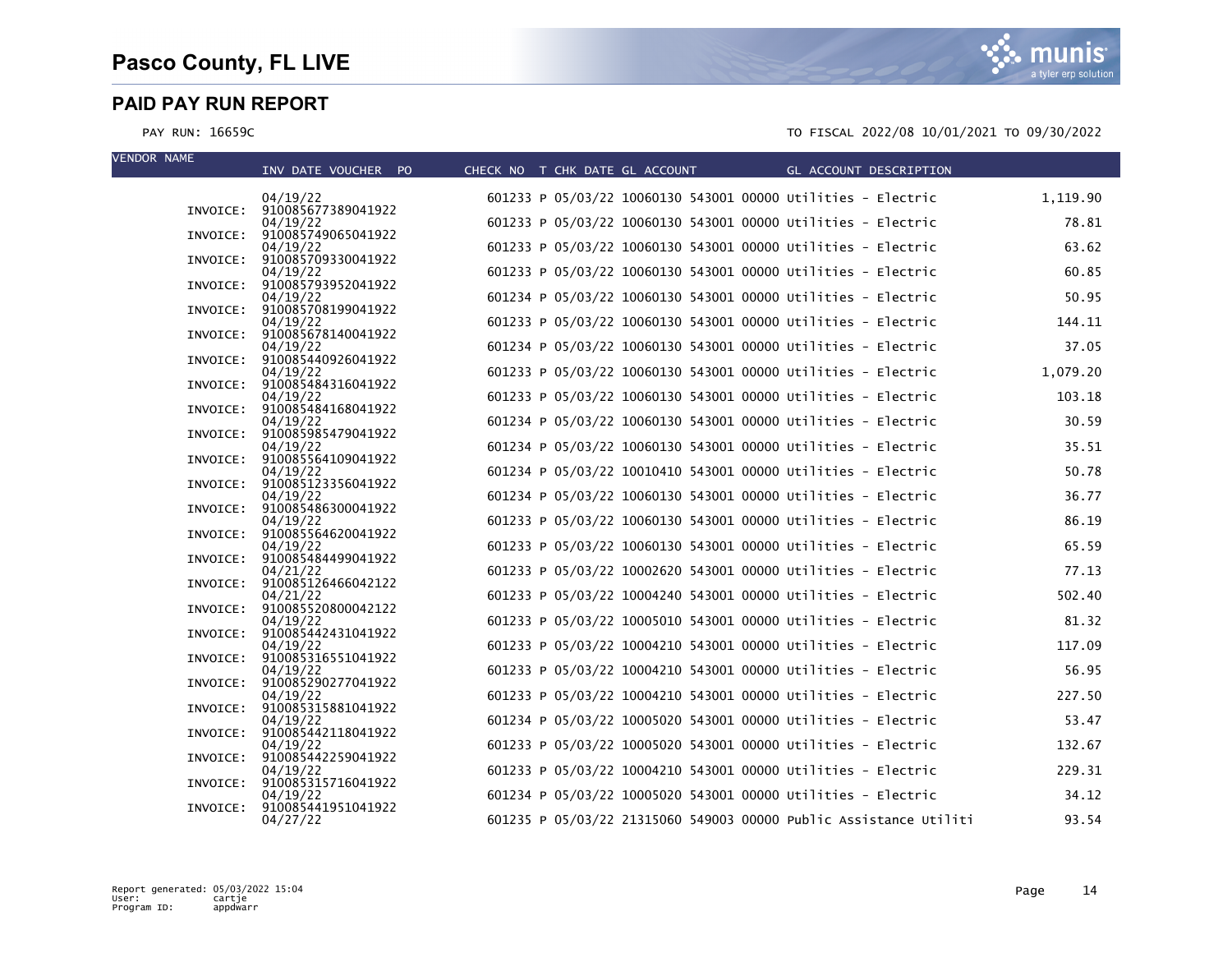

| <b>VENDOR NAME</b> |                               | INV DATE VOUCHER PO             |                           | CHECK NO T CHK DATE GL ACCOUNT |  |                       | GL ACCOUNT DESCRIPTION                                            |              |
|--------------------|-------------------------------|---------------------------------|---------------------------|--------------------------------|--|-----------------------|-------------------------------------------------------------------|--------------|
|                    |                               | INVOICE: FAINER207305           |                           |                                |  |                       |                                                                   |              |
|                    |                               |                                 |                           |                                |  |                       |                                                                   | 45,020.95    |
|                    | <b>VENDOR TOTALS</b>          |                                 | 2,625,133.21 YTD INVOICED |                                |  | 3,205,393.41 YTD PAID |                                                                   |              |
|                    | 9016 ENDRESS & HAUSER INC     | 04/12/22                        | 22001069                  |                                |  |                       | 601236 P 05/03/22 10060110 552008 00000 Maint Materials-Not Rds&B | 4,650.67     |
|                    | INVOICE:                      | 6002328287<br>04/12/22          | 22001069                  |                                |  |                       | 601236 P 05/03/22 10060130 552008 00000 Maint Materials-Not Rds&B | 4,650.67     |
|                    | INVOICE:                      | 6002328287<br>04/12/22          | 22001069                  |                                |  |                       | 601236 P 05/03/22 10060140 552008 00000 Maint Materials-Not Rds&B | 2,325.33     |
|                    | INVOICE:                      | 6002328287                      |                           |                                |  |                       |                                                                   |              |
|                    | <b>VENDOR TOTALS</b>          |                                 | 56,265.90 YTD INVOICED    |                                |  | 44,530.15 YTD PAID    |                                                                   | 11,626.67    |
|                    | 9380 ENTERPRISE FM TRUST      |                                 |                           |                                |  |                       |                                                                   |              |
|                    | INVOICE:                      | 04/05/22<br>207158390T          |                           |                                |  |                       | 601237 P 05/03/22 10062140 564000 00000 Fleet Machinery & Equipme | $-5, 260.00$ |
|                    | INVOICE:                      | 04/05/22<br>206879960T          |                           |                                |  |                       | 601237 P 05/03/22 10062140 564000 00000 Fleet Machinery & Equipme | $-200.00$    |
|                    | INVOICE:                      | 04/05/22<br>207669900T          |                           |                                |  |                       | 601237 P 05/03/22 10062140 564000 00000 Fleet Machinery & Equipme | 24, 169.01   |
|                    |                               | 04/05/22                        |                           |                                |  |                       | 601237 P 05/03/22 10062140 564000 00000 Fleet Machinery & Equipme | 24,968.36    |
|                    | INVOICE:                      | 206375610T<br>04/05/22          |                           |                                |  |                       | 601237 P 05/03/22 10062140 564000 00000 Fleet Machinery & Equipme | 25,267.36    |
|                    | INVOICE:                      | 206375660T<br>04/05/22          |                           |                                |  |                       | 601237 P 05/03/22 10062140 564000 00000 Fleet Machinery & Equipme | 30,617.21    |
|                    | INVOICE:                      | 206374790T<br>04/05/22          |                           |                                |  |                       | 601237 P 05/03/22 10062140 552000 00000 Operating Supplies        | 96.55        |
|                    | INVOICE:                      | 206455740T<br>04/05/22          |                           |                                |  |                       | 601237 P 05/03/22 10062140 552000 00000 Operating Supplies        | 96.55        |
|                    | INVOICE:                      | 206795470T                      |                           |                                |  |                       |                                                                   |              |
|                    | INVOICE:                      | 04/05/22<br>207809530T          |                           |                                |  |                       | 601237 P 05/03/22 10062140 552000 00000 Operating Supplies        | 96.55        |
|                    |                               | 04/05/22<br>INVOICE: 207811010T |                           |                                |  |                       | 601237 P 05/03/22 10062140 552000 00000 operating Supplies        | 96.55        |
|                    | <b>VENDOR TOTALS</b>          |                                 | 2,873,559.41 YTD INVOICED |                                |  | 3,491,194.66 YTD PAID |                                                                   | 99,948.14    |
|                    | 9246 FERGUSON US HOLDINGS INC |                                 |                           |                                |  |                       |                                                                   |              |
|                    | INVOICE:                      | 04/13/22<br>1960896             | 22001161                  |                                |  |                       | 601238 P 05/03/22 10060190 141000 00000 Materials and Supplies    | 1,134.00     |
|                    | INVOICE:                      | 04/13/22<br>1961372             | 22000108                  |                                |  |                       | 601238 P 05/03/22 10060190 141000 00000 Materials and Supplies    | 184.00       |
|                    |                               | 04/13/22                        | 22000092                  |                                |  |                       | 601238 P 05/03/22 10060190 141000 00000 Materials and Supplies    | 1,615.60     |
|                    | INVOICE:                      | 1962090<br>04/13/22             | 22000092                  |                                |  |                       | 601238 P 05/03/22 10060190 141000 00000 Materials and Supplies    | 539.60       |
|                    | INVOICE:                      | 1960897<br>04/13/22             | 22000092                  |                                |  |                       | 601238 P 05/03/22 10060190 141000 00000 Materials and Supplies    | 109.20       |
|                    | INVOICE:                      | 19521713<br>04/13/22            | 22000092                  |                                |  |                       | 601238 P 05/03/22 10060190 141000 00000 Materials and Supplies    | 1,040.00     |
|                    | INVOICE:                      | 1957616                         |                           |                                |  |                       |                                                                   |              |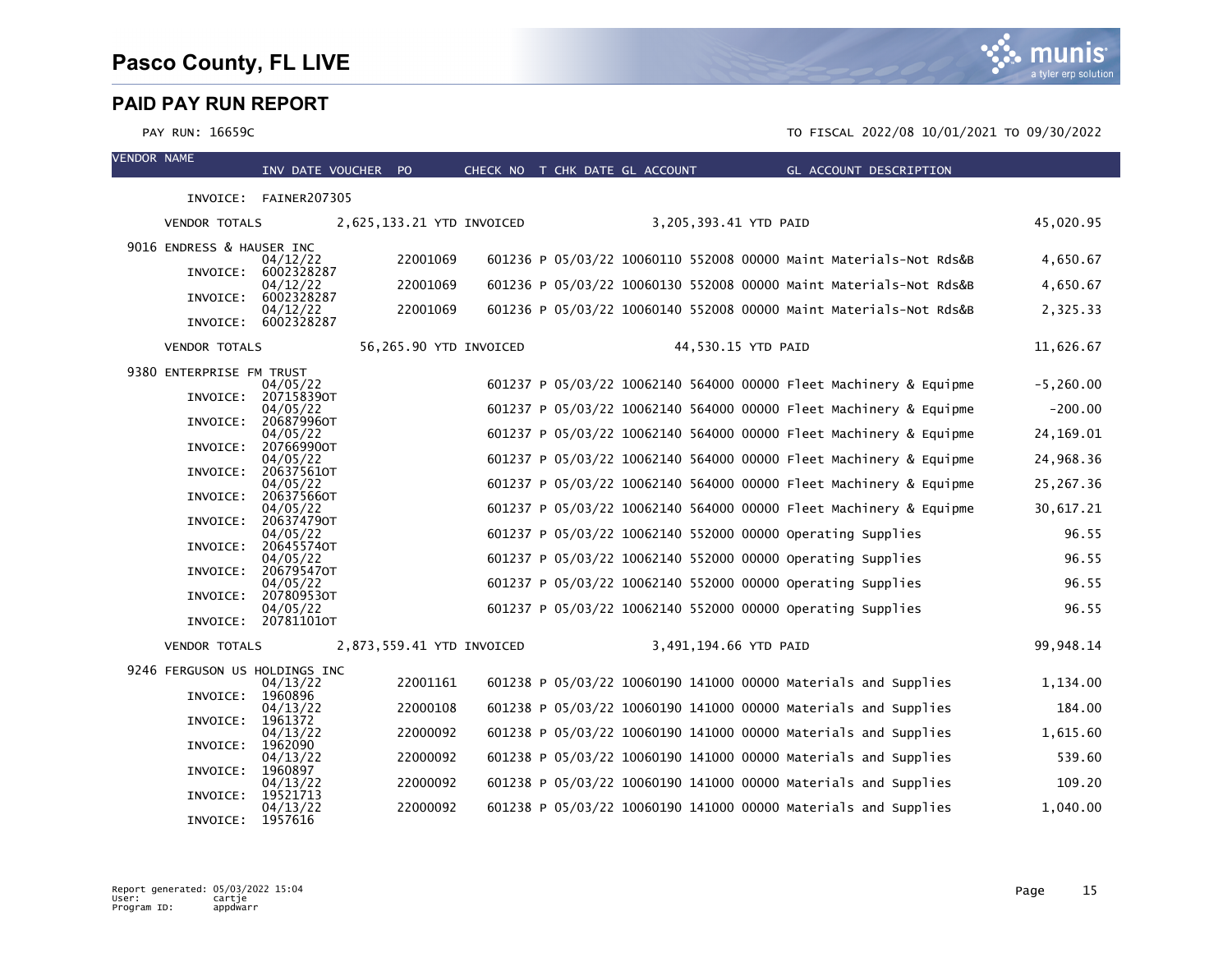

VENDOR NAME

| VENDOK NAME |                                                            | INV DATE VOUCHER                      | PO.                                            | CHECK NO T CHK DATE GL ACCOUNT |                     | GL ACCOUNT DESCRIPTION                                            |            |
|-------------|------------------------------------------------------------|---------------------------------------|------------------------------------------------|--------------------------------|---------------------|-------------------------------------------------------------------|------------|
|             |                                                            | 04/13/22                              | 22000092                                       |                                |                     | 601238 P 05/03/22 10060190 141000 00000 Materials and Supplies    | 33.40      |
|             | INVOICE:                                                   | 19583871<br>04/13/22                  | 22000092                                       |                                |                     | 601238 P 05/03/22 10060190 141000 00000 Materials and Supplies    | 199.40     |
|             | INVOICE: 19602331                                          |                                       |                                                |                                |                     |                                                                   |            |
|             | <b>VENDOR TOTALS</b>                                       |                                       | 859,181.01 YTD INVOICED                        |                                | 915,738.73 YTD PAID |                                                                   | 4,855.20   |
|             | 7728 FLEET ACQUISITIONS LLC                                | 04/22/22                              | 22000109                                       |                                |                     | 601239 P 05/03/22 10060190 141000 00000 Materials and Supplies    | 35.84      |
|             | INVOICE: 1854901<br>INVOICE: 1854904                       | 04/22/22                              | 22000109                                       |                                |                     | 601239 P 05/03/22 10060190 141000 00000 Materials and Supplies    | 580.80     |
|             | <b>VENDOR TOTALS</b>                                       |                                       | 5,645.44 YTD INVOICED                          |                                |                     | 5,888.48 YTD PAID                                                 | 616.64     |
|             | 4328 FRONTIER FLORIDA LLC                                  |                                       |                                                |                                |                     |                                                                   |            |
|             |                                                            | 04/20/22<br>INVOICE: 7271970116042022 |                                                |                                |                     | 601240 P 05/03/22 10000400 541000 00000 Communications            | 360.00     |
|             | INVOICE:                                                   | 04/20/22<br>7271970116042022          |                                                |                                |                     | 601240 P 05/03/22 10061410 541000 00000 Communications            | 360.00     |
|             | INVOICE:                                                   | 04/19/22<br>2391784126041922          |                                                |                                |                     | 601240 P 05/03/22 10000400 541000 00000 Communications            | 105.99     |
|             |                                                            | 04/19/22<br>INVOICE: 2391880268041922 |                                                |                                |                     | 601240 P 05/03/22 10026670 541000 00000 Communications            | 15,191.90  |
|             | INVOICE:                                                   | 04/22/22<br>2391685729042222          |                                                |                                |                     | 601240 P 05/03/22 10008320 541000 00000 Communications            | 80.99      |
|             | INVOICE:                                                   | 03/22/22<br>2391713214032222          |                                                |                                |                     | 601240 P 05/03/22 10000400 541000 00000 Communications            | 105.99     |
|             |                                                            | 04/16/22<br>INVOICE: 3211599631041622 |                                                |                                |                     | 601240 P 05/03/22 10012740 541000 00000 Communications            | 11.00      |
|             | <b>VENDOR TOTALS</b>                                       |                                       | 361,961.80 YTD INVOICED                        |                                | 435,530.74 YTD PAID |                                                                   | 16,215.87  |
|             | 10046 FURR WEGMAN & BANKS ARCHITECTS PA<br>INVOICE: 211111 | 04/28/22                              |                                                |                                |                     | 601241 P 05/03/22 10000200 534000 00000 Other Services            | 8,331.00   |
|             |                                                            |                                       |                                                |                                |                     |                                                                   |            |
|             | <b>VENDOR TOTALS</b>                                       |                                       | 104,699.44 YTD INVOICED                        |                                | 121,518.19 YTD PAID |                                                                   | 8,331.00   |
|             |                                                            | 04/07/22                              | 4713 GARDNER BIST BOWDEN BUSH DEE LAVIA WRIGHT |                                |                     | 601242 P 05/03/22 10061860 563000 20132 Improvements Other Than B | 3,740.00   |
|             | INVOICE: 21807                                             |                                       |                                                |                                |                     |                                                                   |            |
|             | <b>VENDOR TOTALS</b>                                       |                                       | 36,272.50 YTD INVOICED                         |                                |                     | 36,410.00 YTD PAID                                                | 3,740.00   |
|             | 9545 GEOPOINT SURVEYING INC                                | 04/07/22                              | 22000119                                       |                                |                     | 601243 P 05/03/22 10060110 534000 00000 other Services            | 16,158.64  |
|             | INVOICE:                                                   | 68823<br>04/07/22                     | 22000119                                       |                                |                     | 601243 P 05/03/22 10060130 534000 00000 Other Services            | 16, 158.64 |
|             | INVOICE:                                                   | 68823<br>04/07/22                     | 22000119                                       |                                |                     | 601243 P 05/03/22 10060140 534000 00000 Other Services            | 8,079.32   |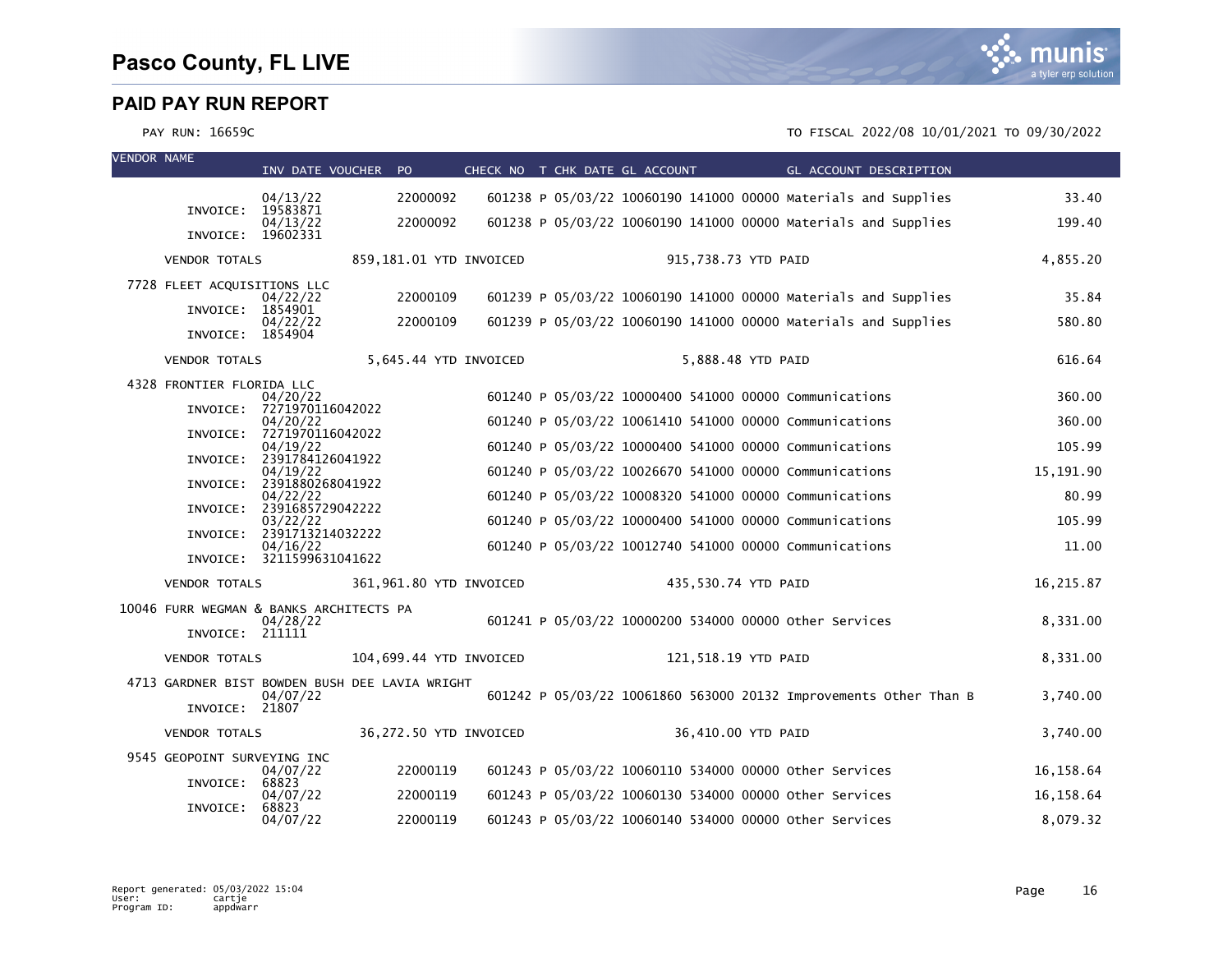

| VENDOR NAME |                       | INV DATE VOUCHER PO    |                         | CHECK NO T CHK DATE GL ACCOUNT |                                                            | <b>Example 2</b> GL ACCOUNT DESCRIPTION                           |           |
|-------------|-----------------------|------------------------|-------------------------|--------------------------------|------------------------------------------------------------|-------------------------------------------------------------------|-----------|
|             | INVOICE: 68823        |                        |                         |                                |                                                            |                                                                   |           |
|             | <b>VENDOR TOTALS</b>  |                        | 201,847.12 YTD INVOICED |                                | 269,746.16 YTD PAID                                        |                                                                   | 40,396.60 |
|             | 3498 W W GRAINGER INC |                        |                         |                                |                                                            |                                                                   |           |
|             |                       | 04/11/22               | 22000435                |                                | 601244 P 05/03/22 10060110 552000 00000 Operating Supplies |                                                                   | 42.92     |
|             | INVOICE:              | 9274754119<br>04/13/22 | 22000435                |                                | 601244 P 05/03/22 10060110 552000 00000 Operating Supplies |                                                                   | 71.76     |
|             | INVOICE:              | 9277922523<br>04/18/22 | 22000504                |                                | 601245 P 05/03/22 10012740 552000 00000 Operating Supplies |                                                                   | 573.63    |
|             | INVOICE:              | 9281999608             |                         |                                |                                                            |                                                                   |           |
|             | INVOICE:              | 04/19/22<br>9283635010 | 22000435                |                                | 601244 P 05/03/22 10060140 552000 00000 Operating Supplies |                                                                   | 276.36    |
|             |                       | 04/20/22               | 22000377                |                                | 601244 P 05/03/22 10005020 552000 00000 Operating Supplies |                                                                   | 44.76     |
|             | INVOICE:              | 9284638468<br>04/20/22 | 22000377                |                                | 601244 P 05/03/22 10005020 552000 00000 Operating Supplies |                                                                   | 49.44     |
|             | INVOICE:              | 9285132024             |                         |                                |                                                            |                                                                   |           |
|             | INVOICE:              | 04/20/22<br>9285099512 | 22000377                |                                | 601244 P 05/03/22 10005070 552000 00000 Operating Supplies |                                                                   | 79.45     |
|             |                       | 04/20/22               | 22000377                |                                | 601244 P 05/03/22 10005040 552000 00000 Operating Supplies |                                                                   | 111.54    |
|             | INVOICE:              | 9284555720<br>04/20/22 | 22000377                |                                | 601244 P 05/03/22 10005040 552000 00000 Operating Supplies |                                                                   | 38.03     |
|             | INVOICE:              | 9284638450             |                         |                                |                                                            |                                                                   |           |
|             | INVOICE:              | 04/20/22<br>9285099520 | 22000377                |                                | 601244 P 05/03/22 10005040 552000 00000 Operating Supplies |                                                                   | 22.38     |
|             |                       | 04/20/22               | 22000377                |                                | 601244 P 05/03/22 10005060 552000 00000 Operating Supplies |                                                                   | 157.50    |
|             | INVOICE:              | 9284555738<br>04/20/22 | 22000377                |                                | 601244 P 05/03/22 10005060 552000 00000 Operating Supplies |                                                                   | 183.02    |
|             | INVOICE:              | 9285132008             |                         |                                |                                                            |                                                                   |           |
|             | INVOICE:              | 04/26/22<br>9292447688 | 22000393                |                                |                                                            | 601244 P 05/03/22 10000200 552008 00000 Maint Materials-Not Rds&B | 78.50     |
|             |                       | 04/22/22               | 22000435                |                                | 601244 P 05/03/22 10060130 552000 00000 Operating Supplies |                                                                   | 60.44     |
|             | INVOICE:              | 9287739867<br>04/22/22 | 22000435                |                                | 601244 P 05/03/22 10060130 552000 00000 Operating Supplies |                                                                   | 16.09     |
|             | INVOICE:              | 9287739883             |                         |                                |                                                            |                                                                   |           |
|             | INVOICE:              | 04/22/22<br>9287797493 | 22000435                |                                |                                                            | 601244 P 05/03/22 10060190 141000 00000 Materials and Supplies    | 72.16     |
|             |                       | 04/14/22               | 22000435                |                                | 601244 P 05/03/22 10060110 552000 00000 Operating Supplies |                                                                   | 29.12     |
|             | INVOICE:              | 9279372024<br>04/14/22 | 22000435                |                                | 601244 P 05/03/22 10060110 552000 00000 Operating Supplies |                                                                   | 86.73     |
|             | INVOICE:              | 9279372016             |                         |                                |                                                            |                                                                   |           |
|             | INVOICE:              | 04/26/22<br>9291721489 | 22000435                |                                |                                                            | 601244 P 05/03/22 10060190 141000 00000 Materials and Supplies    | 54.72     |
|             |                       | 04/26/22               | 22000435                |                                | 601244 P 05/03/22 10060140 552000 00000 Operating Supplies |                                                                   | 47.08     |
|             | INVOICE:              | 9291540954<br>04/19/22 | 22000435                |                                | 601244 P 05/03/22 10060130 552000 00000 Operating Supplies |                                                                   | 557.38    |
|             | INVOICE:              | 9283296300             |                         |                                |                                                            |                                                                   |           |
|             | INVOICE:              | 03/30/22<br>9263001787 | 22000377                |                                | 601244 P 05/03/22 10004390 552000 00000 Operating Supplies |                                                                   | 415.50    |
|             |                       | 03/30/22               | 22000377                |                                | 601244 P 05/03/22 10004390 552000 00000 Operating Supplies |                                                                   | 68.94     |
|             | INVOICE:              | 9263055502             |                         |                                |                                                            |                                                                   |           |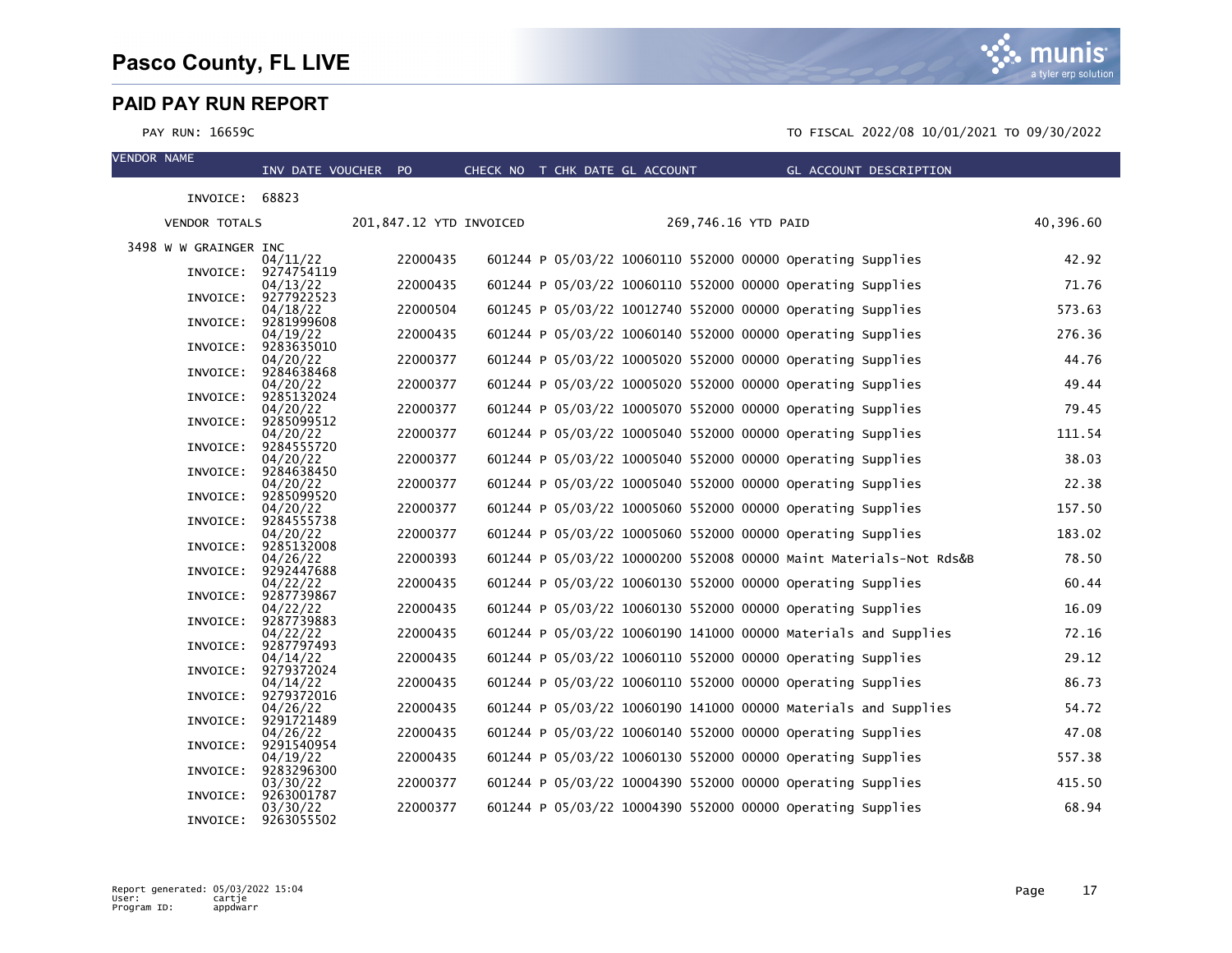| <b>VENDOR NAME</b> |                                                         | INV DATE VOUCHER PO             |                                                        |  | CHECK NO T CHK DATE GL ACCOUNT    | GL ACCOUNT DESCRIPTION                                            |             |
|--------------------|---------------------------------------------------------|---------------------------------|--------------------------------------------------------|--|-----------------------------------|-------------------------------------------------------------------|-------------|
|                    |                                                         | 04/27/22<br>INVOICE: 9293233442 | 22000435                                               |  |                                   | 601244 P 05/03/22 10060190 141000 00000 Materials and Supplies    | 26.00       |
|                    | <b>VENDOR TOTALS</b>                                    |                                 | 346,157.88 YTD INVOICED                                |  |                                   | 363,068.28 YTD PAID                                               | 3, 163. 45  |
|                    | 3952 HDR ENGINEERING INC                                | 04/18/22                        |                                                        |  |                                   | 601246 P 05/03/22 10061860 563000 20128 Improvements Other Than B | 14,000.00   |
|                    |                                                         | INVOICE: 1200425247             |                                                        |  |                                   |                                                                   |             |
|                    | <b>VENDOR TOTALS</b>                                    |                                 | 965,777.15 YTD INVOICED                                |  | 1,113,744.51 YTD PAID             |                                                                   | 14,000.00   |
|                    | 7365 HEARTLAND TITLE COMPANY                            | 04/21/22                        | 22000965                                               |  |                                   | 601247 P 05/03/22 10009960 534000 00000 other Services            | 175.00      |
|                    | INVOICE:                                                | 2215454C<br>04/21/22            | 22000965                                               |  |                                   | 601247 P 05/03/22 10009960 534000 00000 other Services            | 175.00      |
|                    | INVOICE:<br>INVOICE: 2215454E                           | 2215454D<br>04/21/22            | 22000965                                               |  |                                   | 601247 P 05/03/22 10009960 534000 00000 Other Services            | 175.00      |
|                    | <b>VENDOR TOTALS</b>                                    |                                 | 1,050.00 YTD INVOICED                                  |  |                                   | 1,050.00 YTD PAID                                                 | 525.00      |
|                    | 8602 HUMANA INSURANCE COMPANY                           | 04/25/22                        |                                                        |  |                                   | 601248 P 05/03/22 10007170 202999 00000 Retiree Health Insurance  | 1,167.14    |
|                    |                                                         | INVOICE: 275211026<br>04/25/22  |                                                        |  | 601248 P 05/03/22 10007170 202122 | Vision Insurance                                                  | 523.28      |
|                    |                                                         | INVOICE: 275211026              |                                                        |  |                                   |                                                                   |             |
|                    | <b>VENDOR TOTALS</b>                                    |                                 | 196,445.28 YTD INVOICED                                |  |                                   | 224,903.12 YTD PAID                                               | 1,690.42    |
|                    | 4338 J H WILLIAMS OIL COMPANY INC                       | 04/04/22                        | 22000053                                               |  |                                   | 601249 P 05/03/22 10062060 552001 00000 Gas 01l Lubricants        | 29, 162. 12 |
|                    | INVOICE:                                                | 1809461<br>04/04/22             | 22000053                                               |  |                                   | 601249 P 05/03/22 10062060 552001 00000 Gas 01l Lubricants        | 32,597.82   |
|                    | INVOICE:<br>INVOICE:                                    | 1809501<br>04/06/22<br>1810066  | 22000053                                               |  |                                   | 601249 P 05/03/22 10062060 552001 00000 Gas 0il Lubricants        | 32, 382. 21 |
|                    | INVOICE:                                                | 04/08/22<br>1810873             | 22000053                                               |  |                                   | 601249 P 05/03/22 10062060 552001 00000 Gas 01l Lubricants        | 27,126.09   |
|                    | INVOICE: 1811918                                        | 04/13/22                        | 22000053                                               |  |                                   | 601249 P 05/03/22 10062060 552001 00000 Gas 01l Lubricants        | 32,717.86   |
|                    | <b>VENDOR TOTALS</b>                                    |                                 | 2,336,796.14 YTD INVOICED                              |  | 2,540,972.47 YTD PAID             |                                                                   | 153,986.10  |
|                    | 6318 JONES EDMUNDS & ASSOCIATES INC<br>INVOICE: 0249267 | 04/25/22                        |                                                        |  |                                   | 601250 P 05/03/22 10061410 531000 00000 Professional Services     | 1.440.02    |
|                    | <b>VENDOR TOTALS</b>                                    |                                 | 218,454.82 YTD INVOICED                                |  |                                   | 320,340.84 YTD PAID                                               | 1,440.02    |
|                    |                                                         | 03/31/22                        | 2268 KONICA MINOLTA BUSINESS SOLUTIONS USA<br>22000318 |  |                                   | 601251 P 05/03/22 10060110 544000 00000 Rentals and Leases        | 108.33      |

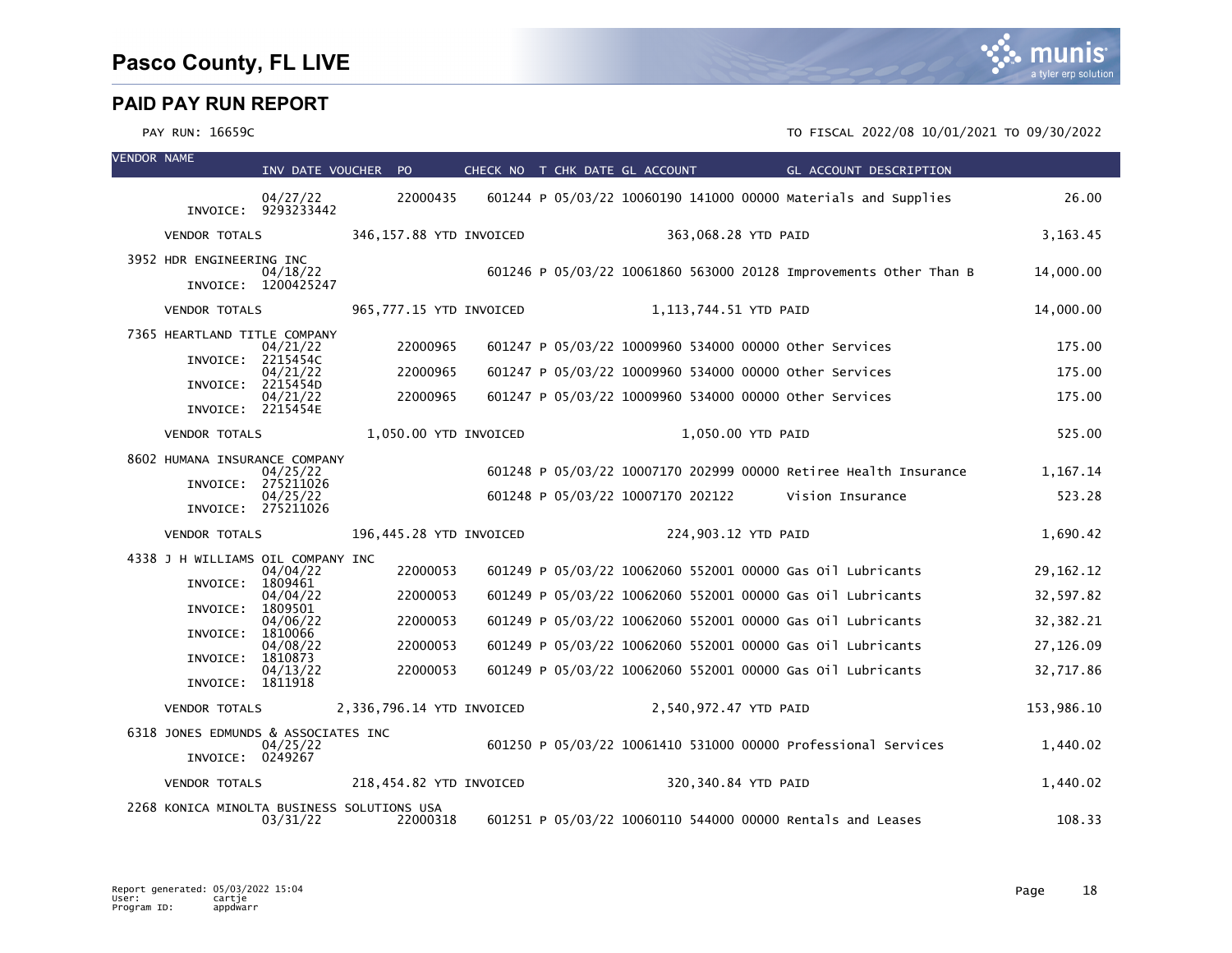### PAY RUN: 16659C TO FISCAL 2022/08 10/01/2021 TO 09/30/2022

| <b>VENDOR NAME</b> |                                           | INV DATE VOUCHER PO              |                         |  | CHECK NO T CHK DATE GL ACCOUNT |                     | GL ACCOUNT DESCRIPTION                                            |           |
|--------------------|-------------------------------------------|----------------------------------|-------------------------|--|--------------------------------|---------------------|-------------------------------------------------------------------|-----------|
|                    |                                           | INVOICE: 279115707               |                         |  |                                |                     |                                                                   |           |
|                    |                                           | 04/22/22<br>INVOICE: 279601323   | 22000451                |  |                                |                     | 601251 P 05/03/22 10000200 544000 00000 Rentals and Leases        | 20.41     |
|                    | <b>VENDOR TOTALS</b>                      |                                  | 108,062.81 YTD INVOICED |  |                                | 126,750.27 YTD PAID |                                                                   | 128.74    |
|                    | 10456 LAW OFFICES OF CRAIG GOLDENFARB PA  | 04/19/22                         |                         |  |                                |                     | 601252 P 05/03/22 10062370 545003 00000 General Liability Claims  | 50,000.00 |
|                    | INVOICE: HR220183                         |                                  |                         |  |                                |                     |                                                                   |           |
|                    | <b>VENDOR TOTALS</b>                      |                                  | 50,000.00 YTD INVOICED  |  |                                | 50,000.00 YTD PAID  |                                                                   | 50.000.00 |
| 9994               | MASON BLAU & ASSOCIATES INC               | 03/08/22                         |                         |  |                                |                     | 601253 P 05/03/22 10041870 561005 20F04 Land-Design/Survey        | 4,020.00  |
|                    | INVOICE:                                  | 2100405<br>04/27/22              |                         |  |                                |                     | 601253 P 05/03/22 10041870 561005 20F04 Land-Design/Survey        | 3,680.00  |
|                    | INVOICE: 2100406                          |                                  |                         |  |                                |                     |                                                                   |           |
|                    | <b>VENDOR TOTALS</b>                      |                                  | 89,465.16 YTD INVOICED  |  |                                | 89,465.16 YTD PAID  |                                                                   | 7,700.00  |
|                    | 5739 MAYER ELECTRIC FINANCIAL CORPORATION | 04/26/22                         | 22000213                |  |                                |                     | 601254 P 05/03/22 10060190 141000 00000 Materials and Supplies    | 413.70    |
|                    | INVOICE:<br>INVOICE:                      | 29967140<br>04/27/22<br>29973635 | 22000213                |  |                                |                     | 601254 P 05/03/22 10060190 141000 00000 Materials and Supplies    | 126.60    |
|                    | INVOICE:                                  | 04/27/22<br>29973658             | 22000104                |  |                                |                     | 601254 P 05/03/22 10060190 141000 00000 Materials and Supplies    | 15.24     |
|                    | INVOICE: 29980262                         | 04/28/22                         | 22000213                |  |                                |                     | 601254 P 05/03/22 10060190 141000 00000 Materials and Supplies    | 362.88    |
|                    | <b>VENDOR TOTALS</b>                      |                                  | 42,744.19 YTD INVOICED  |  |                                | 44,335.74 YTD PAID  |                                                                   | 918.42    |
|                    | 3417 MELISSA DATA CORPORATION             |                                  |                         |  |                                |                     |                                                                   |           |
|                    | INVOICE:                                  | 04/26/22<br>5942629              | 22001370                |  |                                |                     | 601255 P 05/03/22 10000400 546009 00000 IT Maint/Suppt Hardware/S | 18,800.00 |
|                    | <b>VENDOR TOTALS</b>                      |                                  | 18,800.00 YTD INVOICED  |  |                                | 18,800.00 YTD PAID  |                                                                   | 18,800.00 |
|                    | 5440 MERIDIAN TITLE COMPANY INC           |                                  | 22000009                |  |                                |                     | 601256 P 05/03/22 10026900 534000 00000 other Services            | 1,801.21  |
|                    | INVOICE:                                  | 03/16/22<br>220208JFP201087JFP   | 22000009                |  |                                |                     | 601256 P 05/03/22 10026900 534000 00000 other Services            | 514.45    |
|                    | INVOICE:                                  | 04/19/22<br>220156JFPA           |                         |  |                                |                     |                                                                   |           |
|                    | INVOICE:                                  | 04/19/22<br>220338JFP            | 22000009                |  |                                |                     | 601256 P 05/03/22 10018220 534000 00000 other Services            | 150.00    |
|                    |                                           | 04/18/22<br>INVOICE: 211242JFPA  | 22000009                |  |                                |                     | 601256 P 05/03/22 10026900 534000 00000 other Services            | 450.00    |
|                    | <b>VENDOR TOTALS</b>                      |                                  | 10,243.21 YTD INVOICED  |  |                                | 10,708.79 YTD PAID  |                                                                   | 2,915.66  |

7026 DIGNITY FUNERAL SERVICES INC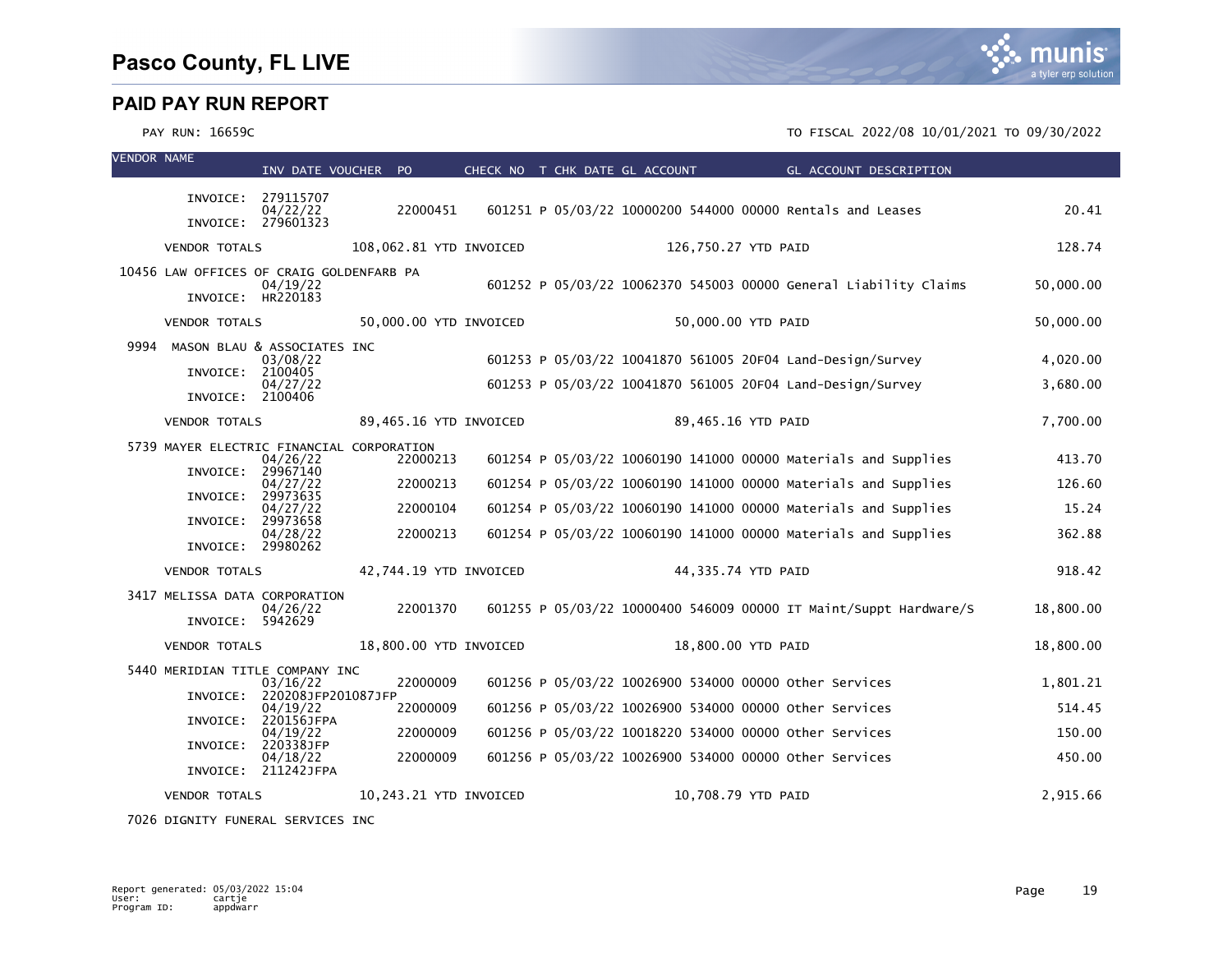

| <b>VENDOR NAME</b> |                                                       | INV DATE VOUCHER PO             |                                                           |  | CHECK NO T CHK DATE GL ACCOUNT                   | <b>Example 2018 GL ACCOUNT DESCRIPTION</b>                        |            |
|--------------------|-------------------------------------------------------|---------------------------------|-----------------------------------------------------------|--|--------------------------------------------------|-------------------------------------------------------------------|------------|
|                    |                                                       | 04/26/22                        | 22000174                                                  |  |                                                  | 601257 P 05/03/22 10007680 549005 00000 Public Assistance Burials | 525.00     |
|                    | INVOICE:                                              | BROWN042622<br>04/08/22         | 22000174                                                  |  |                                                  | 601257 P 05/03/22 10007680 549005 00000 Public Assistance Burials | 525.00     |
|                    | INVOICE:                                              | <b>HELMS040822</b><br>04/28/22  | 22000174                                                  |  |                                                  | 601257 P 05/03/22 10007680 549005 00000 Public Assistance Burials | 525.00     |
|                    | INVOICE:                                              | HANCOCK042822<br>04/29/22       | 22000174                                                  |  |                                                  | 601257 P 05/03/22 10007680 549005 00000 Public Assistance Burials | 525.00     |
|                    |                                                       | INVOICE: MILLER042922           |                                                           |  |                                                  |                                                                   |            |
|                    | <b>VENDOR TOTALS</b>                                  |                                 | 118,300.00 YTD INVOICED                                   |  | 118,300.00 YTD PAID                              |                                                                   | 2,100.00   |
|                    | 5472 MORGAN & MORGAN TAMPA PA<br>INVOICE: HR220183    | 04/20/22                        |                                                           |  |                                                  | 601258 P 05/03/22 10062370 545003 00000 General Liability Claims  | 35,000.00  |
|                    | <b>VENDOR TOTALS</b>                                  |                                 | 99,500.00 YTD INVOICED                                    |  |                                                  | 99,500.00 YTD PAID                                                | 35,000.00  |
|                    |                                                       | 04/27/22                        | 7352 NATIONAL ACADEMIES OF EMERGENCY DISPATCH<br>22000483 |  | 601259 P 05/03/22 10026670 555000 00000 Training |                                                                   | 120.00     |
|                    |                                                       | INVOICE: SIN308246              |                                                           |  |                                                  |                                                                   |            |
|                    | <b>VENDOR TOTALS</b>                                  |                                 | 2,740.00 YTD INVOICED                                     |  |                                                  | 2,980.00 YTD PAID                                                 | 120.00     |
|                    | 10453 NATIONAL RESCUE CONSULTANTS LLC<br>INVOICE: 222 | 04/20/22                        | 22001136                                                  |  | 601260 P 05/03/22 10012740 555000 00000 Training |                                                                   | 12,000.00  |
|                    | <b>VENDOR TOTALS</b>                                  |                                 | 12,000.00 YTD INVOICED                                    |  |                                                  | 12,000.00 YTD PAID                                                | 12,000.00  |
|                    |                                                       |                                 | 5130 NEIGHBORHOOD LENDING PARTNER OF W FL INC             |  |                                                  |                                                                   |            |
|                    | INVOICE:                                              | 04/14/22<br>PSF220008           |                                                           |  |                                                  | 601261 P 05/03/22 10013320 361105 00000 Interest Demolition Liens | 2,521.46   |
|                    |                                                       | 04/14/22<br>INVOICE: PSF220008  |                                                           |  |                                                  | 601261 P 05/03/22 10013180 349002 00000 Demolition-County         | 5,417.31   |
|                    | INVOICE:                                              | 04/14/22<br>PSF220008           |                                                           |  |                                                  | 601261 P 05/03/22 10013190 361101 00000 Housing Loan Interest Rep | 1,957.96   |
|                    |                                                       | 04/14/22<br>INVOICE: PSF220008  |                                                           |  |                                                  | 601261 P 05/03/22 10013210 369970 00000 Housing Loan Principal Re | 109,078.07 |
|                    | <b>VENDOR TOTALS</b>                                  |                                 | 242,425.72 YTD INVOICED                                   |  |                                                  | 448,191.41 YTD PAID                                               | 118,974.80 |
|                    | 8429 ONSITE CONCRETE SERVICES INC                     |                                 |                                                           |  |                                                  |                                                                   |            |
|                    | INVOICE: 8212                                         | 04/08/22                        | 22000741                                                  |  |                                                  | 601262 P 05/03/22 10060130 552008 00000 Maint Materials-Not Rds&B | 546.25     |
|                    | <b>VENDOR TOTALS</b>                                  |                                 | 30,035.34 YTD INVOICED                                    |  |                                                  | 34,827.09 YTD PAID                                                | 546.25     |
|                    | 3718 PACE ANALYTICAL SERVICES LLC                     |                                 |                                                           |  |                                                  |                                                                   |            |
|                    |                                                       | 04/22/22<br>INVOICE: 2235481408 | 22000465                                                  |  |                                                  | 601263 P 05/03/22 10061410 534000 00000 other Services            | 610.00     |
|                    |                                                       | 04/25/22                        | 22000465                                                  |  |                                                  | 601263 P 05/03/22 10060110 534000 00000 other Services            | 24.00      |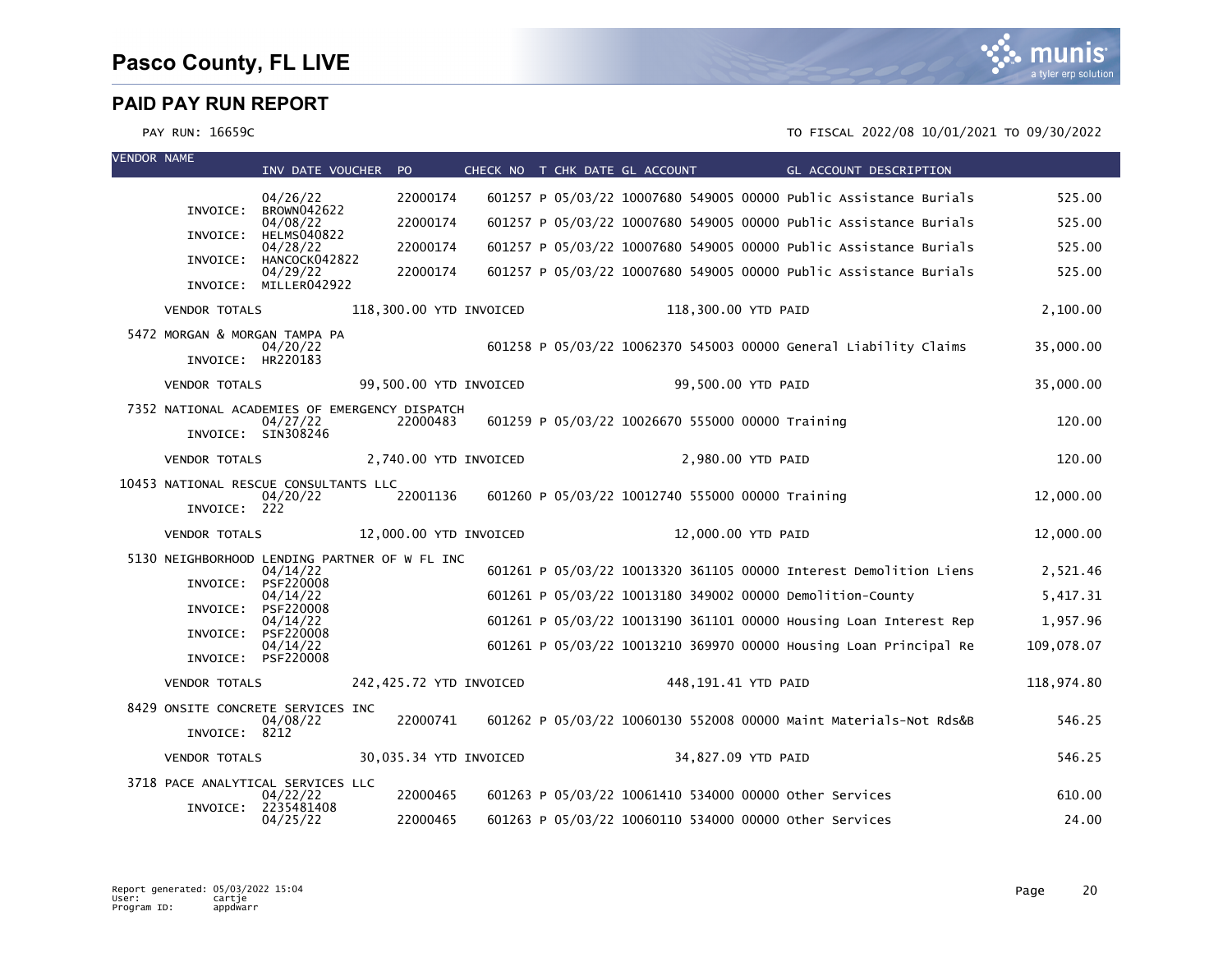

| <b>VENDOR NAME</b> |                      | INV DATE VOUCHER PO                      |                        | CHECK NO T CHK DATE GL ACCOUNT |  |                                                        |                    |  | GL ACCOUNT DESCRIPTION                                    |          |
|--------------------|----------------------|------------------------------------------|------------------------|--------------------------------|--|--------------------------------------------------------|--------------------|--|-----------------------------------------------------------|----------|
|                    |                      |                                          |                        |                                |  |                                                        |                    |  |                                                           |          |
|                    |                      | INVOICE: 2235481498<br>04/25/22          | 22000465               |                                |  | 601263 P 05/03/22 10060110 534000 00000 Other Services |                    |  |                                                           | 19.00    |
|                    | INVOICE:             | 2235481499<br>04/25/22                   | 22000465               |                                |  | 601263 P 05/03/22 10060110 534000 00000 other Services |                    |  |                                                           | 459.00   |
|                    | INVOICE:             | 2235481505<br>04/25/22                   | 22000465               |                                |  | 601263 P 05/03/22 10061410 534000 00000 other Services |                    |  |                                                           | 610.00   |
|                    | INVOICE:             | 2235481510<br>04/26/22                   | 22000465               |                                |  | 601263 P 05/03/22 10060110 534000 00000 Other Services |                    |  |                                                           | 459.00   |
|                    | INVOICE:             | 2235481738<br>04/26/22                   | 22000465               |                                |  | 601263 P 05/03/22 10061410 534000 00000 other Services |                    |  |                                                           | 244.00   |
|                    | INVOICE:             | 2235481740<br>04/26/22                   | 22000465               |                                |  | 601263 P 05/03/22 10060130 534000 00000 Other Services |                    |  |                                                           | 80.00    |
|                    |                      | INVOICE: 2235481956                      |                        |                                |  |                                                        |                    |  |                                                           |          |
|                    |                      | 04/26/22<br>INVOICE: 2235481958          | 22000465               |                                |  | 601263 P 05/03/22 10060370 534000 00000 other Services |                    |  |                                                           | 175.00   |
|                    | INVOICE:             | 04/27/22<br>2235482244                   | 22000465               |                                |  | 601263 P 05/03/22 10060370 534000 00000 other Services |                    |  |                                                           | 4.00     |
|                    |                      | 04/27/22<br>INVOICE: 2235482269          | 22000465               |                                |  |                                                        |                    |  | 601263 P 05/03/22 10061410 534000 00000 Other Services    | 173.00   |
|                    | <b>VENDOR TOTALS</b> |                                          | 35,569.50 YTD INVOICED |                                |  |                                                        | 35,569.50 YTD PAID |  |                                                           | 2,857.00 |
|                    | 17 PASCO CARES ACT   |                                          |                        |                                |  |                                                        |                    |  |                                                           |          |
|                    |                      | 03/15/22                                 |                        |                                |  |                                                        |                    |  | 601284 P 05/03/22 10033560 549004 00000 Public Assistance | 3,430.00 |
|                    |                      | INVOICE: ELLIOTT206751R<br>03/22/22      |                        |                                |  |                                                        |                    |  | 601266 P 05/03/22 10033560 549004 00000 Public Assistance | 7,000.00 |
|                    |                      | INVOICE: VIRGENDAVILA207836R<br>03/21/22 |                        |                                |  |                                                        |                    |  | 601265 P 05/03/22 10033560 549004 00000 Public Assistance | 4,215.00 |
|                    |                      | INVOICE: CARR200682R<br>03/22/22         |                        |                                |  |                                                        |                    |  | 601294 P 05/03/22 10033560 549004 00000 Public Assistance | 125.96   |
|                    | INVOICE:             | RIGGINS207623E<br>03/25/22               |                        |                                |  |                                                        |                    |  | 601277 P 05/03/22 10033560 549004 00000 Public Assistance | 3,925.00 |
|                    |                      | INVOICE: CRAWFORD207629R<br>03/31/22     |                        |                                |  |                                                        |                    |  | 601293 P 05/03/22 10033560 549004 00000 Public Assistance | 2,275.00 |
|                    |                      | INVOICE: LAVENTURE207878R<br>04/05/22    |                        |                                |  |                                                        |                    |  | 601292 P 05/03/22 10033560 549004 00000 Public Assistance | 4,808.20 |
|                    | INVOICE:             | ALLEN206055R<br>04/06/22                 |                        |                                |  |                                                        |                    |  | 601288 P 05/03/22 10033560 549004 00000 Public Assistance | 7,399.96 |
|                    |                      | INVOICE: LEE206765R                      |                        |                                |  |                                                        |                    |  |                                                           |          |
|                    | INVOICE:             | 04/05/22<br>BENTLEY206056R               |                        |                                |  |                                                        |                    |  | 601291 P 05/03/22 10033560 549004 00000 Public Assistance | 2,685.00 |
|                    | INVOICE:             | 04/08/22<br>JOHNSON207772R               |                        |                                |  |                                                        |                    |  | 601280 P 05/03/22 10033560 549004 00000 Public Assistance | 4,096.00 |
|                    | INVOICE:             | 04/08/22<br>JOHNSON207772E               |                        |                                |  |                                                        |                    |  | 601295 P 05/03/22 10033560 549004 00000 Public Assistance | 137.15   |
|                    |                      | 04/13/22<br>INVOICE: GARCIA207381R       |                        |                                |  |                                                        |                    |  | 601267 P 05/03/22 10033560 549004 00000 Public Assistance | 5,308.00 |
|                    |                      | 04/13/22<br>INVOICE: TAYLOR207706R       |                        |                                |  |                                                        |                    |  | 601290 P 05/03/22 10033560 549004 00000 Public Assistance | 2,992.20 |
|                    | INVOICE:             | 04/12/22<br>SOUTHERLAND207703R           |                        |                                |  |                                                        |                    |  | 601282 P 05/03/22 10033560 549004 00000 Public Assistance | 4,185.00 |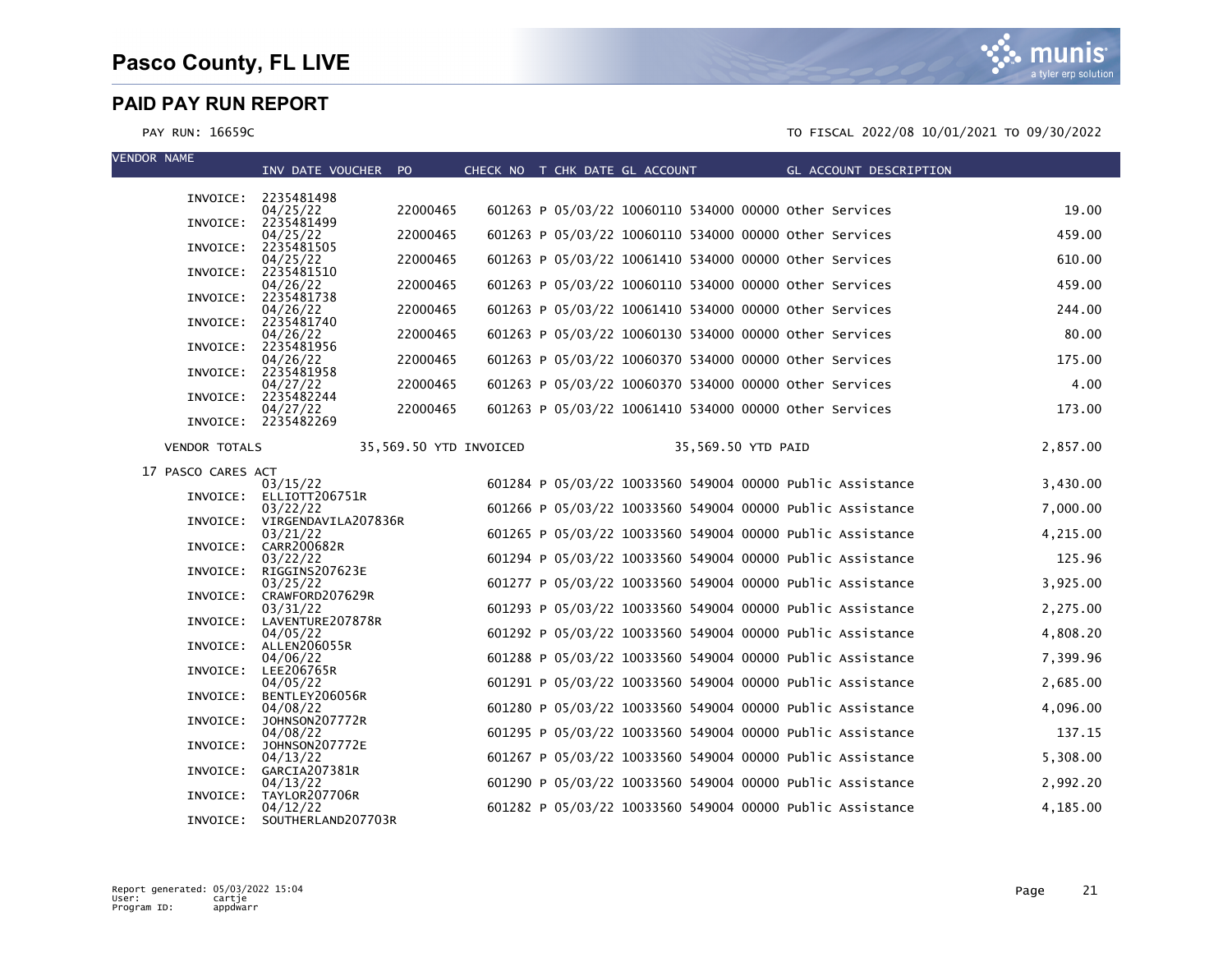VENDOR NAME

| TENDUN NAME                                 | INV DATE VOUCHER PO                                   | CHECK NO T CHK DATE GL ACCOUNT |                                                           | GL ACCOUNT DESCRIPTION |           |
|---------------------------------------------|-------------------------------------------------------|--------------------------------|-----------------------------------------------------------|------------------------|-----------|
|                                             | 04/13/22                                              |                                | 601268 P 05/03/22 10033560 549004 00000 Public Assistance |                        | 212.91    |
| INVOICE:                                    | WAGNER201204W<br>04/12/22                             |                                | 601287 P 05/03/22 10033560 549004 00000 Public Assistance |                        | 5,730.00  |
|                                             | INVOICE: HALL201178R                                  |                                |                                                           |                        | 224.40    |
| INVOICE:                                    | 04/12/22<br><b>HALL201178E</b>                        |                                | 601270 P 05/03/22 10033560 549004 00000 Public Assistance |                        |           |
| INVOICE:                                    | 04/08/22<br>RAMOSJONES207327R                         |                                | 601279 P 05/03/22 10033560 549004 00000 Public Assistance |                        | 4,380.00  |
| INVOICE:                                    | 04/08/22<br>SCHMIDT207774R                            |                                | 601283 P 05/03/22 10033560 549004 00000 Public Assistance |                        | 3,000.00  |
|                                             | 04/08/22                                              |                                | 601269 P 05/03/22 10033560 549004 00000 Public Assistance |                        | 120.13    |
| INVOICE:                                    | SCHMIDT207774W<br>04/14/22                            |                                | 601296 P 05/03/22 10033560 549004 00000 Public Assistance |                        | 8,227.80  |
| INVOICE:                                    | WILLIAMS207783R<br>04/14/22                           |                                | 601271 P 05/03/22 10033560 549004 00000 Public Assistance |                        | 329.73    |
| INVOICE:                                    | MORRELL207707E                                        |                                |                                                           |                        |           |
|                                             | 04/19/22<br>INVOICE: BUSHAY207304R                    |                                | 601289 P 05/03/22 10033560 549004 00000 Public Assistance |                        | 4,233.00  |
| INVOICE:                                    | 04/19/22<br>BUSHAY207304E                             |                                | 601272 P 05/03/22 10033560 549004 00000 Public Assistance |                        | 1,274.18  |
| INVOICE:                                    | 04/19/22<br>BUSHAY207304W                             |                                | 601286 P 05/03/22 10033560 549004 00000 Public Assistance |                        | 207.28    |
|                                             | 04/18/22                                              |                                | 601285 P 05/03/22 10033560 549004 00000 Public Assistance |                        | 2,150.00  |
| INVOICE:                                    | DEAN207135R<br>04/18/22                               |                                | 601273 P 05/03/22 10033560 549004 00000 Public Assistance |                        | 235.45    |
| INVOICE:                                    | <b>DEAN207135E</b><br>04/13/22                        |                                | 601281 P 05/03/22 10033560 549004 00000 Public Assistance |                        | 12,090.00 |
|                                             | INVOICE: NORTON207778R                                |                                |                                                           |                        |           |
|                                             | 04/13/22<br>INVOICE: NORTON207778E                    |                                | 601274 P 05/03/22 10033560 549004 00000 Public Assistance |                        | 426.08    |
|                                             | 04/14/22<br>INVOICE: KELLY207382R                     |                                | 601264 P 05/03/22 10033560 549004 00000 Public Assistance |                        | 2,285.00  |
|                                             | 04/14/22<br>INVOICE: KELLY207382E                     |                                | 601275 P 05/03/22 10033560 549004 00000 Public Assistance |                        | 300.96    |
|                                             | 04/11/22                                              |                                | 601278 P 05/03/22 10033560 549004 00000 Public Assistance |                        | 80.84     |
| INVOICE:                                    | GANT206761W<br>04/13/22                               |                                | 601276 P 05/03/22 10033560 549004 00000 Public Assistance |                        | 690.00    |
|                                             | INVOICE: WRIGHT207704E                                |                                |                                                           |                        |           |
| <b>VENDOR TOTALS</b>                        | 3,032,591.03 YTD INVOICED                             |                                | 3,549,061.12 YTD PAID                                     |                        | 98,780.23 |
| INVOICE: 00286280                           | 4233 PROCARE PHARMACY BENEFIT MANAGER INC<br>03/31/22 |                                | 601297 P 05/03/22 10006560 534000 00000 other Services    |                        | 106.11    |
|                                             |                                                       |                                |                                                           |                        |           |
| <b>VENDOR TOTALS</b>                        | 14,498.23 YTD INVOICED                                |                                | 18,587.36 YTD PAID                                        |                        | 106.11    |
| 9423 QUIET EXCELLENCE LLC<br>INVOICE: 22019 | 22000610<br>04/20/22                                  |                                | 601298 P 05/03/22 10007090 534000 00000 other Services    |                        | 3,125.00  |

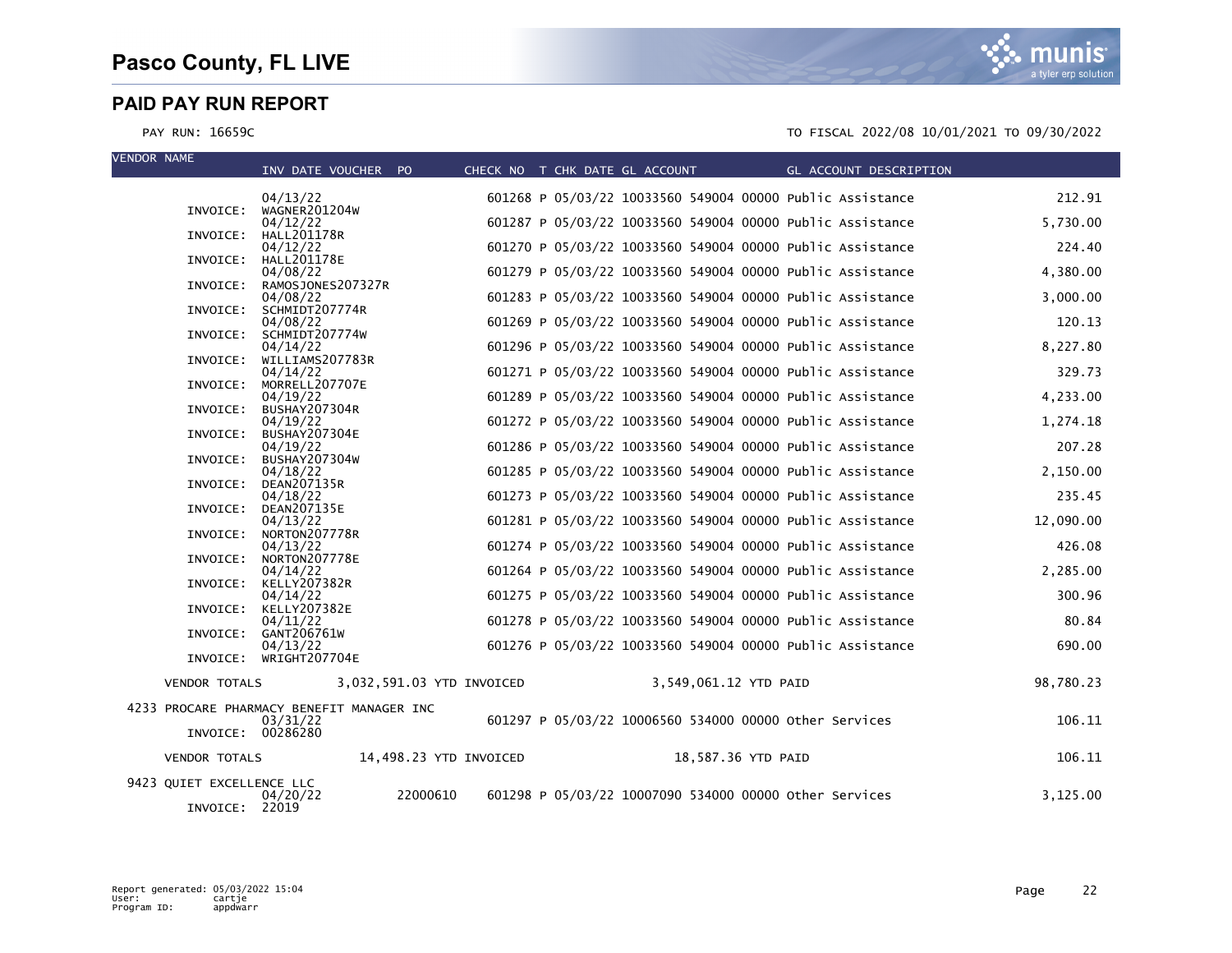VENDOR NAME

|                                    | INV DATE VOUCHER PO  |          |                         | CHECK NO T CHK DATE GL ACCOUNT                          |                     | GL ACCOUNT DESCRIPTION                                            |           |
|------------------------------------|----------------------|----------|-------------------------|---------------------------------------------------------|---------------------|-------------------------------------------------------------------|-----------|
| <b>VENDOR TOTALS</b>               |                      |          | 18,750.00 YTD INVOICED  |                                                         | 21,875.00 YTD PAID  |                                                                   | 3,125.00  |
| 5 REFUNDS                          |                      |          |                         |                                                         |                     |                                                                   |           |
| INVOICE: PR137391                  | 04/12/22             |          |                         |                                                         |                     | 601303 P 05/03/22 10002970 347291 00000 Park&Rec Special Events   | 50.00     |
|                                    | 04/26/22             |          |                         |                                                         |                     | 601300 P 05/03/22 10003230 347591 00000 Special Facility Fees Tax | 140.19    |
| INVOICE:                           | PR123037<br>04/26/22 |          |                         |                                                         |                     | 601300 P 05/03/22 10007170 217002 00000 Sales Tax 7% Comm Prop Le | 9.81      |
| INVOICE:                           | PR123037<br>04/21/22 |          |                         | 601299 P 05/03/22 10002940 347215 00000 Summer Day Camp |                     |                                                                   | 150.00    |
| INVOICE:                           | PR170073<br>04/21/22 |          |                         | 601301 P 05/03/22 10003020 347215 00000 Summer Day Camp |                     |                                                                   | 150.00    |
| INVOICE:                           | PR139424             |          |                         |                                                         |                     |                                                                   | 96.00     |
| INVOICE: PR139423                  | 04/25/22             |          |                         |                                                         |                     | 601302 P 05/03/22 10003020 347210 00000 Program Activity Fees     |           |
| <b>VENDOR TOTALS</b>               |                      |          | 787,883.99 YTD INVOICED |                                                         | 845,584.91 YTD PAID |                                                                   | 596.00    |
| 10375 RELIANCE AUTO REPAIR LLC     |                      | 22000303 |                         |                                                         |                     |                                                                   | 715.00    |
| INVOICE: 82076                     | 04/26/22             |          |                         | 601304 P 05/03/22 10062010 534000 00000 Other Services  |                     |                                                                   |           |
| <b>VENDOR TOTALS</b>               |                      |          | 4,624.78 YTD INVOICED   |                                                         | 4,624.78 YTD PAID   |                                                                   | 715.00    |
| 10682 SENSORYWORKS LLC             | 04/25/22             |          |                         | 601305 P 05/03/22 10005820 534000 00000 other Services  |                     |                                                                   | 332.50    |
| INVOICE: PR170071                  |                      |          |                         |                                                         |                     |                                                                   |           |
| <b>VENDOR TOTALS</b>               |                      |          | 332.50 YTD INVOICED     |                                                         | 332.50 YTD PAID     |                                                                   | 332.50    |
| 5338 DEPT. OF MANAGEMENT SERVICES  | 04/14/22             |          |                         |                                                         |                     | 601306 P 05/03/22 10000400 541006 00000 Communications - Election | 55.02     |
| INVOICE: 2L3577                    |                      |          |                         |                                                         |                     |                                                                   |           |
| INVOICE: 2L3577                    | 04/14/22             |          |                         | 601306 P 05/03/22 10000400 541000 00000 Communications  |                     |                                                                   | 27.51     |
| INVOICE: 2L3580                    | 04/14/22             |          |                         |                                                         |                     | 601306 P 05/03/22 10000400 541005 00000 Communications - Tax Coll | 61.68     |
| INVOICE: 2L3582                    | 04/14/22             |          |                         | 601306 P 05/03/22 10000400 541000 00000 Communications  |                     |                                                                   | 2,766.54  |
| <b>VENDOR TOTALS</b>               |                      |          | 61,935.44 YTD INVOICED  |                                                         | 73,599.35 YTD PAID  |                                                                   | 2,910.75  |
| 7802 STEPHAN GREEN ENTERPRISES INC |                      |          |                         |                                                         |                     |                                                                   |           |
| INVOICE: 4459                      | 03/07/22             |          |                         |                                                         |                     | 601307 P 05/03/22 10062140 564000 00000 Fleet Machinery & Equipme | 26,729.56 |
| <b>VENDOR TOTALS</b>               |                      |          | 26,729.56 YTD INVOICED  |                                                         | 26,729.56 YTD PAID  |                                                                   | 26,729.56 |
| 4332 TAMPA ELECTRIC COMPANY        | 04/22/22             |          |                         |                                                         |                     | 601308 P 05/03/22 10000200 543001 00000 Utilities - Electric      | 12,010.59 |

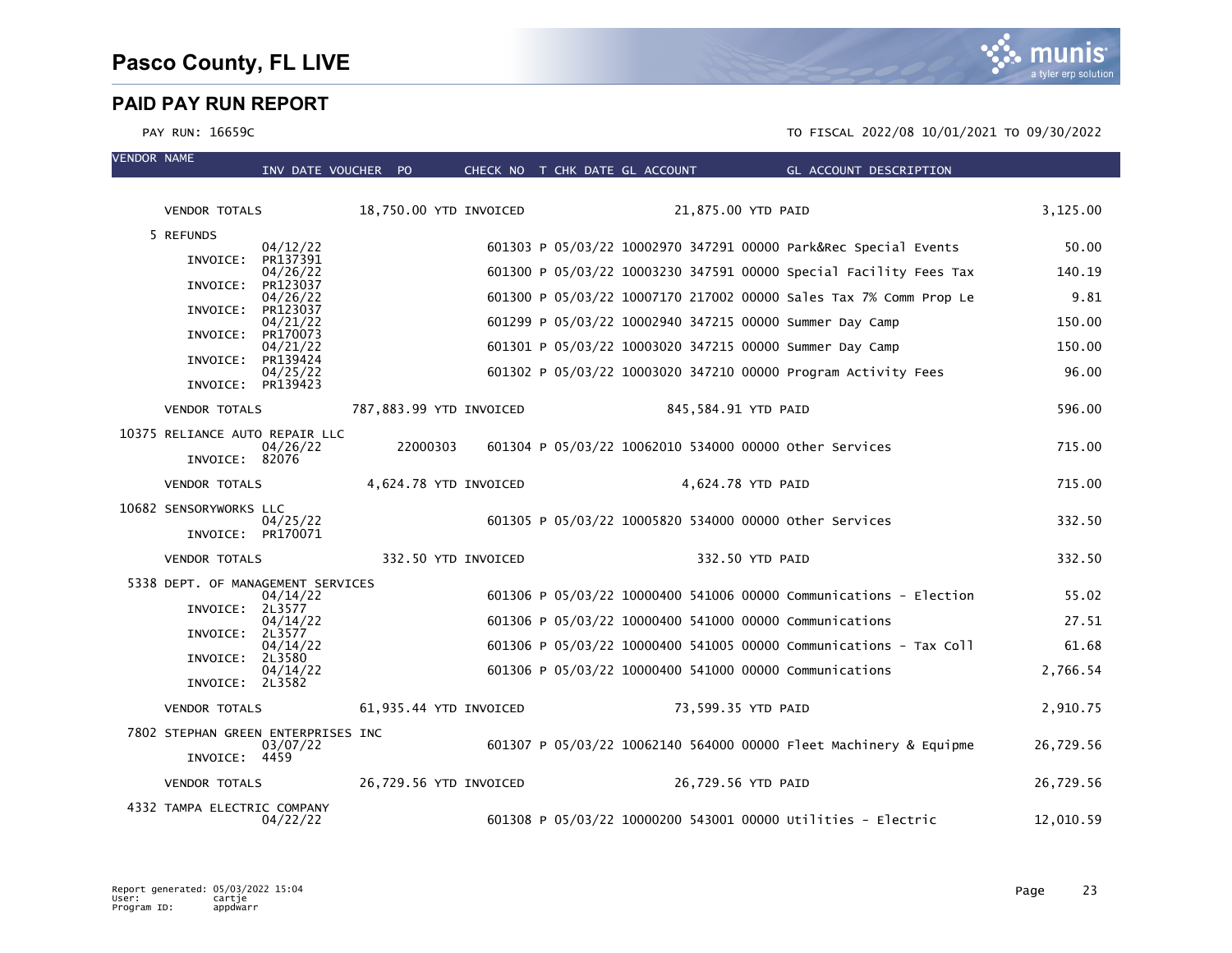munis a tyler erp solution

| <b>VENDOR NAME</b> | INV DATE VOUCHER PO                     | CHECK NO T CHK DATE GL ACCOUNT | GL ACCOUNT DESCRIPTION                                       |          |
|--------------------|-----------------------------------------|--------------------------------|--------------------------------------------------------------|----------|
|                    |                                         |                                |                                                              |          |
|                    | INVOICE: 211005070944042222             |                                | 601308 P 05/03/22 10010410 543001 00000 Utilities - Electric | 57.47    |
|                    | 04/21/22<br>INVOICE: 211004925668042122 |                                |                                                              |          |
|                    | 04/21/22                                |                                | 601308 P 05/03/22 10010410 543001 00000 Utilities - Electric | 78.66    |
|                    | INVOICE: 211004926005042122<br>04/21/22 |                                | 601308 P 05/03/22 10010410 543001 00000 Utilities - Electric | 39.43    |
|                    | INVOICE: 211004927110042122<br>04/21/22 |                                | 601308 P 05/03/22 10060110 543001 00000 Utilities - Electric | 1,601.47 |
|                    | INVOICE: 211004928175042122             |                                |                                                              |          |
|                    | 04/21/22<br>INVOICE: 211004928522042122 |                                | 601308 P 05/03/22 10060130 543001 00000 Utilities - Electric | 32.49    |
|                    | 04/21/22                                |                                | 601308 P 05/03/22 10010410 543001 00000 Utilities - Electric | 50.76    |
|                    | INVOICE: 211004924752042122<br>04/21/22 |                                | 601308 P 05/03/22 10060130 543001 00000 Utilities - Electric | 31.39    |
|                    | INVOICE: 211004921733042122             |                                |                                                              |          |
|                    | 04/21/22<br>INVOICE: 211004920636042122 |                                | 601308 P 05/03/22 10060130 543001 00000 Utilities - Electric | 232.77   |
|                    | 04/21/22                                |                                | 601308 P 05/03/22 10060130 543001 00000 Utilities - Electric | 321.59   |
|                    | INVOICE: 221001876582042122<br>04/21/22 |                                | 601308 P 05/03/22 10060130 543001 00000 Utilities - Electric | 36.38    |
|                    | INVOICE: 211004922046042122             |                                |                                                              |          |
|                    | 04/21/22<br>INVOICE: 211004921048042122 |                                | 601308 P 05/03/22 10060130 543001 00000 Utilities - Electric | 183.06   |
|                    | 04/21/22                                |                                | 601308 P 05/03/22 10060140 543001 00000 Utilities - Electric | 22.01    |
|                    | INVOICE: 211004922384042122<br>04/21/22 |                                | 601308 P 05/03/22 10060140 543001 00000 Utilities - Electric | 23.22    |
|                    | INVOICE: 211004922756042122             |                                |                                                              |          |
|                    | 04/21/22<br>INVOICE: 211004923200042122 |                                | 601308 P 05/03/22 10060130 543001 00000 Utilities - Electric | 332.54   |
|                    | 04/21/22                                |                                | 601308 P 05/03/22 10060130 543001 00000 Utilities - Electric | 79.15    |
|                    | INVOICE: 211004923929042122<br>04/21/22 |                                | 601308 P 05/03/22 10060130 543001 00000 Utilities - Electric | 131.29   |
|                    | INVOICE: 211004920248042122<br>04/21/22 |                                | 601308 P 05/03/22 10060130 543001 00000 Utilities - Electric | 131.05   |
|                    | INVOICE: 211004921444042122             |                                |                                                              |          |
|                    | 04/21/22<br>INVOICE: 211004926765042122 |                                | 601308 P 05/03/22 10060130 543001 00000 Utilities - Electric | 180.99   |
|                    | 04/21/22                                |                                | 601308 P 05/03/22 10060130 543001 00000 Utilities - Electric | 36.38    |
|                    | INVOICE: 211005008423042122<br>04/21/22 |                                | 601308 P 05/03/22 10010410 543001 00000 Utilities - Electric | 70.62    |
|                    | INVOICE: 211004926336042122             |                                |                                                              |          |
|                    | 04/21/22<br>INVOICE: 211005008738042122 |                                | 601308 P 05/03/22 10010410 543001 00000 Utilities - Electric | 53.57    |
|                    | 04/20/22                                |                                | 601308 P 05/03/22 10060130 543001 00000 Utilities - Electric | 82.19    |
|                    | INVOICE: 211004867019042022<br>04/20/22 |                                | 601308 P 05/03/22 10060130 543001 00000 Utilities - Electric | 206.22   |
|                    | INVOICE: 211004867373042022             |                                |                                                              |          |
|                    | 04/20/22<br>INVOICE: 211004869544042022 |                                | 601308 P 05/03/22 10060130 543001 00000 Utilities - Electric | 204.39   |
|                    | 04/20/22                                |                                | 601308 P 05/03/22 10060130 543001 00000 Utilities - Electric | 33.62    |
|                    | INVOICE: 211004867787042022             |                                |                                                              |          |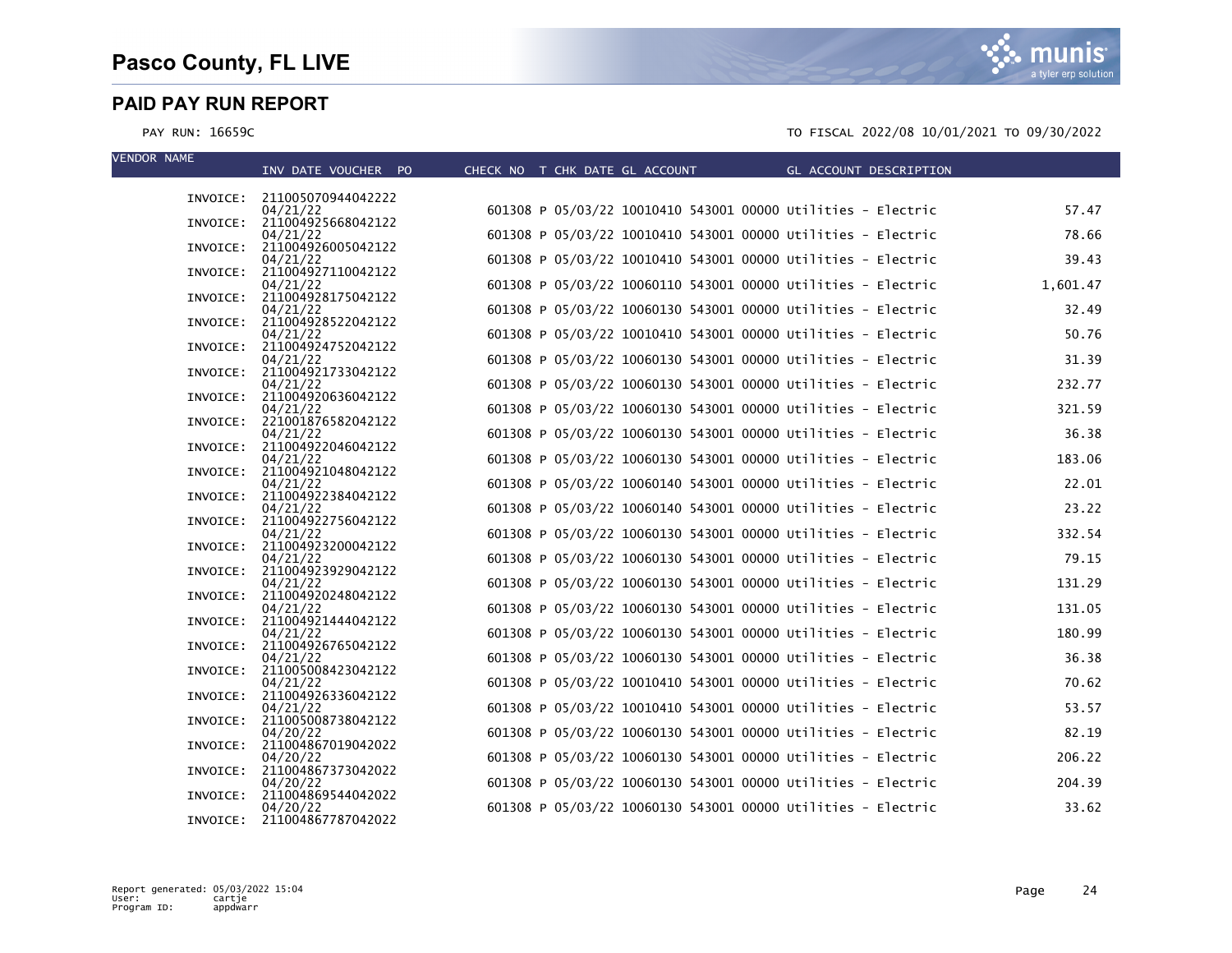VEND

| VENUUR NAME | INV DATE VOUCHER PO                     | CHECK NO T CHK DATE GL ACCOUNT |  |                                                              | <b>Example 2018 GL ACCOUNT DESCRIPTION</b> |        |
|-------------|-----------------------------------------|--------------------------------|--|--------------------------------------------------------------|--------------------------------------------|--------|
|             | 04/20/22                                |                                |  | 601308 P 05/03/22 10060130 543001 00000 Utilities - Electric |                                            | 638.19 |
|             | INVOICE: 211004868108042022<br>04/20/22 |                                |  | 601308 P 05/03/22 10060130 543001 00000 Utilities - Electric |                                            | 333.64 |
|             | INVOICE: 211004868488042022             |                                |  |                                                              |                                            | 61.96  |
| INVOICE:    | 04/20/22<br>211004868777042022          |                                |  | 601308 P 05/03/22 10010410 543001 00000 Utilities - Electric |                                            |        |
| INVOICE:    | 04/20/22<br>211004869163042022          |                                |  | 601308 P 05/03/22 10060130 543001 00000 Utilities - Electric |                                            | 123.13 |
|             | 04/20/22                                |                                |  | 601308 P 05/03/22 10060130 543001 00000 Utilities - Electric |                                            | 302.82 |
| INVOICE:    | 211004866656042022<br>04/19/22          |                                |  | 601308 P 05/03/22 10010410 543001 00000 Utilities - Electric |                                            | 60.27  |
|             | INVOICE: 211004866292041922<br>04/19/22 |                                |  | 601308 P 05/03/22 10060130 543001 00000 Utilities - Electric |                                            | 126.66 |
| INVOICE:    | 211004865104041922                      |                                |  |                                                              |                                            |        |
|             | 04/19/22<br>INVOICE: 211004865880041922 |                                |  | 601308 P 05/03/22 10060130 543001 00000 Utilities - Electric |                                            | 60.27  |
|             | 04/19/22                                |                                |  | 601308 P 05/03/22 10060130 543001 00000 Utilities - Electric |                                            | 99.36  |
| INVOICE:    | 211004864818041922<br>04/19/22          |                                |  | 601308 P 05/03/22 10060130 543001 00000 Utilities - Electric |                                            | 131.66 |
|             | INVOICE: 211004865526041922             |                                |  | 601308 P 05/03/22 10060130 543001 00000 Utilities - Electric |                                            | 85.23  |
| INVOICE:    | 04/20/22<br>221005040383042022          |                                |  |                                                              |                                            |        |
| INVOICE:    | 04/12/22<br>221008085815041222          |                                |  | 601308 P 05/03/22 10010410 543001 00000 Utilities - Electric |                                            | 55.12  |
|             | 04/20/22                                |                                |  | 601308 P 05/03/22 10060130 543001 00000 Utilities - Electric |                                            | 252.75 |
| INVOICE:    | 221007904594042022<br>04/20/22          |                                |  | 601308 P 05/03/22 10060130 543001 00000 Utilities - Electric |                                            | 243.14 |
|             | INVOICE: 211005847093042022<br>04/20/22 |                                |  | 601308 P 05/03/22 10060130 543001 00000 Utilities - Electric |                                            | 156.03 |
|             | INVOICE: 211006441847042022             |                                |  |                                                              |                                            |        |
|             | 04/21/22<br>INVOICE: 211005070167042122 |                                |  | 601308 P 05/03/22 10004230 543001 00000 Utilities - Electric |                                            | 50.64  |
|             | 04/21/22                                |                                |  | 601308 P 05/03/22 10004230 543001 00000 Utilities - Electric |                                            | 112.15 |
| INVOICE:    | 211005004943042122<br>04/21/22          |                                |  | 601308 P 05/03/22 10004230 543001 00000 Utilities - Electric |                                            | 109.60 |
|             | INVOICE: 211005006591042122<br>04/21/22 |                                |  | 601308 P 05/03/22 10004230 543001 00000 Utilities - Electric |                                            | 103.62 |
|             | INVOICE: 211005006294042122             |                                |  |                                                              |                                            |        |
|             | 04/21/22<br>INVOICE: 211005005957042122 |                                |  | 601308 P 05/03/22 10004230 543001 00000 Utilities - Electric |                                            | 100.71 |
|             | 04/21/22<br>211004923580042122          |                                |  | 601308 P 05/03/22 10012620 543001 00000 Utilities - Electric |                                            | 668.01 |
| INVOICE:    | 04/21/22                                |                                |  | 601308 P 05/03/22 10004230 543001 00000 Utilities - Electric |                                            | 22.01  |
|             | INVOICE: 211005009793042122<br>04/21/22 |                                |  | 601308 P 05/03/22 10004230 543001 00000 Utilities - Electric |                                            | 58.32  |
|             | INVOICE: 211005009421042122             |                                |  |                                                              |                                            |        |
|             | 04/21/22<br>INVOICE: 211005006856042122 |                                |  | 601308 P 05/03/22 10004230 543001 00000 Utilities - Electric |                                            | 134.82 |
| INVOICE:    | 04/21/22<br>211005007235042122          |                                |  | 601308 P 05/03/22 10004230 543001 00000 Utilities - Electric |                                            | 105.58 |
|             | 04/21/22                                |                                |  | 601308 P 05/03/22 10004230 543001 00000 Utilities - Electric |                                            | 22.01  |
|             |                                         |                                |  |                                                              |                                            |        |

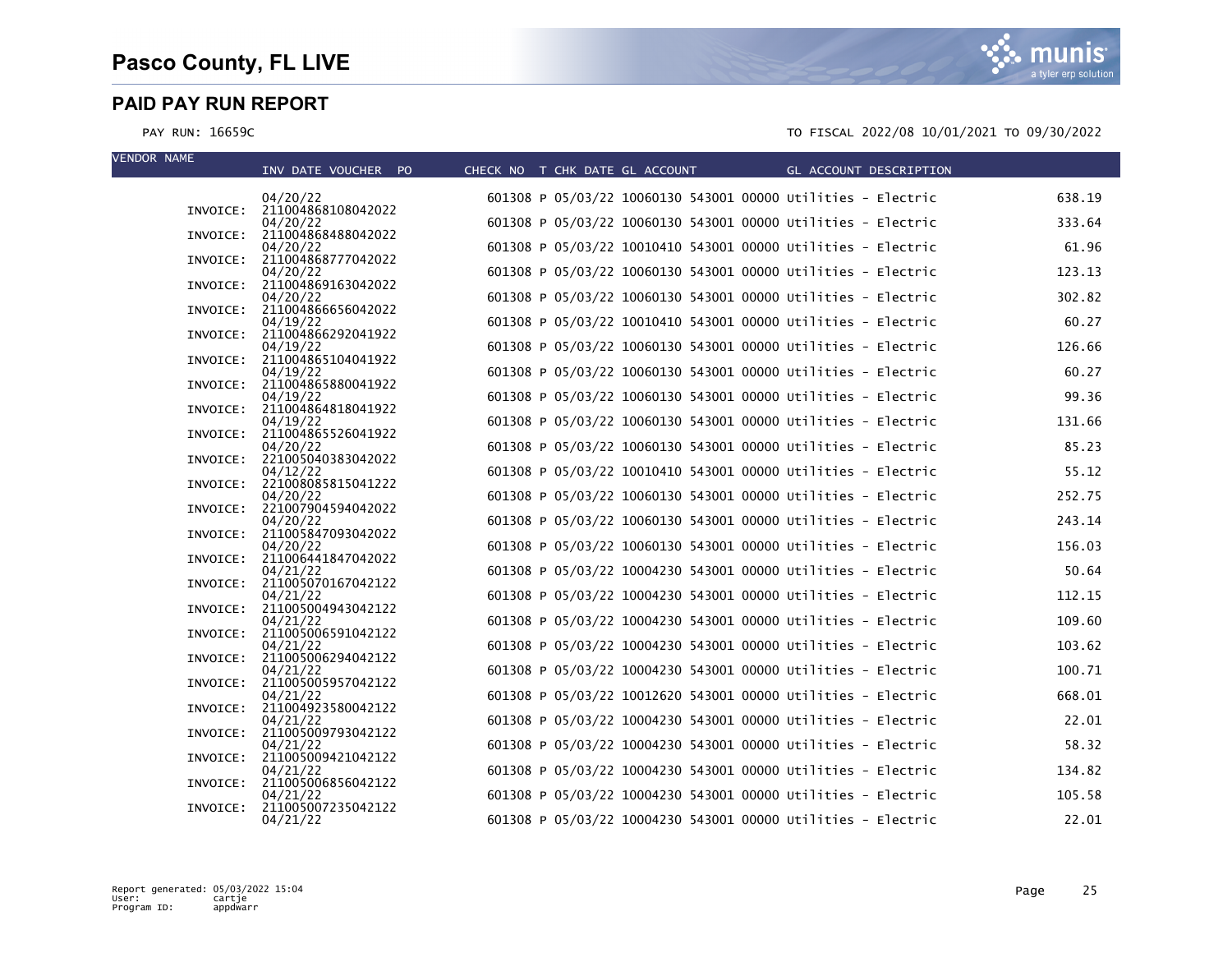munis a tyler erp solution

| <b>VENDOR NAME</b>              | INV DATE VOUCHER PO                     |                         | CHECK NO T CHK DATE GL ACCOUNT |                     | GL ACCOUNT DESCRIPTION                                            |           |
|---------------------------------|-----------------------------------------|-------------------------|--------------------------------|---------------------|-------------------------------------------------------------------|-----------|
|                                 |                                         |                         |                                |                     |                                                                   |           |
|                                 | INVOICE: 211005070480042122<br>04/21/22 |                         |                                |                     | 601308 P 05/03/22 10004230 543001 00000 Utilities - Electric      | 236.43    |
|                                 | INVOICE: 211005007649042122             |                         |                                |                     |                                                                   |           |
|                                 | 04/21/22                                |                         |                                |                     | 601308 P 05/03/22 10004230 543001 00000 Utilities - Electric      | 260.06    |
|                                 | INVOICE: 211005009074042122             |                         |                                |                     |                                                                   |           |
|                                 | 04/21/22<br>INVOICE: 211004869940042122 |                         |                                |                     | 601308 P 05/03/22 10004230 543001 00000 Utilities - Electric      | 584.00    |
|                                 | 04/21/22                                |                         |                                |                     | 601308 P 05/03/22 10004230 543001 00000 Utilities - Electric      | 66.36     |
|                                 | INVOICE: 211005002095042122             |                         |                                |                     |                                                                   |           |
|                                 | 04/21/22<br>INVOICE: 211005004224042122 |                         |                                |                     | 601308 P 05/03/22 10004230 543001 00000 Utilities - Electric      | 191.35    |
|                                 | 04/21/22                                |                         |                                |                     | 601308 P 05/03/22 10004230 543001 00000 Utilities - Electric      | 104.25    |
|                                 | INVOICE: 211005002715042122             |                         |                                |                     |                                                                   |           |
|                                 | 04/21/22<br>INVOICE: 211005003101042122 |                         |                                |                     | 601308 P 05/03/22 10004230 543001 00000 Utilities - Electric      | 108.64    |
|                                 | 04/21/22                                |                         |                                |                     | 601308 P 05/03/22 10004230 543001 00000 Utilities - Electric      | 23.96     |
|                                 | INVOICE: 211005003523042122             |                         |                                |                     |                                                                   |           |
|                                 | 04/21/22<br>INVOICE: 211005003887042122 |                         |                                |                     | 601308 P 05/03/22 10004230 543001 00000 Utilities - Electric      | 117.64    |
|                                 | 04/21/22                                |                         |                                |                     | 601308 P 05/03/22 10004230 543001 00000 Utilities - Electric      | 266.87    |
|                                 | INVOICE: 211005001667042122             |                         |                                |                     |                                                                   |           |
|                                 | 04/21/22                                |                         |                                |                     | 601308 P 05/03/22 10004310 543001 00000 Utilities - Electric      | 122.22    |
|                                 | INVOICE: 211004929348042122<br>04/21/22 |                         |                                |                     | 601308 P 05/03/22 10004310 543001 00000 Utilities - Electric      | 224.26    |
|                                 | INVOICE: 211005000073042122             |                         |                                |                     |                                                                   |           |
|                                 | 04/21/22                                |                         |                                |                     | 601308 P 05/03/22 10004310 543001 00000 Utilities - Electric      | 154.42    |
|                                 | INVOICE: 211005000784042122<br>04/21/22 |                         |                                |                     | 601308 P 05/03/22 10004310 543001 00000 Utilities - Electric      | 129.76    |
|                                 | INVOICE: 211005001105042122             |                         |                                |                     |                                                                   |           |
|                                 | 04/21/22                                |                         |                                |                     | 601308 P 05/03/22 10004310 543001 00000 Utilities - Electric      | 33.98     |
|                                 | INVOICE: 211004929736042122<br>04/05/22 |                         |                                |                     | 601308 P 05/03/22 10010410 543001 00000 Utilities - Electric      | 45.01     |
|                                 | INVOICE: 211004789262040522             |                         |                                |                     |                                                                   |           |
|                                 | 04/08/22                                |                         |                                |                     | 601308 P 05/03/22 10010410 543001 00000 Utilities - Electric      | 73.95     |
|                                 | INVOICE: 211004860444040822             |                         |                                |                     | 601308 P 05/03/22 10010410 543001 00000 Utilities - Electric      | 390.14    |
|                                 | 04/12/22<br>INVOICE: 221004445104041222 |                         |                                |                     |                                                                   |           |
|                                 | 04/21/22                                |                         |                                |                     | 601308 P 05/03/22 10010410 543001 00000 Utilities - Electric      | 128.37    |
|                                 | INVOICE: 211004924992042122             |                         |                                |                     |                                                                   |           |
|                                 | 04/21/22<br>INVOICE: 211004925338042122 |                         |                                |                     | 601308 P 05/03/22 10010410 543001 00000 Utilities - Electric      | 80.48     |
|                                 | 04/21/22                                |                         |                                |                     | 601308 P 05/03/22 10010410 543001 00000 Utilities - Electric      | 22.37     |
|                                 | INVOICE: 211004927466042122             |                         |                                |                     |                                                                   |           |
| <b>VENDOR TOTALS</b>            |                                         | 543,356.15 YTD INVOICED |                                | 647,553.44 YTD PAID |                                                                   | 23,845.52 |
| 9190 RICK CROFT ENTERPRISES INC |                                         |                         |                                |                     |                                                                   |           |
|                                 | 04/22/22                                | 21001354                |                                |                     | 601309 P 05/03/22 10062140 564000 00000 Fleet Machinery & Equipme | 11,120.00 |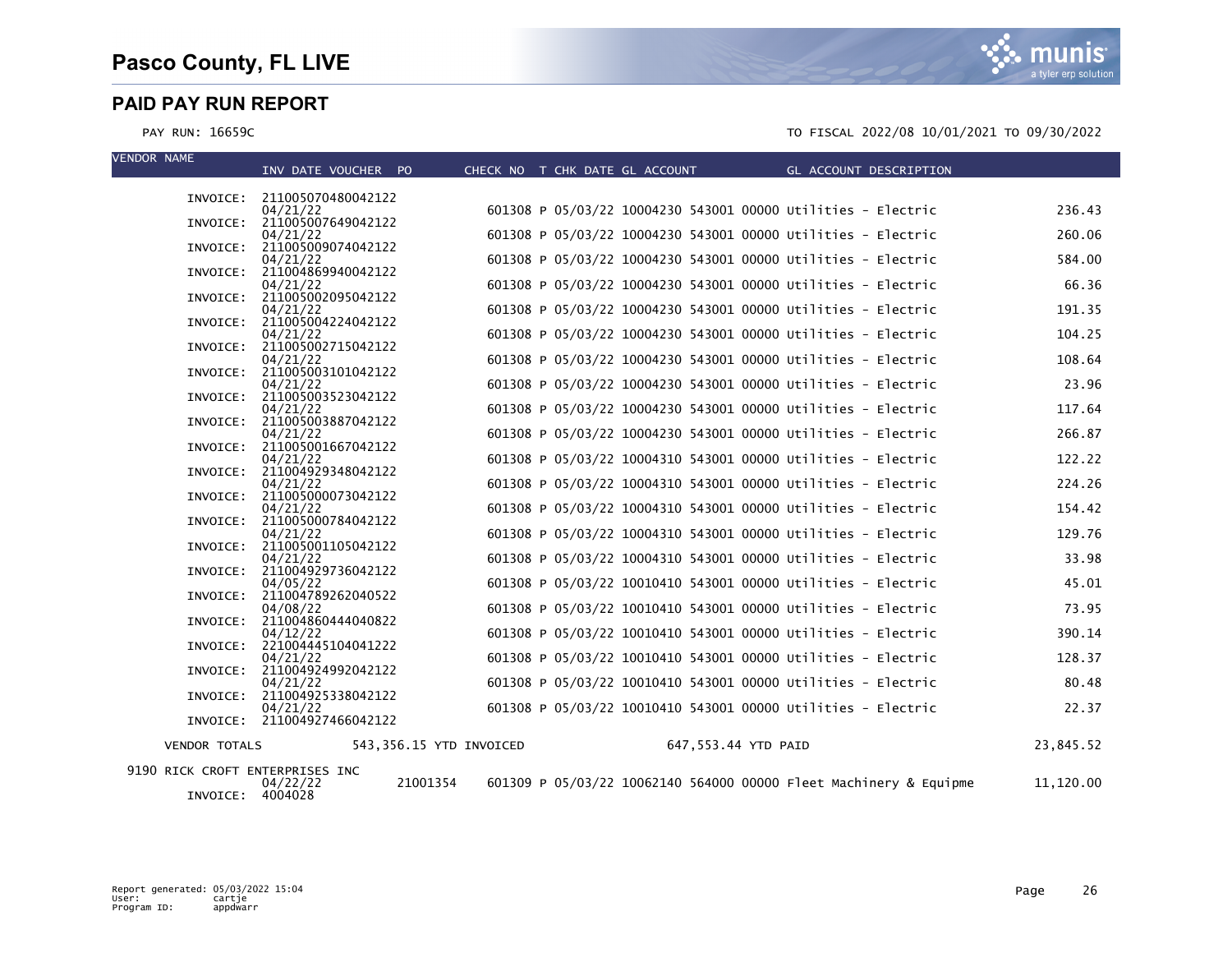VENDOR NAME

# munis a tyler erp solution

| INV DATE VOUCHER PO                             |                         |  | CHECK NO T CHK DATE GL ACCOUNT | GL ACCOUNT DESCRIPTION                                            |            |
|-------------------------------------------------|-------------------------|--|--------------------------------|-------------------------------------------------------------------|------------|
| <b>VENDOR TOTALS</b>                            | 35,414.00 YTD INVOICED  |  |                                | 44,034.00 YTD PAID                                                | 11,120.00  |
| 10604 TOUCHPOINT MEDICAL INC                    |                         |  |                                |                                                                   |            |
| 04/20/22                                        |                         |  |                                | 601310 P 05/03/22 10007910 582003 00000 Economic Incentive        | 331,760.00 |
| INVOICE: 0EG221034                              |                         |  |                                |                                                                   |            |
| <b>VENDOR TOTALS</b>                            | 372,945.00 YTD INVOICED |  | 372,945.00 YTD PAID            |                                                                   | 331,760.00 |
| 15 UTILITIES REFUND<br>04/28/22                 |                         |  |                                | 601311 P 05/03/22 10059900 599001 00000 Refund of Prior Year Reve | 382.25     |
| INVOICE: 011556900091965                        |                         |  |                                |                                                                   |            |
| <b>VENDOR TOTALS</b>                            | 761,133.85 YTD INVOICED |  | 1,025,297.03 YTD PAID          |                                                                   | 382.25     |
| 2714 VERIZON WIRELESS SERVICES LLC              |                         |  |                                |                                                                   |            |
| 04/18/22<br>INVOICE: 9904410963                 |                         |  |                                | 601312 P 05/03/22 10006610 534000 00000 other Services            | 141.40     |
| 04/18/22<br>INVOICE: 9904410963                 |                         |  |                                | 601312 P 05/03/22 10006610 541000 00000 Communications            | 229.43     |
| <b>VENDOR TOTALS</b>                            | 462,359.97 YTD INVOICED |  | 465,689.82 YTD PAID            |                                                                   | 370.83     |
|                                                 |                         |  |                                |                                                                   |            |
| 9816 VETERANS ALTERNATIVE INC<br>04/25/22       |                         |  |                                | 601313 P 05/03/22 10014020 534000 00000 other Services            | 4,154.86   |
| INVOICE: 3946P11                                |                         |  |                                |                                                                   |            |
| <b>VENDOR TOTALS</b>                            | 23,536.73 YTD INVOICED  |  |                                | 36,395.01 YTD PAID                                                | 4,154.86   |
| 4927 WESCO TURF INC                             |                         |  |                                |                                                                   |            |
| 04/25/22<br>INVOICE: 44607293                   | 22000602                |  |                                | 601314 P 05/03/22 10062010 534000 00000 other Services            | 1,315.00   |
| 04/22/22<br>INVOICE: 44607272                   | 22000602                |  |                                | 601314 P 05/03/22 10062010 534000 00000 other Services            | 789.00     |
| 04/25/22<br>INVOICE: 44607292                   | 22000602                |  |                                | 601314 P 05/03/22 10062010 534000 00000 Other Services            | 789.00     |
| 04/25/22                                        | 22000602                |  |                                | 601314 P 05/03/22 10062010 534000 00000 other Services            | 789.00     |
| INVOICE: 44607291                               |                         |  |                                |                                                                   |            |
| <b>VENDOR TOTALS</b>                            | 37,879.64 YTD INVOICED  |  |                                | 31,515.55 YTD PAID                                                | 3,682.00   |
| 5515 WESTCARE GULFCOAST FLORIDA INC<br>04/21/22 |                         |  |                                | 601315 P 05/03/22 10014020 534000 00000 Other Services            | 2,481.02   |
| INVOICE: 02282022CDBG<br>04/21/22               |                         |  |                                | 601315 P 05/03/22 10014020 534000 00000 Other Services            | 1,750.48   |
| INVOICE: 03312022CDBG                           |                         |  |                                |                                                                   |            |
| <b>VENDOR TOTALS</b>                            | 248,285.42 YTD INVOICED |  | 553,232.87 YTD PAID            |                                                                   | 4,231.50   |
| 4336 WITHLACOOCHEE RIVER ELECTRIC COOP INC      |                         |  |                                |                                                                   |            |
| 04/18/22                                        |                         |  |                                | 601317 P 05/03/22 10010410 543001 00000 Utilities - Electric      | 35.04      |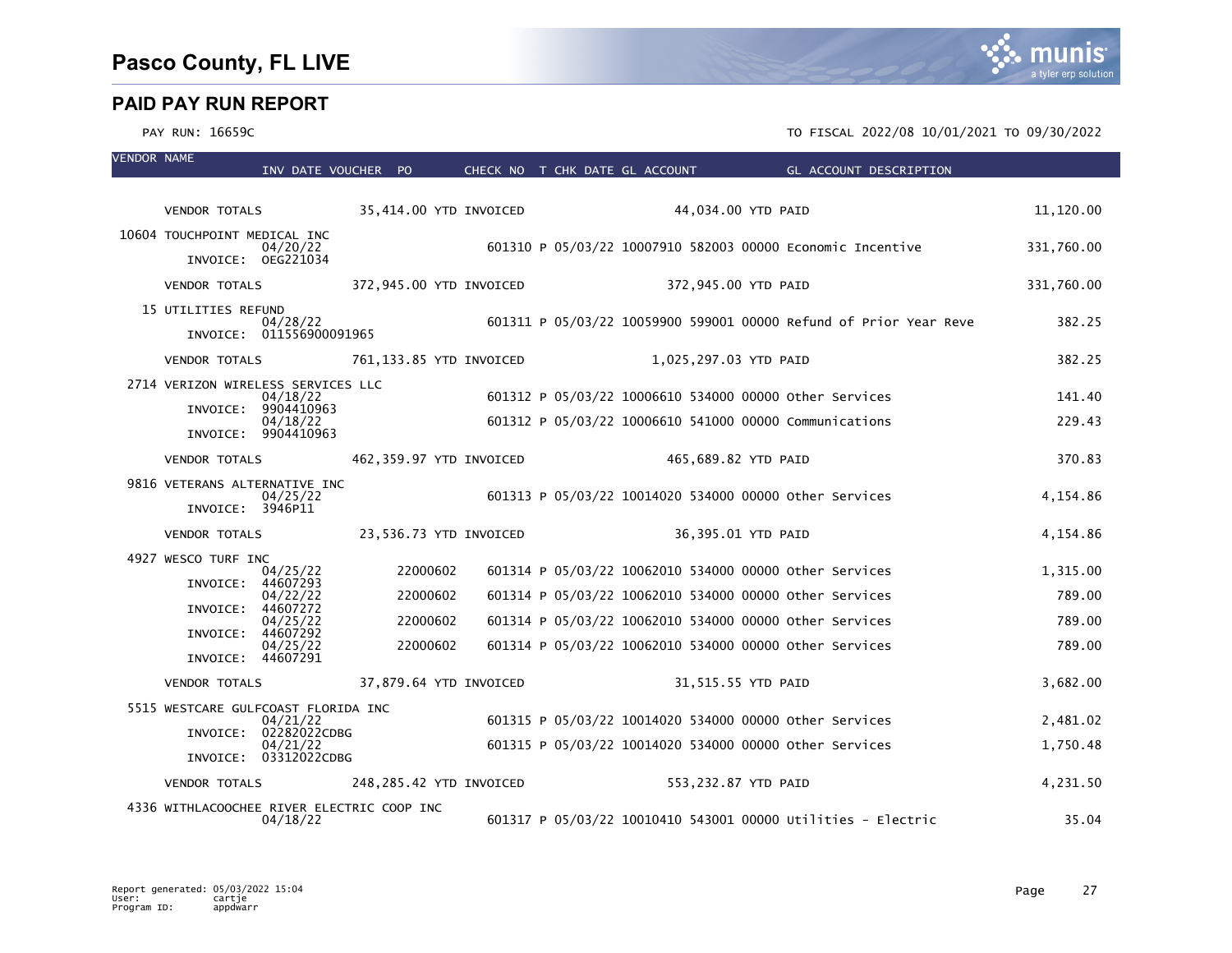| <b>VENDOR NAME</b> |                                    |                                |  |                                                                   |                        |          |
|--------------------|------------------------------------|--------------------------------|--|-------------------------------------------------------------------|------------------------|----------|
|                    | INV DATE VOUCHER PO                | CHECK NO T CHK DATE GL ACCOUNT |  |                                                                   | GL ACCOUNT DESCRIPTION |          |
|                    | INVOICE: 1994463041822             |                                |  |                                                                   |                        |          |
|                    | 04/18/22<br>INVOICE: 1994640041822 |                                |  | 601317 P 05/03/22 10010410 543001 00000 Utilities - Electric      |                        | 35.04    |
|                    | 04/18/22                           |                                |  | 601317 P 05/03/22 10010410 543001 00000 Utilities - Electric      |                        | 75.68    |
| INVOICE:           | 2016373041822<br>04/18/22          |                                |  | 601317 P 05/03/22 10010410 543001 00000 Utilities - Electric      |                        | 160.68   |
|                    | INVOICE: 2090997041822             |                                |  |                                                                   |                        |          |
| INVOICE:           | 04/08/22<br>2056020040822          |                                |  | 601317 P 05/03/22 10010410 543001 00000 Utilities - Electric      |                        | 58.19    |
|                    | 04/08/22                           |                                |  | 601317 P 05/03/22 10010410 543001 00000 Utilities - Electric      |                        | 54.71    |
|                    | INVOICE: 2085394040822<br>04/08/22 |                                |  | 601317 P 05/03/22 10060130 543001 00000 Utilities - Electric      |                        | 51.01    |
|                    | INVOICE: 2192581040822             |                                |  |                                                                   |                        |          |
|                    | 04/06/22<br>INVOICE: 2020880040622 |                                |  | 601317 P 05/03/22 10010410 543001 00000 Utilities - Electric      |                        | 102.44   |
|                    | 04/06/22                           |                                |  | 601317 P 05/03/22 10010410 543001 00000 Utilities - Electric      |                        | 60.75    |
|                    | INVOICE: 2164183040622<br>04/06/22 |                                |  | 601317 P 05/03/22 10010410 543001 00000 Utilities - Electric      |                        | 52.34    |
|                    | INVOICE: 2054297040622             |                                |  |                                                                   |                        |          |
|                    | 04/06/22<br>INVOICE: 2090983040622 |                                |  | 601317 P 05/03/22 10010410 543001 00000 Utilities - Electric      |                        | 120.77   |
|                    | 04/08/22                           |                                |  | 601317 P 05/03/22 10010410 543001 00000 Utilities - Electric      |                        | 105.47   |
|                    | INVOICE: 1697856040822<br>04/08/22 |                                |  | 601317 P 05/03/22 10010410 543001 00000 Utilities - Electric      |                        | 96.10    |
|                    | INVOICE: 1697857040822             |                                |  |                                                                   |                        |          |
|                    | 04/08/22<br>INVOICE: 1697858040822 |                                |  | 601317 P 05/03/22 10010410 543001 00000 Utilities - Electric      |                        | 89.49    |
|                    | 04/08/22                           |                                |  | 601317 P 05/03/22 10010410 543001 00000 Utilities - Electric      |                        | 71.05    |
|                    | INVOICE: 2008847040822<br>04/11/22 |                                |  | 601317 P 05/03/22 10010410 543001 00000 Utilities - Electric      |                        | 132.56   |
|                    | INVOICE: 2111693041122             |                                |  |                                                                   |                        |          |
|                    | 04/11/22<br>INVOICE: 2063726041122 |                                |  | 601317 P 05/03/22 10060130 543001 00000 Utilities - Electric      |                        | 35.04    |
|                    | 04/08/22                           |                                |  | 601317 P 05/03/22 10010410 543001 00000 Utilities - Electric      |                        | 35.04    |
|                    | INVOICE: 2178387040822<br>04/11/22 |                                |  | 601317 P 05/03/22 10010410 543001 00000 Utilities - Electric      |                        | 43.93    |
|                    | INVOICE: 2173969041122             |                                |  |                                                                   |                        |          |
|                    | 04/28/22<br>INVOICE: WOOD207936    |                                |  | 601316 P 05/03/22 21315060 549003 00000 Public Assistance Utiliti |                        | 298.50   |
|                    | 04/19/22                           |                                |  | 601317 P 05/03/22 10005070 543001 00000 Utilities - Electric      |                        | 67.66    |
| INVOICE:           | 1992923041922<br>04/25/22          |                                |  | 601317 P 05/03/22 10005150 543001 00000 Utilities - Electric      |                        | 256.90   |
|                    | INVOICE: 1906750042522             |                                |  |                                                                   |                        |          |
|                    | 04/25/22<br>INVOICE: 2163788042522 |                                |  | 601317 P 05/03/22 10005150 543001 00000 Utilities - Electric      |                        | 196.40   |
|                    | 04/11/22                           |                                |  | 601317 P 05/03/22 10010410 543001 00000 Utilities - Electric      |                        | 114.26   |
|                    | INVOICE: 2188821041122<br>04/11/22 |                                |  | 601317 P 05/03/22 10010410 543001 00000 Utilities - Electric      |                        | 1,884.55 |
|                    | INVOICE: 2149195041122             |                                |  |                                                                   |                        |          |
|                    | 04/08/22<br>INVOICE: 2150865040822 |                                |  | 601317 P 05/03/22 10010410 543001 00000 Utilities - Electric      |                        | 281.59   |

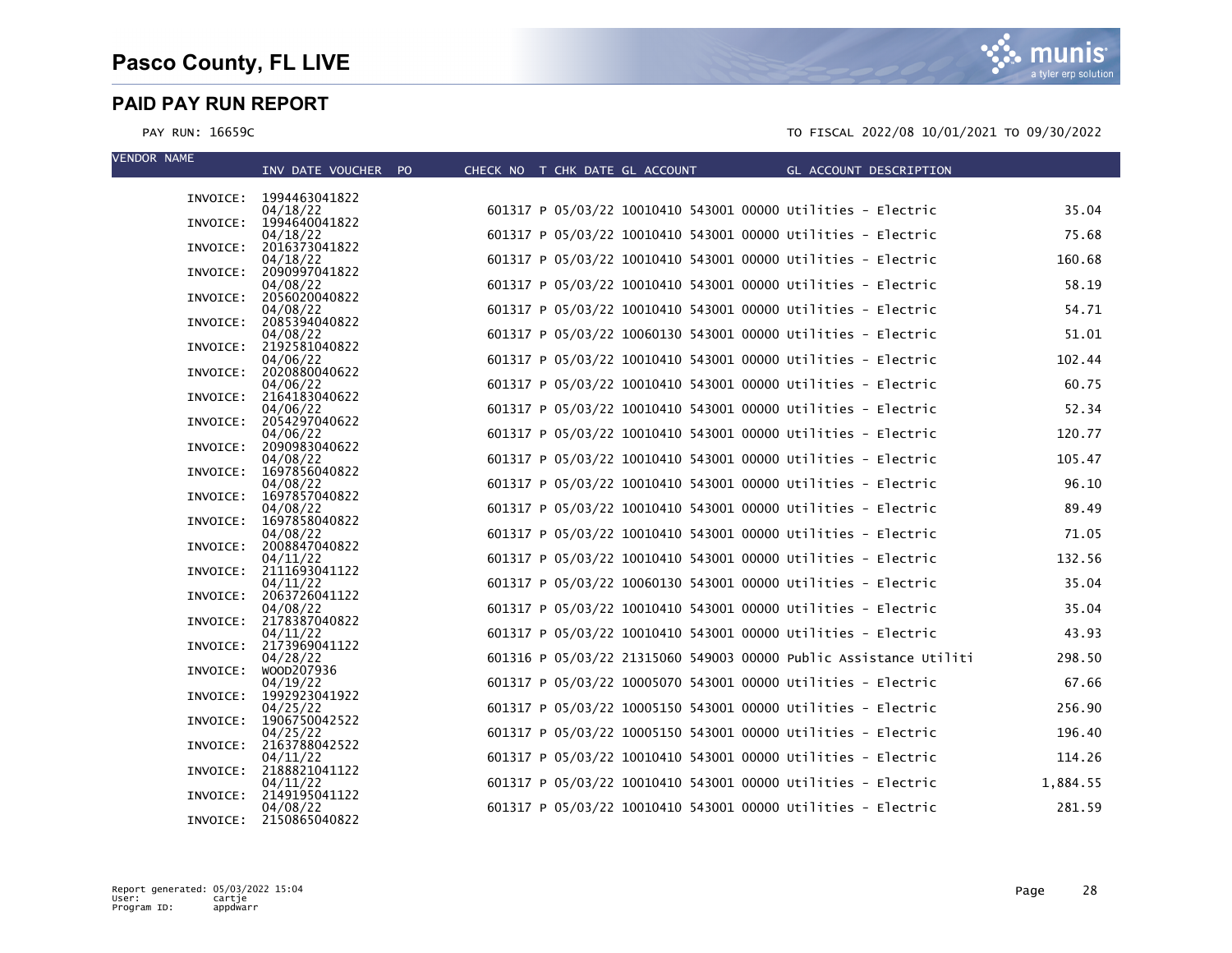| <b>VENDOR NAME</b> | INV DATE VOUCHER PO                  | CHECK NO T CHK DATE GL ACCOUNT | GL ACCOUNT DESCRIPTION                                            |           |
|--------------------|--------------------------------------|--------------------------------|-------------------------------------------------------------------|-----------|
|                    | 04/13/22                             |                                | 601317 P 05/03/22 10010410 543001 00000 Utilities - Electric      | 110.33    |
|                    | INVOICE: 2073046041322<br>04/29/22   |                                | 601316 P 05/03/22 21315060 549003 00000 Public Assistance Utiliti | 83.80     |
| INVOICE:           | JOHNSON207311<br>04/28/22            |                                | 601316 P 05/03/22 21315060 549003 00000 Public Assistance Utiliti | 199.72    |
| INVOICE:           | BAHR207915<br>04/18/22               |                                | 601317 P 05/03/22 10000200 543001 00000 Utilities - Electric      | 58,521.47 |
| INVOICE:           | 169320100041822<br>04/18/22          |                                | 601317 P 05/03/22 10012730 543001 00000 Utilities - Electric      | 506.75    |
| INVOICE:           | 169320100041822                      |                                |                                                                   |           |
|                    | 04/18/22<br>INVOICE: 169320100041822 |                                | 601317 P 05/03/22 10012470 543001 00000 Utilities - Electric      | 628.37    |
|                    | 04/18/22<br>INVOICE: 169320100041822 |                                | 601317 P 05/03/22 10012550 543001 00000 Utilities - Electric      | 569.14    |
|                    | 04/18/22<br>INVOICE: 169320100041822 |                                | 601317 P 05/03/22 10001350 543001 00000 Utilities - Electric      | 5,283.25  |
| INVOICE:           | 04/18/22<br>169320100041822          |                                | 601317 P 05/03/22 10001380 543001 00000 Utilities - Electric      | 667.24    |
|                    | 04/18/22                             |                                | 601317 P 05/03/22 10004150 543001 00000 Utilities - Electric      | 2,121.29  |
|                    | INVOICE: 169320100041822<br>04/18/22 |                                | 601317 P 05/03/22 10005090 543001 00000 Utilities - Electric      | 726.36    |
|                    | INVOICE: 169320100041822<br>04/18/22 |                                | 601317 P 05/03/22 10004340 543001 00000 Utilities - Electric      | 39.11     |
|                    | INVOICE: 169320100041822<br>04/18/22 |                                | 601317 P 05/03/22 10004360 543001 00000 Utilities - Electric      | 4,068.75  |
| INVOICE:           | 169320100041822<br>04/18/22          |                                | 601317 P 05/03/22 10004380 543001 00000 Utilities - Electric      | 2,084.23  |
|                    | INVOICE: 169320100041822             |                                |                                                                   |           |
| INVOICE:           | 04/18/22<br>169320100041822          |                                | 601317 P 05/03/22 10060140 543001 00000 Utilities - Electric      | 31,720.95 |
|                    | 04/18/22<br>INVOICE: 169320100041822 |                                | 601317 P 05/03/22 10062980 543001 00000 Utilities - Electric      | 2,870.96  |
|                    | 04/18/22<br>INVOICE: 169320100041822 |                                | 601317 P 05/03/22 10063590 543001 00000 Utilities - Electric      | 5,802.20  |
|                    | 04/18/22<br>INVOICE: 169320100041822 |                                | 601317 P 05/03/22 10063410 543001 00000 Utilities - Electric      | 307.44    |
|                    | 04/18/22                             |                                | 601317 P 05/03/22 10063450 543001 00000 Utilities - Electric      | 11,934.22 |
|                    | INVOICE: 169320100041822<br>04/18/22 |                                | 601317 P 05/03/22 10063570 543001 00000 Utilities - Electric      | 47.90     |
| INVOICE:           | 169320100041822<br>04/18/22          |                                | 601317 P 05/03/22 10063650 543001 00000 Utilities - Electric      | 2,646.05  |
|                    | INVOICE: 169320100041822<br>04/18/22 |                                | 601317 P 05/03/22 10063670 543001 00000 Utilities - Electric      | 3,046.67  |
| INVOICE:           | 169320100041822                      |                                | 601317 P 05/03/22 10063680 543001 00000 Utilities - Electric      | 836.91    |
|                    | 04/18/22<br>INVOICE: 169320100041822 |                                |                                                                   |           |
| INVOICE:           | 04/18/22<br>169320100041822          |                                | 601317 P 05/03/22 10063690 543001 00000 Utilities - Electric      | 83.82     |
| INVOICE:           | 04/18/22<br>169320100041822          |                                | 601317 P 05/03/22 10063710 543001 00000 Utilities - Electric      | 294.06    |
|                    | 04/18/22                             |                                | 601317 P 05/03/22 10063720 543001 00000 Utilities - Electric      | 65.00     |

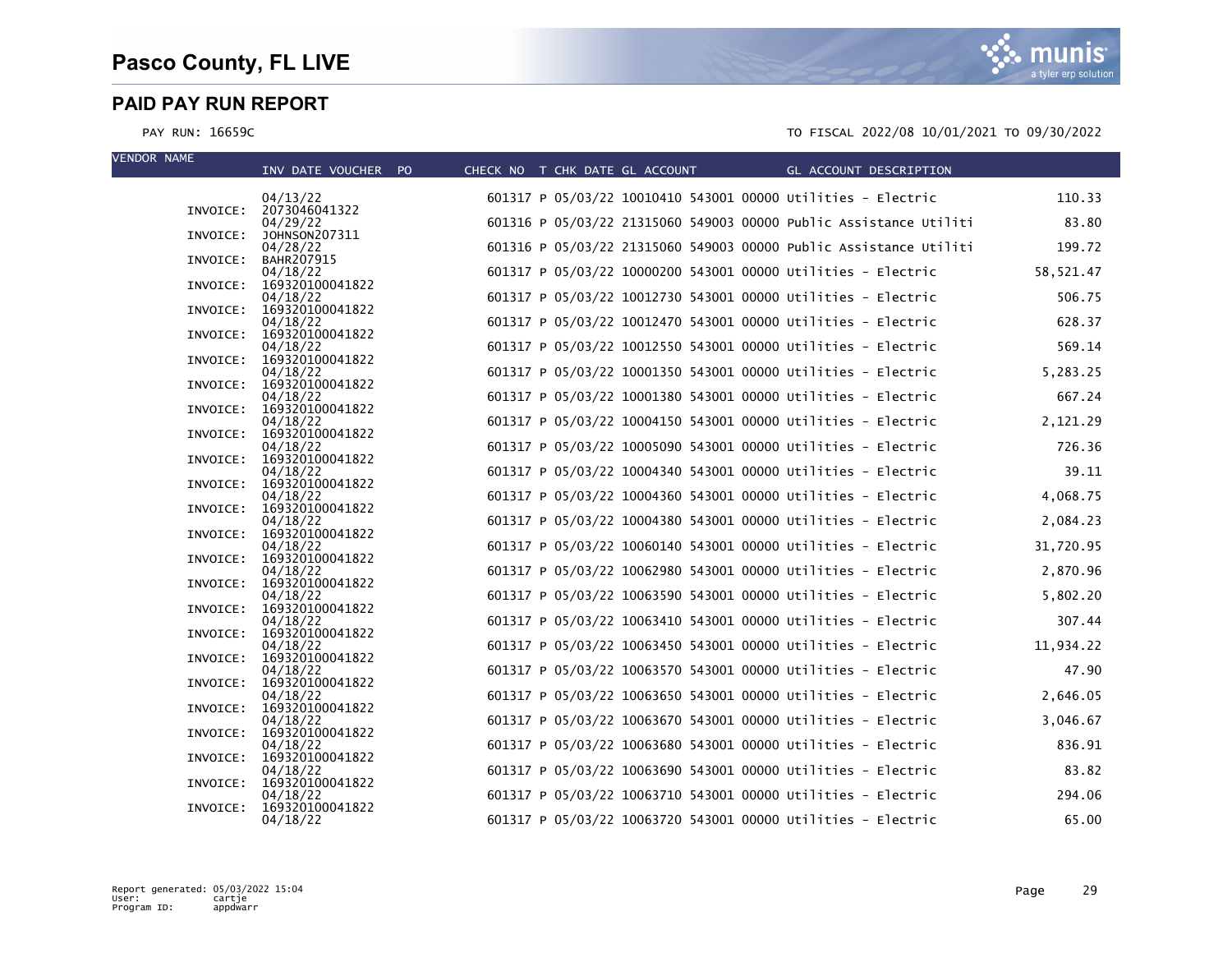**VE** 

| VENDUK NAME            | INV DATE VOUCHER PO                  | CHECK NO T CHK DATE GL ACCOUNT |  |                       | GL ACCOUNT DESCRIPTION                                            |            |
|------------------------|--------------------------------------|--------------------------------|--|-----------------------|-------------------------------------------------------------------|------------|
|                        |                                      |                                |  |                       |                                                                   |            |
| INVOICE:               | 169320100041822<br>04/18/22          |                                |  |                       | 601317 P 05/03/22 10063730 543001 00000 Utilities - Electric      | 805.25     |
| INVOICE:               | 169320100041822                      |                                |  |                       |                                                                   |            |
|                        | 04/18/22                             |                                |  |                       | 601317 P 05/03/22 10063780 543001 00000 Utilities - Electric      | 491.09     |
| INVOICE:               | 169320100041822<br>04/18/22          |                                |  |                       | 601317 P 05/03/22 10063800 543001 00000 Utilities - Electric      | 283.56     |
| INVOICE:               | 169320100041822                      |                                |  |                       |                                                                   |            |
|                        | 04/18/22<br>INVOICE: 169320100041822 |                                |  |                       | 601317 P 05/03/22 10063830 543001 00000 Utilities - Electric      | 3,064.08   |
|                        | 04/18/22                             |                                |  |                       | 601317 P 05/03/22 10063580 543001 00000 Utilities - Electric      | 2,328.56   |
|                        | INVOICE: 169320100041822             |                                |  |                       |                                                                   |            |
| INVOICE:               | 04/18/22<br>169320100041822          |                                |  |                       | 601317 P 05/03/22 10063900 543001 00000 Utilities - Electric      | 2,124.18   |
|                        | 04/18/22                             |                                |  |                       | 601317 P 05/03/22 10063930 543001 00000 Utilities - Electric      | 17,060.43  |
| INVOICE:               | 169320100041822                      |                                |  |                       | 601317 P 05/03/22 10064110 543001 00000 Utilities - Electric      |            |
| INVOICE:               | 04/18/22<br>169320100041822          |                                |  |                       |                                                                   | 3,215.31   |
|                        | 04/18/22                             |                                |  |                       | 601317 P 05/03/22 10064150 543001 00000 Utilities - Electric      | 1,646.16   |
|                        | INVOICE: 169320100041822<br>04/18/22 |                                |  |                       | 601317 P 05/03/22 10064190 543001 00000 Utilities - Electric      | 1,009.89   |
| INVOICE:               | 169320100041822                      |                                |  |                       |                                                                   |            |
|                        | 04/18/22                             |                                |  |                       | 601317 P 05/03/22 10064350 543001 00000 Utilities - Electric      | 131.71     |
|                        | INVOICE: 169320100041822<br>04/18/22 |                                |  |                       | 601317 P 05/03/22 10064360 543001 00000 Utilities - Electric      | 932.84     |
| INVOICE:               | 169320100041822                      |                                |  |                       |                                                                   |            |
| INVOICE:               | 04/18/22<br>169320100041822          |                                |  |                       | 601317 P 05/03/22 10064440 543001 00000 Utilities - Electric      | 413.96     |
|                        | 04/18/22                             |                                |  |                       | 601317 P 05/03/22 10064530 543001 00000 Utilities - Electric      | 191.39     |
|                        | INVOICE: 169320100041822             |                                |  |                       |                                                                   |            |
| INVOICE:               | 04/18/22<br>169320100041822          |                                |  |                       | 601317 P 05/03/22 10010410 543001 00000 Utilities - Electric      | 15,603.73  |
|                        | 04/18/22                             |                                |  |                       | 601317 P 05/03/22 10060110 543001 00000 Utilities - Electric      | 33,407.11  |
| INVOICE:               | 169320100041822<br>04/18/22          |                                |  |                       | 601317 P 05/03/22 10060130 543001 00000 Utilities - Electric      | 202,416.07 |
| INVOICE:               | 169320100041822                      |                                |  |                       |                                                                   |            |
|                        | 04/18/22                             |                                |  |                       | 601317 P 05/03/22 10061410 543001 00000 Utilities - Electric      | 6,122.07   |
|                        | INVOICE: 169320100041822<br>04/18/22 |                                |  |                       | 601317 P 05/03/22 10061450 543001 00000 Utilities - Electric      | 621.60     |
|                        | INVOICE: 169320100041822             |                                |  |                       |                                                                   |            |
|                        | 04/18/22<br>169320100041822          |                                |  |                       | 601317 P 05/03/22 10060150 543001 00000 Utilities - Electric      | 1,913.60   |
| INVOICE:               | 04/18/22                             |                                |  |                       | 601317 P 05/03/22 10060160 543001 00000 Utilities - Electric      | 2,965.23   |
|                        | INVOICE: 169320100041822             |                                |  |                       |                                                                   |            |
| <b>VENDOR TOTALS</b>   |                                      | 4,197,125.00 YTD INVOICED      |  | 4,877,463.50 YTD PAID |                                                                   | 436,529.00 |
|                        |                                      |                                |  |                       |                                                                   |            |
| 2404 XEROX CORPORATION | 04/12/22                             |                                |  |                       | 601318 P 05/03/22 10006680 546003 00000 Maintenance - Office Equi | 79.77      |
|                        | INVOICE: 015858227                   |                                |  |                       |                                                                   |            |
|                        | 04/12/22                             |                                |  |                       | 601318 P 05/03/22 10006680 546003 00000 Maintenance - Office Equi | 33.75      |
|                        | INVOICE: 015858243                   |                                |  |                       |                                                                   |            |

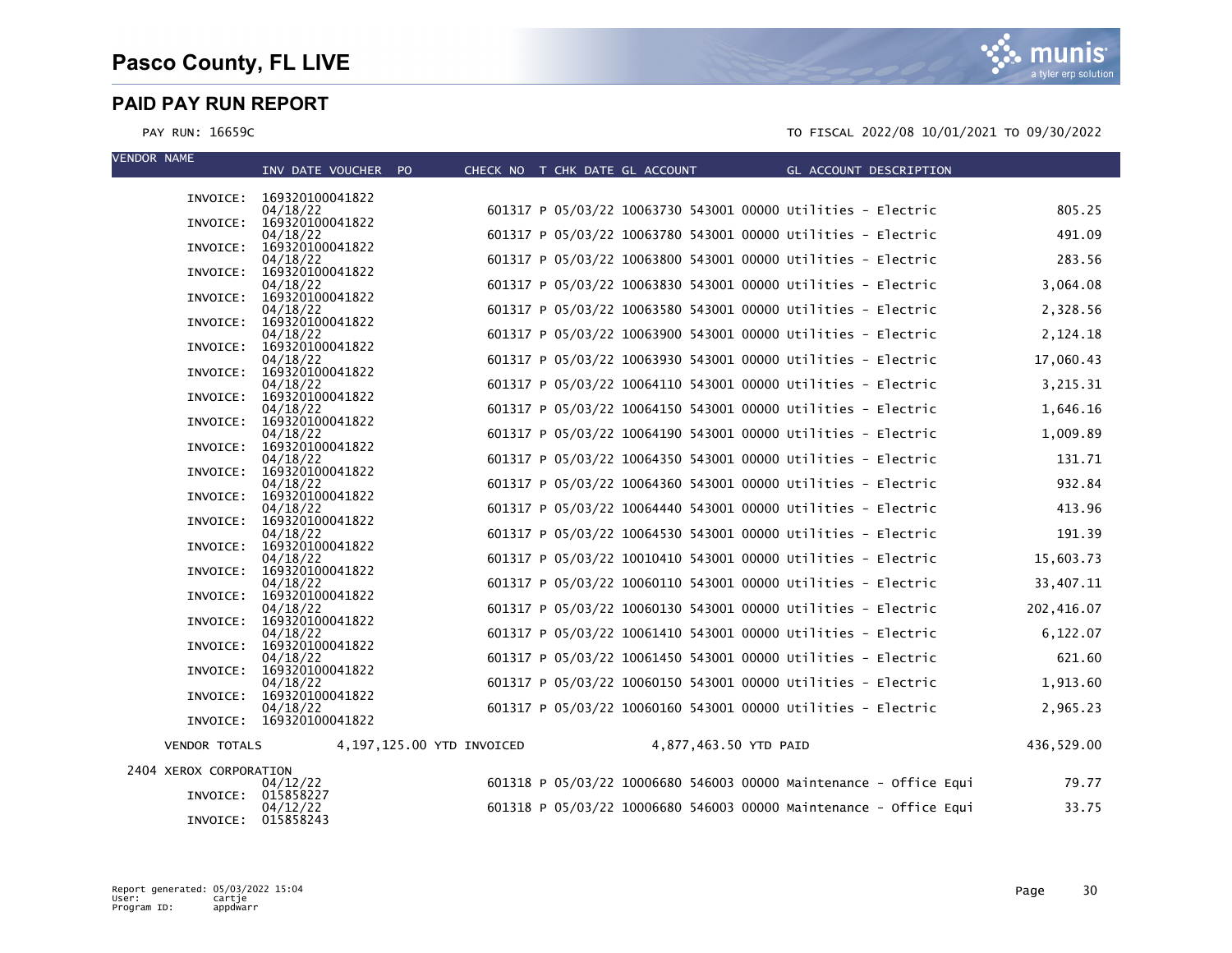

| <b>VENDOR NAME</b> |                      | INV DATE VOUCHER PO   | CHECK NO              | T CHK DATE GL ACCOUNT |                      | GL ACCOUNT DESCRIPTION                                            |              |
|--------------------|----------------------|-----------------------|-----------------------|-----------------------|----------------------|-------------------------------------------------------------------|--------------|
|                    | INVOICE:             | 04/12/22<br>015858226 |                       |                       |                      | 601318 P 05/03/22 10006680 546003 00000 Maintenance - Office Equi | 123.29       |
|                    | <b>VENDOR TOTALS</b> |                       | 2,030.84 YTD INVOICED |                       |                      | 2,434.18 YTD PAID                                                 | 236.81       |
|                    |                      |                       |                       |                       |                      | <b>REPORT TOTALS</b>                                              | 1,773,007.66 |
|                    |                      |                       |                       |                       | TOTAL PRINTED CHECKS | COUNT<br>AMOUNT<br>1,773,007.66<br>131                            |              |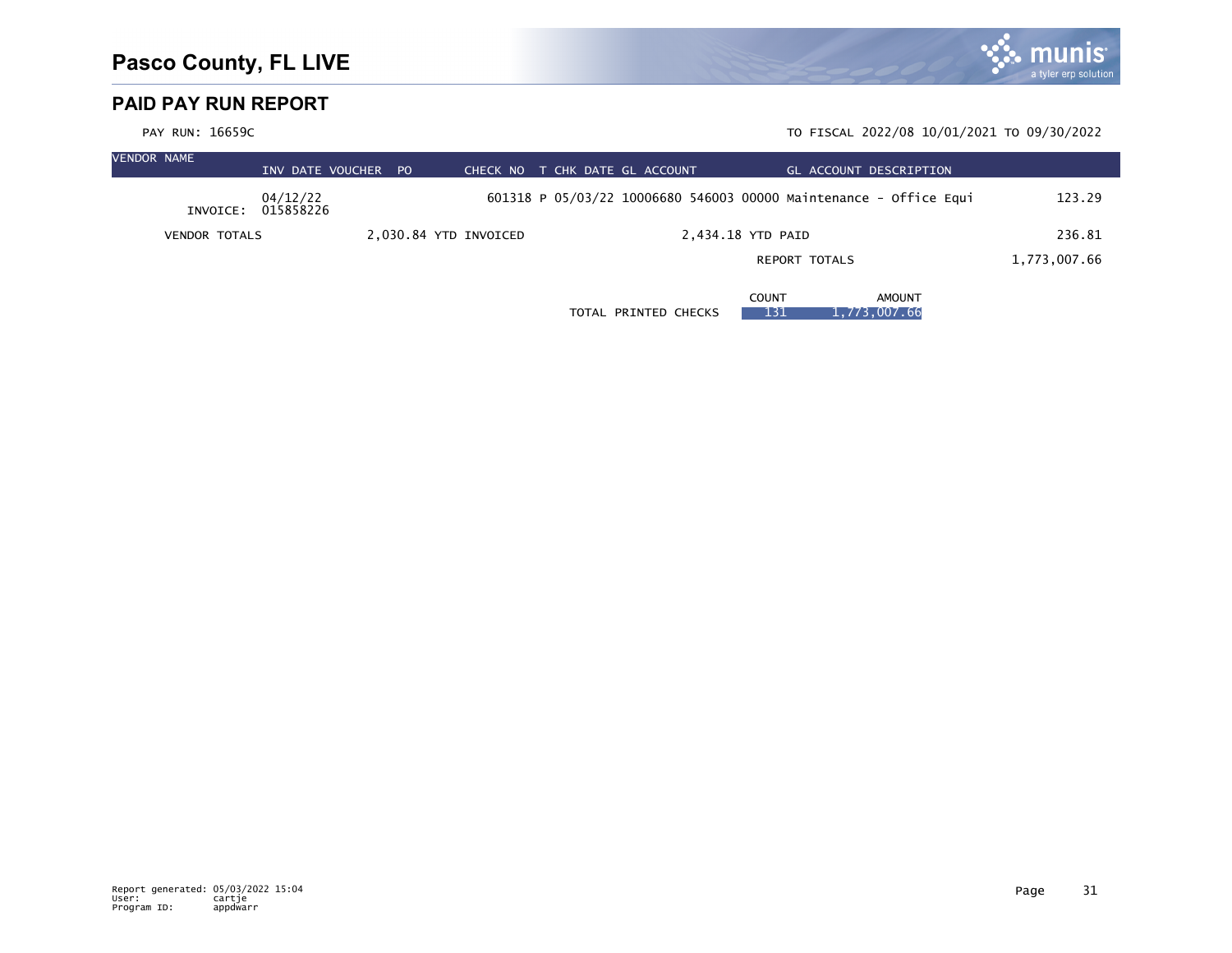

| <b>VENDOR NAME</b> |                                          |                       | INV DATE VOUCHER | - PO                    | CHECK NO |  | T CHK DATE GL ACCOUNT |  |                     | <b>GL ACCOUNT DESCRIPTION</b>                                    |                               |  |             |
|--------------------|------------------------------------------|-----------------------|------------------|-------------------------|----------|--|-----------------------|--|---------------------|------------------------------------------------------------------|-------------------------------|--|-------------|
|                    | 7930 METTLER TOLEDO INTL INC<br>INVOICE: | 04/19/22<br>OEG221033 |                  |                         |          |  |                       |  |                     | 26278 M 05/03/22 10007910 582003 00000 Economic Incentive        |                               |  | 326,000.00  |
|                    | <b>VENDOR TOTALS</b>                     |                       |                  | 518,630.76 YTD INVOICED |          |  |                       |  | 517,741.00 YTD PAID |                                                                  |                               |  | 326,000.00  |
|                    | 5950 TYLER TECHNOLOGIES INC<br>INVOICE:  | 02/01/22<br>045366542 |                  | 22000389                |          |  |                       |  |                     | 26279 M 05/03/22 10000060 546009 00000 IT Maint/Suppt Hardware/S |                               |  | 544, 180.47 |
|                    | <b>VENDOR TOTALS</b>                     |                       |                  | 613,187.22 YTD INVOICED |          |  |                       |  | 609,387.22 YTD PAID |                                                                  |                               |  | 544, 180.47 |
|                    |                                          |                       |                  |                         |          |  |                       |  |                     | <b>REPORT TOTALS</b>                                             |                               |  | 870,180.47  |
|                    |                                          |                       |                  |                         |          |  | TOTAL MANUAL CHECKS   |  | <b>COUNT</b>        |                                                                  | <b>AMOUNT</b><br>870, 180. 47 |  |             |

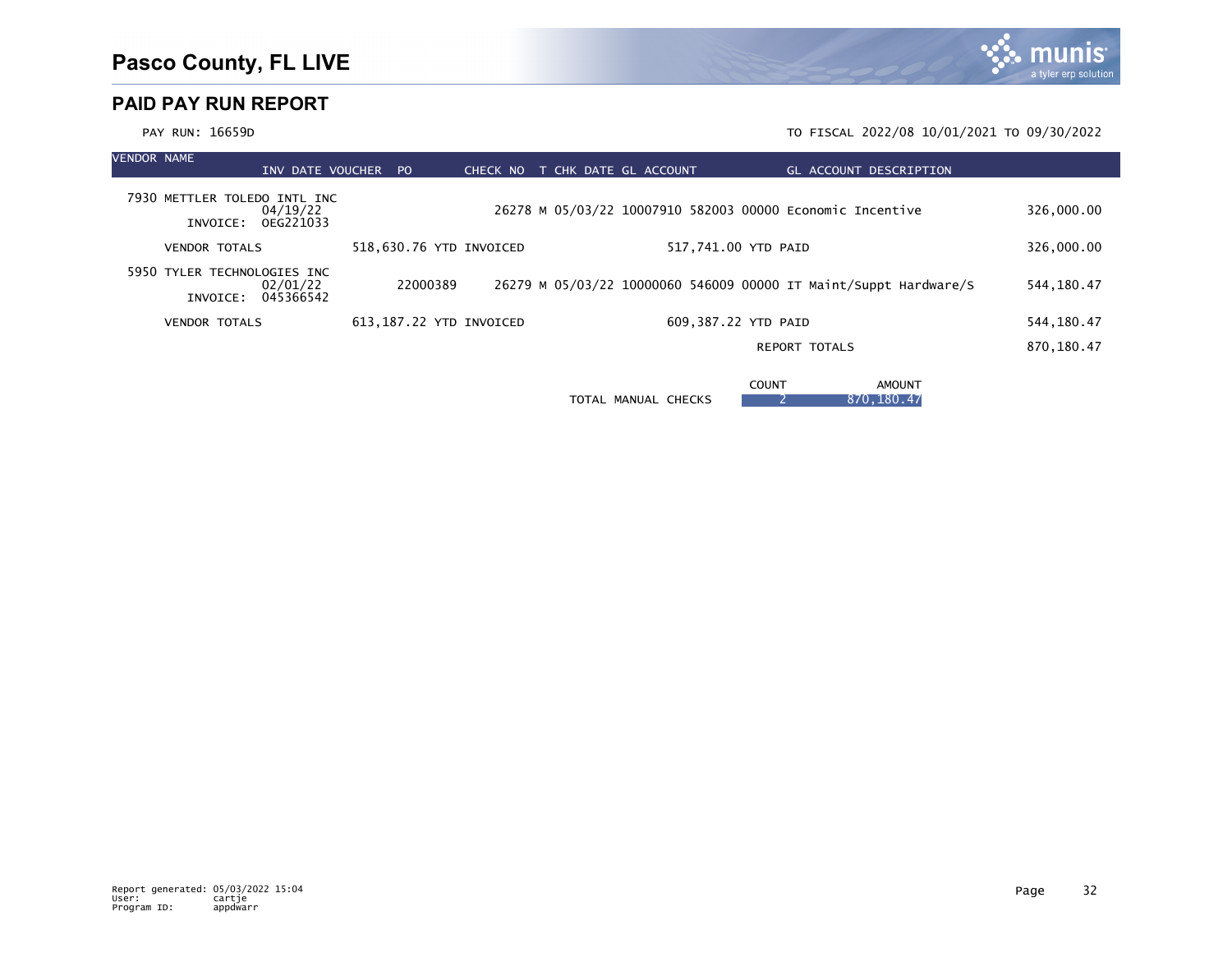mı a tyler erp solution

| <b>VENDOR NAME</b> |                                   | INV DATE VOUCHER PO             |                             | CHECK NO T CHK DATE GL ACCOUNT |                                  |                         | <b>Example 2018 GL ACCOUNT DESCRIPTION</b>                       |             |
|--------------------|-----------------------------------|---------------------------------|-----------------------------|--------------------------------|----------------------------------|-------------------------|------------------------------------------------------------------|-------------|
|                    |                                   |                                 |                             |                                |                                  |                         |                                                                  |             |
|                    | 6147 AECOM TECHNICAL SERVICES INC | 04/27/22                        |                             |                                |                                  |                         | 17954 T 05/06/22 10061430 531000 00000 Professional Services     | 16,666.67   |
|                    |                                   | INVOICE: 2000617687             |                             |                                |                                  |                         |                                                                  |             |
|                    | <b>VENDOR TOTALS</b>              |                                 | 999,521.46 YTD INVOICED     |                                |                                  | 1,164,715.68 YTD PAID   |                                                                  | 16,666.67   |
|                    | 4368 ALLIED UNIVERSAL CORP        | 04/07/22                        | 22000015                    |                                |                                  |                         | 17955 T 05/06/22 10060130 552010 00000 Chemicals                 | 3,573.53    |
|                    | INVOICE: I2770027                 |                                 |                             |                                |                                  |                         |                                                                  |             |
|                    | INVOICE:                          | 04/13/22<br>I2770997            | 22000015                    |                                |                                  |                         | 17955 T 05/06/22 10060130 552010 00000 Chemicals                 | 3,536.96    |
|                    | INVOICE:                          | 04/14/22<br>I2771421            | 22000015                    |                                |                                  |                         | 17955 T 05/06/22 10060130 552010 00000 Chemicals                 | 3,369.90    |
|                    | INVOICE: I2771534                 | 04/15/22                        | 22000015                    |                                |                                  |                         | 17955 T 05/06/22 10060130 552010 00000 Chemicals                 | 3,570.66    |
|                    | INVOICE:                          | 04/15/22<br>I2771539            | 22000015                    |                                |                                  |                         | 17955 T 05/06/22 10060130 552010 00000 Chemicals                 | 3,552.74    |
|                    |                                   | 04/20/22                        | 22000015                    |                                |                                  |                         | 17955 T 05/06/22 10060130 552010 00000 Chemicals                 | 3,375.64    |
|                    | INVOICE: I2772692                 | 04/20/22                        | 22000015                    |                                |                                  |                         | 17955 T 05/06/22 10060130 552010 00000 Chemicals                 | 3,570.66    |
|                    | INVOICE: I2772693                 |                                 |                             |                                |                                  |                         |                                                                  |             |
|                    | <b>VENDOR TOTALS</b>              |                                 | 709,037.05 YTD INVOICED     |                                |                                  | 773,899.20 YTD PAID     |                                                                  | 24,550.09   |
|                    | 3820 CARDNO INC                   | 04/16/22                        |                             |                                |                                  |                         | 17956 T 05/06/22 10036510 534000 00000 other Services            | 11,458.25   |
|                    | INVOICE: 330313                   |                                 |                             |                                |                                  |                         |                                                                  |             |
|                    | <b>VENDOR TOTALS</b>              |                                 | 69,891.04 YTD INVOICED      |                                |                                  | 90,816.79 YTD PAID      |                                                                  | 11,458.25   |
|                    | 5672 CHRISTOPHER NOCCO SHERIFF    |                                 |                             |                                |                                  |                         |                                                                  |             |
|                    | INVOICE: 041322                   | 04/13/22                        |                             |                                |                                  |                         | 17957 T 05/06/22 10035640 581000 00000 Aids to Government Agenci | 25,168.85   |
|                    | INVOICE: 041322A                  | 04/13/22                        |                             |                                |                                  |                         | 17957 T 05/06/22 10035640 581000 00000 Aids to Government Agenci | 1,521.93    |
|                    |                                   | 04/27/22                        | 22000364                    |                                |                                  |                         | 17958 T 05/06/22 10061410 534000 00000 other Services            | 375.88      |
|                    |                                   | INVOICE: UTIL0364040322         |                             |                                |                                  |                         |                                                                  |             |
|                    | <b>VENDOR TOTALS</b>              |                                 | 169,400,551.91 YTD INVOICED |                                |                                  | 118,693,925.43 YTD PAID |                                                                  | 27,066.66   |
|                    | 5643 CITY OF DADE CITY            | 04/28/22                        |                             |                                | 17959 T 05/06/22 10007170 202425 |                         | Firefighter Pension Emplo                                        | 6,920.66    |
|                    | INVOICE: APR2022                  | 04/28/22                        |                             |                                | 17959 T 05/06/22 10007170 202425 |                         | Firefighter Pension Emplo                                        | 104.51      |
|                    | INVOICE: APR2022                  |                                 |                             |                                |                                  |                         |                                                                  |             |
|                    | <b>VENDOR TOTALS</b>              |                                 | 506.513.90 YTD INVOICED     |                                |                                  | 524,873.15 YTD PAID     |                                                                  | 7,025.17    |
|                    | 4491 COMMERCIAL RISK MGMT INC     |                                 |                             |                                |                                  |                         |                                                                  |             |
|                    |                                   | 04/20/22<br>INVOICE: 0413041922 |                             |                                |                                  |                         | 17960 T 05/06/22 10062460 524000 00000 WC Claims County          | 17, 146. 77 |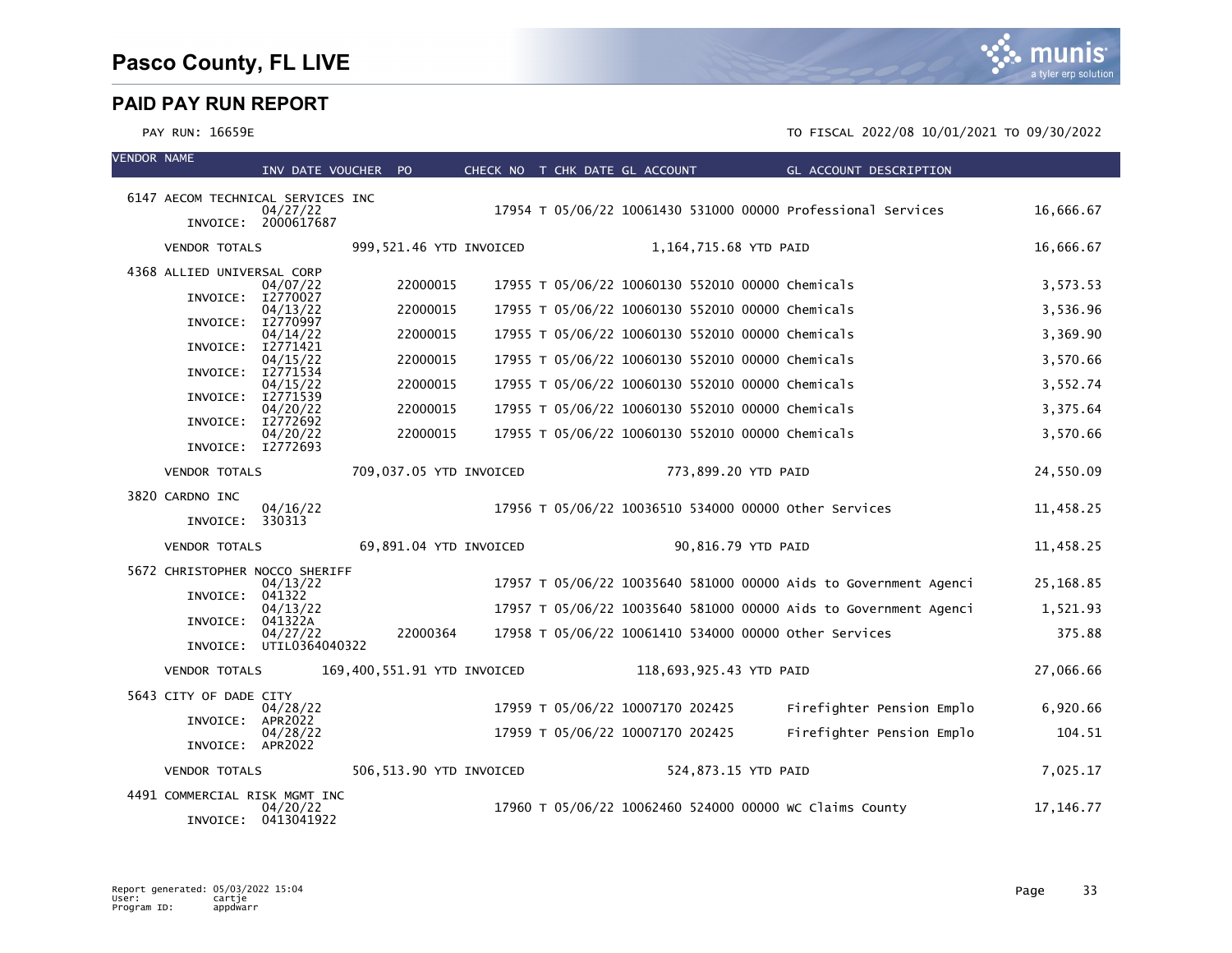| <b>VENDOR NAME</b> |                      | INV DATE VOUCHER PO    |                           | CHECK NO T CHK DATE GL ACCOUNT |  |                       | GL ACCOUNT DESCRIPTION                                           |  |           |
|--------------------|----------------------|------------------------|---------------------------|--------------------------------|--|-----------------------|------------------------------------------------------------------|--|-----------|
|                    |                      | 04/20/22               |                           |                                |  |                       | 17960 T 05/06/22 10062460 524001 00000 WC Claims - Sheriff       |  | 37,998.89 |
|                    | INVOICE:             | 0413041922<br>04/20/22 |                           |                                |  |                       | 17960 T 05/06/22 10062460 524005 00000 WC Claims - Supervisor of |  | 1,218.85  |
|                    | INVOICE:             | 0413041922             |                           |                                |  |                       |                                                                  |  |           |
|                    | <b>VENDOR TOTALS</b> |                        | 2,217,364.89 YTD INVOICED |                                |  | 2,290,662.37 YTD PAID |                                                                  |  | 56,364.51 |
|                    | 4155 DESIGNLAB INC   |                        |                           |                                |  |                       |                                                                  |  |           |
|                    | INVOICE:             | 04/22/22<br>255725     | 22000114                  |                                |  |                       | 17962 T 05/06/22 10060110 552007 00000 Apparel and Other Clothin |  | 25.06     |
|                    | INVOICE:             | 04/22/22<br>255726     | 22000114                  |                                |  |                       | 17962 T 05/06/22 10060130 552007 00000 Apparel and Other Clothin |  | 35.32     |
|                    | INVOICE:             | 04/22/22<br>255727     | 22000114                  |                                |  |                       | 17961 T 05/06/22 10060130 552007 00000 Apparel and Other Clothin |  | 140.87    |
|                    | INVOICE:             | 04/22/22<br>255729     | 22000114                  |                                |  |                       | 17961 T 05/06/22 10060130 552007 00000 Apparel and Other Clothin |  | 119.94    |
|                    |                      | 04/22/22               | 22000114                  |                                |  |                       | 17962 T 05/06/22 10060110 552007 00000 Apparel and Other Clothin |  | 33.62     |
|                    | INVOICE:             | 255730<br>04/22/22     | 22000114                  |                                |  |                       | 17961 T 05/06/22 10060130 552007 00000 Apparel and Other Clothin |  | 39.98     |
|                    | INVOICE:             | 255734<br>04/22/22     | 22000114                  |                                |  |                       | 17962 T 05/06/22 10060110 552007 00000 Apparel and Other Clothin |  | 33.20     |
|                    | INVOICE:             | 255735<br>04/22/22     | 22000114                  |                                |  |                       | 17961 T 05/06/22 10060140 552007 00000 Apparel and Other Clothin |  | 37.45     |
|                    | INVOICE:             | 255736                 |                           |                                |  |                       | 17962 T 05/06/22 10060110 552007 00000 Apparel and Other Clothin |  |           |
|                    | INVOICE:             | 04/22/22<br>255737     | 22000114                  |                                |  |                       |                                                                  |  | 33.73     |
|                    | INVOICE:             | 04/22/22<br>255738     | 22000114                  |                                |  |                       | 17961 T 05/06/22 10060110 552007 00000 Apparel and Other Clothin |  | 130.95    |
|                    | INVOICE:             | 04/22/22<br>255739     | 22000114                  |                                |  |                       | 17962 T 05/06/22 10060130 552007 00000 Apparel and Other Clothin |  | 22.98     |
|                    | INVOICE:             | 04/22/22<br>255740     | 22000114                  |                                |  |                       | 17961 T 05/06/22 10060130 552007 00000 Apparel and Other Clothin |  | 147.06    |
|                    |                      | 04/22/22               | 22000114                  |                                |  |                       | 17961 T 05/06/22 10060130 552007 00000 Apparel and Other Clothin |  | 177.74    |
|                    | INVOICE:             | 255741<br>04/22/22     | 22000114                  |                                |  |                       | 17962 T 05/06/22 10060130 552007 00000 Apparel and Other Clothin |  | 31.92     |
|                    | INVOICE:             | 255742<br>04/22/22     | 22000114                  |                                |  |                       | 17961 T 05/06/22 10060110 552007 00000 Apparel and Other Clothin |  | 41.68     |
|                    | INVOICE:             | 255743<br>04/22/22     | 22000114                  |                                |  |                       | 17961 T 05/06/22 10060110 552007 00000 Apparel and Other Clothin |  | 41.68     |
|                    | INVOICE:             | 255744<br>04/22/22     | 22000114                  |                                |  |                       | 17961 T 05/06/22 10060110 552007 00000 Apparel and Other Clothin |  | 36.95     |
|                    | INVOICE:             | 255745                 |                           |                                |  |                       |                                                                  |  |           |
|                    | INVOICE:             | 04/22/22<br>255746     | 22000114                  |                                |  |                       | 17962 T 05/06/22 10060130 552007 00000 Apparel and Other Clothin |  | 34.27     |
|                    | INVOICE:             | 04/22/22<br>255747     | 22000114                  |                                |  |                       | 17961 T 05/06/22 10060110 552007 00000 Apparel and Other Clothin |  | 155.19    |
|                    | INVOICE:             | 04/22/22<br>255748     | 22000114                  |                                |  |                       | 17961 T 05/06/22 10060110 552007 00000 Apparel and Other Clothin |  | 68.22     |
|                    |                      | 04/22/22<br>255749     | 22000114                  |                                |  |                       | 17961 T 05/06/22 10060110 552007 00000 Apparel and Other Clothin |  | 43.87     |
|                    | INVOICE:             | 04/22/22               | 22000114                  |                                |  |                       | 17962 T 05/06/22 10060130 552007 00000 Apparel and Other Clothin |  | 24.12     |

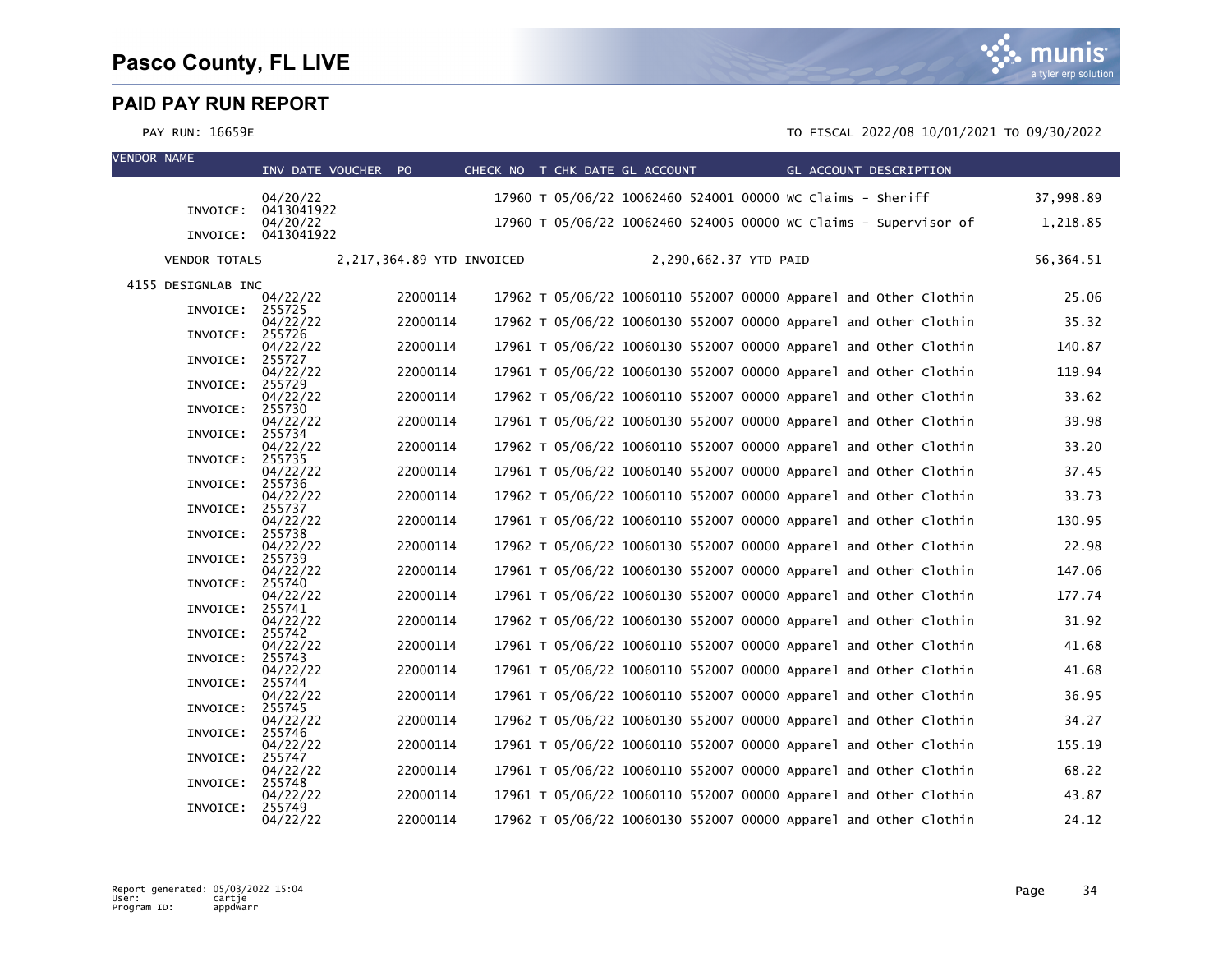

| VENDOR NAME |                      | INV DATE VOUCHER PO                           |                         |  | CHECK NO T CHK DATE GL ACCOUNT |                                                                  | GL ACCOUNT DESCRIPTION |          |
|-------------|----------------------|-----------------------------------------------|-------------------------|--|--------------------------------|------------------------------------------------------------------|------------------------|----------|
|             | INVOICE: 255750      |                                               |                         |  |                                |                                                                  |                        |          |
|             |                      | 04/22/22                                      | 22000114                |  |                                | 17962 T 05/06/22 10060110 552007 00000 Apparel and Other Clothin |                        | 36.26    |
|             | INVOICE:             | 255751<br>04/22/22                            | 22000114                |  |                                | 17961 T 05/06/22 10060110 552007 00000 Apparel and Other Clothin |                        | 36.64    |
|             | INVOICE:             | 255753<br>04/22/22                            | 22000114                |  |                                | 17962 T 05/06/22 10060130 552007 00000 Apparel and Other Clothin |                        | 31.99    |
|             | INVOICE:             | 255754<br>04/22/22                            | 22000114                |  |                                | 17961 T 05/06/22 10060110 552007 00000 Apparel and Other Clothin |                        | 39.62    |
|             | INVOICE:             | 255755<br>04/22/22                            | 22000114                |  |                                | 17961 T 05/06/22 10060130 552007 00000 Apparel and Other Clothin |                        | 37.99    |
|             | INVOICE:             | 255756                                        |                         |  |                                |                                                                  |                        |          |
|             | INVOICE:             | 04/22/22<br>255757                            | 22000114                |  |                                | 17961 T 05/06/22 10060110 552007 00000 Apparel and Other Clothin |                        | 109.86   |
|             | INVOICE:             | 04/22/22<br>255758                            | 22000114                |  |                                | 17961 T 05/06/22 10060110 552007 00000 Apparel and Other Clothin |                        | 166.34   |
|             | INVOICE:             | 04/22/22<br>255705                            | 22000530                |  |                                | 17961 T 05/06/22 10007860 552007 00000 Apparel and Other Clothin |                        | 176.25   |
|             | INVOICE: 255706      | 04/22/22                                      | 22000530                |  |                                | 17961 T 05/06/22 10007860 552007 00000 Apparel and Other Clothin |                        | 176.25   |
|             |                      |                                               |                         |  |                                |                                                                  |                        |          |
|             | <b>VENDOR TOTALS</b> |                                               | 303,818.15 YTD INVOICED |  |                                | 349,560.56 YTD PAID                                              |                        | 2,267.00 |
|             |                      | 4474 ELECTRIC SUPPLY OF TAMPA INC<br>04/18/22 | 22000211                |  |                                | 17963 T 05/06/22 10060190 141000 00000 Materials and Supplies    |                        | 20.00    |
|             |                      | INVOICE: S3502517001<br>04/20/22              | 22000211                |  |                                | 17963 T 05/06/22 10060190 141000 00000 Materials and Supplies    |                        | $-20.00$ |
|             | INVOICE:             | \$3502517003<br>04/04/22                      | 22000105                |  |                                | 17963 T 05/06/22 10060190 141000 00000 Materials and Supplies    |                        | 125.00   |
|             | INVOICE:             | S3498175001                                   |                         |  |                                |                                                                  |                        |          |
|             |                      | 04/21/22<br>INVOICE: S3503966001              | 22000211                |  |                                | 17963 T 05/06/22 10060190 141000 00000 Materials and Supplies    |                        | 534.00   |
|             |                      | 04/21/22<br>INVOICE: S3460922007              | 22000105                |  |                                | 17963 T 05/06/22 10060190 141000 00000 Materials and Supplies    |                        | 1,209.00 |
|             | <b>VENDOR TOTALS</b> |                                               | 171,893.39 YTD INVOICED |  |                                | 152,893.11 YTD PAID                                              |                        | 1,868.00 |
|             |                      | 5674 MIKE FASANO, TAX COLLECTOR               |                         |  |                                |                                                                  |                        |          |
|             | INVOICE:             | 04/20/22<br>MAY22                             | 22000008                |  |                                | 17965 T 05/06/22 10013250 534000 00000 Other Services            |                        | 735.88   |
|             | INVOICE:             | 04/20/22<br>MAY22                             | 22000008                |  |                                | 17965 T 05/06/22 10013960 534000 00000 other Services            |                        | 747.99   |
|             |                      | 04/20/22                                      | 22000008                |  |                                | 17965 T 05/06/22 10018200 534000 00000 other Services            |                        | 1,086.55 |
|             | INVOICE:             | MAY22<br>04/20/22                             | 22000008                |  |                                | 17965 T 05/06/22 10018400 534000 00000 other Services            |                        | 111.31   |
|             | INVOICE:             | MAY22<br>04/20/22                             | 22000008                |  |                                | 17965 T 05/06/22 10021660 534000 00000 other Services            |                        | 14.04    |
|             | INVOICE:             | MAY22<br>04/20/22                             | 22000008                |  |                                | 17965 T 05/06/22 10026860 534000 00000 Other Services            |                        | 3,336.67 |
|             | INVOICE:             | MAY22<br>04/20/22                             | 22000008                |  |                                | 17965 T 05/06/22 10027040 534000 00000 other Services            |                        | 2.56     |
|             | INVOICE:             | MAY22                                         |                         |  |                                |                                                                  |                        |          |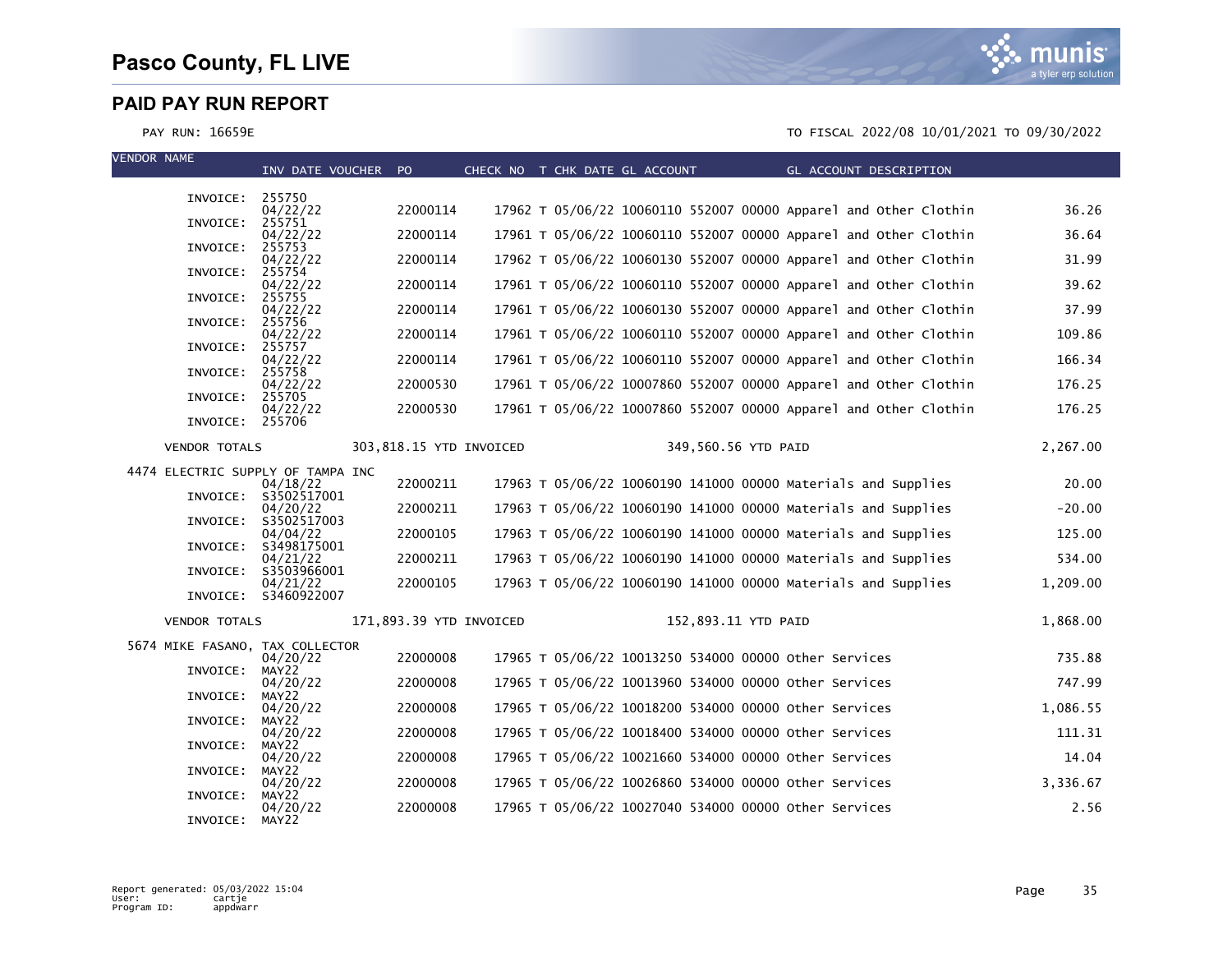| <b>VENDOR NAME</b> |                                | INV DATE VOUCHER PO  |          |                           | CHECK NO T CHK DATE GL ACCOUNT                        |                       |  | GL ACCOUNT DESCRIPTION                                           |           |
|--------------------|--------------------------------|----------------------|----------|---------------------------|-------------------------------------------------------|-----------------------|--|------------------------------------------------------------------|-----------|
|                    | INVOICE: CD220135              | 04/26/22             |          |                           | 17964 T 05/06/22 10026900 534000 00000 other Services |                       |  |                                                                  | 38.00     |
|                    |                                |                      |          |                           |                                                       |                       |  |                                                                  |           |
|                    | <b>VENDOR TOTALS</b>           |                      |          | 1,990,245.12 YTD INVOICED |                                                       | 1,990,081.06 YTD PAID |  |                                                                  | 6,073.00  |
|                    | 10171 FREESE AND NICHOLS INC   | 04/20/22             |          |                           |                                                       |                       |  | 17966 T 05/06/22 10060700 563000 20011 Improvements Other Than B | 5,931.00  |
|                    | INVOICE: 1335839               | 04/20/22             |          |                           |                                                       |                       |  | 17966 T 05/06/22 10060700 563000 20011 Improvements Other Than B | 24,309.00 |
|                    | INVOICE: 1335845               |                      |          |                           |                                                       |                       |  |                                                                  |           |
|                    | <b>VENDOR TOTALS</b>           |                      |          | 310,901.35 YTD INVOICED   |                                                       | 385,463.79 YTD PAID   |  |                                                                  | 30,240.00 |
|                    | 4480 GRAY ROBINSON PA          | 04/12/22             |          |                           |                                                       |                       |  | 17967 T 05/06/22 10012740 531002 00000 Outside Legal Counsel     | 8,151.50  |
|                    | INVOICE: 11073945              |                      |          |                           |                                                       |                       |  |                                                                  |           |
|                    | <b>VENDOR TOTALS</b>           |                      |          | 756,787.06 YTD INVOICED   |                                                       | 756,787.06 YTD PAID   |  |                                                                  | 8,151.50  |
|                    | 6354 REV RTC INC               | 04/22/22             | 22000180 |                           | 17968 T 05/06/22 10062010 534000 00000 other Services |                       |  |                                                                  | 4,231.60  |
|                    | INVOICE: S42683                |                      |          |                           |                                                       |                       |  |                                                                  |           |
|                    | <b>VENDOR TOTALS</b>           |                      |          | 2,344,612.66 YTD INVOICED |                                                       | 2,344,427.72 YTD PAID |  |                                                                  | 4,231.60  |
|                    | 9857 FRESH START FOR PASCO INC | 04/01/22             |          |                           |                                                       |                       |  | 17969 T 05/06/22 10033310 549004 00000 Public Assistance         | 50,000.00 |
|                    | INVOICE: APR22                 |                      |          |                           |                                                       |                       |  |                                                                  |           |
|                    | <b>VENDOR TOTALS</b>           |                      |          | 280,000.00 YTD INVOICED   |                                                       | 320,000.00 YTD PAID   |  |                                                                  | 50,000.00 |
|                    | 7560 INGRAM INDUSTRIES INC     | 04/19/22             | 22000137 |                           | 17970 T 05/06/22 10001410 566000 00000 Library Books  |                       |  |                                                                  | 35.96     |
|                    | INVOICE:                       | 59071734<br>04/19/22 | 22000137 |                           | 17970 T 05/06/22 10001410 566000 00000 Library Books  |                       |  |                                                                  | 75.32     |
|                    | INVOICE:                       | 59071733<br>04/19/22 | 22000137 |                           | 17970 T 05/06/22 10001410 566000 00000 Library Books  |                       |  |                                                                  | 7.18      |
|                    | INVOICE:                       | 59071735<br>04/19/22 | 22000137 |                           | 17970 T 05/06/22 10001410 566000 00000 Library Books  |                       |  |                                                                  | 17.99     |
|                    | INVOICE:                       | 59071736<br>04/19/22 | 22000137 |                           | 17970 T 05/06/22 10001410 566000 00000 Library Books  |                       |  |                                                                  | 19.74     |
|                    | INVOICE:                       | 59071737<br>04/19/22 | 22000137 |                           | 17970 T 05/06/22 10001410 566000 00000 Library Books  |                       |  |                                                                  | 8.36      |
|                    | INVOICE:                       | 59071738             | 22000137 |                           | 17970 T 05/06/22 10001410 566000 00000 Library Books  |                       |  |                                                                  | 10.76     |
|                    | INVOICE:                       | 04/19/22<br>59071739 |          |                           |                                                       |                       |  |                                                                  |           |
|                    | INVOICE:                       | 04/19/22<br>59071740 | 22000137 |                           | 17970 T 05/06/22 10001410 566000 00000 Library Books  |                       |  |                                                                  | 95.92     |
|                    | INVOICE:                       | 04/19/22<br>59071741 | 22000137 |                           | 17970 T 05/06/22 10001410 566000 00000 Library Books  |                       |  |                                                                  | 11.38     |
|                    |                                | 04/19/22             | 22000137 |                           | 17970 T 05/06/22 10001410 566000 00000 Library Books  |                       |  |                                                                  | 92.92     |

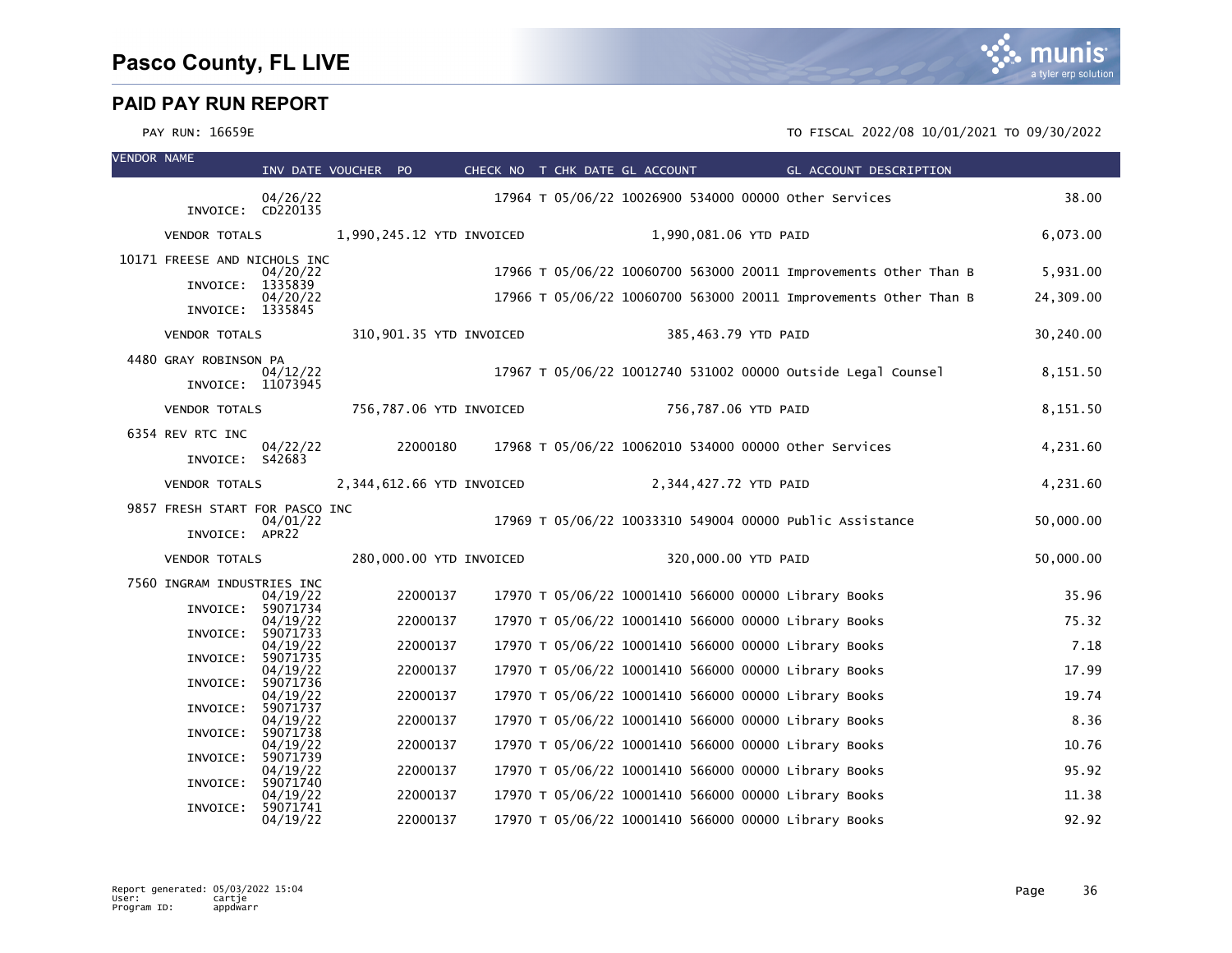

| <b>VENDOR NAME</b> |                          | INV DATE VOUCHER PO                                  |                           |  | CHECK NO T CHK DATE GL ACCOUNT | GL ACCOUNT DESCRIPTION                                           |            |
|--------------------|--------------------------|------------------------------------------------------|---------------------------|--|--------------------------------|------------------------------------------------------------------|------------|
|                    | INVOICE: 59071742        |                                                      |                           |  |                                |                                                                  |            |
|                    |                          | 04/19/22                                             | 22000137                  |  |                                | 17970 T 05/06/22 10001410 566000 00000 Library Books             | 25.16      |
|                    | INVOICE:                 | 59071743<br>04/19/22                                 | 22000137                  |  |                                | 17970 T 05/06/22 10001410 566000 00000 Library Books             | 35.94      |
|                    | INVOICE:                 | 59071744<br>04/19/22                                 | 22000137                  |  |                                | 17970 T 05/06/22 10001410 566000 00000 Library Books             | 22.76      |
|                    | INVOICE:                 | 59071745<br>04/19/22                                 | 22000137                  |  |                                | 17970 T 05/06/22 10001410 566000 00000 Library Books             | 12.56      |
|                    | INVOICE:                 | 59071747                                             |                           |  |                                |                                                                  |            |
|                    | INVOICE:                 | 04/19/22<br>59071746                                 | 22000137                  |  |                                | 17970 T 05/06/22 10001410 566000 00000 Library Books             | 71.88      |
|                    | INVOICE:                 | 04/19/22<br>59071748                                 | 22000137                  |  |                                | 17970 T 05/06/22 10001410 566000 00000 Library Books             | 5.98       |
|                    |                          | 04/19/22                                             | 22000137                  |  |                                | 17970 T 05/06/22 10001410 566000 00000 Library Books             | 38.38      |
|                    | INVOICE:                 | 59071749<br>04/19/22                                 | 22000137                  |  |                                | 17970 T 05/06/22 10001410 566000 00000 Library Books             | 140.02     |
|                    | INVOICE: 59071750        |                                                      |                           |  |                                |                                                                  |            |
|                    | <b>VENDOR TOTALS</b>     |                                                      | 86,163.68 YTD INVOICED    |  |                                | 86,167.13 YTD PAID                                               | 728.21     |
|                    | 3946 JMG ENGINEERING INC |                                                      |                           |  |                                |                                                                  |            |
|                    | INVOICE: 1325            | 04/28/22                                             |                           |  |                                | 17971 T 05/06/22 10061860 563005 20132 IOTB-Design               | 59,767.21  |
|                    | INVOICE: 1321            | 03/14/22                                             |                           |  |                                | 17971 T 05/06/22 10061860 563005 20132 IOTB-Design               | 60, 114.45 |
|                    |                          |                                                      |                           |  |                                |                                                                  |            |
|                    | <b>VENDOR TOTALS</b>     |                                                      | 722,467.44 YTD INVOICED   |  |                                | 864,476.72 YTD PAID                                              | 119,881.66 |
|                    | 10169 MEAD AND HUNT INC  | 04/19/22                                             |                           |  |                                | 17972 T 05/06/22 10060700 563000 20016 Improvements Other Than B | 9,330.00   |
|                    | INVOICE: 330708          |                                                      |                           |  |                                |                                                                  |            |
|                    | <b>VENDOR TOTALS</b>     |                                                      | 145,500.28 YTD INVOICED   |  |                                | 145,500.28 YTD PAID                                              | 9,330.00   |
|                    |                          | 5671 OFFICE OF PASCO COUNTY CLERK & COMPTROLLER      |                           |  |                                |                                                                  |            |
|                    | INVOICE: FS22006         | 04/26/22                                             |                           |  |                                | 17973 T 05/06/22 10007020 549030 00000 Commissions Fees Costs    | 20,590.88  |
|                    | <b>VENDOR TOTALS</b>     |                                                      | 5,500,377.99 YTD INVOICED |  | 4,260,270.87 YTD PAID          |                                                                  | 20,590.88  |
|                    |                          | 7014 PERSONNEL SOLUTIONS PLUS LLC                    |                           |  |                                |                                                                  |            |
|                    | INVOICE: 108348          | 04/26/22                                             | 22000241                  |  |                                | 17974 T 05/06/22 10061450 534000 00000 other Services            | 500.40     |
|                    |                          |                                                      |                           |  |                                |                                                                  |            |
|                    | <b>VENDOR TOTALS</b>     |                                                      | 22,167.72 YTD INVOICED    |  |                                | 24,069.24 YTD PAID                                               | 500.40     |
|                    |                          | 3576 PROFESSIONAL SERVICE INDUSTRIES INC<br>04/30/22 |                           |  |                                | 17975 T 05/06/22 10045500 563010 RPM00 IOTB-Roads                | 420.00     |
|                    | INVOICE: 00819147        |                                                      |                           |  |                                |                                                                  |            |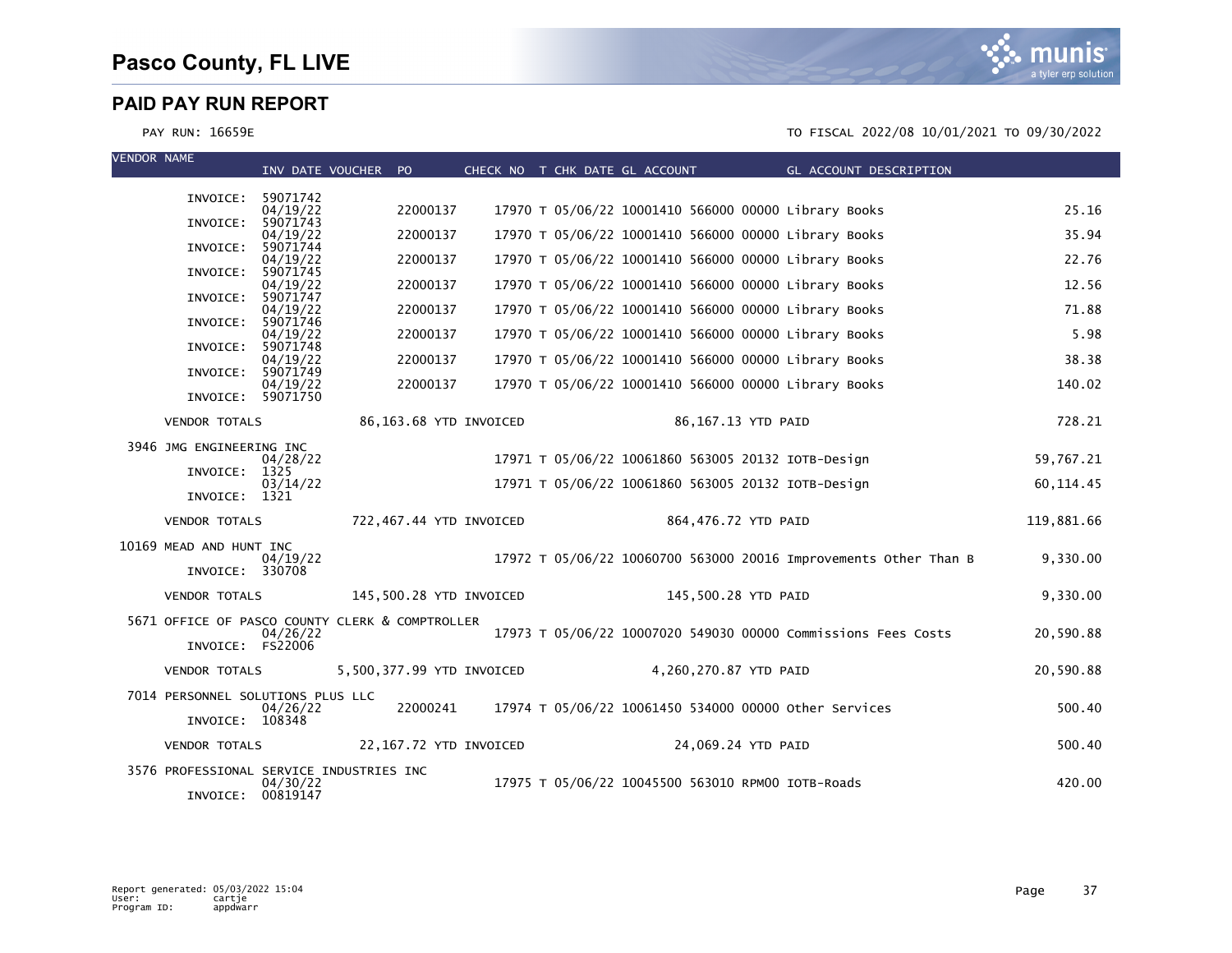### PAY RUN: 16659E TO FISCAL 2022/08 10/01/2021 TO 09/30/2022

| <b>VENDOR NAME</b> |                                                                      |          |          |                         |  | INV DATE VOUCHER PO  CHECK NO T CHK DATE GL ACCOUNT      |                     | <b>Example 2018 GL ACCOUNT DESCRIPTION</b> |                                                                           |            |
|--------------------|----------------------------------------------------------------------|----------|----------|-------------------------|--|----------------------------------------------------------|---------------------|--------------------------------------------|---------------------------------------------------------------------------|------------|
|                    |                                                                      |          |          |                         |  |                                                          |                     |                                            |                                                                           |            |
|                    | <b>VENDOR TOTALS</b>                                                 |          |          |                         |  | 358,042.25 YTD INVOICED 492,324.60 YTD PAID              |                     |                                            |                                                                           | 420.00     |
|                    | 3719 RED WING BRANDS OF AMERICA INC<br>INVOICE: 60918823             | 03/23/22 |          |                         |  |                                                          |                     |                                            | 22000018 17976 T 05/06/22 10005160 552007 00000 Apparel and Other Clothin | 150.00     |
|                    | <b>VENDOR TOTALS</b>                                                 |          |          | 40,333.42 YTD INVOICED  |  |                                                          | 47,234.77 YTD PAID  |                                            |                                                                           | 150.00     |
|                    | 5067 SC SIGNATURE CONSTRUCTION CORPORATION<br>INVOICE: 4912P1F       | 04/27/22 |          |                         |  | 17977 T 05/06/22 10026900 534000 00000 other Services    |                     |                                            |                                                                           | 8,999.00   |
|                    | <b>VENDOR TOTALS</b>                                                 |          |          | 167,353.10 YTD INVOICED |  |                                                          | 216,800.10 YTD PAID |                                            |                                                                           | 8,999.00   |
|                    | 6394 STREATOR & ASSOCIATES POLYGRAPH & CONSULTING LLC<br>INVOICE: 56 | 04/27/22 | 22000576 |                         |  | 17978 T 05/06/22 10026670 534000 00000 other Services    |                     |                                            |                                                                           | 440.00     |
|                    | VENDOR TOTALS 3,310.00 YTD INVOICED                                  |          |          |                         |  |                                                          | 3.310.00 YTD PAID   |                                            |                                                                           | 440.00     |
|                    | 4779 SUNRISE OF PASCO COUNTY INC<br>INVOICE: 4544P6                  | 04/06/22 |          |                         |  | 17979 T 05/06/22 10014050 534000 00000 Other Services    |                     |                                            |                                                                           | 3,969.95   |
|                    | <b>VENDOR TOTALS</b>                                                 |          |          | 22,749.12 YTD INVOICED  |  |                                                          | 37,357.76 YTD PAID  |                                            |                                                                           | 3.969.95   |
|                    | 9896 TAKE CHARGE WELLNESS CENTER EXTREME INC<br>INVOICE: 4621P2      | 04/10/22 |          |                         |  | 17980 T 05/06/22 10014020 534000 00000 other Services    |                     |                                            |                                                                           | 8,476.80   |
|                    | <b>VENDOR TOTALS</b>                                                 |          |          | 332,048.88 YTD INVOICED |  |                                                          | 390,382.22 YTD PAID |                                            |                                                                           | 8,476.80   |
|                    | 4759 UNITED WAY OF PASCO COUNTY INC<br>INVOICE: MAY22                | 05/01/22 |          |                         |  | 17981 T 05/06/22 10033310 549004 00000 Public Assistance |                     |                                            |                                                                           | 50,000.00  |
|                    | VENDOR TOTALS 822,719.29 YTD INVOICED                                |          |          |                         |  |                                                          | 760,219.29 YTD PAID |                                            |                                                                           | 50,000.00  |
|                    | 9911 WEST PASCO BUSINESS ASSOCIATION INC<br>INVOICE: APR22           | 04/01/22 |          |                         |  | 17982 T 05/06/22 10033310 549004 00000 Public Assistance |                     |                                            |                                                                           | 50,000.00  |
|                    | <b>VENDOR TOTALS</b>                                                 |          |          | 280,000.00 YTD INVOICED |  |                                                          | 320,000.00 YTD PAID |                                            |                                                                           | 50,000.00  |
|                    |                                                                      |          |          |                         |  |                                                          |                     | REPORT TOTALS                              |                                                                           | 519,449.35 |
|                    |                                                                      |          |          |                         |  |                                                          | <b>COUNT</b>        |                                            | <b>AMOUNT</b>                                                             |            |

TOTAL EFT TRANSFERS 29 519,449.35

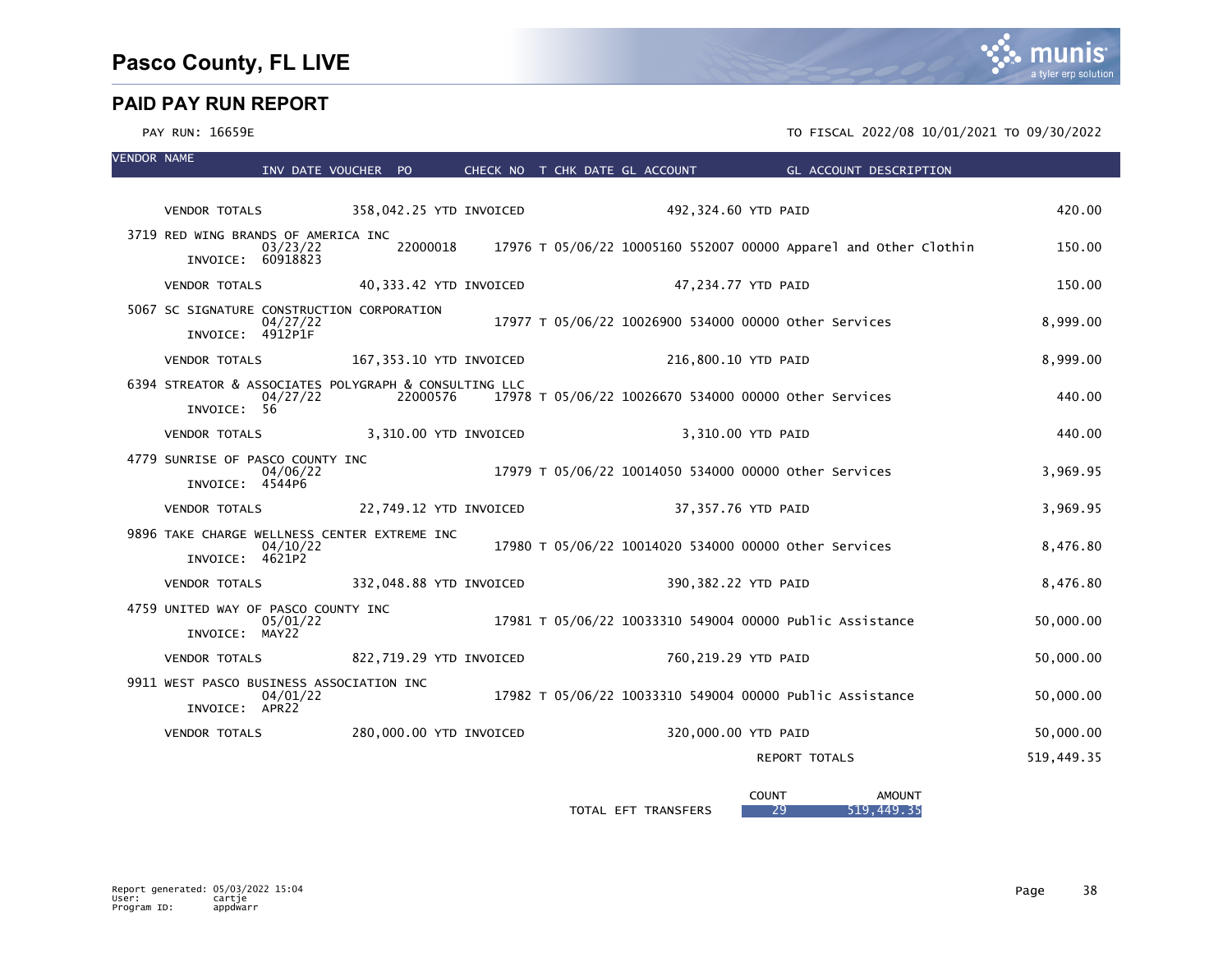

PAY RUN: 16659E TO FISCAL 2022/08 10/01/2021 TO 09/30/2022

VENDOR NAME

INV DATE VOUCHER PO CHECK NO T CHK DATE GL ACCOUNT GL ACCOUNT DESCRIPTION

\*\* END OF REPORT - Generated by Carter, Jessica \*\*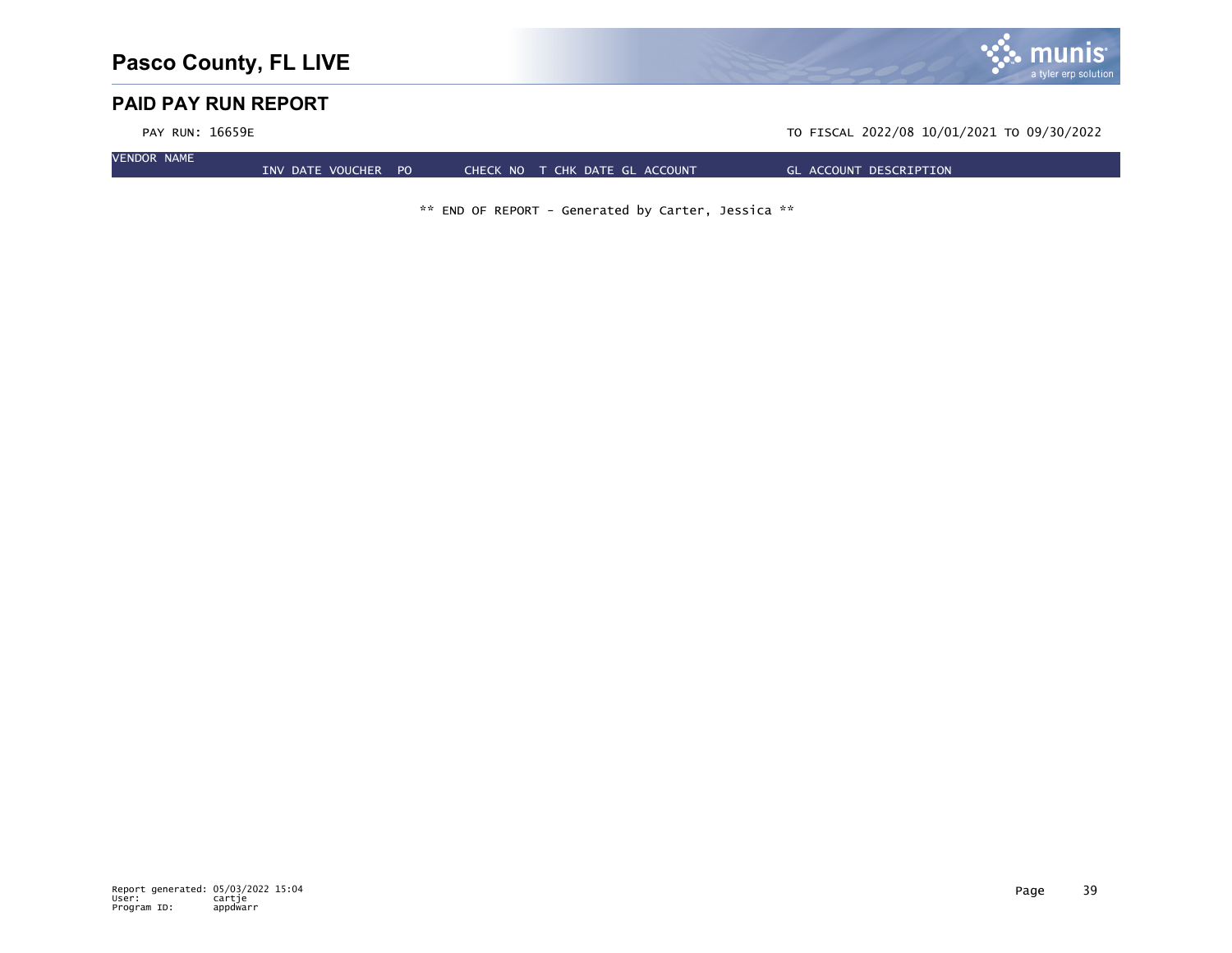| 05/03/2022 14:22<br>cartie |                  | Pasco County, FL LIVE<br>A/P CASH DISBURSEMENTS JOURNAL           |                            |              | l P<br>1<br>apcshdsb |
|----------------------------|------------------|-------------------------------------------------------------------|----------------------------|--------------|----------------------|
| CHECK NO CHK DATE          | TYPE VENDOR NAME | CASH ACCOUNT: 2801-00000-000000-101064-00000-0000-000000-000-0000 | 3209 Ref<br>INV DATE<br>PO | PAY RUN      | <b>NET</b>           |
| 29172 05/03/2022 PRTD      |                  | 15 2019 BALLANTRAE WC LLC                                         | 04/19/2022                 | 050322       | 803.06               |
|                            |                  |                                                                   | <b>CHECK</b>               | 29172 TOTAL: | 803.06               |
| 29173 05/03/2022 PRTD      |                  | 15 A PLUS REALTY MANAGEMENT                                       | 04/19/2022                 | 050322       | 54.44                |
|                            |                  |                                                                   | <b>CHECK</b>               | 29173 TOTAL: | 54.44                |
| 29174 05/03/2022 PRTD      |                  | 15 ARAZOZA BROTHERS CORP                                          | 04/19/2022                 | 050322       | 974.40               |
|                            |                  |                                                                   | <b>CHECK</b>               | 29174 TOTAL: | 974.40               |
| 29175 05/03/2022 PRTD      |                  | 15 ASHLEY LYNN MILLER                                             | 04/18/2022                 | 050322       | 55.79                |
|                            |                  |                                                                   | <b>CHECK</b>               | 29175 TOTAL: | 55.79                |
| 29176 05/03/2022 PRTD      |                  | 15 BARBARA GEREN                                                  | 04/27/2022                 | 050322       | 144.42               |
|                            |                  |                                                                   | <b>CHECK</b>               | 29176 TOTAL: | 144.42               |
| 29177 05/03/2022 PRTD      |                  | 15 BEST HOME REMODELING LLC                                       | 04/19/2022                 | 050322       | 165.31               |
|                            |                  |                                                                   | <b>CHECK</b>               | 29177 TOTAL: | 165.31               |
| 29178 05/03/2022 PRTD      |                  | 15 BRANDON BOLTON                                                 | 04/18/2022                 | 050322       | 175.16               |
|                            |                  |                                                                   | <b>CHECK</b>               | 29178 TOTAL: | 175.16               |
| 29179 05/03/2022 PRTD      |                  | 15 BRENDA BERRY                                                   | 04/19/2022                 | 050322       | 28.72                |
|                            |                  |                                                                   | <b>CHECK</b>               | 29179 TOTAL: | 28.72                |
| 29180 05/03/2022 PRTD      |                  | 15 BROOKE CHESTER                                                 | 04/19/2022                 | 050322       | 149.23               |
|                            |                  |                                                                   | <b>CHECK</b>               | 29180 TOTAL: | 149.23               |
| 29181 05/03/2022 PRTD      |                  | 15 BRUCE PILEGGI                                                  | 04/19/2022                 | 050322       | 144.42               |
|                            |                  |                                                                   | <b>CHECK</b>               | 29181 TOTAL: | 144.42               |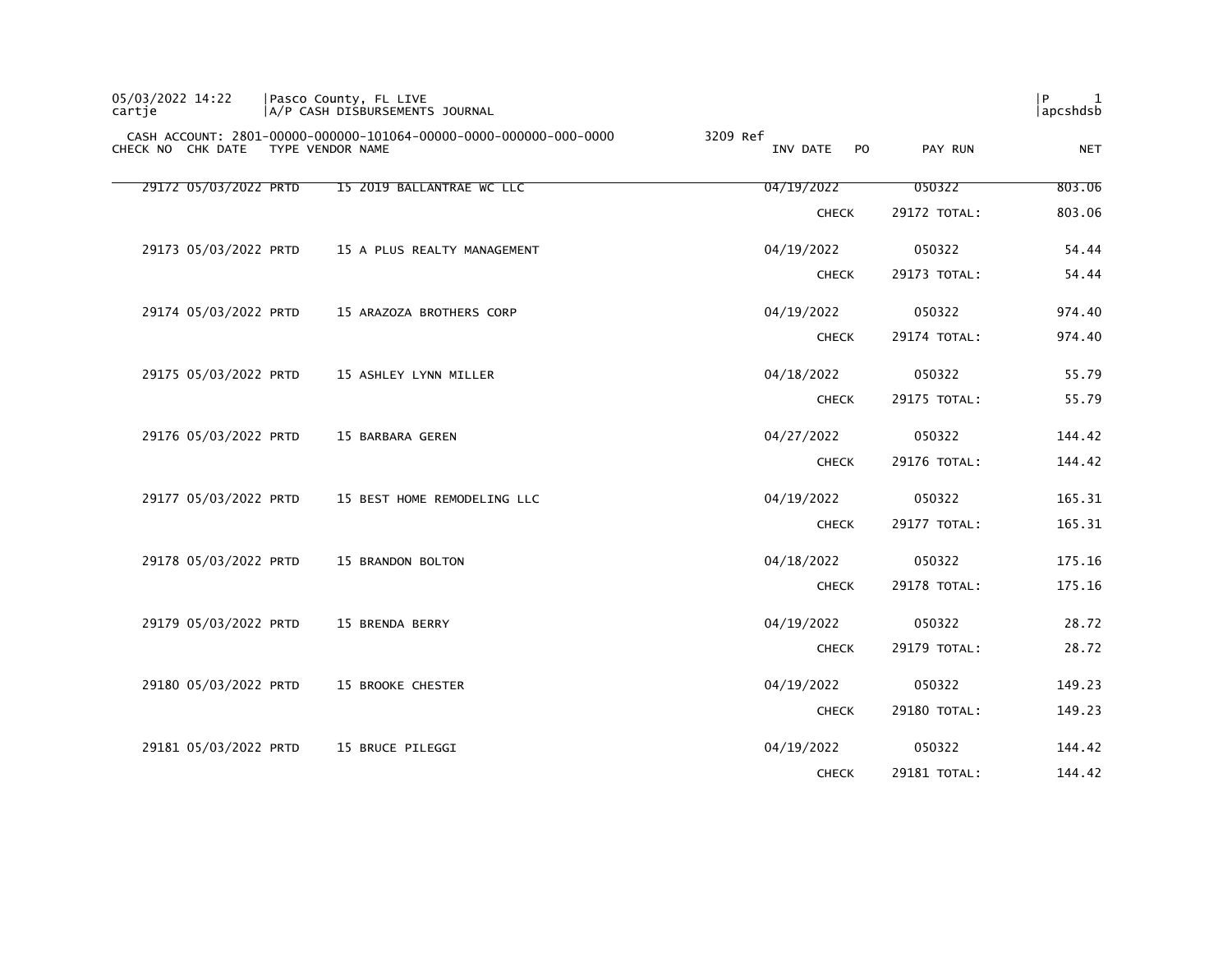| 05/03/2022 14:22<br>cartje |                       | Pasco County, FL LIVE<br> A/P CASH DISBURSEMENTS JOURNAL                              |                             |              | P<br>2<br> apcshdsb |
|----------------------------|-----------------------|---------------------------------------------------------------------------------------|-----------------------------|--------------|---------------------|
| CHECK NO CHK DATE          |                       | CASH ACCOUNT: 2801-00000-000000-101064-00000-0000-000000-000-0000<br>TYPE VENDOR NAME | 3209 Ref<br>PO.<br>INV DATE | PAY RUN      | <b>NET</b>          |
|                            | 29182 05/03/2022 PRTD | 15 CDMAKIRA LLC                                                                       | 04/19/2022                  | 050322       | 52.23               |
|                            |                       |                                                                                       | <b>CHECK</b>                | 29182 TOTAL: | 52.23               |
|                            | 29183 05/03/2022 PRTD | 15 CHRISTINE C RANDOLFI                                                               | 04/18/2022                  | 050322       | 127.00              |
|                            |                       |                                                                                       | <b>CHECK</b>                | 29183 TOTAL: | 127.00              |
|                            | 29184 05/03/2022 PRTD | 15 COL-ESTATE CORP                                                                    | 04/19/2022                  | 050322       | 117.91              |
|                            |                       |                                                                                       | <b>CHECK</b>                | 29184 TOTAL: | 117.91              |
|                            | 29185 05/03/2022 PRTD | 15 CRISTEL NICASTRO                                                                   | 04/18/2022                  | 050322       | 25.65               |
|                            |                       |                                                                                       | <b>CHECK</b>                | 29185 TOTAL: | 25.65               |
|                            | 29186 05/03/2022 PRTD | 15 DALE W SMITH                                                                       | 04/18/2022                  | 050322       | 17.05               |
|                            |                       |                                                                                       | <b>CHECK</b>                | 29186 TOTAL: | 17.05               |
|                            | 29187 05/03/2022 PRTD | 15 DANA MCAULEY                                                                       | 04/18/2022                  | 050322       | 141.23              |
|                            |                       |                                                                                       | <b>CHECK</b>                | 29187 TOTAL: | 141.23              |
|                            | 29188 05/03/2022 PRTD | 15 DARLENE DESTEFANO                                                                  | 04/18/2022                  | 050322       | 42.75               |
|                            |                       |                                                                                       | <b>CHECK</b>                | 29188 TOTAL: | 42.75               |
|                            | 29189 05/03/2022 PRTD | 15 DARWIN HOMES                                                                       | 04/18/2022                  | 050322       | 177.36              |
|                            |                       |                                                                                       | <b>CHECK</b>                | 29189 TOTAL: | 177.36              |
|                            | 29190 05/03/2022 PRTD | 15 DAVID WEEKLEY HOMES                                                                | 04/19/2022                  | 050322       | 121.16              |
|                            |                       |                                                                                       | <b>CHECK</b>                | 29190 TOTAL: | 121.16              |
|                            | 29191 05/03/2022 PRTD | 15 DGP&S CONSTRUCTION INC                                                             | 04/19/2022                  | 050322       | 233.16              |
|                            |                       |                                                                                       | <b>CHECK</b>                | 29191 TOTAL: | 233.16              |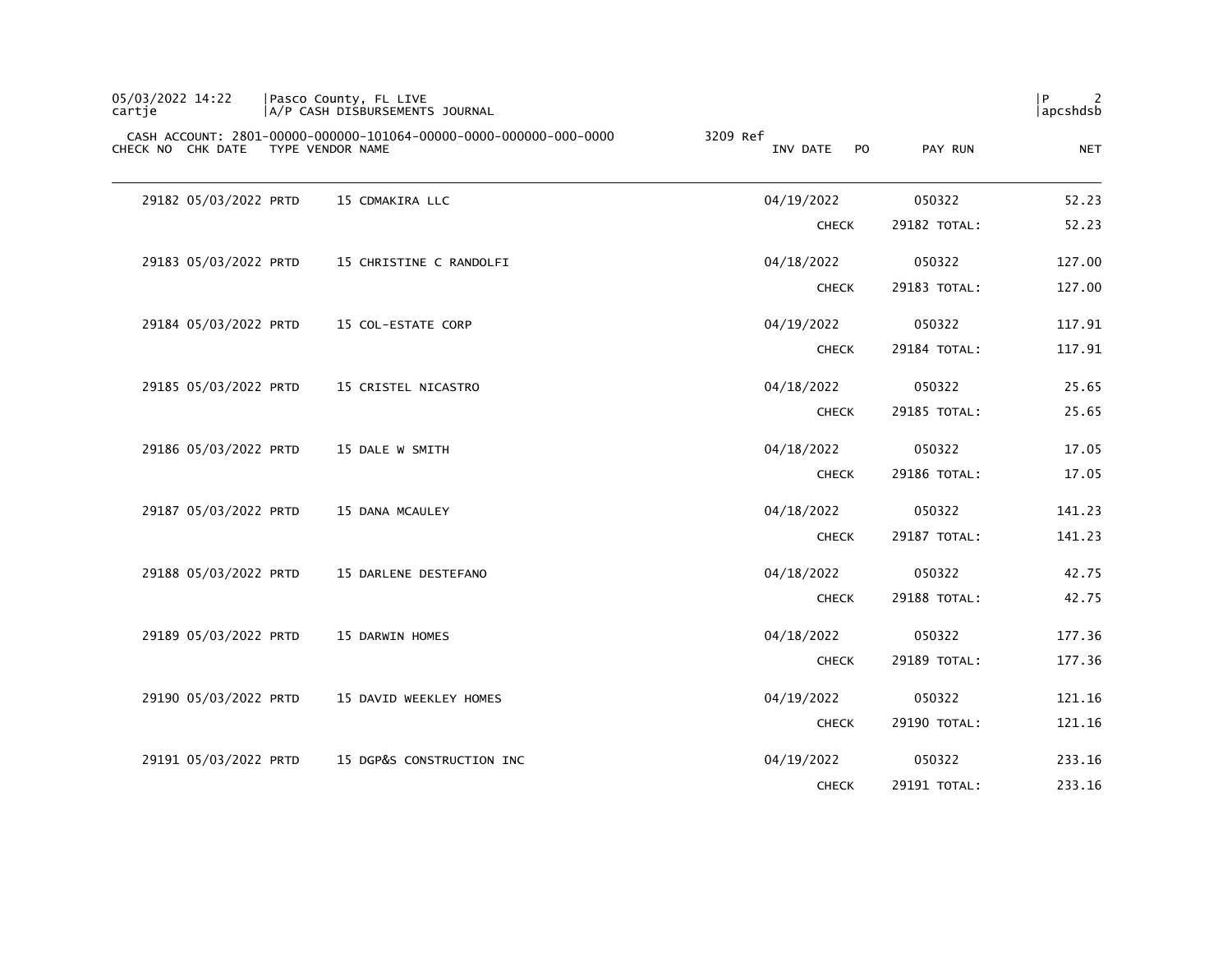| P<br> apcshdsb |              |                                        | Pasco County, FL LIVE<br> A/P CASH DISBURSEMENTS JOURNAL                              | 05/03/2022 14:22<br>cartje |
|----------------|--------------|----------------------------------------|---------------------------------------------------------------------------------------|----------------------------|
| <b>NET</b>     | PAY RUN      | 3209 Ref<br>INV DATE<br>P <sub>O</sub> | CASH ACCOUNT: 2801-00000-000000-101064-00000-0000-000000-000-0000<br>TYPE VENDOR NAME | CHECK NO CHK DATE          |
| 156.48         | 050322       | 04/19/2022                             | 15 DIEM T TRAN                                                                        | 29192 05/03/2022 PRTD      |
| 156.48         | 29192 TOTAL: | <b>CHECK</b>                           |                                                                                       |                            |
| 67.78          | 050322       | 04/18/2022                             | 15 DOUGLAS BAUMAN                                                                     | 29193 05/03/2022 PRTD      |
| 67.78          | 29193 TOTAL: | <b>CHECK</b>                           |                                                                                       |                            |
| 112.13         | 050322       | 04/19/2022                             | 15 DOUGLAS KOOP                                                                       | 29194 05/03/2022 PRTD      |
| 112.13         | 29194 TOTAL: | <b>CHECK</b>                           |                                                                                       |                            |
| 988.43         | 050322       | 04/19/2022                             | 15 DOWN TO EARTH                                                                      | 29195 05/03/2022 PRTD      |
| 988.43         | 29195 TOTAL: | <b>CHECK</b>                           |                                                                                       |                            |
| 106.39         | 050322       | 04/19/2022                             | 15 DUSTIN M SOLOVITCH                                                                 | 29196 05/03/2022 PRTD      |
| 106.39         | 29196 TOTAL: | <b>CHECK</b>                           |                                                                                       |                            |
| 138.46         | 050322       | 04/18/2022                             | 15 EDMUND JOSEPH SCHNEIDER JR                                                         | 29197 05/03/2022 PRTD      |
| 138.46         | 29197 TOTAL: | <b>CHECK</b>                           |                                                                                       |                            |
| 133.23         | 050322       | 04/19/2022                             | 15 EDUARDO VELEZ                                                                      | 29198 05/03/2022 PRTD      |
| 133.23         | 29198 TOTAL: | <b>CHECK</b>                           |                                                                                       |                            |
| 55.97          | 050322       | 04/18/2022                             | 15 ELAINE P THOMAS                                                                    | 29199 05/03/2022 PRTD      |
| 55.97          | 29199 TOTAL: | <b>CHECK</b>                           |                                                                                       |                            |
| 79.55          | 050322       | 04/19/2022                             | 15 ELIZABETH D HASKINS                                                                | 29200 05/03/2022 PRTD      |
| 79.55          | 29200 TOTAL: | <b>CHECK</b>                           |                                                                                       |                            |
| 124.60         | 050322       | 04/19/2022                             | 15 ELIZABETH YAKUBU-OKOGBAA                                                           | 29201 05/03/2022 PRTD      |
| 124.60         | 29201 TOTAL: | <b>CHECK</b>                           |                                                                                       |                            |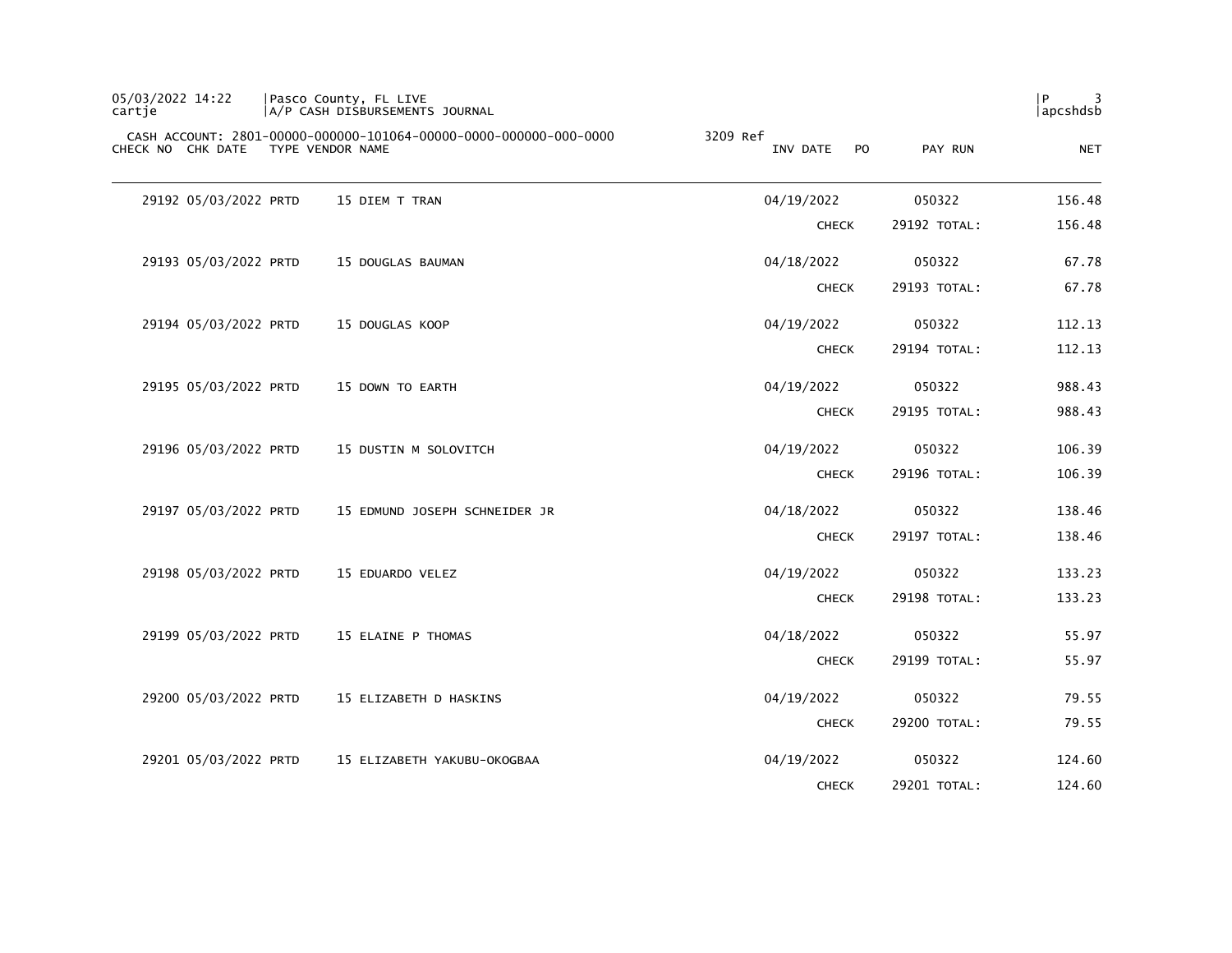| 05/03/2022 14:22<br>cartie | Pasco County, FL LIVE<br>A/P CASH DISBURSEMENTS JOURNAL                               |                                        |              | l P<br>$\overline{4}$<br>  apcshdsb |
|----------------------------|---------------------------------------------------------------------------------------|----------------------------------------|--------------|-------------------------------------|
| CHECK NO CHK DATE          | CASH ACCOUNT: 2801-00000-000000-101064-00000-0000-000000-000-0000<br>TYPE VENDOR NAME | 3209 Ref<br>P <sub>O</sub><br>INV DATE | PAY RUN      | <b>NET</b>                          |
| 29202 05/03/2022 PRTD      | 15 ESTATE RECOVERY SERVICES LLC                                                       | 04/18/2022                             | 050322       | 49.90                               |
|                            |                                                                                       | <b>CHECK</b>                           | 29202 TOTAL: | 49.90                               |
| 29203 05/03/2022 PRTD      | 15 FRESH START PROPERTY MANAGEMENT LLC                                                | 04/19/2022                             | 050322       | 146.45                              |
|                            |                                                                                       | <b>CHECK</b>                           | 29203 TOTAL: | 146.45                              |
| 29204 05/03/2022 PRTD      | 15 GARRETT KING                                                                       | 04/18/2022                             | 050322       | 31.75                               |
|                            |                                                                                       | <b>CHECK</b>                           | 29204 TOTAL: | 31.75                               |
| 29205 05/03/2022 PRTD      | 15 GLENN RECORD                                                                       | 04/18/2022                             | 050322       | 54.51                               |
|                            |                                                                                       | <b>CHECK</b>                           | 29205 TOTAL: | 54.51                               |
| 29206 05/03/2022 PRTD      | 15 GORDON D ONDERDONK II                                                              | 04/18/2022                             | 050322       | 159.67                              |
|                            |                                                                                       | <b>CHECK</b>                           | 29206 TOTAL: | 159.67                              |
| 29207 05/03/2022 PRTD      | 15 GORDON M ACHA                                                                      | 04/18/2022                             | 050322       | 91.35                               |
|                            |                                                                                       | <b>CHECK</b>                           | 29207 TOTAL: | 91.35                               |
| 29208 05/03/2022 PRTD      | 15 GULF COAST LAND HOLDINGS GROUP LLC                                                 | 04/18/2022                             | 050322       | 141.23                              |
|                            |                                                                                       | <b>CHECK</b>                           | 29208 TOTAL: | 141.23                              |
| 29209 05/03/2022 PRTD      | 15 GUOHUA ZHENG                                                                       | 04/19/2022                             | 050322       | 134.16                              |
|                            |                                                                                       | <b>CHECK</b>                           | 29209 TOTAL: | 134.16                              |
| 29210 05/03/2022 PRTD      | 15 HAROLD D WOLFGRAM                                                                  | 04/19/2022                             | 050322       | 131.20                              |
|                            |                                                                                       | <b>CHECK</b>                           | 29210 TOTAL: | 131.20                              |
| 29211 05/03/2022 PRTD      | 15 HARVEY LAW                                                                         | 04/19/2022                             | 050322       | 44.50                               |
|                            |                                                                                       | <b>CHECK</b>                           | 29211 TOTAL: | 44.50                               |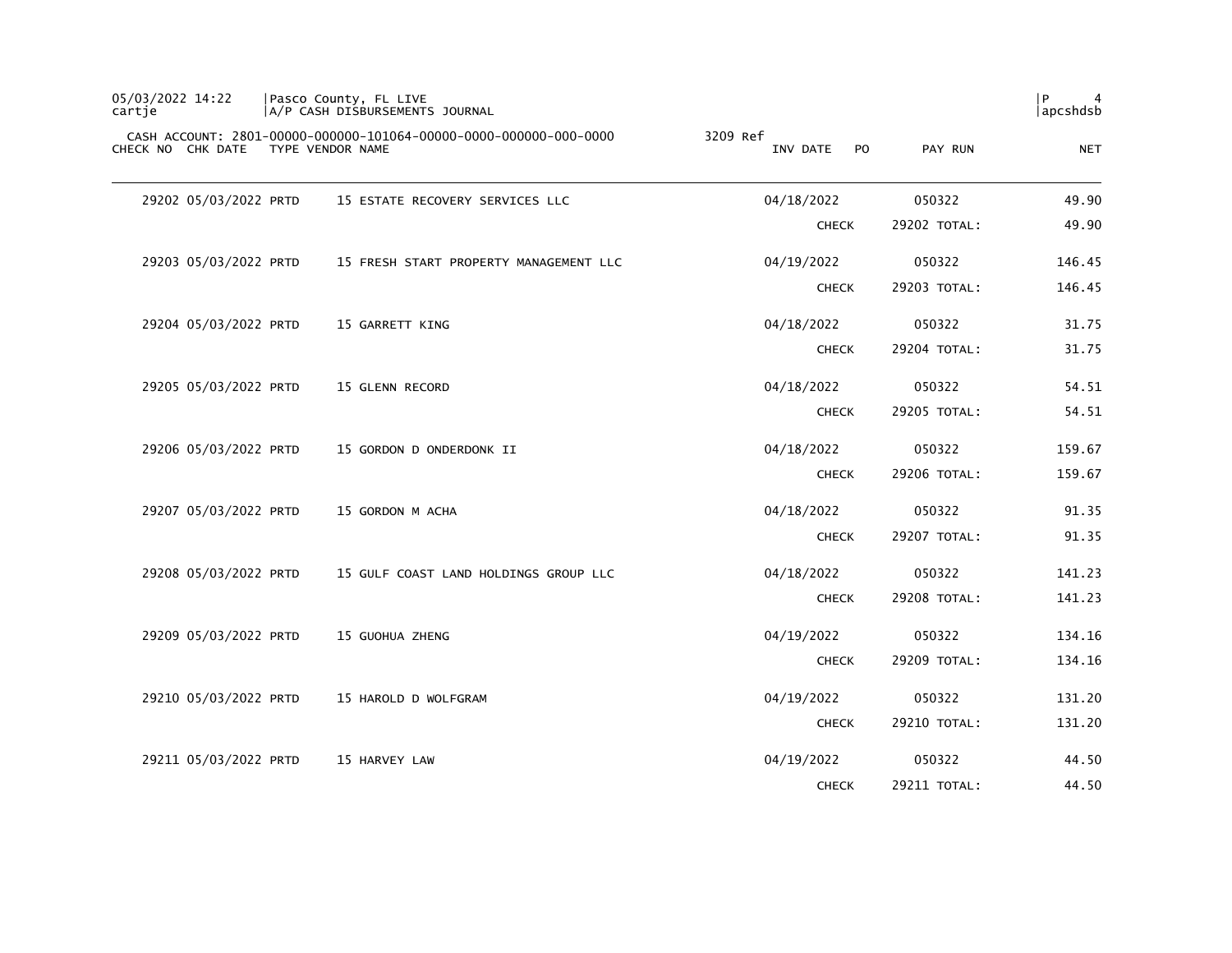| 05/03/2022 14:22<br>cartje | Pasco County, FL LIVE<br> A/P CASH DISBURSEMENTS JOURNAL                              |                             |              | P<br>apcshdsb |
|----------------------------|---------------------------------------------------------------------------------------|-----------------------------|--------------|---------------|
| CHECK NO CHK DATE          | CASH ACCOUNT: 2801-00000-000000-101064-00000-0000-000000-000-0000<br>TYPE VENDOR NAME | 3209 Ref<br>PO.<br>INV DATE | PAY RUN      | <b>NET</b>    |
| 29212 05/03/2022 PRTD      | 15 HPA US2 LLC                                                                        | 04/18/2022                  | 050322       | 118.43        |
|                            |                                                                                       | <b>CHECK</b>                | 29212 TOTAL: | 118.43        |
| 29213 05/03/2022 PRTD      | 15 HS FL PROPERTIES LLC                                                               | 04/18/2022                  | 050322       | 171.73        |
|                            |                                                                                       | <b>CHECK</b>                | 29213 TOTAL: | 171.73        |
| 29214 05/03/2022 PRTD      | 15 HUAN DONG                                                                          | 04/18/2022                  | 050322       | 72.26         |
|                            |                                                                                       | <b>CHECK</b>                | 29214 TOTAL: | 72.26         |
| 29215 05/03/2022 PRTD      | 15 ISPOT HOMEBUYERS LLC                                                               | 04/19/2022                  | 050322       | 153.56        |
|                            |                                                                                       | <b>CHECK</b>                | 29215 TOTAL: | 153.56        |
| 29216 05/03/2022 PRTD      | 15 JACOB RIGGINS                                                                      | 04/19/2022                  | 050322       | 140.35        |
|                            |                                                                                       | <b>CHECK</b>                | 29216 TOTAL: | 140.35        |
| 29217 05/03/2022 PRTD      | 15 JAMES VINCENT WEBER                                                                | 04/18/2022                  | 050322       | 21.24         |
|                            |                                                                                       | <b>CHECK</b>                | 29217 TOTAL: | 21.24         |
| 29218 05/03/2022 PRTD      | 15 JAY W PHOUN                                                                        | 04/18/2022                  | 050322       | 176.10        |
|                            |                                                                                       | <b>CHECK</b>                | 29218 TOTAL: | 176.10        |
| 29219 05/03/2022 PRTD      | 15 JOSEPH MAIONE                                                                      | 04/18/2022                  | 050322       | 69.80         |
|                            |                                                                                       | <b>CHECK</b>                | 29219 TOTAL: | 69.80         |
| 29220 05/03/2022 PRTD      | 15 JOSHUA BARBOSA                                                                     | 04/18/2022                  | 050322       | 36.60         |
|                            |                                                                                       | <b>CHECK</b>                | 29220 TOTAL: | 36.60         |
| 29221 05/03/2022 PRTD      | 15 JUAN LONDONO                                                                       | 04/19/2022                  | 050322       | 109.64        |
|                            |                                                                                       | <b>CHECK</b>                | 29221 TOTAL: | 109.64        |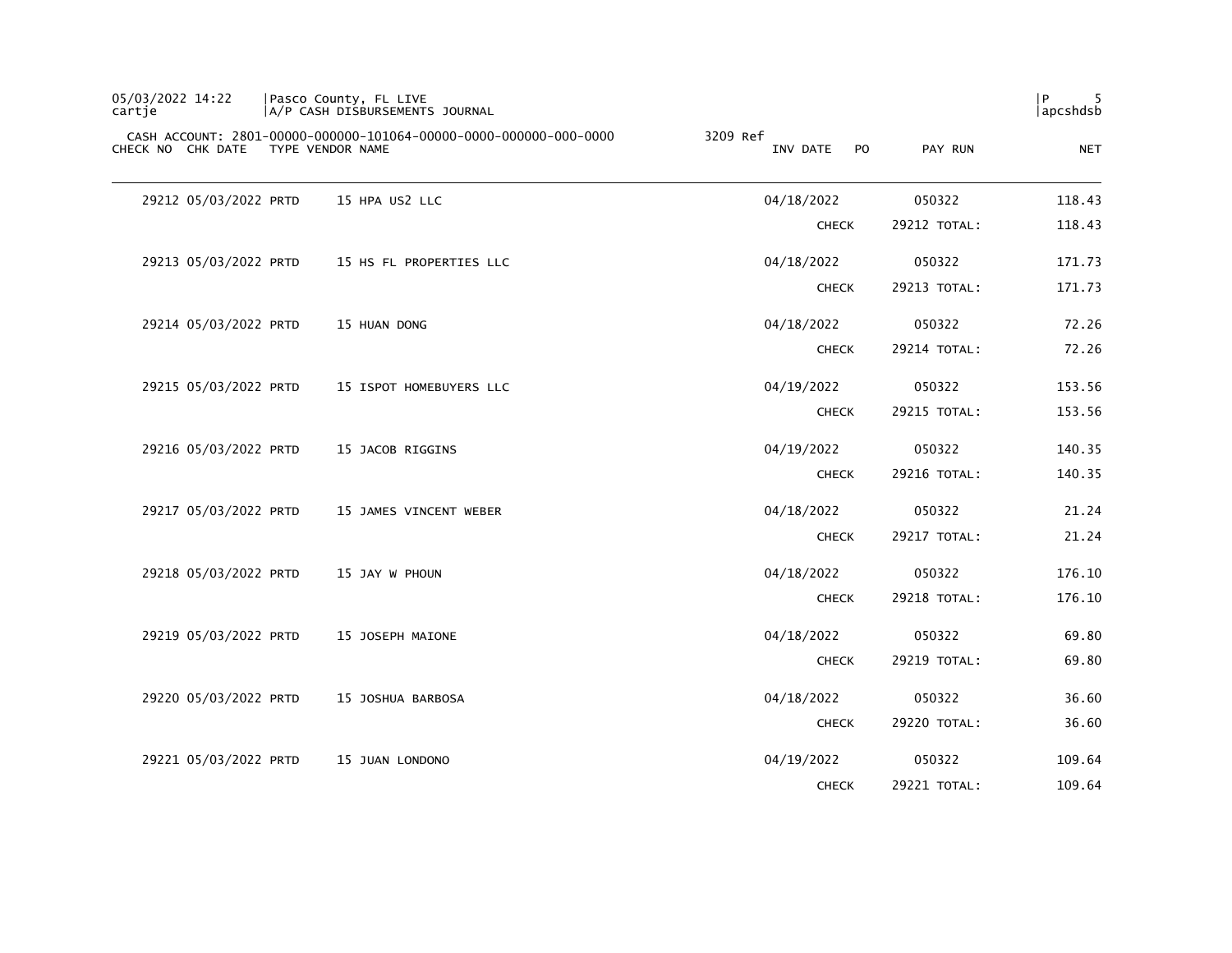| 05/03/2022 14:22<br>cartje |                       | Pasco County, FL LIVE<br> A/P CASH DISBURSEMENTS JOURNAL                              |                                   |              | P<br>6<br> apcshdsb |
|----------------------------|-----------------------|---------------------------------------------------------------------------------------|-----------------------------------|--------------|---------------------|
|                            | CHECK NO CHK DATE     | CASH ACCOUNT: 2801-00000-000000-101064-00000-0000-000000-000-0000<br>TYPE VENDOR NAME | 3209 Ref<br>INV DATE<br><b>PO</b> | PAY RUN      | <b>NET</b>          |
|                            | 29222 05/03/2022 PRTD | 15 JULIMAR RIVERA-MATOS                                                               | 04/18/2022                        | 050322       | 122.20              |
|                            |                       |                                                                                       | <b>CHECK</b>                      | 29222 TOTAL: | 122.20              |
|                            | 29223 05/03/2022 PRTD | 15 JUSTIN BURCH                                                                       | 04/18/2022                        | 050322       | 80.57               |
|                            |                       |                                                                                       | <b>CHECK</b>                      | 29223 TOTAL: | 80.57               |
|                            | 29224 05/03/2022 PRTD | 15 KATHRYN COULSON                                                                    | 04/18/2022                        | 050322       | 34.21               |
|                            |                       |                                                                                       | <b>CHECK</b>                      | 29224 TOTAL: | 34.21               |
|                            | 29225 05/03/2022 PRTD | 15 KB HOMES                                                                           | 04/18/2022                        | 050322       | 114.52              |
|                            |                       |                                                                                       | <b>CHECK</b>                      | 29225 TOTAL: | 114.52              |
|                            | 29226 05/03/2022 PRTD | 15 KENDALL M STEPIEN                                                                  | 04/18/2022                        | 050322       | 46.74               |
|                            |                       |                                                                                       | <b>CHECK</b>                      | 29226 TOTAL: | 46.74               |
|                            | 29227 05/03/2022 PRTD | 15 KRUNTI HESTER                                                                      | 04/19/2022                        | 050322       | 167.83              |
|                            |                       |                                                                                       | <b>CHECK</b>                      | 29227 TOTAL: | 167.83              |
|                            | 29228 05/03/2022 PRTD | 15 LANGER CONSTRUCTION                                                                | 04/18/2022                        | 050322       | 996.07              |
|                            |                       |                                                                                       | <b>CHECK</b>                      | 29228 TOTAL: | 996.07              |
|                            | 29229 05/03/2022 PRTD | 15 LAWHUN ENTERPRISES                                                                 | 04/18/2022                        | 050322       | 172.15              |
|                            |                       |                                                                                       | <b>CHECK</b>                      | 29229 TOTAL: | 172.15              |
|                            | 29230 05/03/2022 PRTD | 15 LEXI M KOOS                                                                        | 04/18/2022                        | 050322       | 142.28              |
|                            |                       |                                                                                       | <b>CHECK</b>                      | 29230 TOTAL: | 142.28              |
|                            | 29231 05/03/2022 PRTD | 15 LGI HOMES - FLORIDA LLC                                                            | 04/18/2022                        | 050322       | 159.46              |
|                            |                       |                                                                                       | <b>CHECK</b>                      | 29231 TOTAL: | 159.46              |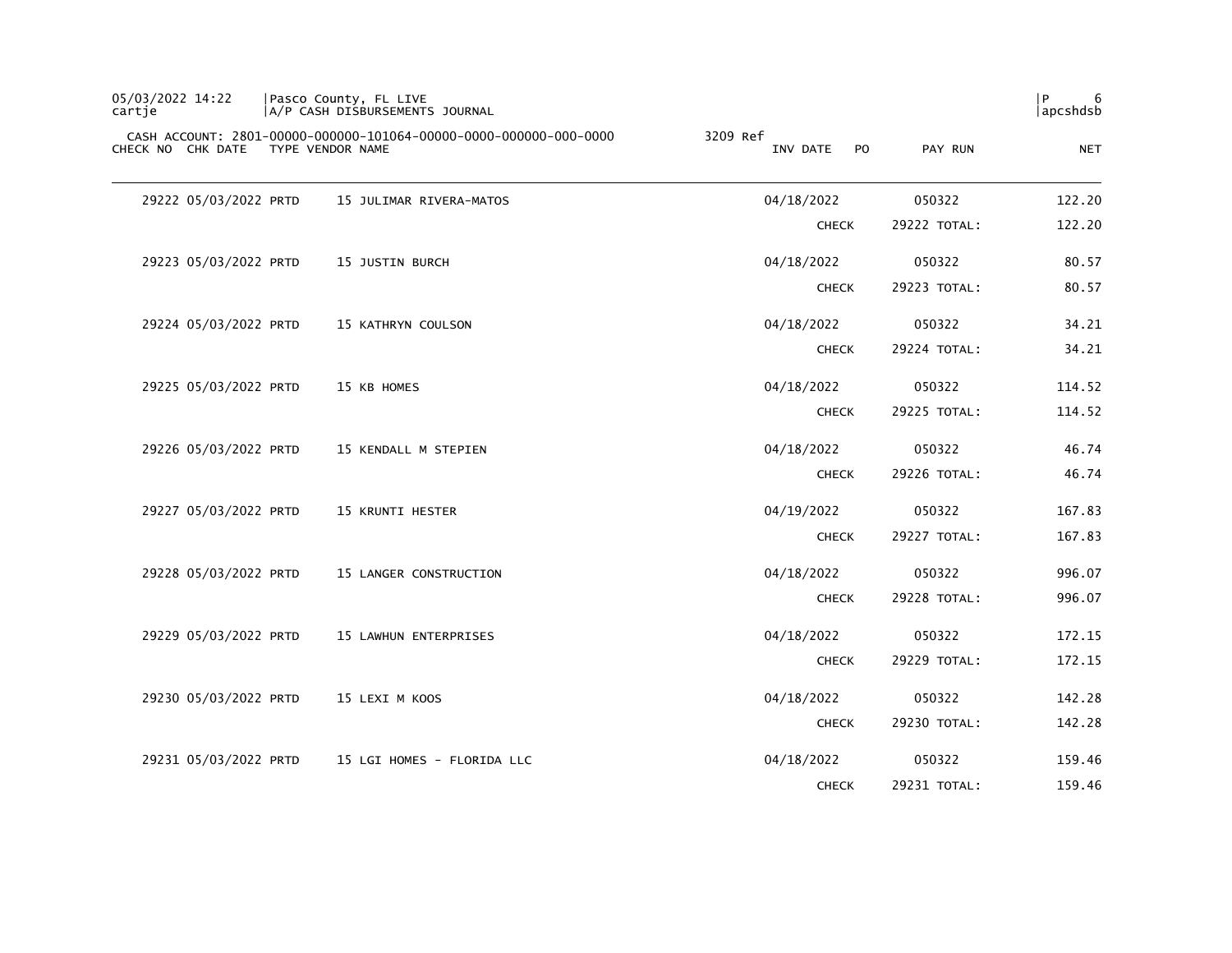| 05/03/2022 14:22<br>cartje | Pasco County, FL LIVE<br>A/P CASH DISBURSEMENTS JOURNAL                               |                             |              | P<br>7<br>apcshdsb |
|----------------------------|---------------------------------------------------------------------------------------|-----------------------------|--------------|--------------------|
| CHECK NO CHK DATE          | CASH ACCOUNT: 2801-00000-000000-101064-00000-0000-000000-000-0000<br>TYPE VENDOR NAME | 3209 Ref<br>PO.<br>INV DATE | PAY RUN      | <b>NET</b>         |
| 29232 05/03/2022 PRTD      | 15 LGI HOMES - FLORIDA LLC                                                            | 04/19/2022                  | 050322       | 154.69             |
|                            |                                                                                       | <b>CHECK</b>                | 29232 TOTAL: | 154.69             |
| 29233 05/03/2022 PRTD      | 15 LGI HOMES - FLORIDA LLC                                                            | 04/19/2022                  | 050322       | 142.94             |
|                            |                                                                                       | <b>CHECK</b>                | 29233 TOTAL: | 142.94             |
| 29234 05/03/2022 PRTD      | 15 LMBM SERVICES LLC                                                                  | 04/19/2022                  | 050322       | 142.24             |
|                            |                                                                                       | <b>CHECK</b>                | 29234 TOTAL: | 142.24             |
| 29235 05/03/2022 PRTD      | 15 LORI VAN HOUT                                                                      | 04/18/2022                  | 050322       | 129.77             |
|                            |                                                                                       | <b>CHECK</b>                | 29235 TOTAL: | 129.77             |
| 29236 05/03/2022 PRTD      | 15 LUCIANO SPINUSO                                                                    | 04/19/2022                  | 050322       | 105.36             |
|                            |                                                                                       | <b>CHECK</b>                | 29236 TOTAL: | 105.36             |
| 29237 05/03/2022 PRTD      | 15 LUIS MADRID                                                                        | 04/19/2022                  | 050322       | 27.87              |
|                            |                                                                                       | <b>CHECK</b>                | 29237 TOTAL: | 27.87              |
| 29238 05/03/2022 PRTD      | 15 MARCELA PAINE                                                                      | 04/18/2022                  | 050322       | 127.13             |
|                            |                                                                                       | <b>CHECK</b>                | 29238 TOTAL: | 127.13             |
| 29239 05/03/2022 PRTD      | 15 MARCIO ROJAS                                                                       | 04/18/2022                  | 050322       | 74.61              |
|                            |                                                                                       | <b>CHECK</b>                | 29239 TOTAL: | 74.61              |
| 29240 05/03/2022 PRTD      | 15 MARCOS L BIELOSTOZKY                                                               | 04/18/2022                  | 050322       | 129.17             |
|                            |                                                                                       | <b>CHECK</b>                | 29240 TOTAL: | 129.17             |
| 29241 05/03/2022 PRTD      | 15 MARCUS CABRAL SARAIVA                                                              | 04/18/2022                  | 050322       | 152.42             |
|                            |                                                                                       | <b>CHECK</b>                | 29241 TOTAL: | 152.42             |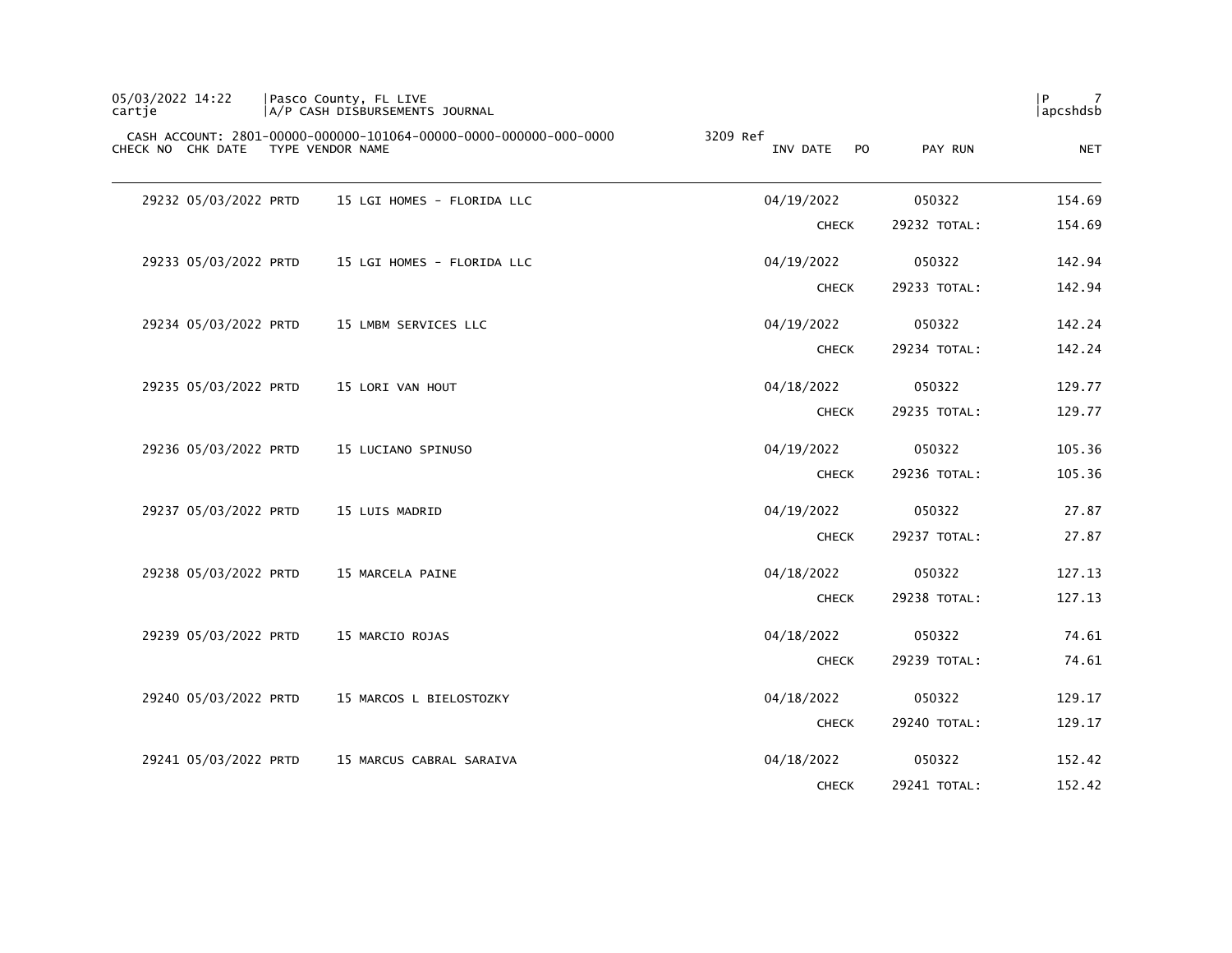| 05/03/2022 14:22<br>cartje | Pasco County, FL LIVE<br>A/P CASH DISBURSEMENTS JOURNAL                               |                                        |              | 8<br>l P<br>  apcshdsb |
|----------------------------|---------------------------------------------------------------------------------------|----------------------------------------|--------------|------------------------|
| CHECK NO CHK DATE          | CASH ACCOUNT: 2801-00000-000000-101064-00000-0000-000000-000-0000<br>TYPE VENDOR NAME | 3209 Ref<br>P <sub>O</sub><br>INV DATE | PAY RUN      | <b>NET</b>             |
| 29242 05/03/2022 PRTD      | 15 MARIA BRACKE                                                                       | 04/18/2022                             | 050322       | 59.92                  |
|                            |                                                                                       | <b>CHECK</b>                           | 29242 TOTAL: | 59.92                  |
| 29243 05/03/2022 PRTD      | 15 MARIBELL ROMERO                                                                    | 04/18/2022                             | 050322       | 74.61                  |
|                            |                                                                                       | <b>CHECK</b>                           | 29243 TOTAL: | 74.61                  |
| 29244 05/03/2022 PRTD      | 15 MARILYN J BERG                                                                     | 04/19/2022                             | 050322       | 86.80                  |
|                            |                                                                                       | <b>CHECK</b>                           | 29244 TOTAL: | 86.80                  |
| 29245 05/03/2022 PRTD      | 15 MARONDA HOMES                                                                      | 04/18/2022                             | 050322       | 159.91                 |
|                            |                                                                                       | <b>CHECK</b>                           | 29245 TOTAL: | 159.91                 |
| 29246 05/03/2022 PRTD      | 15 MARONDA HOMES                                                                      | 04/18/2022                             | 050322       | 147.05                 |
|                            |                                                                                       | <b>CHECK</b>                           | 29246 TOTAL: | 147.05                 |
| 29247 05/03/2022 PRTD      | 15 MARONDA HOMES                                                                      | 04/19/2022                             | 050322       | 125.96                 |
|                            |                                                                                       | <b>CHECK</b>                           | 29247 TOTAL: | 125.96                 |
| 29248 05/03/2022 PRTD      | 15 MARY MESSAMORE                                                                     | 04/18/2022                             | 050322       | 190.58                 |
|                            |                                                                                       | <b>CHECK</b>                           | 29248 TOTAL: | 190.58                 |
| 29249 05/03/2022 PRTD      | 15 MEAGAN N ORTA                                                                      | 04/19/2022                             | 050322       | 60.09                  |
|                            |                                                                                       | <b>CHECK</b>                           | 29249 TOTAL: | 60.09                  |
| 29250 05/03/2022 PRTD      | 15 MERITAGE HOMES                                                                     | 04/18/2022                             | 050322       | 161.72                 |
|                            |                                                                                       | <b>CHECK</b>                           | 29250 TOTAL: | 161.72                 |
| 29251 05/03/2022 PRTD      | 15 MHC CRYSTAL LAKE LLC                                                               | 04/18/2022                             | 050322       | 176.98                 |
|                            |                                                                                       | <b>CHECK</b>                           | 29251 TOTAL: | 176.98                 |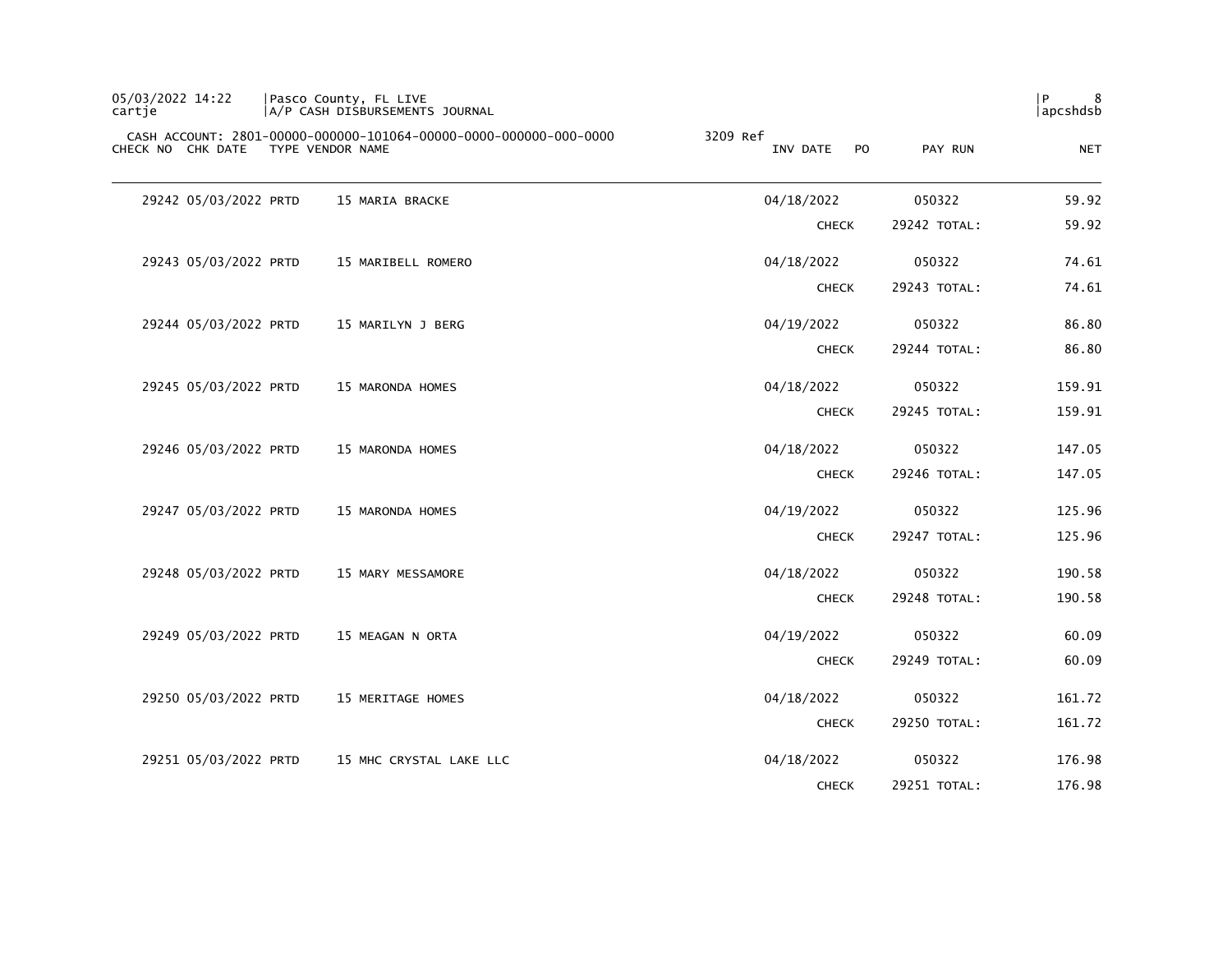| 05/03/2022 14:22<br>cartje |                       | Pasco County, FL LIVE<br>A/P CASH DISBURSEMENTS JOURNAL                               |                                        |              | 9<br>P<br>apcshdsb |
|----------------------------|-----------------------|---------------------------------------------------------------------------------------|----------------------------------------|--------------|--------------------|
|                            | CHECK NO CHK DATE     | CASH ACCOUNT: 2801-00000-000000-101064-00000-0000-000000-000-0000<br>TYPE VENDOR NAME | 3209 Ref<br>INV DATE<br>P <sub>O</sub> | PAY RUN      | <b>NET</b>         |
|                            | 29252 05/03/2022 PRTD | 15 MHC CRYSTAL LAKE LLC                                                               | 04/19/2022                             | 050322       | 135.78             |
|                            |                       |                                                                                       | <b>CHECK</b>                           | 29252 TOTAL: | 135.78             |
|                            | 29253 05/03/2022 PRTD | 15 MICHAEL ETEMAD                                                                     | 04/19/2022                             | 050322       | 184.63             |
|                            |                       |                                                                                       | <b>CHECK</b>                           | 29253 TOTAL: | 184.63             |
|                            | 29254 05/03/2022 PRTD | 15 MICHAEL R OLIVER                                                                   | 04/19/2022                             | 050322       | 55.27              |
|                            |                       |                                                                                       | <b>CHECK</b>                           | 29254 TOTAL: | 55.27              |
|                            | 29255 05/03/2022 PRTD | 15 MICHAEL S TIRADO                                                                   | 04/19/2022                             | 050322       | 106.88             |
|                            |                       |                                                                                       | <b>CHECK</b>                           | 29255 TOTAL: | 106.88             |
|                            | 29256 05/03/2022 PRTD | 15 MICHAEL/LAURIE J HEWITT                                                            | 04/19/2022                             | 050322       | 13.50              |
|                            |                       |                                                                                       | <b>CHECK</b>                           | 29256 TOTAL: | 13.50              |
|                            | 29257 05/03/2022 PRTD | 15 MYRON MILLER                                                                       | 04/19/2022                             | 050322       | 180.00             |
|                            |                       |                                                                                       | <b>CHECK</b>                           | 29257 TOTAL: | 180.00             |
|                            | 29258 05/03/2022 PRTD | 15 NGHIA LUU                                                                          | 04/19/2022                             | 050322       | 15.41              |
|                            |                       |                                                                                       | <b>CHECK</b>                           | 29258 TOTAL: | 15.41              |
|                            | 29259 05/03/2022 PRTD | 15 OP SPE TPA1 LLC                                                                    | 04/18/2022                             | 050322       | 42.78              |
|                            |                       |                                                                                       | <b>CHECK</b>                           | 29259 TOTAL: | 42.78              |
|                            | 29260 05/03/2022 PRTD | 15 OP SPE TPA1 LLC                                                                    | 04/19/2022                             | 050322       | 173.90             |
|                            |                       |                                                                                       | <b>CHECK</b>                           | 29260 TOTAL: | 173.90             |
|                            | 29261 05/03/2022 PRTD | 15 OSWALDO ANTONIO SALAZAR ZAPATA                                                     | 04/18/2022                             | 050322       | 84.88              |
|                            |                       |                                                                                       | <b>CHECK</b>                           | 29261 TOTAL: | 84.88              |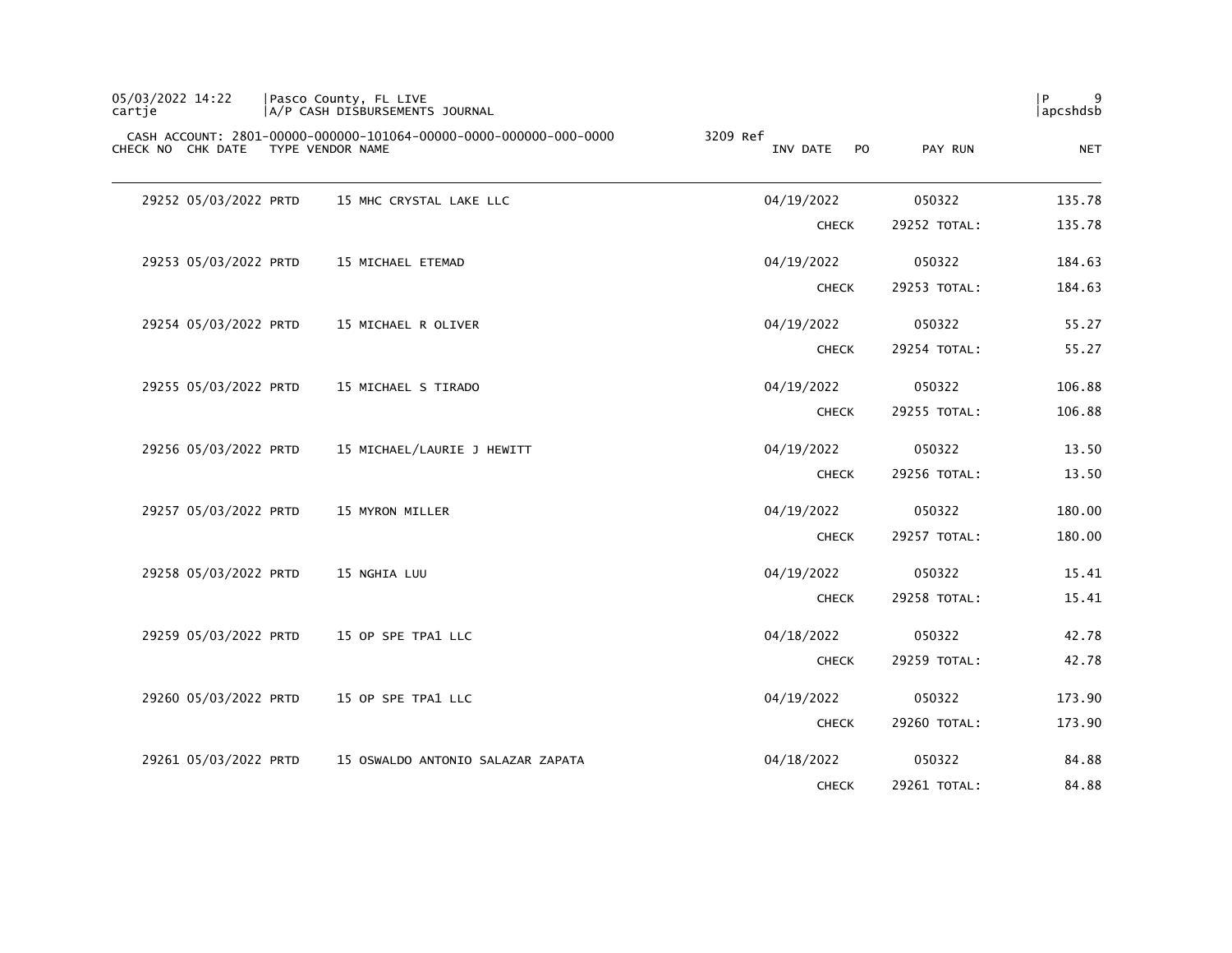| 05/03/2022 14:22<br>cartje |                       | Pasco County, FL LIVE<br>A/P CASH DISBURSEMENTS JOURNAL                               |                                        |              | 10<br>P<br>apcshdsb |
|----------------------------|-----------------------|---------------------------------------------------------------------------------------|----------------------------------------|--------------|---------------------|
|                            | CHECK NO CHK DATE     | CASH ACCOUNT: 2801-00000-000000-101064-00000-0000-000000-000-0000<br>TYPE VENDOR NAME | 3209 Ref<br>INV DATE<br>P <sub>O</sub> | PAY RUN      | <b>NET</b>          |
|                            | 29262 05/03/2022 PRTD | 15 OUT FAST PROPERTY MANAGEMENT LLC                                                   | 04/19/2022                             | 050322       | 186.25              |
|                            |                       |                                                                                       | <b>CHECK</b>                           | 29262 TOTAL: | 186.25              |
|                            | 29263 05/03/2022 PRTD | 15 P4 SFR PROPERTY OWNER 1 LLC                                                        | 04/18/2022                             | 050322       | 156.48              |
|                            |                       |                                                                                       | <b>CHECK</b>                           | 29263 TOTAL: | 156.48              |
|                            | 29264 05/03/2022 PRTD | 15 P4 SFR PROPERTY OWNER 1 LLC                                                        | 04/18/2022                             | 050322       | 53.06               |
|                            |                       |                                                                                       | <b>CHECK</b>                           | 29264 TOTAL: | 53.06               |
|                            | 29265 05/03/2022 PRTD | 15 PASCO RENTAL PROPERTIES LLC                                                        | 04/18/2022                             | 050322       | 160.08              |
|                            |                       |                                                                                       | <b>CHECK</b>                           | 29265 TOTAL: | 160.08              |
|                            | 29266 05/03/2022 PRTD | 15 PAVEL SOLTANOV                                                                     | 04/18/2022                             | 050322       | 112.49              |
|                            |                       |                                                                                       | <b>CHECK</b>                           | 29266 TOTAL: | 112.49              |
|                            | 29267 05/03/2022 PRTD | 15 PHILIP KEELING                                                                     | 04/18/2022                             | 050322       | 75.19               |
|                            |                       |                                                                                       | <b>CHECK</b>                           | 29267 TOTAL: | 75.19               |
|                            | 29268 05/03/2022 PRTD | 15 PIVOT REI HOLDING T2T3 SPE LLC                                                     | 04/19/2022                             | 050322       | 56.96               |
|                            |                       |                                                                                       | <b>CHECK</b>                           | 29268 TOTAL: | 56.96               |
|                            | 29269 05/03/2022 PRTD | 15 PULTE HOME CO LLC                                                                  | 04/18/2022                             | 050322       | 150.20              |
|                            |                       |                                                                                       | <b>CHECK</b>                           | 29269 TOTAL: | 150.20              |
|                            | 29270 05/03/2022 PRTD | 15 PULTE HOME CO LLC                                                                  | 04/18/2022                             | 050322       | 145.41              |
|                            |                       |                                                                                       | <b>CHECK</b>                           | 29270 TOTAL: | 145.41              |
|                            | 29271 05/03/2022 PRTD | 15 PULTE HOME CO LLC                                                                  | 04/18/2022                             | 050322       | 158.23              |
|                            |                       |                                                                                       | <b>CHECK</b>                           | 29271 TOTAL: | 158.23              |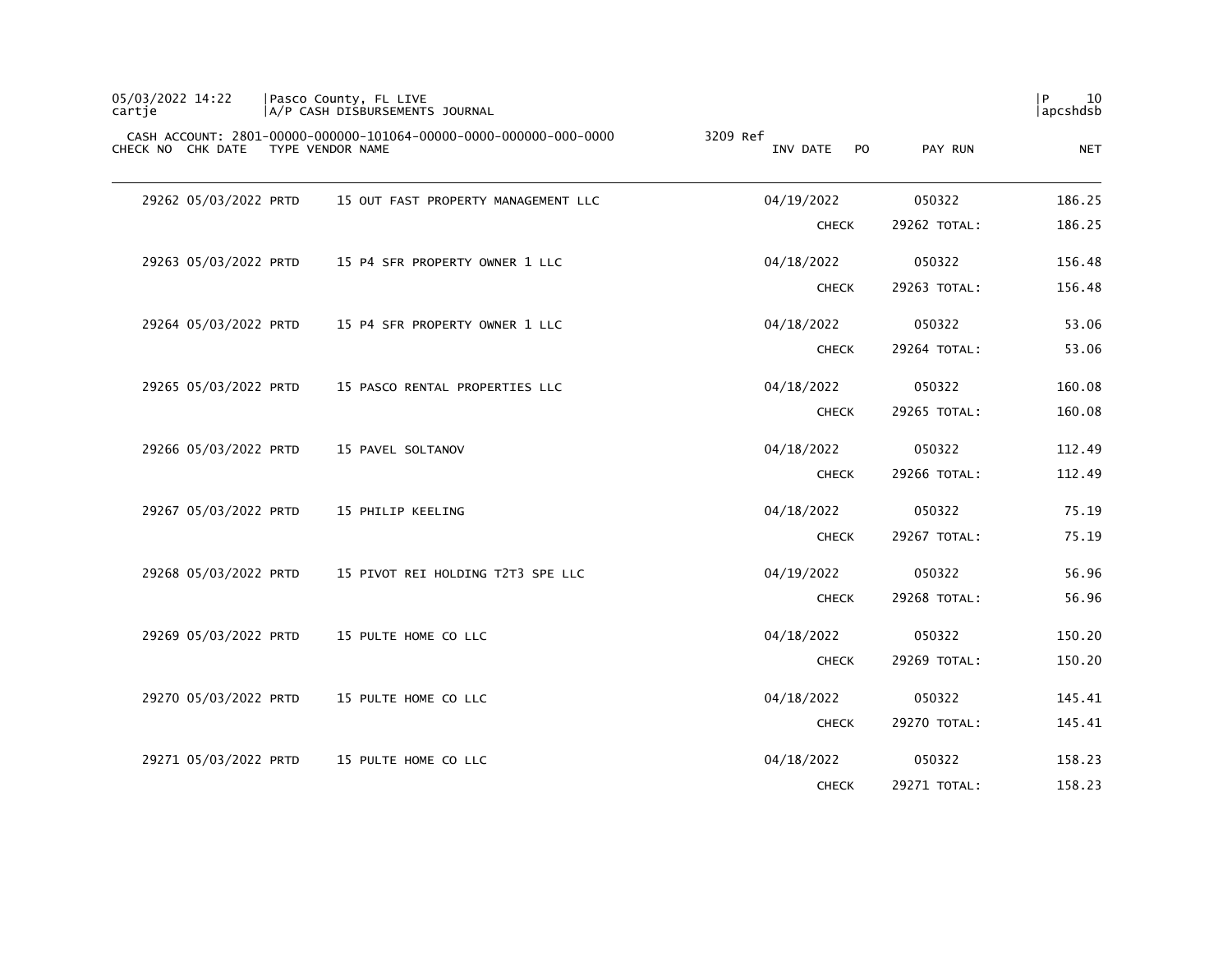| 05/03/2022 14:22<br>cartie | Pasco County, FL LIVE<br>A/P CASH DISBURSEMENTS JOURNAL                               |                                        |              | l P<br>11<br>apcshdsb |
|----------------------------|---------------------------------------------------------------------------------------|----------------------------------------|--------------|-----------------------|
| CHECK NO CHK DATE          | CASH ACCOUNT: 2801-00000-000000-101064-00000-0000-000000-000-0000<br>TYPE VENDOR NAME | 3209 Ref<br>INV DATE<br>P <sub>O</sub> | PAY RUN      | <b>NET</b>            |
| 29272 05/03/2022 PRTD      | 15 PULTE HOME CO LLC                                                                  | 04/18/2022                             | 050322       | 155.31                |
|                            |                                                                                       | <b>CHECK</b>                           | 29272 TOTAL: | 155.31                |
| 29273 05/03/2022 PRTD      | 15 PULTE HOME CO LLC                                                                  | 04/19/2022                             | 050322       | 155.51                |
|                            |                                                                                       | <b>CHECK</b>                           | 29273 TOTAL: | 155.51                |
| 29274 05/03/2022 PRTD      | 15 PULTE HOME CO LLC                                                                  | 04/19/2022                             | 050322       | 124.46                |
|                            |                                                                                       | <b>CHECK</b>                           | 29274 TOTAL: | 124.46                |
| 29275 05/03/2022 PRTD      | 15 PULTE HOME CO LLC                                                                  | 04/19/2022                             | 050322       | 151.65                |
|                            |                                                                                       | <b>CHECK</b>                           | 29275 TOTAL: | 151.65                |
| 29276 05/03/2022 PRTD      | 15 PULTE HOME CO LLC                                                                  | 04/19/2022                             | 050322       | 135.27                |
|                            |                                                                                       | <b>CHECK</b>                           | 29276 TOTAL: | 135.27                |
| 29277 05/03/2022 PRTD      | 15 PULTE HOME CO LLC                                                                  | 04/19/2022                             | 050322       | 144.13                |
|                            |                                                                                       | <b>CHECK</b>                           | 29277 TOTAL: | 144.13                |
| 29278 05/03/2022 PRTD      | 15 PULTE HOME CO LLC                                                                  | 04/19/2022                             | 050322       | 161.72                |
|                            |                                                                                       | <b>CHECK</b>                           | 29278 TOTAL: | 161.72                |
| 29279 05/03/2022 PRTD      | 15 RAJESH SUNDARAMOORTHI                                                              | 04/19/2022                             | 050322       | 155.38                |
|                            |                                                                                       | <b>CHECK</b>                           | 29279 TOTAL: | 155.38                |
| 29280 05/03/2022 PRTD      | 15 RAY ANTHONY ALVAREZ SR                                                             | 04/18/2022                             | 050322       | 132.08                |
|                            |                                                                                       | <b>CHECK</b>                           | 29280 TOTAL: | 132.08                |
| 29281 05/03/2022 PRTD      | 15 RAY VANDERPOOL                                                                     | 04/18/2022                             | 050322       | 60.17                 |
|                            |                                                                                       | <b>CHECK</b>                           | 29281 TOTAL: | 60.17                 |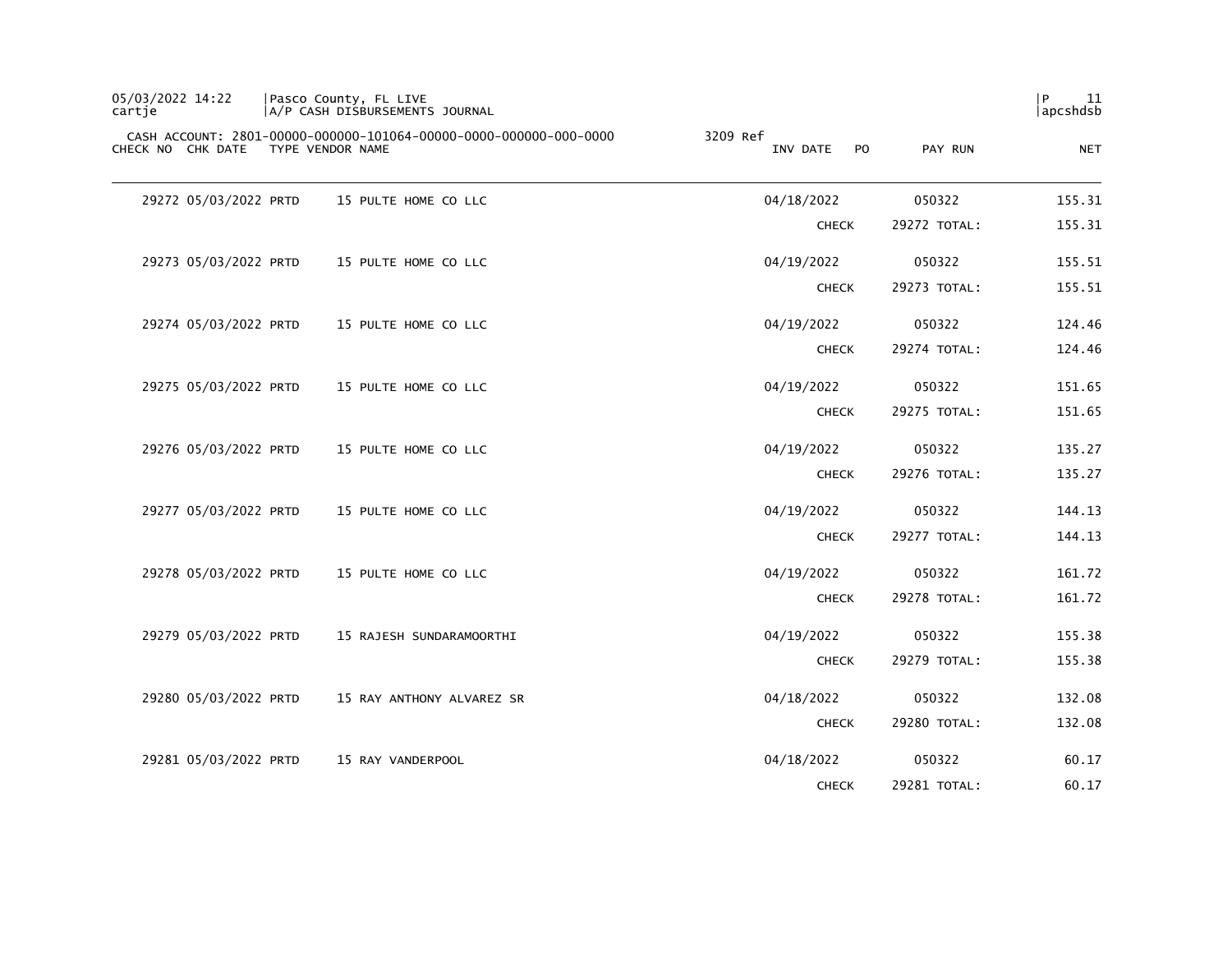| 05/03/2022 14:22<br>cartje | Pasco County, FL LIVE<br>A/P CASH DISBURSEMENTS JOURNAL                               |          |                            |              | $\mathsf{P}$<br>12<br>apcshdsb |
|----------------------------|---------------------------------------------------------------------------------------|----------|----------------------------|--------------|--------------------------------|
| CHECK NO CHK DATE          | CASH ACCOUNT: 2801-00000-000000-101064-00000-0000-000000-000-0000<br>TYPE VENDOR NAME | 3209 Ref | INV DATE<br>P <sub>O</sub> | PAY RUN      | <b>NET</b>                     |
| 29282 05/03/2022 PRTD      | 15 RE-BUILD PROPERTIES LLC                                                            |          | 04/18/2022                 | 050322       | 207.87                         |
|                            |                                                                                       |          | <b>CHECK</b>               | 29282 TOTAL: | 207.87                         |
| 29283 05/03/2022 PRTD      | 15 REBECCA L CHAMBERLAIN                                                              |          | 04/18/2022                 | 050322       | 55.48                          |
|                            |                                                                                       |          | <b>CHECK</b>               | 29283 TOTAL: | 55.48                          |
| 29284 05/03/2022 PRTD      | 15 RENU PROPERTY MANAGEMENT LLC                                                       |          | 04/18/2022                 | 050322       | 179.40                         |
|                            |                                                                                       |          | <b>CHECK</b>               | 29284 TOTAL: | 179.40                         |
| 29285 05/03/2022 PRTD      | 15 RENU PROPERTY MANAGEMENT LLC                                                       |          | 04/19/2022                 | 050322       | 163.73                         |
|                            |                                                                                       |          | <b>CHECK</b>               | 29285 TOTAL: | 163.73                         |
| 29286 05/03/2022 PRTD      | 15 RENU PROPERTY MGMT LLC                                                             |          | 04/18/2022                 | 050322       | 177.23                         |
|                            |                                                                                       |          | <b>CHECK</b>               | 29286 TOTAL: | 177.23                         |
| 29287 05/03/2022 PRTD      | 15 RICHARD K MACDUFFEE                                                                |          | 04/18/2022                 | 050322       | 62.77                          |
|                            |                                                                                       |          | <b>CHECK</b>               | 29287 TOTAL: | 62.77                          |
| 29288 05/03/2022 PRTD      | 15 RICHARD P MEYER                                                                    |          | 04/18/2022                 | 050322       | 138.04                         |
|                            |                                                                                       |          | <b>CHECK</b>               | 29288 TOTAL: | 138.04                         |
| 29289 05/03/2022 PRTD      | 15 ROBERT COLLINS                                                                     |          | 04/18/2022                 | 050322       | 160.54                         |
|                            |                                                                                       |          | <b>CHECK</b>               | 29289 TOTAL: | 160.54                         |
| 29290 05/03/2022 PRTD      | 15 ROBERT D KOENEN                                                                    |          | 04/18/2022                 | 050322       | 50.89                          |
|                            |                                                                                       |          | <b>CHECK</b>               | 29290 TOTAL: | 50.89                          |
| 29291 05/03/2022 PRTD      | 15 ROBERT L LESTER                                                                    |          | 04/19/2022                 | 050322       | 113.51                         |
|                            |                                                                                       |          | <b>CHECK</b>               | 29291 TOTAL: | 113.51                         |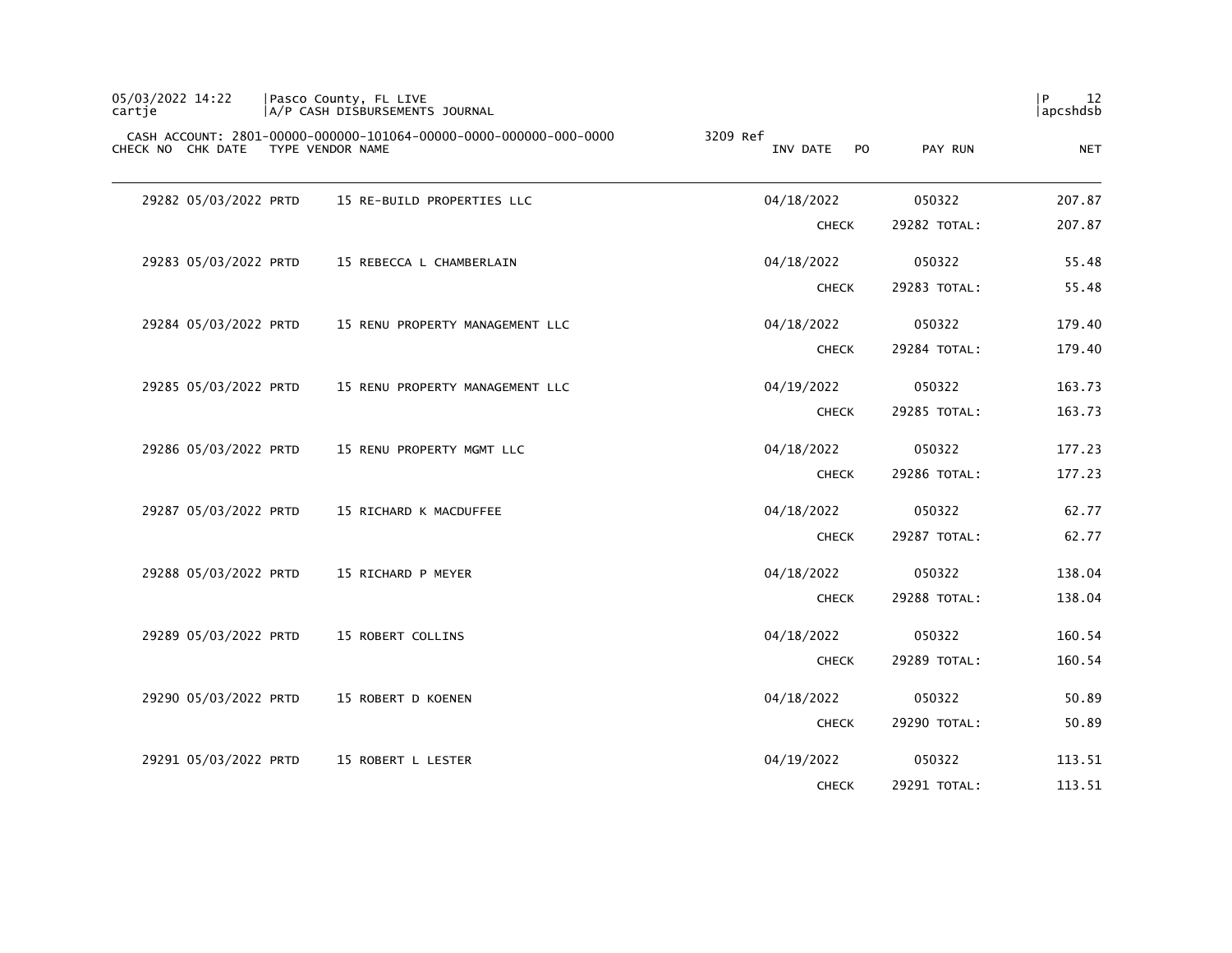| 05/03/2022 14:22<br>cartje |                  | Pasco County, FL LIVE<br>A/P CASH DISBURSEMENTS JOURNAL           |          |                            |              | $\mathsf{P}$<br>13<br>apcshdsb |
|----------------------------|------------------|-------------------------------------------------------------------|----------|----------------------------|--------------|--------------------------------|
| CHECK NO CHK DATE          | TYPE VENDOR NAME | CASH ACCOUNT: 2801-00000-000000-101064-00000-0000-000000-000-0000 | 3209 Ref | INV DATE<br>P <sub>O</sub> | PAY RUN      | <b>NET</b>                     |
| 29292 05/03/2022 PRTD      |                  | 15 ROBERTO LOSTAUNAU FLORES                                       |          | 04/19/2022                 | 050322       | 100.94                         |
|                            |                  |                                                                   |          | <b>CHECK</b>               | 29292 TOTAL: | 100.94                         |
| 29293 05/03/2022 PRTD      |                  | 15 ROSCHWISTA MUNIZ                                               |          | 04/18/2022                 | 050322       | 140.36                         |
|                            |                  |                                                                   |          | <b>CHECK</b>               | 29293 TOTAL: | 140.36                         |
| 29294 05/03/2022 PRTD      |                  | 15 RUSSELL D JENKINS                                              |          | 04/19/2022                 | 050322       | 118.73                         |
|                            |                  |                                                                   |          | <b>CHECK</b>               | 29294 TOTAL: | 118.73                         |
| 29295 05/03/2022 PRTD      |                  | 15 RYAN HOMES                                                     |          | 04/18/2022                 | 050322       | 158.39                         |
|                            |                  |                                                                   |          | <b>CHECK</b>               | 29295 TOTAL: | 158.39                         |
| 29296 05/03/2022 PRTD      |                  | 15 RYAN HOMES                                                     |          | 04/18/2022                 | 050322       | 167.34                         |
|                            |                  |                                                                   |          | <b>CHECK</b>               | 29296 TOTAL: | 167.34                         |
| 29297 05/03/2022 PRTD      |                  | 15 RYAN HOMES                                                     |          | 04/18/2022                 | 050322       | 157.43                         |
|                            |                  |                                                                   |          | <b>CHECK</b>               | 29297 TOTAL: | 157.43                         |
| 29298 05/03/2022 PRTD      |                  | 15 RYAN HOMES                                                     |          | 04/19/2022                 | 050322       | 50.15                          |
|                            |                  |                                                                   |          | <b>CHECK</b>               | 29298 TOTAL: | 50.15                          |
| 29299 05/03/2022 PRTD      |                  | 15 RYAN HOMES                                                     |          | 04/19/2022                 | 050322       | 153.69                         |
|                            |                  |                                                                   |          | <b>CHECK</b>               | 29299 TOTAL: | 153.69                         |
| 29300 05/03/2022 PRTD      |                  | 15 RYAN HOMES                                                     |          | 04/19/2022                 | 050322       | 124.66                         |
|                            |                  |                                                                   |          | <b>CHECK</b>               | 29300 TOTAL: | 124.66                         |
| 29301 05/03/2022 PRTD      |                  | 15 RYAN HOMES                                                     |          | 04/19/2022                 | 050322       | 149.35                         |
|                            |                  |                                                                   |          | <b>CHECK</b>               | 29301 TOTAL: | 149.35                         |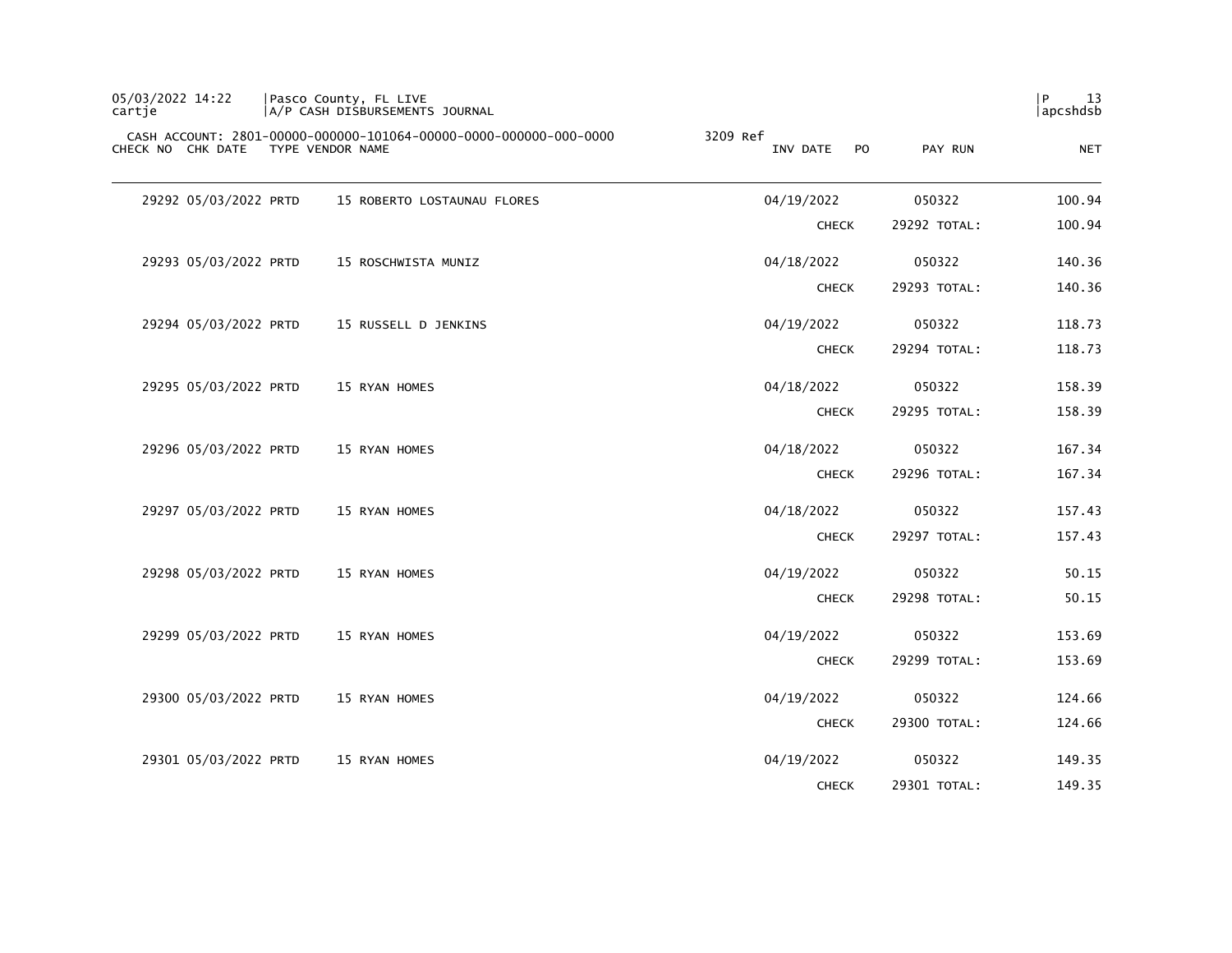| 05/03/2022 14:22<br>cartje |                       |                  | Pasco County, FL LIVE<br>A/P CASH DISBURSEMENTS JOURNAL           |                                        |              | 14<br>P<br>apcshdsb |
|----------------------------|-----------------------|------------------|-------------------------------------------------------------------|----------------------------------------|--------------|---------------------|
|                            | CHECK NO CHK DATE     | TYPE VENDOR NAME | CASH ACCOUNT: 2801-00000-000000-101064-00000-0000-000000-000-0000 | 3209 Ref<br>INV DATE<br>P <sub>O</sub> | PAY RUN      | <b>NET</b>          |
|                            | 29302 05/03/2022 PRTD |                  | 15 RYAN HOMES                                                     | 04/19/2022                             | 050322       | 151.36              |
|                            |                       |                  |                                                                   | <b>CHECK</b>                           | 29302 TOTAL: | 151.36              |
|                            | 29303 05/03/2022 PRTD |                  | 15 SABAH FIRDOUS                                                  | 04/18/2022                             | 050322       | 70.26               |
|                            |                       |                  |                                                                   | <b>CHECK</b>                           | 29303 TOTAL: | 70.26               |
|                            | 29304 05/03/2022 PRTD |                  | 15 SAMANTHA PERKINS                                               | 04/19/2022                             | 050322       | 60.81               |
|                            |                       |                  |                                                                   | <b>CHECK</b>                           | 29304 TOTAL: | 60.81               |
|                            | 29305 05/03/2022 PRTD |                  | 15 SAMUEL D SINDAB III                                            | 04/19/2022                             | 050322       | 60.21               |
|                            |                       |                  |                                                                   | <b>CHECK</b>                           | 29305 TOTAL: | 60.21               |
|                            | 29306 05/03/2022 PRTD |                  | 15 SASHA LINDA RABELO                                             | 04/19/2022                             | 050322       | 82.13               |
|                            |                       |                  |                                                                   | <b>CHECK</b>                           | 29306 TOTAL: | 82.13               |
|                            | 29307 05/03/2022 PRTD |                  | 15 SEAN DOUGLAS                                                   | 04/18/2022                             | 050322       | 168.96              |
|                            |                       |                  |                                                                   | <b>CHECK</b>                           | 29307 TOTAL: | 168.96              |
|                            | 29308 05/03/2022 PRTD |                  | 15 SFR JV-1 2020-1 BORROWER LLC                                   | 04/18/2022                             | 050322       | 155.46              |
|                            |                       |                  |                                                                   | <b>CHECK</b>                           | 29308 TOTAL: | 155.46              |
|                            | 29309 05/03/2022 PRTD |                  | 15 SFR JV-2 PROPERTY LLC                                          | 04/19/2022                             | 050322       | 136.29              |
|                            |                       |                  |                                                                   | <b>CHECK</b>                           | 29309 TOTAL: | 136.29              |
|                            | 29310 05/03/2022 PRTD |                  | 15 SFR TAMPA OWNER 1 LP                                           | 04/18/2022                             | 050322       | 107.27              |
|                            |                       |                  |                                                                   | <b>CHECK</b>                           | 29310 TOTAL: | 107.27              |
|                            | 29311 05/03/2022 PRTD |                  | 15 SFR XII TAMPA OWNER 1 LP                                       | 04/18/2022                             | 050322       | 101.58              |
|                            |                       |                  |                                                                   | <b>CHECK</b>                           | 29311 TOTAL: | 101.58              |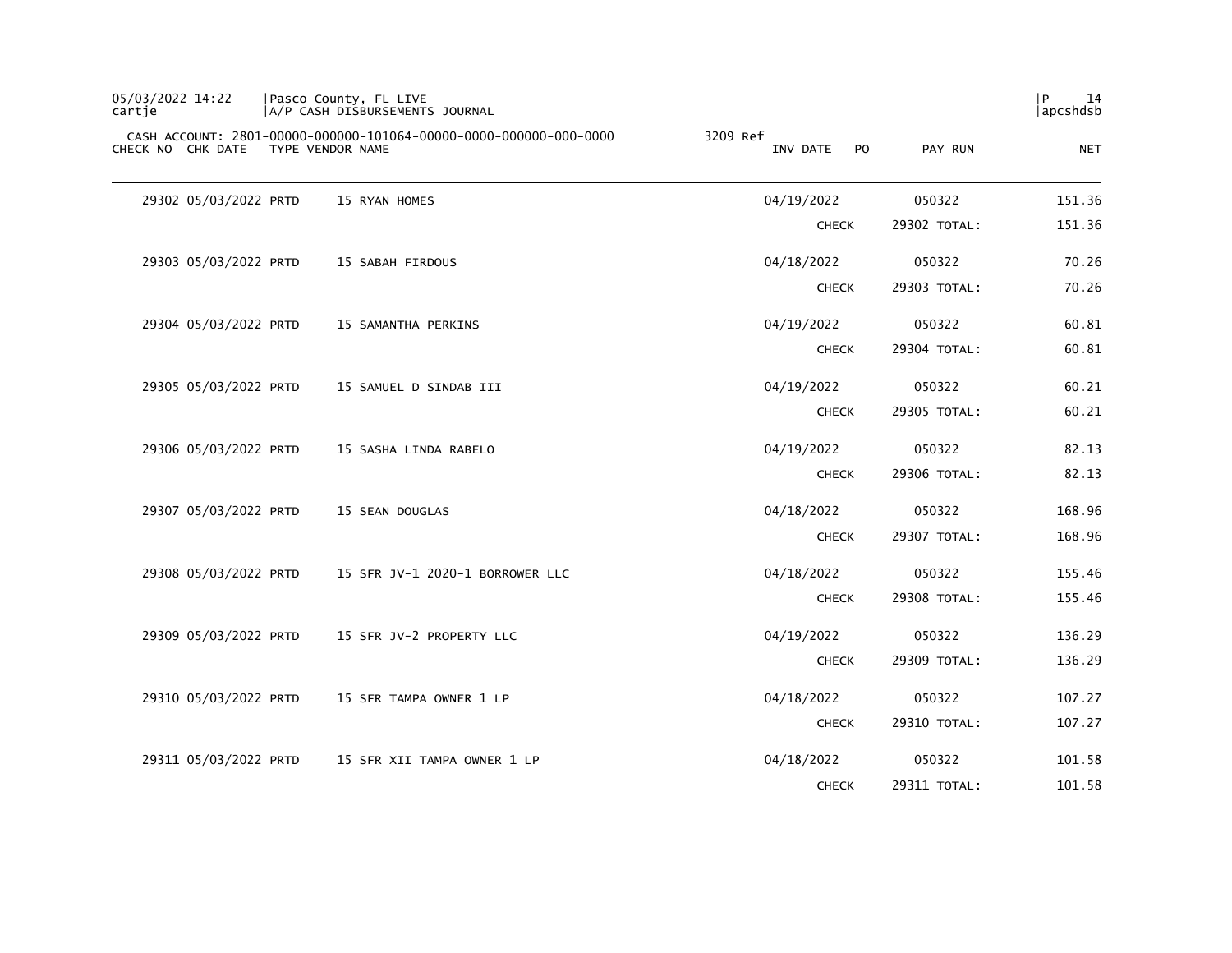| 05/03/2022 14:22<br>cartje | Pasco County, FL LIVE<br>A/P CASH DISBURSEMENTS JOURNAL                               |          |                            |              | $\mathsf{P}$<br>15<br>apcshdsb |
|----------------------------|---------------------------------------------------------------------------------------|----------|----------------------------|--------------|--------------------------------|
| CHECK NO CHK DATE          | CASH ACCOUNT: 2801-00000-000000-101064-00000-0000-000000-000-0000<br>TYPE VENDOR NAME | 3209 Ref | INV DATE<br>P <sub>O</sub> | PAY RUN      | <b>NET</b>                     |
| 29312 05/03/2022 PRTD      | 15 SHARON AMY FITZPATRICK                                                             |          | 04/18/2022                 | 050322       | 116.42                         |
|                            |                                                                                       |          | <b>CHECK</b>               | 29312 TOTAL: | 116.42                         |
| 29313 05/03/2022 PRTD      | 15 STARLIGHT HOMES FLORIDA LLC                                                        |          | 04/19/2022                 | 050322       | 171.86                         |
|                            |                                                                                       |          | <b>CHECK</b>               | 29313 TOTAL: | 171.86                         |
| 29314 05/03/2022 PRTD      | 15 STARLIGHT HOMES FLORIDA LLC                                                        |          | 04/19/2022                 | 050322       | 126.02                         |
|                            |                                                                                       |          | <b>CHECK</b>               | 29314 TOTAL: | 126.02                         |
| 29315 05/03/2022 PRTD      | 15 STARLIGHT HOMES FLORIDA LLC                                                        |          | 04/19/2022                 | 050322       | 171.86                         |
|                            |                                                                                       |          | <b>CHECK</b>               | 29315 TOTAL: | 171.86                         |
| 29316 05/03/2022 PRTD      | 15 STARLIGHT HOMES FLORIDA LLC                                                        |          | 04/19/2022                 | 050322       | 145.64                         |
|                            |                                                                                       |          | <b>CHECK</b>               | 29316 TOTAL: | 145.64                         |
| 29317 05/03/2022 PRTD      | 15 STARLIGHT HOMES FLORIDA LLC                                                        |          | 04/19/2022                 | 050322       | 137.94                         |
|                            |                                                                                       |          | <b>CHECK</b>               | 29317 TOTAL: | 137.94                         |
| 29318 05/03/2022 PRTD      | 15 STARLIGHT HOMES FLORIDA LLC                                                        |          | 04/19/2022                 | 050322       | 171.86                         |
|                            |                                                                                       |          | <b>CHECK</b>               | 29318 TOTAL: | 171.86                         |
| 29319 05/03/2022 PRTD      | 15 STEPHANIE FINER                                                                    |          | 04/18/2022                 | 050322       | 6.19                           |
|                            |                                                                                       |          | <b>CHECK</b>               | 29319 TOTAL: | 6.19                           |
| 29320 05/03/2022 PRTD      | 15 SUSAN HUCKLEBERRY-WINCHER                                                          |          | 04/18/2022                 | 050322       | 61.88                          |
|                            |                                                                                       |          | <b>CHECK</b>               | 29320 TOTAL: | 61.88                          |
| 29321 05/03/2022 PRTD      | 15 TANYA SMITH                                                                        |          | 04/19/2022                 | 050322       | 117.71                         |
|                            |                                                                                       |          | <b>CHECK</b>               | 29321 TOTAL: | 117.71                         |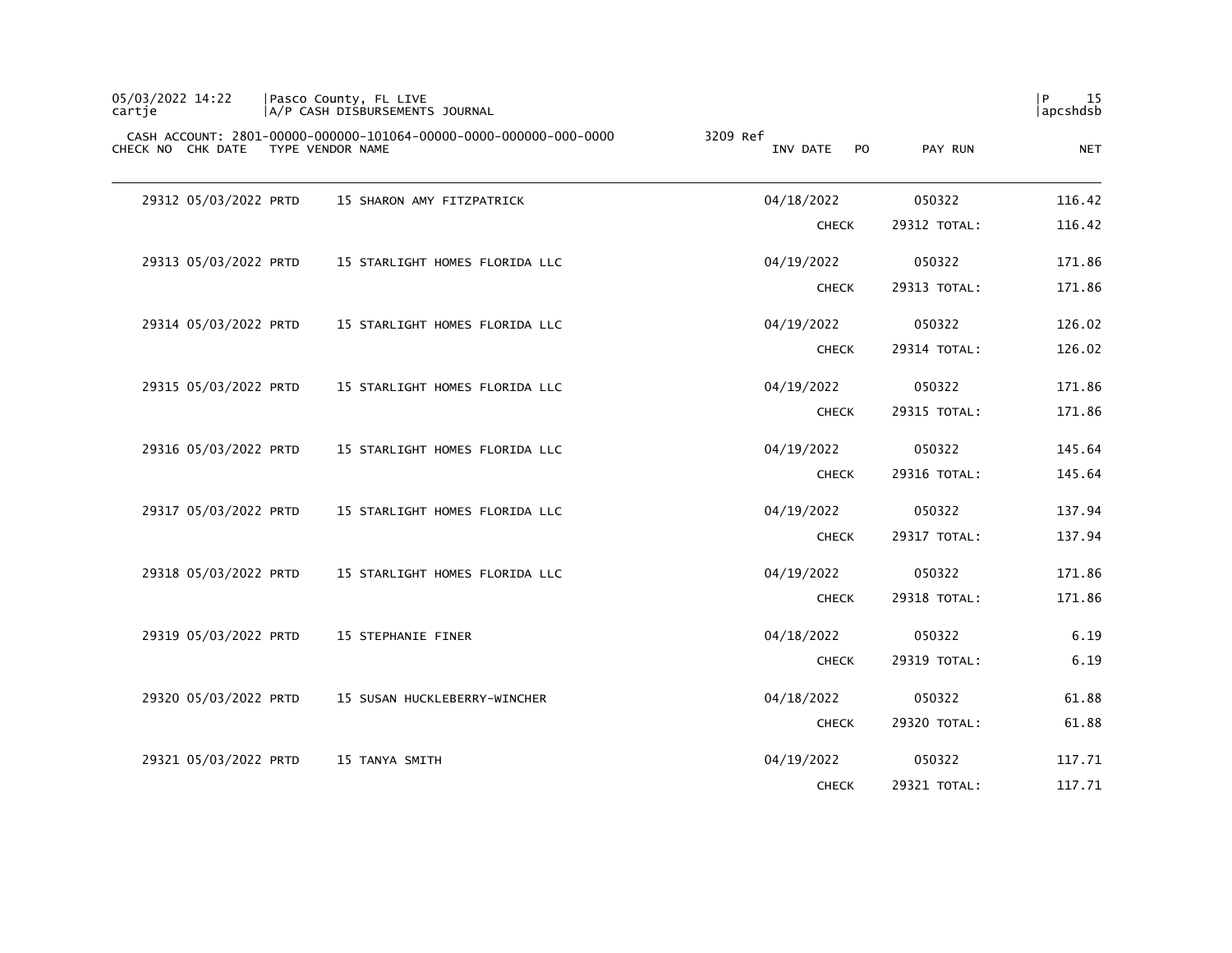| 05/03/2022 14:22<br>cartje |                       | Pasco County, FL LIVE<br>A/P CASH DISBURSEMENTS JOURNAL                               |          |              |                |              | 16<br>P<br>apcshdsb |
|----------------------------|-----------------------|---------------------------------------------------------------------------------------|----------|--------------|----------------|--------------|---------------------|
|                            | CHECK NO CHK DATE     | CASH ACCOUNT: 2801-00000-000000-101064-00000-0000-000000-000-0000<br>TYPE VENDOR NAME | 3209 Ref | INV DATE     | P <sub>O</sub> | PAY RUN      | <b>NET</b>          |
|                            | 29322 05/03/2022 PRTD | 15 TAYLOR MORRISON OF FLORIDA INC.                                                    |          | 04/18/2022   |                | 050322       | 128.86              |
|                            |                       |                                                                                       |          | <b>CHECK</b> |                | 29322 TOTAL: | 128.86              |
|                            | 29323 05/03/2022 PRTD | 15 TAYLOR MORRISON OF FLORIDA INC.                                                    |          | 04/18/2022   |                | 050322       | 104.14              |
|                            |                       |                                                                                       |          | <b>CHECK</b> |                | 29323 TOTAL: | 104.14              |
|                            | 29324 05/03/2022 PRTD | 15 TAYLOR MORRISON OF FLORIDA INC.                                                    |          | 04/18/2022   |                | 050322       | 158.09              |
|                            |                       |                                                                                       |          | <b>CHECK</b> |                | 29324 TOTAL: | 158.09              |
|                            | 29325 05/03/2022 PRTD | 15 TAYLOR MORRISON OF FLORIDA INC.                                                    |          | 04/18/2022   |                | 050322       | 164.22              |
|                            |                       |                                                                                       |          | <b>CHECK</b> |                | 29325 TOTAL: | 164.22              |
|                            | 29326 05/03/2022 PRTD | 15 TAYLOR MORRISON OF FLORIDA INC.                                                    |          | 04/19/2022   |                | 050322       | 126.19              |
|                            |                       |                                                                                       |          | <b>CHECK</b> |                | 29326 TOTAL: | 126.19              |
|                            | 29327 05/03/2022 PRTD | 15 TERRELL MONTAE RHANEY                                                              |          | 04/18/2022   |                | 050322       | 33.53               |
|                            |                       |                                                                                       |          | <b>CHECK</b> |                | 29327 TOTAL: | 33.53               |
|                            | 29328 05/03/2022 PRTD | 15 TIM LYNCH                                                                          |          | 04/19/2022   |                | 050322       | 45.13               |
|                            |                       |                                                                                       |          | <b>CHECK</b> |                | 29328 TOTAL: | 45.13               |
|                            | 29329 05/03/2022 PRTD | 15 TIMOTHY A GREENIER                                                                 |          | 04/18/2022   |                | 050322       | 91.25               |
|                            |                       |                                                                                       |          | <b>CHECK</b> |                | 29329 TOTAL: | 91.25               |
|                            | 29330 05/03/2022 PRTD | 15 TTRE LLC                                                                           |          | 04/19/2022   |                | 050322       | 164.75              |
|                            |                       |                                                                                       |          | <b>CHECK</b> |                | 29330 TOTAL: | 164.75              |
|                            | 29331 05/03/2022 PRTD | 15 VASI & ASSOCIATES                                                                  |          | 04/19/2022   |                | 050322       | 1,051.44            |
|                            |                       |                                                                                       |          | <b>CHECK</b> |                | 29331 TOTAL: | 1,051.44            |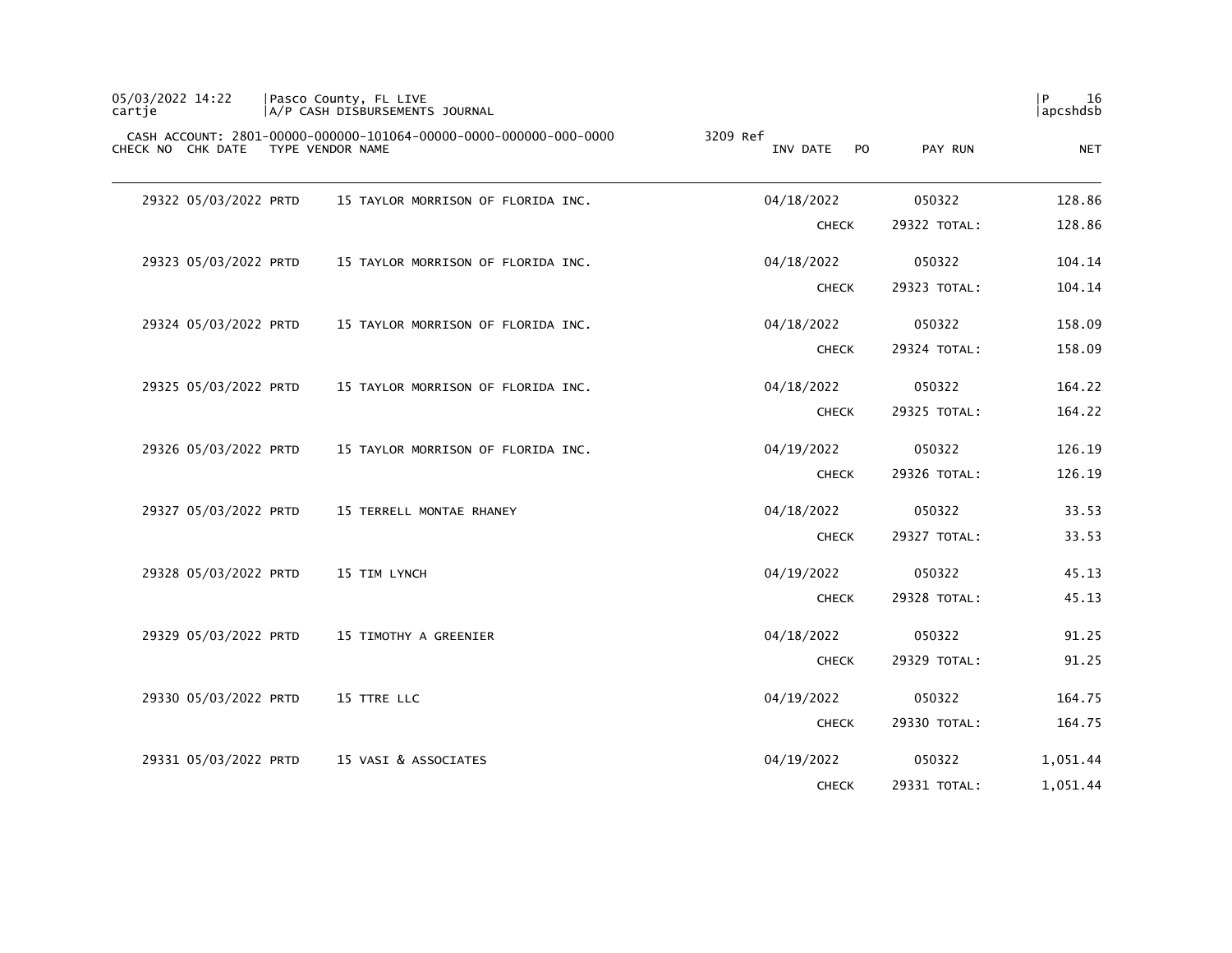| 05/03/2022 14:22<br>cartje | Pasco County, FL LIVE<br>A/P CASH DISBURSEMENTS JOURNAL                               |          |                |              | P<br>17<br>apcshdsb |
|----------------------------|---------------------------------------------------------------------------------------|----------|----------------|--------------|---------------------|
| CHECK NO CHK DATE          | CASH ACCOUNT: 2801-00000-000000-101064-00000-0000-000000-000-0000<br>TYPE VENDOR NAME | 3209 Ref | INV DATE<br>PO | PAY RUN      | <b>NET</b>          |
| 29332 05/03/2022 PRTD      | 15 VICTORIA MOTIL                                                                     |          | 04/19/2022     | 050322       | 180.00              |
|                            |                                                                                       |          | <b>CHECK</b>   | 29332 TOTAL: | 180.00              |
| 29333 05/03/2022 PRTD      | 15 VR LAND HOLDINGS LLC                                                               |          | 04/19/2022     | 050322       | 163.87              |
|                            |                                                                                       |          | <b>CHECK</b>   | 29333 TOTAL: | 163.87              |
| 29334 05/03/2022 PRTD      | 15 WEIXIA M ZHOU                                                                      |          | 04/18/2022     | 050322       | 146.22              |
|                            |                                                                                       |          | <b>CHECK</b>   | 29334 TOTAL: | 146.22              |
| 29335 05/03/2022 PRTD      | 15 WENQIAO CAO                                                                        |          | 04/19/2022     | 050322       | 148.35              |
|                            |                                                                                       |          | <b>CHECK</b>   | 29335 TOTAL: | 148.35              |
| 29336 05/03/2022 PRTD      | 15 WILLIAM ROWE                                                                       |          | 04/18/2022     | 050322       | 114.66              |
|                            |                                                                                       |          | <b>CHECK</b>   | 29336 TOTAL: | 114.66              |
| 29337 05/03/2022 PRTD      | 15 WILLIAM TENNYSON                                                                   |          | 04/19/2022     | 050322       | 105.10              |
|                            |                                                                                       |          | <b>CHECK</b>   | 29337 TOTAL: | 105.10              |
| 29338 05/03/2022 PRTD      | 15 XIAOWEI KANG                                                                       |          | 04/18/2022     | 050322       | 145.17              |
|                            |                                                                                       |          | <b>CHECK</b>   | 29338 TOTAL: | 145.17              |
| 29339 05/03/2022 PRTD      | 15 XIU WEN NI                                                                         |          | 04/18/2022     | 050322       | 61.20               |
|                            |                                                                                       |          | <b>CHECK</b>   | 29339 TOTAL: | 61.20               |
| 29340 05/03/2022 PRTD      | 15 YIRUI SUN                                                                          |          | 04/19/2022     | 050322       | 127.76              |
|                            |                                                                                       |          | <b>CHECK</b>   | 29340 TOTAL: | 127.76              |
| 29341 05/03/2022 PRTD      | 15 YUAN XU                                                                            |          | 04/19/2022     | 050322       | 35.63               |
|                            |                                                                                       |          | <b>CHECK</b>   | 29341 TOTAL: | 35.63               |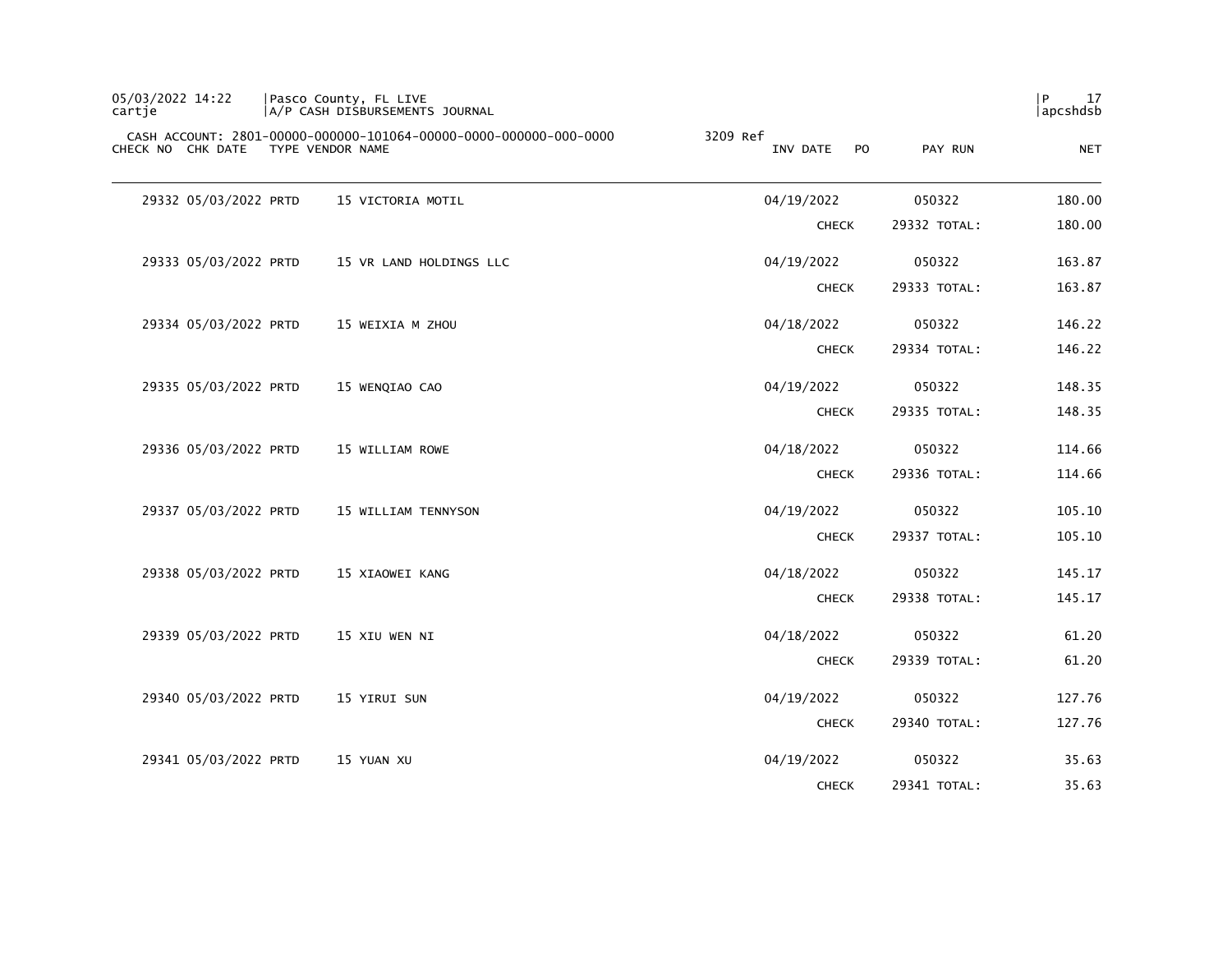05/03/2022 14:22 Pasco County, FL LIVE |P 18 محمد المستخدم المستخدم المستخدم المستخدم المستخدم المستخدم المستخدم المستخدم المستخدم المستخدم المستخدم المستخدم المستخدم المستخدم المستخدم المستخدم المستخدم المستخدم المستخدم ا cartje |A/P CASH DISBURSEMENTS JOURNAL |apcshdsb

NUMBER OF CHECKS 170 \*\*\* CASH ACCOUNT TOTAL \*\*\* 24,104.58

|                                   | COUNT<br>.    | AMOUN <sup>T</sup>              |
|-----------------------------------|---------------|---------------------------------|
| PRINTED<br><b>CHECKS</b><br>TOTAL | ------<br>170 | -----------------<br>24, 104.58 |
|                                   |               |                                 |

\*\*\* GRAND TOTAL \*\*\* 24,104.58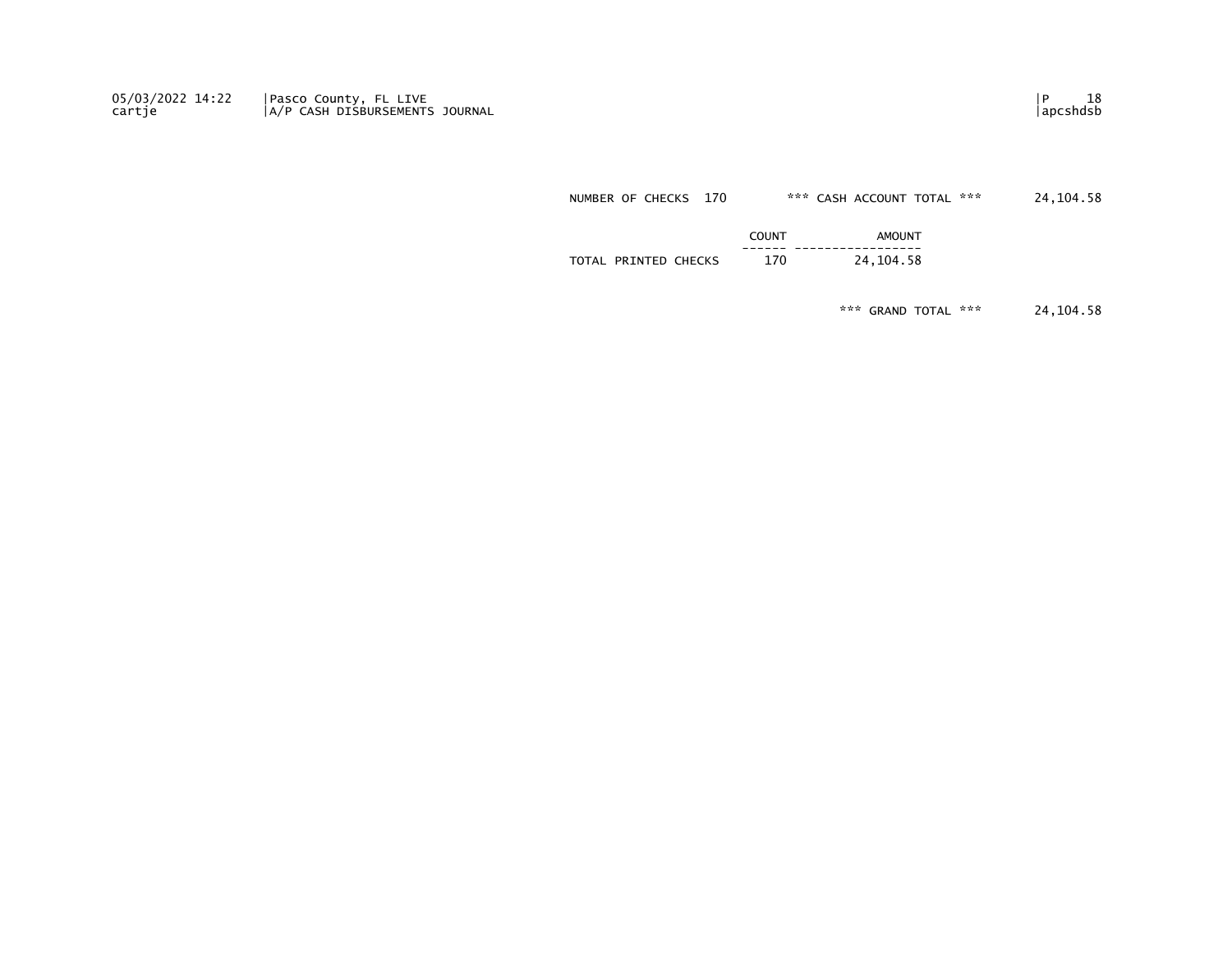| 05/03/2022 14:22<br>Pasco County, FL LIVE<br>cartje                                    | A/P CASH DISBURSEMENTS JOURNAL | JOURNAL ENTRIES TO BE CREATED                               |              |             | 19<br>P<br> apcshdsb |
|----------------------------------------------------------------------------------------|--------------------------------|-------------------------------------------------------------|--------------|-------------|----------------------|
| CLERK: cartje                                                                          |                                |                                                             |              |             |                      |
| YEAR PER<br>JNL<br>SRC ACCOUNT<br>REF 1 REF 2<br>JNL DESC<br>EFF DATE                  | REF <sub>3</sub>               | ACCOUNT DESC<br>LINE DESC                                   | T OB         | DEBIT       | CREDIT               |
| 2022<br>72<br>- 8<br>05/03/2022 050322<br>050322                                       |                                | Vouchers Payable<br>AP CASH DISBURSEMENTS JOURNAL           |              | 24, 104. 58 |                      |
| APP 2801-00000-000000-101064-00000-0000-000000-000-0000<br>05/03/2022 050322<br>050322 |                                | JPMorgan 3209 Util Refunds<br>AP CASH DISBURSEMENTS JOURNAL |              |             | 24, 104.58           |
|                                                                                        |                                | GENERAL LEDGER TOTAL                                        |              | 24, 104. 58 | 24, 104. 58          |
| APP 2801-00000-000000-207401-00000-0000-000000-000-0000<br>050322<br>05/03/2022 050322 |                                | D/T Water&Wstwtr Unit Fund                                  |              | 24, 104. 58 |                      |
| 05/03/2022 050322<br>050322                                                            |                                | Equity In Pooled Cash                                       |              |             | 24, 104. 58          |
|                                                                                        |                                | SYSTEM GENERATED ENTRIES TOTAL                              |              | 24, 104. 58 | 24, 104. 58          |
|                                                                                        |                                | JOURNAL 2022/08/72                                          | <b>TOTAL</b> | 48,209.16   | 48,209.16            |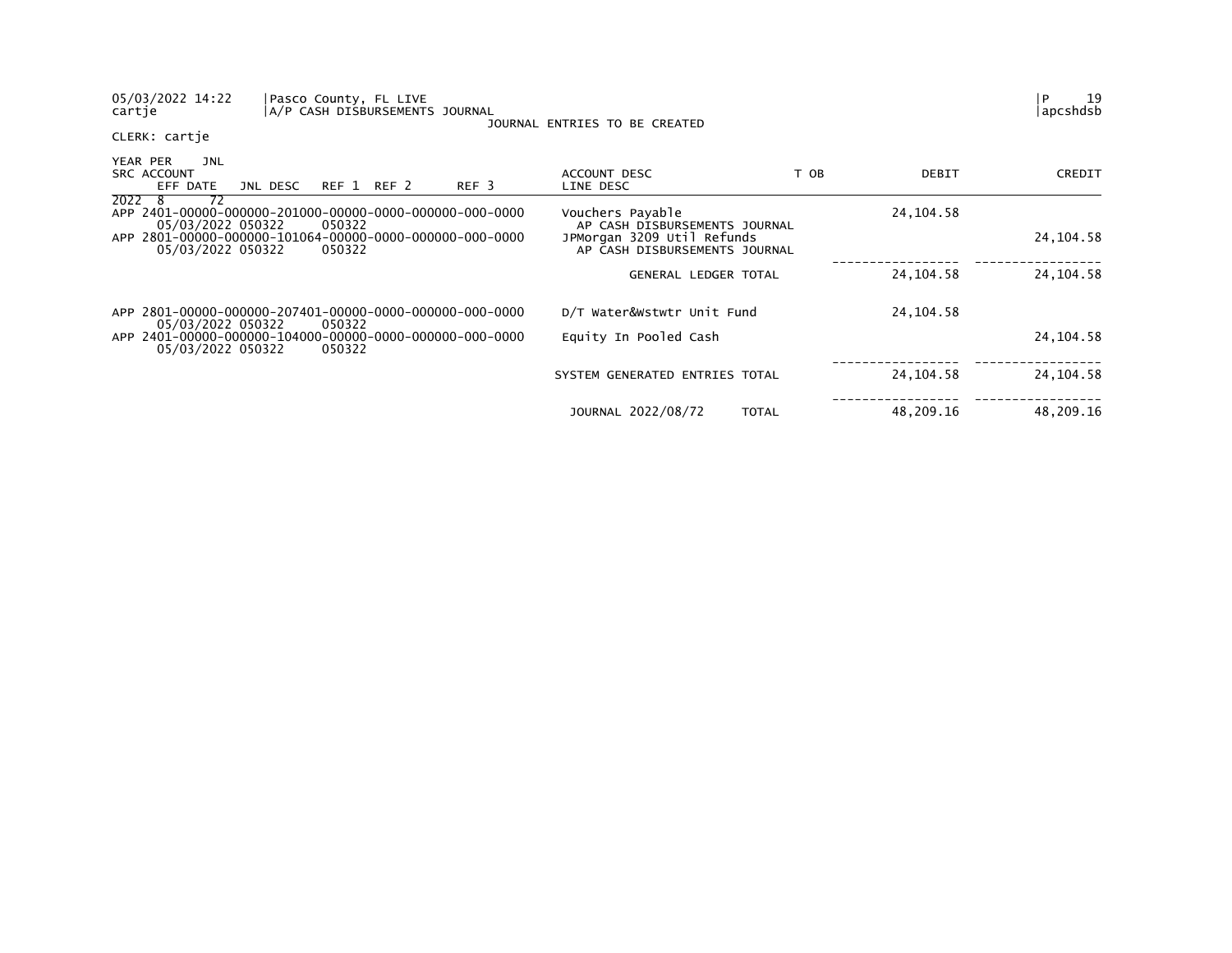| 05/03/2022 14:22<br>cartje        | Pasco County, FL LIVE<br>A/P CASH DISBURSEMENTS JOURNAL<br>JOURNAL ENTRIES TO BE CREATED                                              |                                                          |             | 20<br>apcshdsb |
|-----------------------------------|---------------------------------------------------------------------------------------------------------------------------------------|----------------------------------------------------------|-------------|----------------|
| <b>FUND</b><br>ACCOUNT            | YEAR PER<br>EFF DATE<br>JNL                                                                                                           | ACCOUNT DESCRIPTION                                      | DEBIT       | CREDIT         |
| 2401 Water & Wastewater Unit Fund | 05/03/2022<br>2022 8<br>72.<br>Vouchers Payable                                                                                       | Equity In Pooled Cash                                    | 24, 104.58  | 24, 104. 58    |
|                                   |                                                                                                                                       | FUND TOTAL                                               | 24, 104. 58 | 24, 104. 58    |
| 2801 Board Pooled Cash            | 2022 8<br>72 05/03/2022<br>2801-00000-000000-101064-00000-0000-000000-000-0000<br>2801-00000-000000-207401-00000-0000-000000-000-0000 | JPMorgan 3209 Util Refunds<br>D/T Water&Wstwtr Unit Fund | 24, 104. 58 | 24, 104. 58    |
|                                   |                                                                                                                                       | <b>FUND TOTAL</b>                                        | 24, 104. 58 | 24, 104. 58    |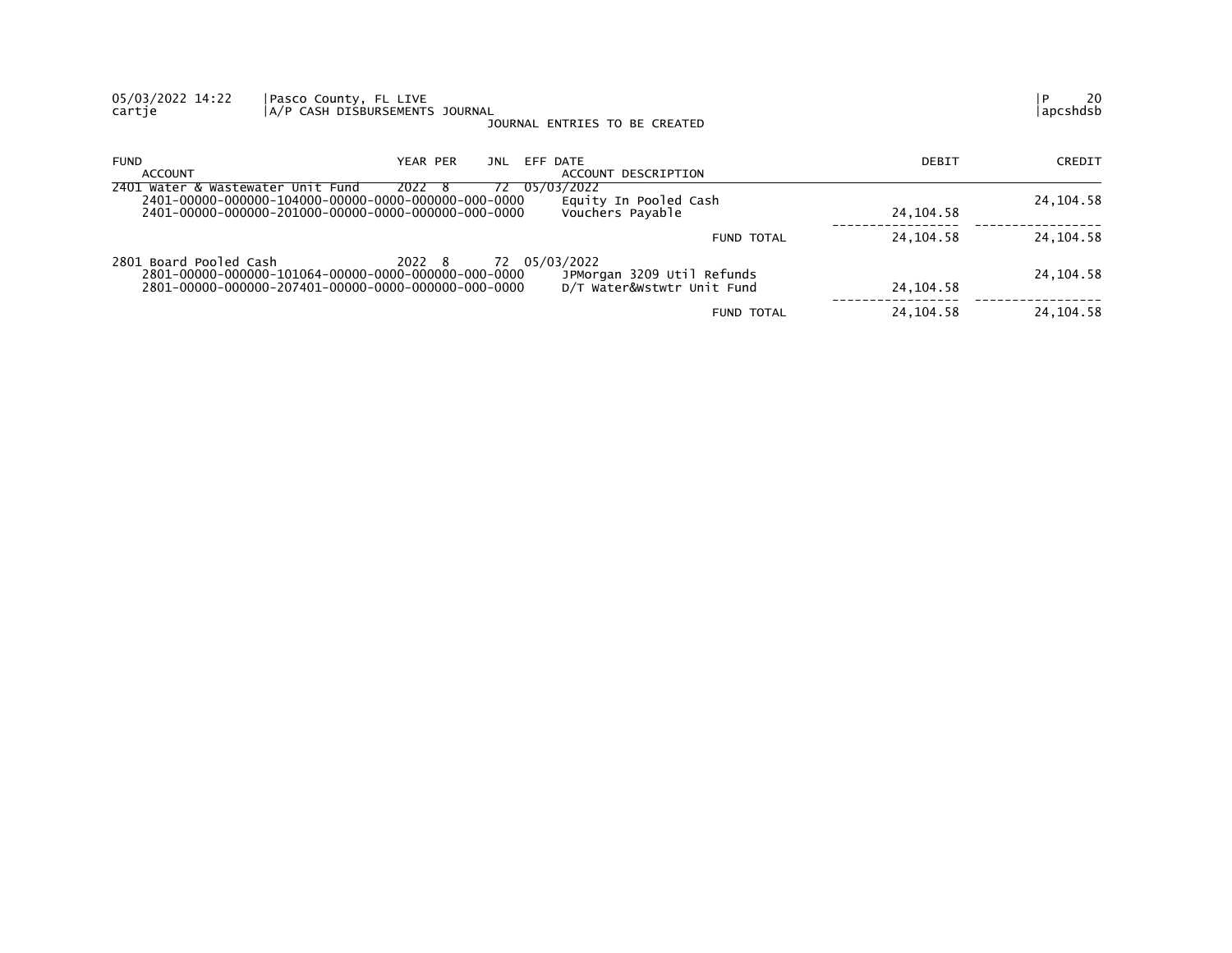| 05/03/2022 14:22<br>cartje | Pasco County, FL LIVE<br>A/P CASH DISBURSEMENTS JOURNAL | JOURNAL ENTRIES TO BE CREATED |             | 21<br>  apcshdsb |
|----------------------------|---------------------------------------------------------|-------------------------------|-------------|------------------|
| <b>FUND</b>                |                                                         |                               | DUE TO      | DUE FR           |
| 2801 Board Pooled Cash     | 2401 Water & Wastewater Unit Fund                       |                               | 24, 104. 58 | 24, 104.58       |
|                            |                                                         | <b>TOTAL</b>                  | 24, 104.58  | 24, 104.58       |

\*\* END OF REPORT - Generated by Carter, Jessica \*\*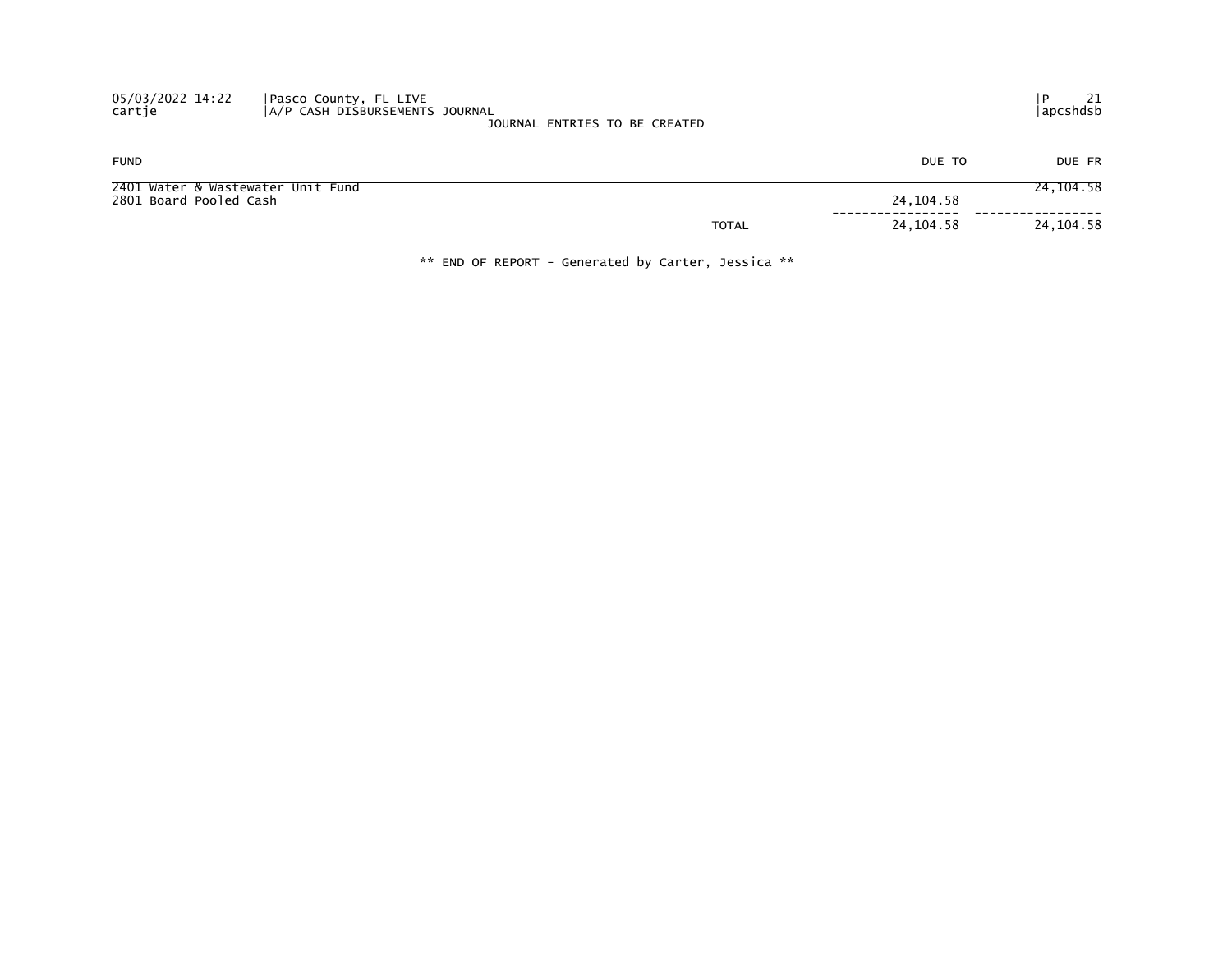| From:               | Katie B. Lester                    |
|---------------------|------------------------------------|
| To:                 | <b>DL-FI-Accounts Payable</b>      |
| Cc:                 | Jessica L. Bleser, Arleen D. White |
| Subject:            | FW: BCC PAYMENTS 05/05/2022        |
| Date:               | Thursday, May 05, 2022 3:34:26 PM  |
| <b>Attachments:</b> | image002.png                       |
|                     | image003.png                       |

CAUTION: This email originated from outside of the organization. Do not click links or open attachments unless you recognize the sender and know the content is safe.

### See approval below



**Katie Lester** Accountant I Fiscal Services Pasco County P: 727-815-7199 Internal: 7583 Internal Services Building 7536 State Street, Suite 221 New Port Richey, FL 34654 klester@pascocountyfl.net [www.mypasco.net](https://urldefense.com/v3/__http://www.mypasco.net/__;!!ELbYQBAoW-A!u7r9IZHTg_VgYAYjdINWn56lJ_rGb7T-vTNl_M84TRlFYIJDk47uOGjC-im4o1DAwd1z9ei5JfTE23Qe$)

"Serving Our Community to Create a Better Future"

**From:** Kathryn Starkey <kstarkey@pascocountyfl.net>

**Sent:** Thursday, May 5, 2022 3:31 PM

**To:** Deryk Berger <dberger@pascocountyfl.net>

Cc: Jessica L. Bleser <jbleser@pascocountyfl.net>; Arleen D. White <awhite@pascocountyfl.net>; Katie B. Lester <klester@pascocountyfl.net>; Kathryn Dolatowski <kdolatowski@pascocountyfl.net>; Coleen A Weaver <cweaver@pascocountyfl.net>; Sonya L. Walling <swalling@pascocountyfl.net> **Subject:** Re: BCC PAYMENTS 05/05/2022

I approve

Get [Outlook for iOS](https://urldefense.com/v3/__https://aka.ms/o0ukef__;!!ELbYQBAoW-A!u7r9IZHTg_VgYAYjdINWn56lJ_rGb7T-vTNl_M84TRlFYIJDk47uOGjC-im4o1DAwd1z9ei5JRAvW7nc$)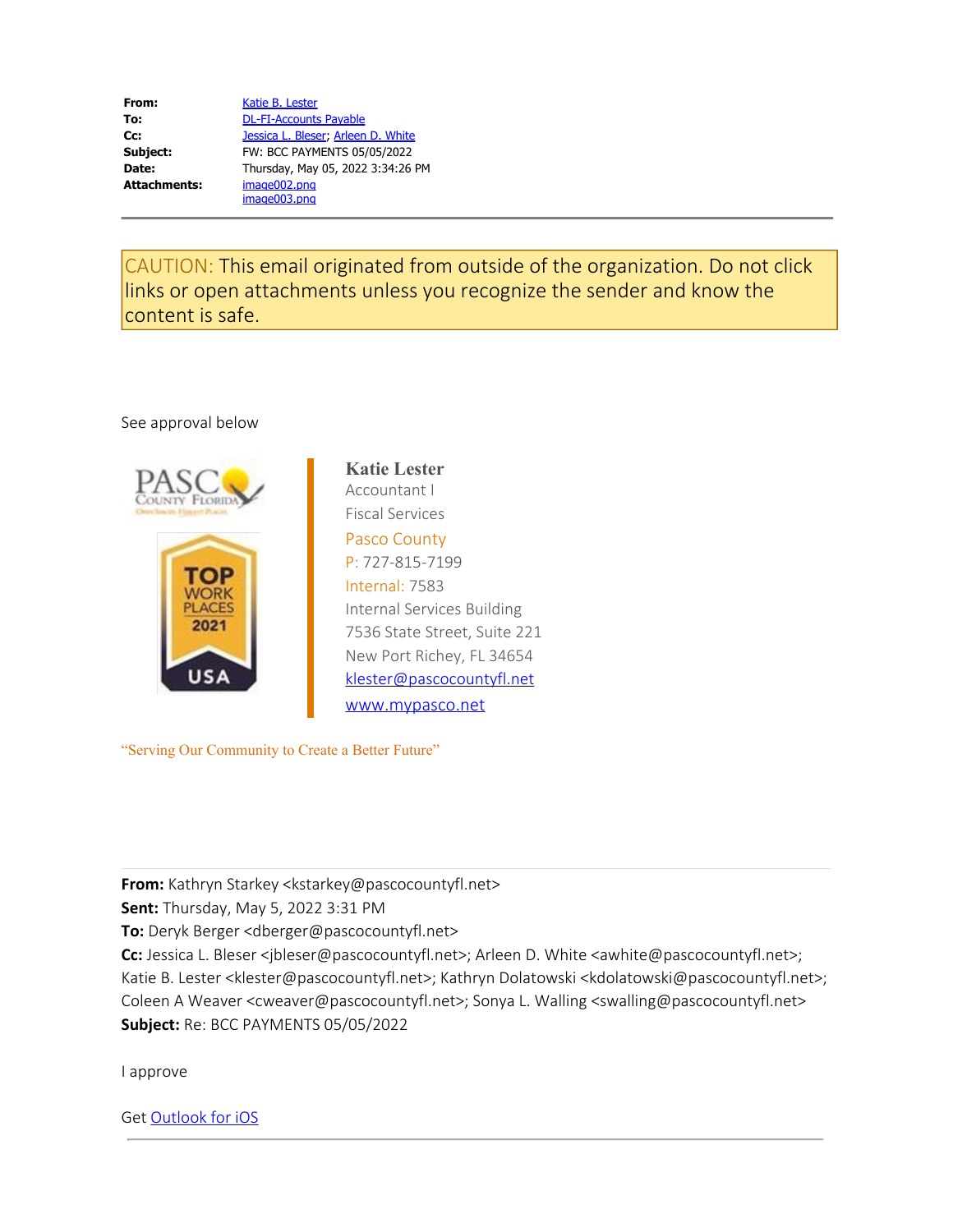**From:** Deryk Berger < dberger@pascocountyfl.net>

**Sent:** Thursday, May 5, 2022 3:24:26 PM

**To:** Kathryn Starkey <**kstarkey@pascocountyfl.net>** 

Cc: Jessica L. Bleser <*jbleser@pascocountyfl.net>*; Arleen D. White [<awhite@pascocountyfl.net](mailto:awhite@pascocountyfl.net)>; Katie B. Lester [<klester@pascocountyfl.net](mailto:klester@pascocountyfl.net)>; Kathryn Dolatowski [<kdolatowski@pascocountyfl.net](mailto:kdolatowski@pascocountyfl.net)>; Coleen A Weaver [<cweaver@pascocountyfl.net](mailto:cweaver@pascocountyfl.net)>; Sonya L. Walling [<swalling@pascocountyfl.net](mailto:swalling@pascocountyfl.net)> **Subject:** RE: BCC PAYMENTS 05/05/2022

Please reply all if approved.

**From:** Katie B. Lester <**klester@pascocountyfl.net> Sent:** Thursday, May 5, 2022 3:15 PM **To:** Deryk Berger [<dberger@pascocountyfl.net](mailto:dberger@pascocountyfl.net)>; Kathryn Dolatowski [<kdolatowski@pascocountyfl.net](mailto:kdolatowski@pascocountyfl.net)>; Coleen A Weaver [<cweaver@pascocountyfl.net](mailto:cweaver@pascocountyfl.net)>; Sonya L. Walling [<swalling@pascocountyfl.net](mailto:swalling@pascocountyfl.net)> Cc: Jessica L. Bleser [<jbleser@pascocountyfl.net](mailto:jbleser@pascocountyfl.net)>; Arleen D. White [<awhite@pascocountyfl.net](mailto:awhite@pascocountyfl.net)> **Subject:** FW: BCC PAYMENTS 05/05/2022 **Importance:** High

Hello,

Can one of you please get this approved? Thank you



**Katie Lester** Accountant I Fiscal Services Pasco County P: 727-815-7199 Internal: 7583 Internal Services Building 7536 State Street, Suite 221 New Port Richey, FL 34654 [klester@pascocountyfl.net](mailto:klester@pascocountyfl.net) [www.mypasco.net](https://urldefense.com/v3/__http://www.mypasco.net/__;!!ELbYQBAoW-A!u7r9IZHTg_VgYAYjdINWn56lJ_rGb7T-vTNl_M84TRlFYIJDk47uOGjC-im4o1DAwd1z9ei5JfTE23Qe$)

"Serving Our Community to Create a Better Future"

**From:** Thomas, Alison <[AThomas@pascoclerk.com>](mailto:AThomas@pascoclerk.com)

**Sent:** Thursday, May 5, 2022 3:11 PM

To: Katie B. Lester [<klester@pascocountyfl.net](mailto:klester@pascocountyfl.net)>

Cc: Jessica L. Bleser <*jbleser@pascocountyfl.net>*; Arleen D. White <*awhite@pascocountyfl.net>*; DL-FI-Accounts Payable [<DL-FI-AccountsPayable@pascoclerk.com](mailto:DL-FI-AccountsPayable@pascoclerk.com)>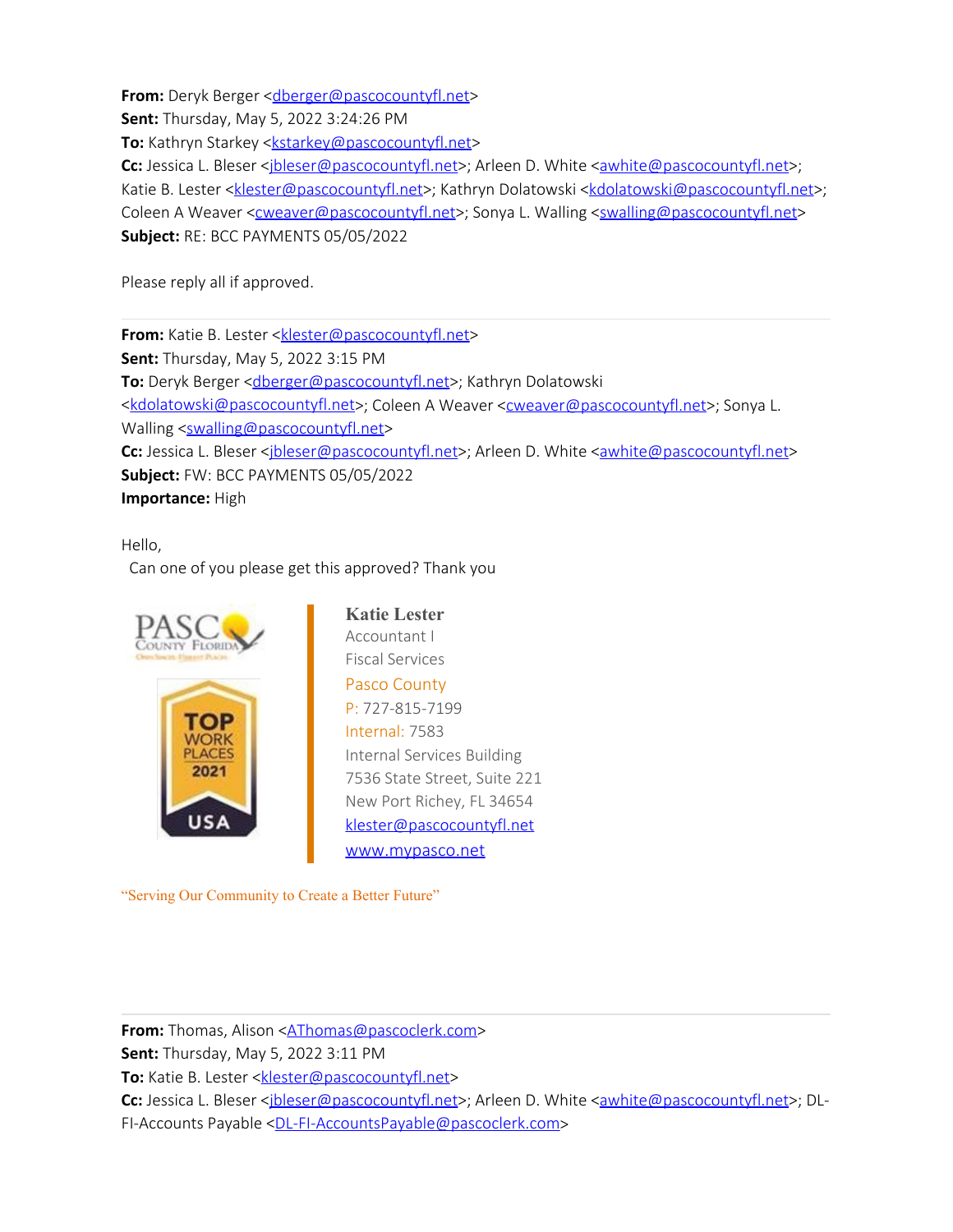**Subject:** BCC PAYMENTS 05/05/2022 **Importance:** High

Good afternoon Katie,

We would appreciate if you would have today's payments approved.

Let us know if you have any questions.

Thank you!

Sincerely, Alison Thomas Grants/Contract Specialist Accounts Payable Deputy Clerk

# Office of Nikki Alvarez-Sowles, Esq.

Pasco County Clerk & Comptroller 14236 Sixth Street, Suite 201 Dade City, FL 33523 Dade City (352) 521-4598 [athomas@pascoclerk.com](mailto:athomas@pascoclerk.com)



The information transmitted, including attachments, is intended only for the person(s) or entity to which it is addressed and may contain material that is confidential, privileged and/or exempt from disclosure under applicable law. Any review, retransmission, dissemination or other use of, or taking of any action in reliance upon this information by persons or entities other than the intended recipient is prohibited. If you received this in error, please contact the sender and destroy any copies of this information. Under Florida law, email addresses are public records. If you do not want your email address released in response to a public-records request, do not send electronic mail to this entity. Instead, contact this office by phone or in writing.

CUSA18A7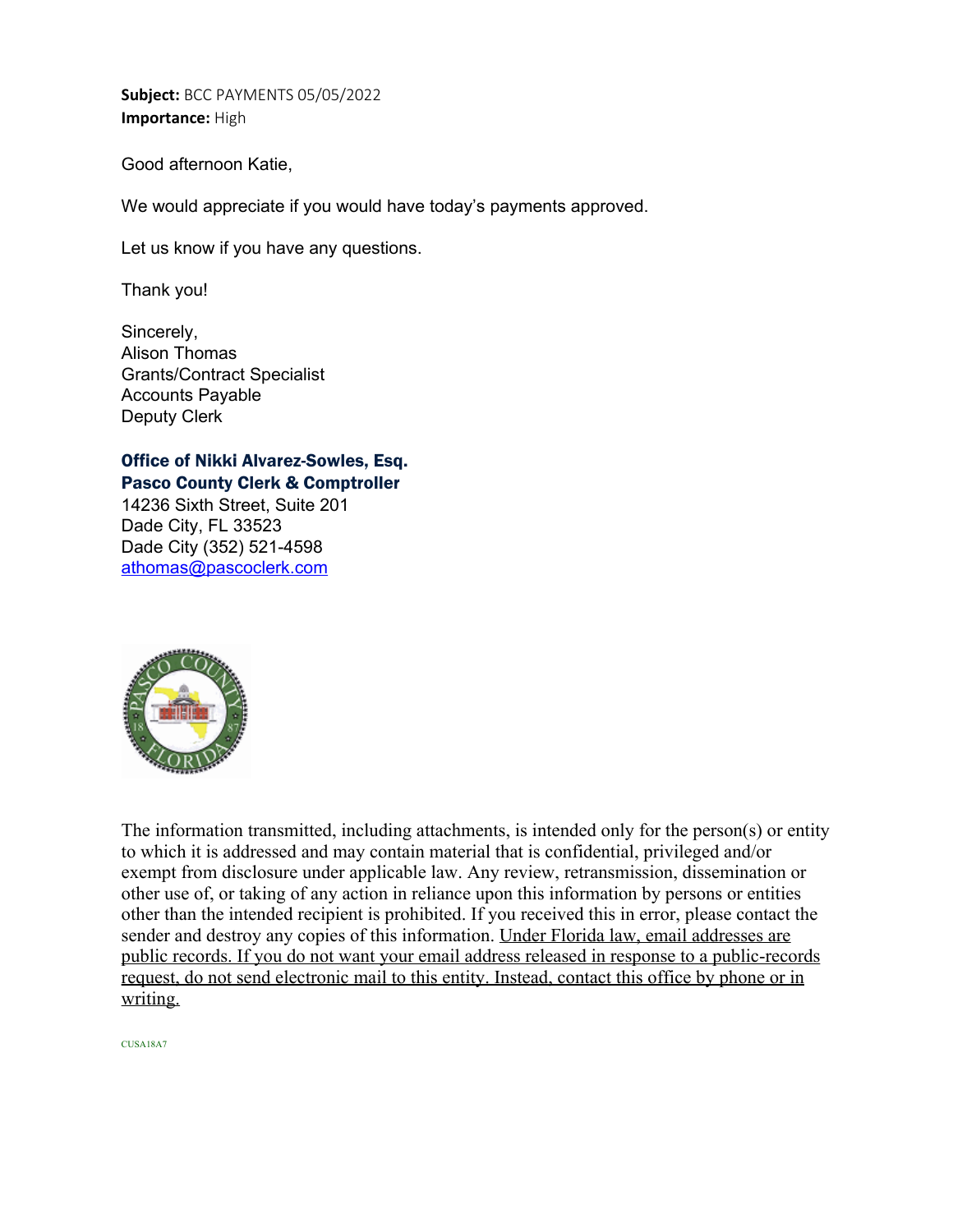# munis a tyler erp solution

| <b>VENDOR NAME</b> |                                      | INV DATE VOUCHER PO          |                                            | CHECK NO T CHK DATE GL ACCOUNT |  |                       |                 | <b>GL ACCOUNT DESCRIPTION</b>                                     |           |
|--------------------|--------------------------------------|------------------------------|--------------------------------------------|--------------------------------|--|-----------------------|-----------------|-------------------------------------------------------------------|-----------|
|                    |                                      |                              |                                            |                                |  |                       |                 |                                                                   |           |
|                    | 9084 1ST CLASS ROOFING INC           | 11/01/21                     |                                            |                                |  |                       |                 | 601319 P 05/05/22 10000240 562000 00000 Buildings                 | 6,891.91  |
|                    |                                      | INVOICE: JP17716456          |                                            |                                |  |                       |                 |                                                                   |           |
|                    | <b>VENDOR TOTALS</b>                 |                              | 199,203.49 YTD INVOICED                    |                                |  | 199,203.49 YTD PAID   |                 |                                                                   | 6,891.91  |
|                    | 10681 ABBOTT LABORATORIES INC        | 04/25/22                     |                                            |                                |  |                       |                 | 601320 P 05/05/22 10006610 534000 00000 other Services            | 941.76    |
|                    |                                      | INVOICE: 830781873           |                                            |                                |  |                       |                 |                                                                   |           |
|                    | <b>VENDOR TOTALS</b>                 |                              | 941.76 YTD INVOICED                        |                                |  |                       | 941.76 YTD PAID |                                                                   | 941.76    |
|                    | 6886 ACCESSIBLE SOLUTIONS INC        | 05/02/22                     | 22000752                                   |                                |  |                       |                 | 601321 P 05/05/22 10000750 534000 00000 other Services            | 540.05    |
|                    | INVOICE: 42524                       |                              |                                            |                                |  |                       |                 |                                                                   |           |
|                    | <b>VENDOR TOTALS</b>                 |                              | 4,320.40 YTD INVOICED                      |                                |  | 4,320.40 YTD PAID     |                 |                                                                   | 540.05    |
|                    | 6753 AD-VANCE PERSONNEL SERVICES INC | 04/29/22                     | 22000437                                   |                                |  |                       |                 | 601322 P 05/05/22 10059830 534000 00000 other Services            | 614.29    |
|                    | INVOICE: 9165915                     |                              |                                            |                                |  |                       |                 |                                                                   |           |
|                    | INVOICE:                             | 04/08/22<br>9165422          | 22000782                                   |                                |  |                       |                 | 601322 P 05/05/22 10000350 534000 00000 Other Services            | 2,174.00  |
|                    | INVOICE: 9165914                     | 04/29/22                     | 22000782                                   |                                |  |                       |                 | 601322 P 05/05/22 10000350 534000 00000 other Services            | 2,174.00  |
|                    | INVOICE: 9165916                     | 04/29/22                     | 22000437                                   |                                |  |                       |                 | 601322 P 05/05/22 10010350 534000 00000 other Services            | 642.60    |
|                    | <b>VENDOR TOTALS</b>                 |                              | 176,382.80 YTD INVOICED                    |                                |  | 191,802.18 YTD PAID   |                 |                                                                   | 5,604.89  |
|                    |                                      |                              | 2886 AJAX PAVING INDUSTRIES OF FLORIDA LLC |                                |  |                       |                 |                                                                   |           |
|                    | INVOICE: 224817                      | 04/29/22                     | 22000372                                   |                                |  |                       |                 | 601323 P 05/05/22 10010350 552008 00000 Maint Materials-Not Rds&B | 203.68    |
|                    | INVOICE: 224691                      | 04/27/22                     | 22000372                                   |                                |  |                       |                 | 601323 P 05/05/22 10010350 552008 00000 Maint Materials-Not Rds&B | 205.02    |
|                    | INVOICE: 224530                      | 04/25/22                     | 22000372                                   |                                |  |                       |                 | 601323 P 05/05/22 10010350 552008 00000 Maint Materials-Not Rds&B | 409.37    |
|                    | <b>VENDOR TOTALS</b>                 |                              | 33,721.32 YTD INVOICED                     |                                |  | 2,124,877.40 YTD PAID |                 |                                                                   | 818.07    |
|                    | 5789 ALAN JAY CHEVROLET CADILLAC INC |                              |                                            |                                |  |                       |                 |                                                                   |           |
|                    | INVOICE:                             | 04/21/22<br><b>FNUA68622</b> | 22000584                                   |                                |  |                       |                 | 601324 P 05/05/22 10017360 564000 00000 Fleet Machinery & Equipme | 1,816.61  |
|                    | INVOICE:                             | 04/21/22<br><b>FNUA68622</b> | 22000584                                   |                                |  |                       |                 | 601324 P 05/05/22 10017450 564000 00000 Fleet Machinery & Equipme | 3,846.62  |
|                    | INVOICE:                             | 04/21/22<br><b>FNUA68622</b> | 22000584                                   |                                |  |                       |                 | 601324 P 05/05/22 10035250 564000 00000 Fleet Machinery & Equipme | 11,835.75 |
|                    |                                      | 04/21/22                     | 22000584                                   |                                |  |                       |                 | 601324 P 05/05/22 10020070 534030 00000 Federal Contracted Servic | 4,432.02  |
|                    | INVOICE:                             | <b>FNUA68622</b><br>04/21/22 | 22000584                                   |                                |  |                       |                 | 601324 P 05/05/22 10020070 534032 00000 Local Contracted Services | 1,108.00  |
|                    | INVOICE:                             | <b>FNUA68622</b>             |                                            |                                |  |                       |                 |                                                                   |           |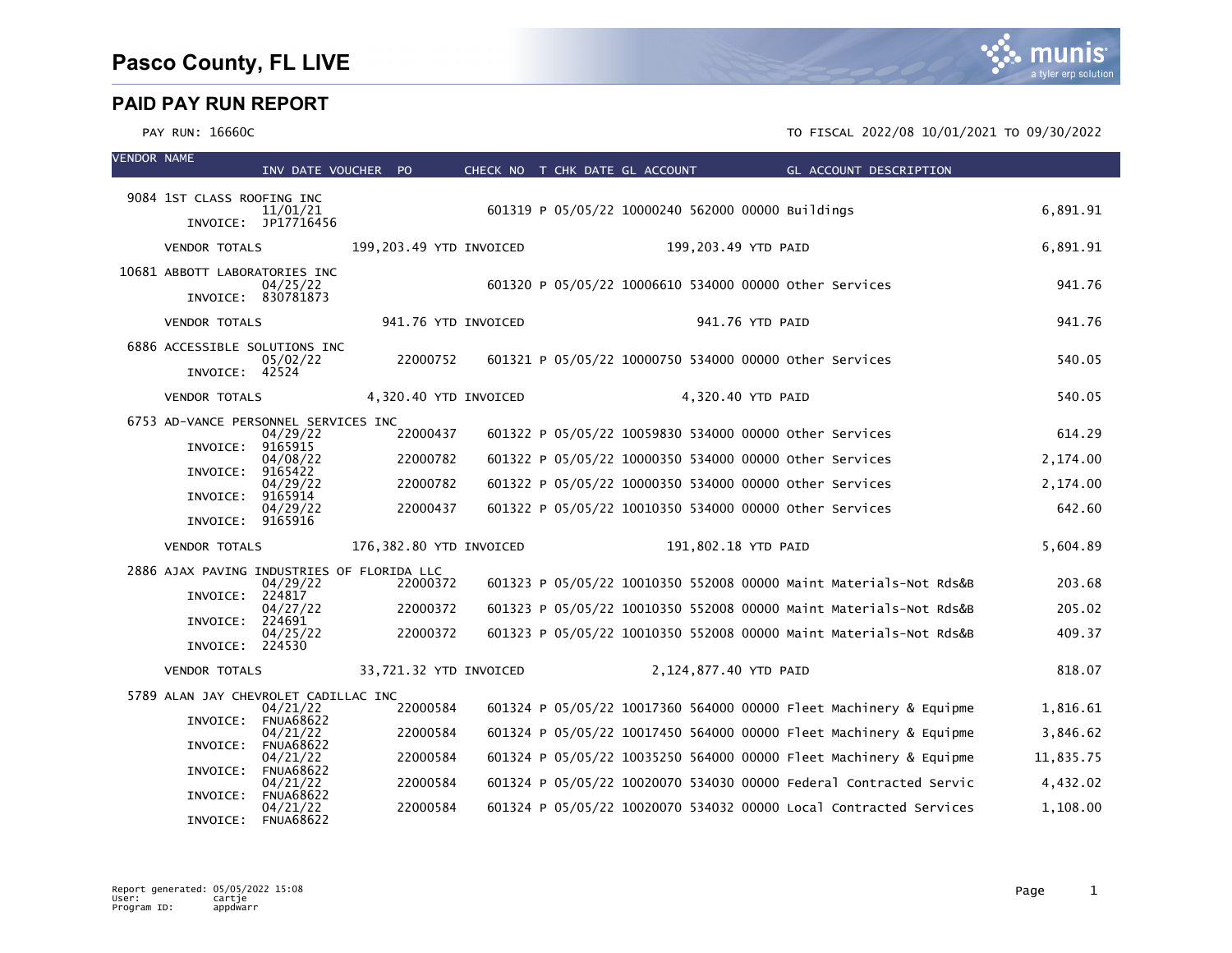

| CHECK NO T CHK DATE GL ACCOUNT<br>GL ACCOUNT DESCRIPTION<br>INV DATE VOUCHER PO                                           |           |
|---------------------------------------------------------------------------------------------------------------------------|-----------|
|                                                                                                                           |           |
| 601324 P 05/05/22 10017360 564000 00000 Fleet Machinery & Equipme<br>04/11/22<br>22000584<br><b>FNUA71504</b><br>INVOICE: | 1,816.62  |
| 22000584<br>601324 P 05/05/22 10017450 564000 00000 Fleet Machinery & Equipme<br>04/11/22                                 | 3,846.62  |
| INVOICE:<br><b>FNUA71504</b><br>22000584<br>601324 P 05/05/22 10035250 564000 00000 Fleet Machinery & Equipme             | 11,835.75 |
| 04/11/22<br>INVOICE:<br><b>FNUA71504</b>                                                                                  |           |
| 22000584<br>601324 P 05/05/22 10020070 534030 00000 Federal Contracted Servic<br>04/11/22                                 | 4,432.01  |
| INVOICE:<br><b>FNUA71504</b><br>22000584<br>601324 P 05/05/22 10020070 534032 00000 Local Contracted Services<br>04/11/22 | 1,108.00  |
| INVOICE:<br><b>FNUA71504</b>                                                                                              |           |
| 22000584<br>601324 P 05/05/22 10017360 564000 00000 Fleet Machinery & Equipme<br>04/19/22<br>INVOICE:<br><b>FNGB00376</b> | 2,329.29  |
| 22000584<br>601324 P 05/05/22 10017450 564000 00000 Fleet Machinery & Equipme<br>04/19/22                                 | 4,932.20  |
| INVOICE:<br><b>FNGB00376</b><br>22000584<br>601324 P 05/05/22 10035250 564000 00000 Fleet Machinery & Equipme<br>04/19/22 | 15,176.00 |
| INVOICE:<br><b>FNGB00376</b>                                                                                              |           |
| 22000584<br>601324 P 05/05/22 10020070 534030 00000 Federal Contracted Servic<br>04/19/22                                 | 5,682.81  |
| INVOICE:<br><b>FNGB00376</b><br>22000584<br>601324 P 05/05/22 10020070 534032 00000 Local Contracted Services<br>04/19/22 | 1,420.70  |
| INVOICE:<br><b>FNGB00376</b>                                                                                              |           |
| 22000584<br>601324 P 05/05/22 10017360 564000 00000 Fleet Machinery & Equipme<br>04/19/22<br>INVOICE:<br><b>FNGB01122</b> | 2,329.30  |
| 22000584<br>601324 P 05/05/22 10017450 564000 00000 Fleet Machinery & Equipme<br>04/19/22                                 | 4,932.20  |
| INVOICE:<br><b>FNGB01122</b><br>22000584<br>601324 P 05/05/22 10035250 564000 00000 Fleet Machinery & Equipme<br>04/19/22 | 15,176.00 |
| INVOICE:<br><b>FNGB01122</b>                                                                                              |           |
| 22000584<br>601324 P 05/05/22 10020070 534030 00000 Federal Contracted Servic<br>04/19/22<br>INVOICE:<br><b>FNGB01122</b> | 5,682.80  |
| 22000584<br>601324 P 05/05/22 10020070 534032 00000 Local Contracted Services<br>04/19/22                                 | 1,420.70  |
| INVOICE:<br><b>FNGB01122</b>                                                                                              |           |
| 601324 P 05/05/22 10017360 564000 00000 Fleet Machinery & Equipme<br>22000584<br>04/19/22<br>INVOICE:<br><b>FNGB01130</b> | 2,329.29  |
| 601324 P 05/05/22 10017450 564000 00000 Fleet Machinery & Equipme<br>22000584<br>04/19/22                                 | 4,932.20  |
| INVOICE:<br><b>FNGB01130</b><br>22000584<br>601324 P 05/05/22 10035250 564000 00000 Fleet Machinery & Equipme<br>04/19/22 | 15,176.00 |
| INVOICE:<br><b>FNGB01130</b>                                                                                              |           |
| 22000584<br>601324 P 05/05/22 10020070 534030 00000 Federal Contracted Servic<br>04/19/22<br>INVOICE:<br><b>FNGB01130</b> | 5,682.81  |
| 22000584<br>601324 P 05/05/22 10020070 534032 00000 Local Contracted Services<br>04/19/22                                 | 1,420.70  |
| INVOICE:<br><b>FNGB01130</b><br>601324 P 05/05/22 10017360 564000 00000 Fleet Machinery & Equipme<br>22000584<br>04/19/22 | 2,329.30  |
| INVOICE:<br><b>FNGB01494</b>                                                                                              |           |
| 22000584<br>601324 P 05/05/22 10017450 564000 00000 Fleet Machinery & Equipme<br>04/19/22                                 | 4,932.20  |
| INVOICE:<br><b>FNGB01494</b><br>22000584<br>601324 P 05/05/22 10035250 564000 00000 Fleet Machinery & Equipme<br>04/19/22 | 15,176.00 |
| INVOICE:<br><b>FNGB01494</b>                                                                                              |           |
| 22000584<br>601324 P 05/05/22 10020070 534030 00000 Federal Contracted Servic<br>04/19/22<br>INVOICE:<br><b>FNGB01494</b> | 5,682.80  |
| 601324 P 05/05/22 10020070 534032 00000 Local Contracted Services<br>22000584<br>04/19/22                                 | 1,420.70  |
| <b>FNGB01494</b><br>INVOICE:<br>22000584<br>601324 P 05/05/22 10017360 564000 00000 Fleet Machinery & Equipme<br>04/19/22 | 2,329.29  |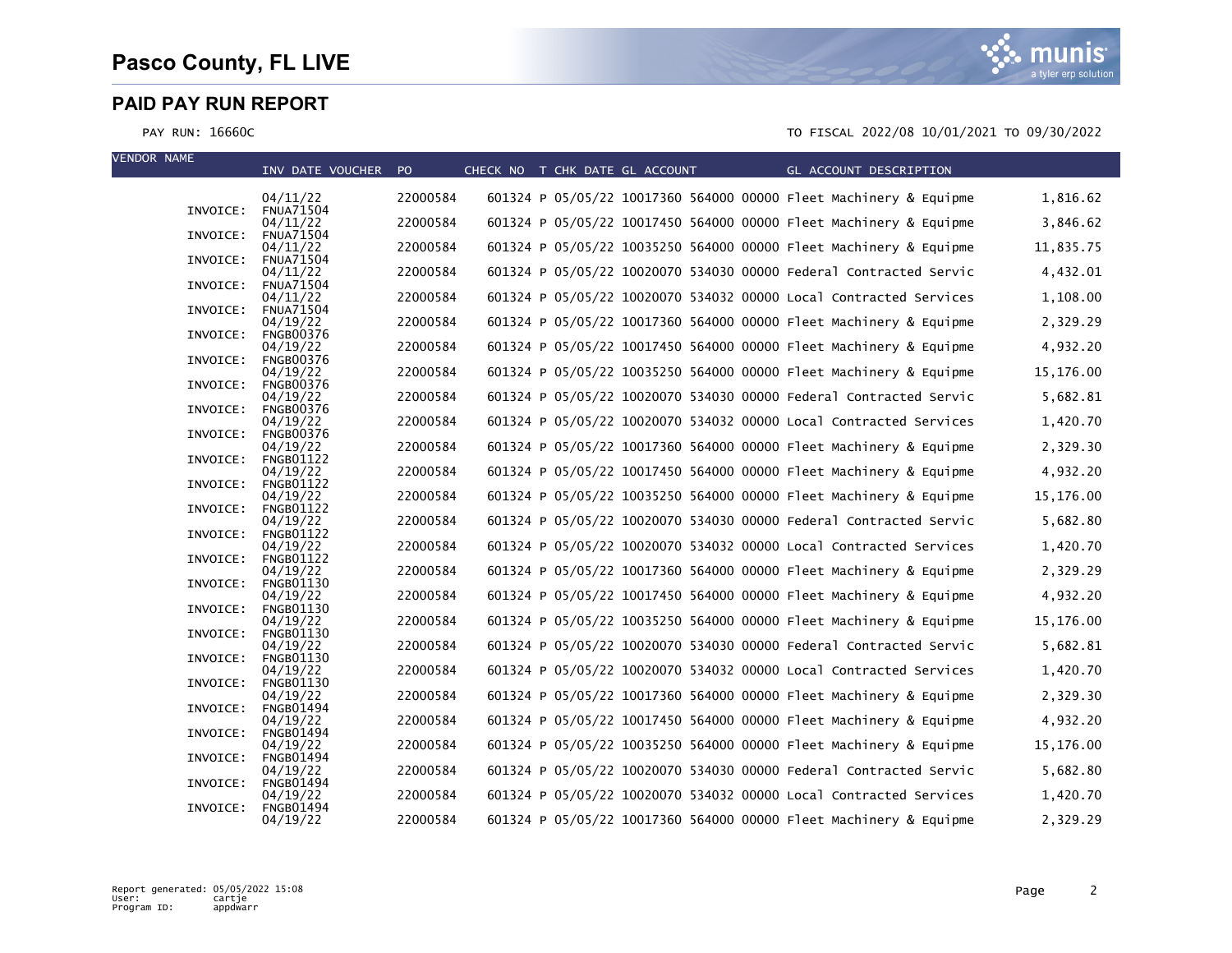



| <b>VENDOR NAME</b>        |                      | INV DATE VOUCHER PO            |                         |  | CHECK NO T CHK DATE GL ACCOUNT | GL ACCOUNT DESCRIPTION<br><b>Service Service</b>                  |            |
|---------------------------|----------------------|--------------------------------|-------------------------|--|--------------------------------|-------------------------------------------------------------------|------------|
|                           |                      |                                |                         |  |                                |                                                                   |            |
|                           |                      | INVOICE: FNGB02348<br>04/19/22 | 22000584                |  |                                | 601324 P 05/05/22 10017450 564000 00000 Fleet Machinery & Equipme | 4,932.20   |
|                           | INVOICE:             | <b>FNGB02348</b>               | 22000584                |  |                                | 601324 P 05/05/22 10035250 564000 00000 Fleet Machinery & Equipme |            |
|                           | INVOICE:             | 04/19/22<br><b>FNGB02348</b>   |                         |  |                                |                                                                   | 15,176.00  |
|                           | INVOICE:             | 04/19/22<br><b>FNGB02348</b>   | 22000584                |  |                                | 601324 P 05/05/22 10020070 534030 00000 Federal Contracted Servic | 5,682.81   |
|                           |                      | 04/19/22<br>INVOICE: FNGB02348 | 22000584                |  |                                | 601324 P 05/05/22 10020070 534032 00000 Local Contracted Services | 1,420.70   |
|                           | <b>VENDOR TOTALS</b> |                                | 193,783.00 YTD INVOICED |  |                                | 193,783.00 YTD PAID                                               | 193,783.00 |
|                           | 1 AMBULANCE REFUNDS  |                                |                         |  |                                |                                                                   |            |
|                           | INVOICE:             | 05/02/22<br>1968908            |                         |  |                                | 601326 P 05/05/22 10007170 115040 00000 Ambulance Billing         | 22.50      |
|                           |                      | 05/04/22                       |                         |  |                                | 601327 P 05/05/22 10007170 115040 00000 Ambulance Billing         | 92.05      |
|                           | INVOICE:             | 2140982<br>05/04/22            |                         |  |                                | 601328 P 05/05/22 10007170 115040 00000 Ambulance Billing         | 361.76     |
|                           | INVOICE:             | 2173608                        |                         |  |                                |                                                                   |            |
|                           | INVOICE:             | 05/04/22<br>1953389            |                         |  |                                | 601325 P 05/05/22 10007170 115040 00000 Ambulance Billing         | 16.88      |
|                           |                      | 05/04/22                       |                         |  |                                | 601329 P 05/05/22 10007170 115040 00000 Ambulance Billing         | 22.50      |
|                           | INVOICE:             | 1956903<br>05/04/22            |                         |  |                                | 601330 P 05/05/22 10007170 115040 00000 Ambulance Billing         | 22.50      |
|                           | INVOICE:             | 1945898<br>05/04/22            |                         |  |                                | 601331 P 05/05/22 10007170 115040 00000 Ambulance Billing         | 16.88      |
|                           | INVOICE:             | 1954558                        |                         |  |                                |                                                                   |            |
|                           | INVOICE:             | 05/04/22<br>1949846            |                         |  |                                | 601332 P 05/05/22 10007170 115040 00000 Ambulance Billing         | 22.50      |
|                           |                      | 05/04/22                       |                         |  |                                | 601333 P 05/05/22 10007170 115040 00000 Ambulance Billing         | 1,356.60   |
|                           | INVOICE:             | 223037<br>05/04/22             |                         |  |                                | 601334 P 05/05/22 10007170 115040 00000 Ambulance Billing         | 16.88      |
|                           | INVOICE:             | 1972675                        |                         |  |                                |                                                                   |            |
|                           | INVOICE:             | 05/04/22<br>2059444A           |                         |  |                                | 601335 P 05/05/22 10007170 115040 00000 Ambulance Billing         | 1,344.38   |
|                           | INVOICE:             | 05/04/22<br>2128426            |                         |  |                                | 601336 P 05/05/22 10007170 115040 00000 Ambulance Billing         | 525.84     |
|                           |                      | 05/04/22                       |                         |  |                                | 601337 P 05/05/22 10007170 115040 00000 Ambulance Billing         | 421.13     |
|                           | INVOICE:             | 1610190401<br>05/04/22         |                         |  |                                | 601338 P 05/05/22 10007170 115040 00000 Ambulance Billing         | 572.39     |
|                           |                      | INVOICE: 2129961               |                         |  |                                |                                                                   |            |
|                           | <b>VENDOR TOTALS</b> |                                | 66,057.14 YTD INVOICED  |  |                                | 66,057.14 YTD PAID                                                | 4,814.79   |
| 10236 AMERIGAS PROPANE LP |                      |                                |                         |  |                                |                                                                   |            |
|                           | INVOICE:             | 04/26/22<br>3135908321         |                         |  |                                | 601339 P 05/05/22 10012490 543002 00000 Utilities - Gas           | 722.64     |
|                           | INVOICE:             | 04/20/22<br>3135570950         |                         |  |                                | 601339 P 05/05/22 10012610 543002 00000 Utilities - Gas           | 1,035.94   |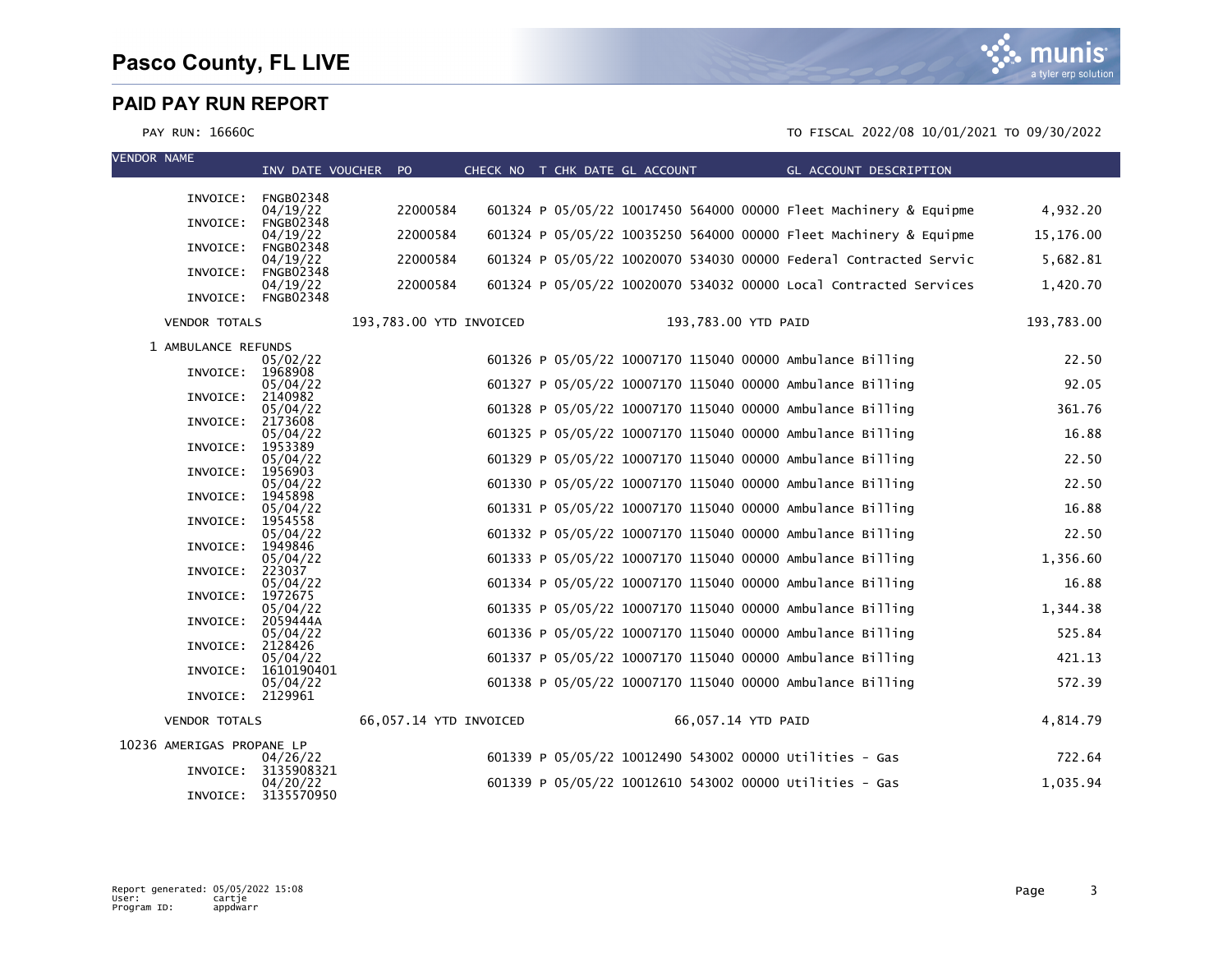

| <b>VENDOR NAME</b> |                                                  | INV DATE VOUCHER PO |          |                           | CHECK NO T CHK DATE GL ACCOUNT |                       | GL ACCOUNT DESCRIPTION                                            |              |
|--------------------|--------------------------------------------------|---------------------|----------|---------------------------|--------------------------------|-----------------------|-------------------------------------------------------------------|--------------|
|                    |                                                  |                     |          |                           |                                |                       |                                                                   |              |
|                    | VENDOR TOTALS                                    |                     |          | 17,323.16 YTD INVOICED    |                                |                       | 19,116.84 YTD PAID                                                | 1,758.58     |
|                    | 10120 AXELLIANT LLC                              | 04/25/22            | 22001339 |                           |                                |                       | 601340 P 05/05/22 10000400 554000 00000 Subscriptions             | 7,889.50     |
|                    | INVOICE: PSI003407<br><b>VENDOR TOTALS</b>       |                     |          | 7,889.50 YTD INVOICED     |                                |                       | 7,889.50 YTD PAID                                                 | 7,889.50     |
|                    |                                                  |                     |          |                           |                                |                       |                                                                   |              |
|                    | 3663 BADGER METER INC<br>INVOICE:                | 04/27/22<br>1501614 | 22000095 |                           |                                |                       | 601341 P 05/05/22 10060190 141000 00000 Materials and Supplies    | 148.62       |
|                    |                                                  | 04/18/22            | 22000095 |                           |                                |                       | 601341 P 05/05/22 10060190 141000 00000 Materials and Supplies    | 96,624.00    |
|                    | INVOICE:<br>INVOICE: 1501611                     | 1499532<br>04/27/22 | 22000095 |                           |                                |                       | 601341 P 05/05/22 10060190 141000 00000 Materials and Supplies    | 736,391.50   |
|                    | <b>VENDOR TOTALS</b>                             |                     |          | 2,665,005.33 YTD INVOICED |                                | 3,026,697.07 YTD PAID |                                                                   | 833, 164. 12 |
|                    | 4496 BEST LINE OIL COMPANY INC                   |                     |          |                           |                                |                       |                                                                   |              |
|                    | INVOICE:                                         | 04/18/22<br>548221  | 22000055 |                           |                                |                       | 601342 P 05/05/22 10062060 552001 00000 Gas 01l Lubricants        | 1,636.55     |
|                    |                                                  | 04/21/22            | 22000055 |                           |                                |                       | 601342 P 05/05/22 10062060 552001 00000 Gas 01l Lubricants        | 1,880.74     |
|                    | INVOICE:                                         | 548358<br>04/21/22  | 22000055 |                           |                                |                       | 601342 P 05/05/22 10062060 552001 00000 Gas 01l Lubricants        | 1,438.77     |
|                    | INVOICE:                                         | 548359<br>04/21/22  | 22000055 |                           |                                |                       | 601342 P 05/05/22 10062060 552001 00000 Gas 0il Lubricants        | 808.72       |
|                    | INVOICE:                                         | 548360<br>04/21/22  | 22000055 |                           |                                |                       | 601342 P 05/05/22 10062060 552001 00000 Gas 0il Lubricants        | 1,161.36     |
|                    | INVOICE:                                         | 548361<br>04/21/22  | 22000055 |                           |                                |                       | 601342 P 05/05/22 10062060 552001 00000 Gas 01l Lubricants        | 611.24       |
|                    | INVOICE:                                         | 548362<br>04/25/22  | 22000055 |                           |                                |                       | 601342 P 05/05/22 10062060 552001 00000 Gas 01l Lubricants        | 934.17       |
|                    | INVOICE:                                         | 548483              |          |                           |                                |                       |                                                                   |              |
|                    | <b>VENDOR TOTALS</b>                             |                     |          | 166,952.47 YTD INVOICED   |                                |                       | 176,331.69 YTD PAID                                               | 8,471.55     |
|                    | 6015 BLACK JACK MEDIA GROUP INC                  |                     |          |                           |                                |                       |                                                                   |              |
|                    | INVOICE:                                         | 04/21/22<br>5932    | 22000783 |                           |                                |                       | 601343 P 05/05/22 10020070 534030 00000 Federal Contracted Servic | 3,920.00     |
|                    | INVOICE: 5932                                    | 04/21/22            | 22000783 |                           |                                |                       | 601343 P 05/05/22 10020070 534032 00000 Local Contracted Services | 980.00       |
|                    | <b>VENDOR TOTALS</b>                             |                     |          | 46,760.00 YTD INVOICED    |                                |                       | 46,400.00 YTD PAID                                                | 4,900.00     |
|                    | 3378 BOUND TREE MEDICAL LLC<br>INVOICE: 84492637 | 04/19/22            | 22000215 |                           |                                |                       | 601344 P 05/05/22 10060190 141000 00000 Materials and Supplies    | 4,597.90     |
|                    | <b>VENDOR TOTALS</b>                             |                     |          | 95,667.21 YTD INVOICED    |                                |                       | 31,359.13 YTD PAID                                                | 4,597.90     |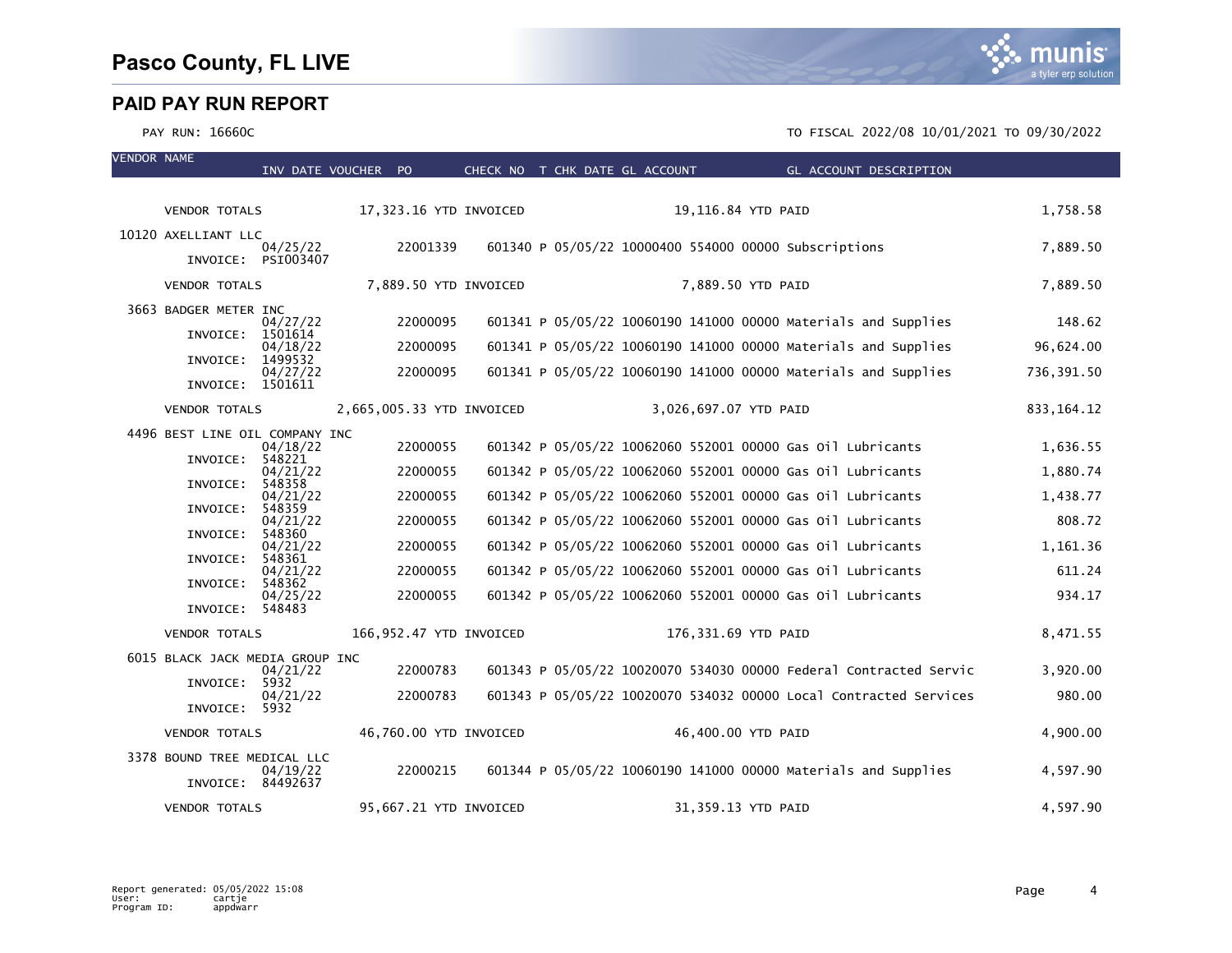| <b>VENDOR NAME</b> |                                         | INV DATE VOUCHER PO              |                         |  | CHECK NO T CHK DATE GL ACCOUNT | GL ACCOUNT DESCRIPTION                                            |           |
|--------------------|-----------------------------------------|----------------------------------|-------------------------|--|--------------------------------|-------------------------------------------------------------------|-----------|
|                    | 2752 BRODART CO                         |                                  |                         |  |                                |                                                                   |           |
|                    |                                         | 04/25/22                         | 22000260                |  |                                | 601345 P 05/05/22 10001410 566000 00000 Library Books             | 95.38     |
|                    | INVOICE:                                | B6413900<br>04/25/22             | 22000260                |  |                                | 601345 P 05/05/22 10001410 566000 00000 Library Books             | 131.63    |
|                    | INVOICE:                                | B6413901<br>04/25/22             | 22000260                |  |                                | 601345 P 05/05/22 10001410 566000 00000 Library Books             | 160.62    |
|                    | INVOICE:                                | B6413902<br>04/25/22             | 22000260                |  |                                | 601345 P 05/05/22 10001410 566000 00000 Library Books             | 114.12    |
|                    | INVOICE:                                | B6413912<br>04/25/22             | 22000260                |  |                                | 601345 P 05/05/22 10001410 566000 00000 Library Books             | 101.56    |
|                    | INVOICE:                                | B6413914                         |                         |  |                                |                                                                   |           |
|                    | INVOICE:                                | 04/25/22<br>B6413922             | 22000260                |  |                                | 601345 P 05/05/22 10001410 566000 00000 Library Books             | 163.16    |
|                    | INVOICE:                                | 04/25/22<br>B6413923             | 22000260                |  |                                | 601345 P 05/05/22 10001410 566000 00000 Library Books             | 49.14     |
|                    | INVOICE:                                | 04/25/22<br>B6413933             | 22000260                |  |                                | 601345 P 05/05/22 10001410 566000 00000 Library Books             | 122.66    |
|                    | INVOICE:                                | 04/25/22<br>B6413938             | 22000260                |  |                                | 601345 P 05/05/22 10001410 566000 00000 Library Books             | 72.38     |
|                    |                                         | 04/25/22                         | 22000260                |  |                                | 601345 P 05/05/22 10001410 566000 00000 Library Books             | 65.56     |
|                    | INVOICE:                                | B6413941                         |                         |  |                                |                                                                   |           |
|                    | <b>VENDOR TOTALS</b>                    |                                  | 25,768.67 YTD INVOICED  |  |                                | 25,768.67 YTD PAID                                                | 1,076.21  |
|                    | 10335 BUILDING MAINTENANCE SERVICES INC | 04/30/22                         | 22000455                |  |                                | 601346 P 05/05/22 10000200 534000 00000 other Services            | 66,621.06 |
|                    | INVOICE: 90696                          |                                  |                         |  |                                |                                                                   |           |
|                    | <b>VENDOR TOTALS</b>                    |                                  | 517,096.37 YTD INVOICED |  |                                | 517,096.37 YTD PAID                                               | 66,621.06 |
|                    | 10639 BUYERS POINT LLC                  |                                  |                         |  |                                |                                                                   |           |
|                    | INVOICE: 2300                           | 04/19/22                         | 22001271                |  |                                | 601347 P 05/05/22 10035500 552000 00000 Operating Supplies        | 49,728.00 |
|                    | VENDOR TOTALS                           |                                  | 49,728.00 YTD INVOICED  |  |                                | 49,728.00 YTD PAID                                                | 49,728.00 |
|                    | 10548 CENTRAL STATE GLASS INC           |                                  |                         |  |                                |                                                                   |           |
|                    | INVOICE: 1735017                        | 04/26/22                         | 22000987                |  |                                | 601348 P 05/05/22 10017360 546004 00000 Maintenance - Other Equip | 2,127.15  |
|                    | <b>VENDOR TOTALS</b>                    |                                  | 19,745.59 YTD INVOICED  |  |                                | 18,878.51 YTD PAID                                                | 2,127.15  |
|                    | 9505 INTEGRA CONNECT LLC                |                                  |                         |  |                                |                                                                   |           |
|                    |                                         | 05/02/22<br>INVOICE: CINV0007822 | 22000520                |  |                                | 601349 P 05/05/22 10006510 534000 00000 other Services            | 957.06    |
|                    | INVOICE:                                | 05/02/22<br>CINV0007722          | 22000520                |  |                                | 601349 P 05/05/22 10006510 534000 00000 other Services            | 866.19    |
|                    | INVOICE:                                | 05/02/22<br>CINV0007622          | 22000520                |  |                                | 601349 P 05/05/22 10006510 534000 00000 other Services            | 2,933.97  |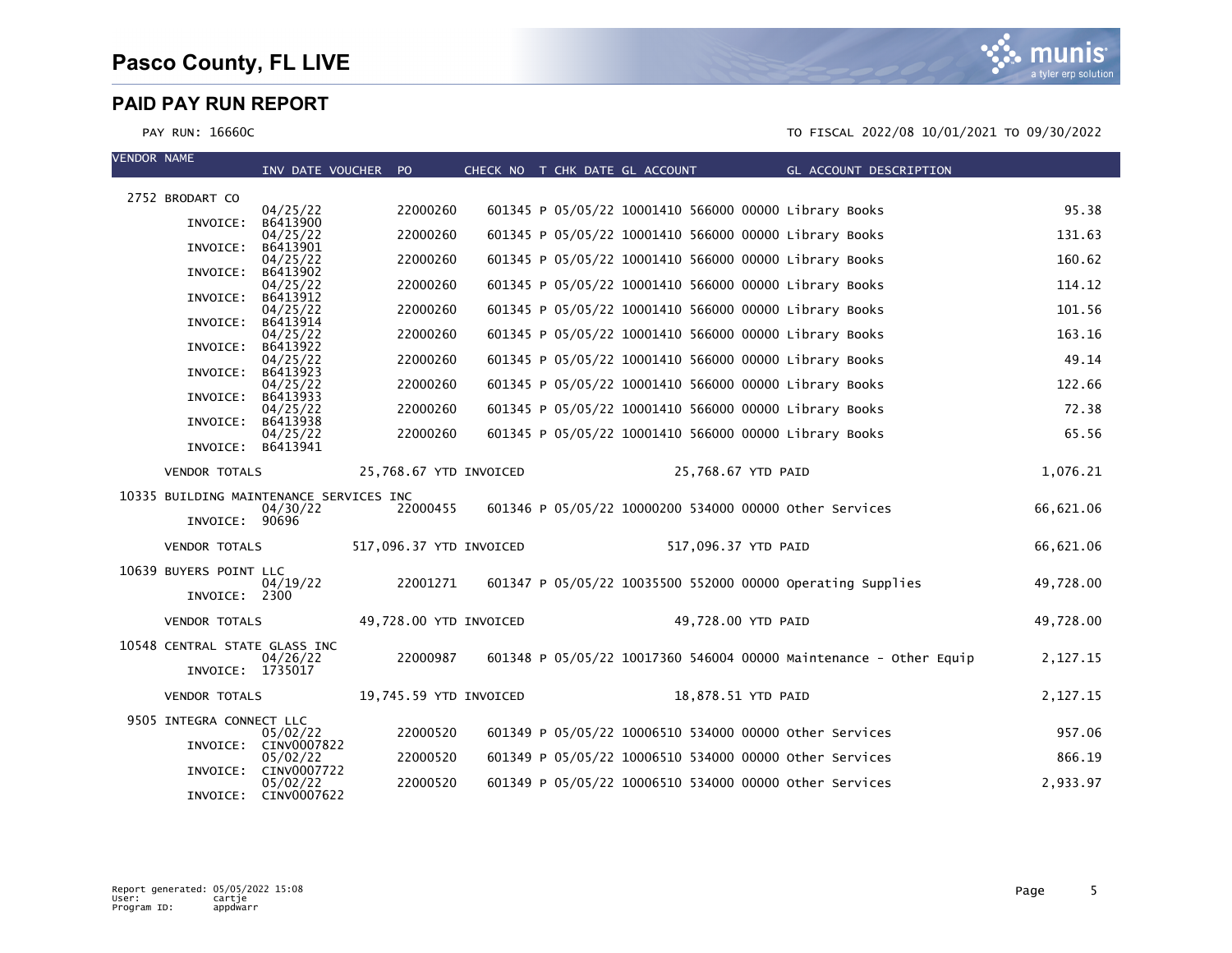| <b>VENDOR NAME</b> |                                        | INV DATE VOUCHER PO                    |                           |  | CHECK NO T CHK DATE GL ACCOUNT |                       | <b>Example 2018 GL ACCOUNT DESCRIPTION</b>                        |           |
|--------------------|----------------------------------------|----------------------------------------|---------------------------|--|--------------------------------|-----------------------|-------------------------------------------------------------------|-----------|
|                    |                                        |                                        |                           |  |                                |                       |                                                                   |           |
|                    | VENDOR TOTALS                          |                                        | 8,737.56 YTD INVOICED     |  |                                | 12,072.84 YTD PAID    |                                                                   | 4,757.22  |
|                    | 4318 EMBARQ FLORIDA INC                | 04/21/22<br>INVOICE: 465914429042122   |                           |  |                                |                       | 601350 P 05/05/22 10006430 534000 00000 other Services            | 110.52    |
|                    | <b>VENDOR TOTALS</b>                   |                                        | 70,350.56 YTD INVOICED    |  |                                | 79,673.03 YTD PAID    |                                                                   | 110.52    |
|                    | 6196 CHEMICAL SYSTEMS OF ORLANDO, INC. | 04/21/22                               | 22001395                  |  |                                |                       | 601351 P 05/05/22 10060130 552010 00000 Chemicals                 | 20,069.28 |
|                    | INVOICE: 62571                         |                                        |                           |  |                                |                       |                                                                   |           |
|                    | <b>VENDOR TOTALS</b>                   |                                        | 20,069.28 YTD INVOICED    |  |                                | 20,069.28 YTD PAID    |                                                                   | 20,069.28 |
|                    | 3375 CINTAS CORPORATION NO 2           | 02/16/22                               | 22000252                  |  |                                |                       | 601352 P 05/05/22 10004390 552007 00000 Apparel and Other Clothin | 219.70    |
|                    | INVOICE:                               | 1902813080<br>02/17/22                 | 22000252                  |  |                                |                       | 601352 P 05/05/22 10004390 552007 00000 Apparel and Other Clothin | 60.80     |
|                    | INVOICE:                               | 1902817488                             | 22000252                  |  |                                |                       | 601352 P 05/05/22 10004390 552007 00000 Apparel and Other Clothin | 106.54    |
|                    | INVOICE:                               | 02/18/22<br>1902820318                 |                           |  |                                |                       |                                                                   |           |
|                    |                                        | 02/18/22<br>INVOICE: 1902820764        | 22000252                  |  |                                |                       | 601352 P 05/05/22 10004390 552007 00000 Apparel and Other Clothin | 73.79     |
|                    |                                        | 05/02/22<br>INVOICE: 4118115349        | 22000083                  |  |                                |                       | 601352 P 05/05/22 10062010 534000 00000 other Services            | 108.61    |
|                    |                                        | 04/26/22<br>INVOICE: 4117571117        | 22000036                  |  |                                |                       | 601352 P 05/05/22 10022430 552007 00000 Apparel and Other Clothin | 528.54    |
|                    |                                        | 04/27/22<br>INVOICE: 4117725931        | 22000036                  |  |                                |                       | 601352 P 05/05/22 10022430 552007 00000 Apparel and Other Clothin | 263.40    |
|                    | <b>VENDOR TOTALS</b>                   |                                        | 129,598.52 YTD INVOICED   |  |                                | 151,646.07 YTD PAID   |                                                                   | 1,361.38  |
|                    | 5647 CITY OF NEW PORT RICHEY           | 04/18/22<br>INVOICE: 30806136790041822 |                           |  |                                |                       | 601353 P 05/05/22 10004280 543003 00000 Utilities - Water/Wastewa | 137.70    |
|                    | <b>VENDOR TOTALS</b>                   |                                        | 2,357,435.79 YTD INVOICED |  |                                | 2,518,883.41 YTD PAID |                                                                   | 137.70    |
|                    | 4517 CITY OF SAN ANTONIO               |                                        |                           |  |                                |                       |                                                                   |           |
|                    | INVOICE: 75042822                      | 04/28/22                               |                           |  |                                |                       | 601354 P 05/05/22 10004310 543003 00000 Utilities - Water/Wastewa | 43.56     |
|                    | INVOICE:                               | 04/28/22<br>1515042822                 |                           |  |                                |                       | 601354 P 05/05/22 10012630 543003 00000 Utilities - Water/Wastewa | 49.77     |
|                    |                                        | 04/28/22<br>INVOICE: 1516042822        |                           |  |                                |                       | 601354 P 05/05/22 10012630 543003 00000 Utilities - Water/Wastewa | 16.65     |
|                    | <b>VENDOR TOTALS</b>                   |                                        | 1,017.04 YTD INVOICED     |  |                                | 1,145.41 YTD PAID     |                                                                   | 109.98    |
|                    | 5652 CITY OF ZEPHYRHILLS               | 04/11/22                               |                           |  |                                |                       | 601355 P 05/05/22 10012760 543004 H0310 Utilities - Waste Disposa | 271.45    |

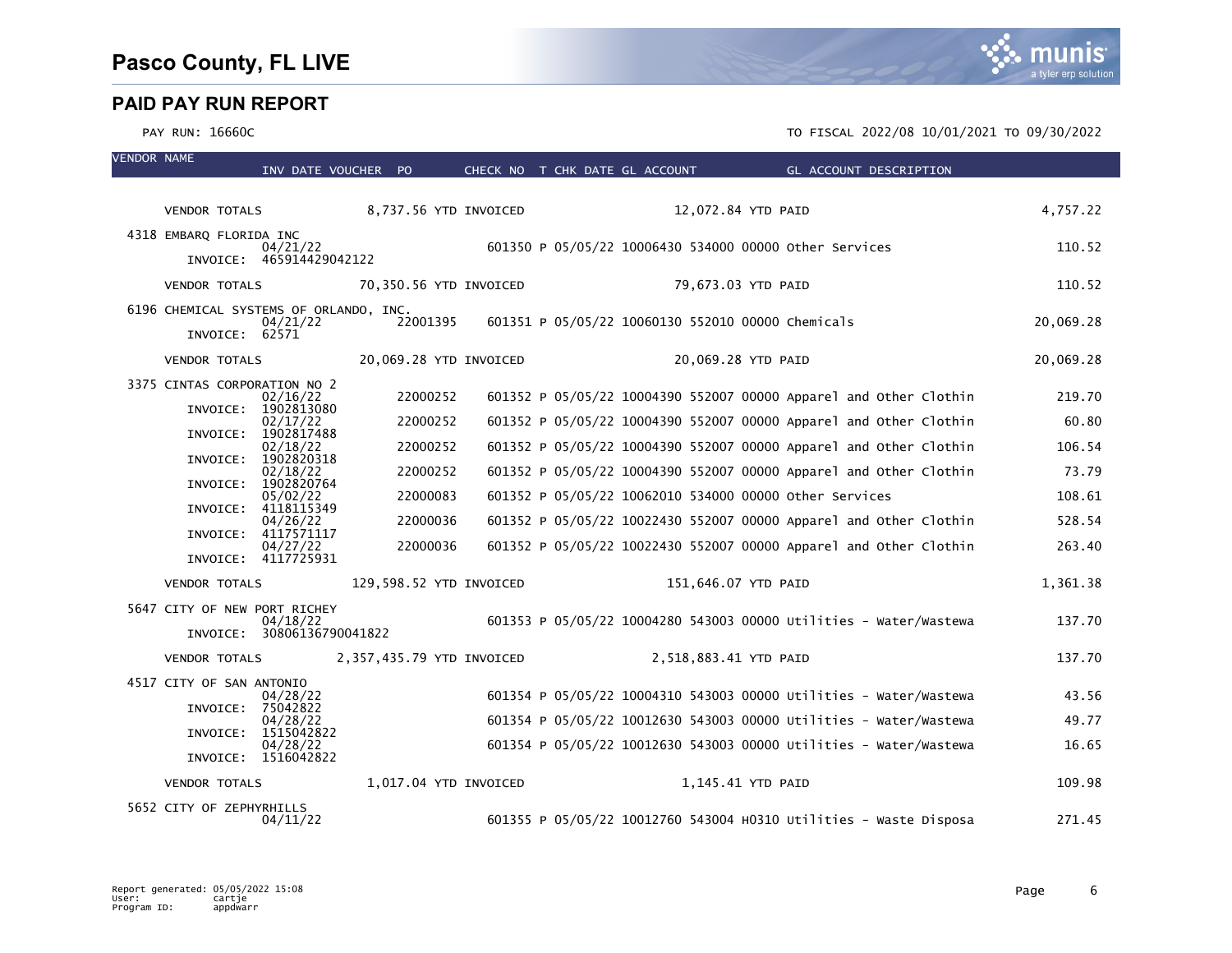| <b>VENDOR NAME</b> |                                                        | INV DATE VOUCHER PO            |  |                         |  |  | CHECK NO T CHK DATE GL ACCOUNT | <b>Example 2016 GL ACCOUNT DESCRIPTION</b>                        |           |
|--------------------|--------------------------------------------------------|--------------------------------|--|-------------------------|--|--|--------------------------------|-------------------------------------------------------------------|-----------|
|                    |                                                        | INVOICE: 03000012610024041122  |  |                         |  |  |                                |                                                                   |           |
|                    | <b>VENDOR TOTALS</b>                                   |                                |  | 367,161.10 YTD INVOICED |  |  |                                | 383,799.64 YTD PAID                                               | 271.45    |
|                    | 5363 COASTAL DESIGN CONSULTANTS INC                    | 04/27/22                       |  |                         |  |  |                                | 601356 P 05/05/22 10056890 565081 00000 DNU-Project Expenses - Ca | 2,425.00  |
|                    | INVOICE:                                               | 6406<br>04/28/22               |  |                         |  |  |                                | 601356 P 05/05/22 10000240 563000 00000 Improvements Other Than B | 3,900.00  |
|                    | INVOICE: 6415                                          |                                |  |                         |  |  |                                |                                                                   |           |
|                    | <b>VENDOR TOTALS</b>                                   |                                |  | 222,657.20 YTD INVOICED |  |  |                                | 298,053.55 YTD PAID                                               | 6,325.00  |
|                    | 8850 COMPUTERS AT WORK INC                             | 04/26/22                       |  | 22001187                |  |  |                                | 601357 P 05/05/22 10007580 552009 00000 IT Purchase Hardware/Soft | 247.16    |
|                    |                                                        | INVOICE: CAWI23342<br>04/28/22 |  | 22001290                |  |  |                                | 601357 P 05/05/22 10035250 552009 00000 IT Purchase Hardware/Soft | 1,605.98  |
|                    |                                                        | INVOICE: CAWI23525             |  |                         |  |  |                                |                                                                   |           |
|                    | <b>VENDOR TOTALS</b>                                   |                                |  | 15,339.26 YTD INVOICED  |  |  |                                | 14,540.30 YTD PAID                                                | 1,853.14  |
|                    | 6209 CROCKETTS TOWING LLC                              | 03/10/22                       |  | 22000155                |  |  |                                | 601358 P 05/05/22 10062010 534000 00000 other Services            | 315.00    |
|                    | INVOICE: 255419                                        |                                |  |                         |  |  |                                |                                                                   |           |
|                    | <b>VENDOR TOTALS</b>                                   |                                |  | 25,114.00 YTD INVOICED  |  |  |                                | 27,235.00 YTD PAID                                                | 315.00    |
|                    | 10624 CUMBERLAND INTERNATIONAL TRUCKS OF FLORIDA LLC   | 04/29/22                       |  | 22001287                |  |  |                                | 601359 P 05/05/22 10062010 534000 00000 other Services            | 16,535.62 |
|                    |                                                        | INVOICE: R20200250301          |  |                         |  |  |                                |                                                                   |           |
|                    | <b>VENDOR TOTALS</b>                                   |                                |  | 20,850.49 YTD INVOICED  |  |  |                                | 20,685.49 YTD PAID                                                | 16,535.62 |
|                    | 7878 DADE CITY ANIMAL CLINIC                           | 04/20/22                       |  |                         |  |  |                                | 601360 P 05/05/22 10008380 534019 00000 Animal Services Spay Pasc | 35.00     |
|                    | INVOICE:                                               | 42022<br>04/20/22              |  |                         |  |  |                                | 601360 P 05/05/22 10008380 534020 00000 Animal Services TNR       | 45.00     |
|                    | INVOICE: 42022                                         |                                |  |                         |  |  |                                |                                                                   |           |
|                    | <b>VENDOR TOTALS</b>                                   |                                |  | 1,435.00 YTD INVOICED   |  |  |                                | 1,985.00 YTD PAID                                                 | 80.00     |
|                    | 10016 DAVE SYMONDS & ASSOCIATES INC                    | 04/13/22                       |  | 22000297                |  |  |                                | 601361 P 05/05/22 10060110 552010 00000 Chemicals                 | 2,592.15  |
|                    | INVOICE: 31763                                         |                                |  |                         |  |  |                                |                                                                   |           |
|                    | <b>VENDOR TOTALS</b>                                   |                                |  | 5,465.30 YTD INVOICED   |  |  |                                | 5,465.30 YTD PAID                                                 | 2,592.15  |
|                    | 10690 DISTINCT DESIGNS CUSTOM & COMMERIAL CASEWORK INC | 05/02/22                       |  | 22001400                |  |  |                                | 601362 P 05/05/22 10000200 546001 00000 Maintenance - Buildings   | 1,100.00  |
|                    | INVOICE: 05220221                                      |                                |  |                         |  |  |                                |                                                                   |           |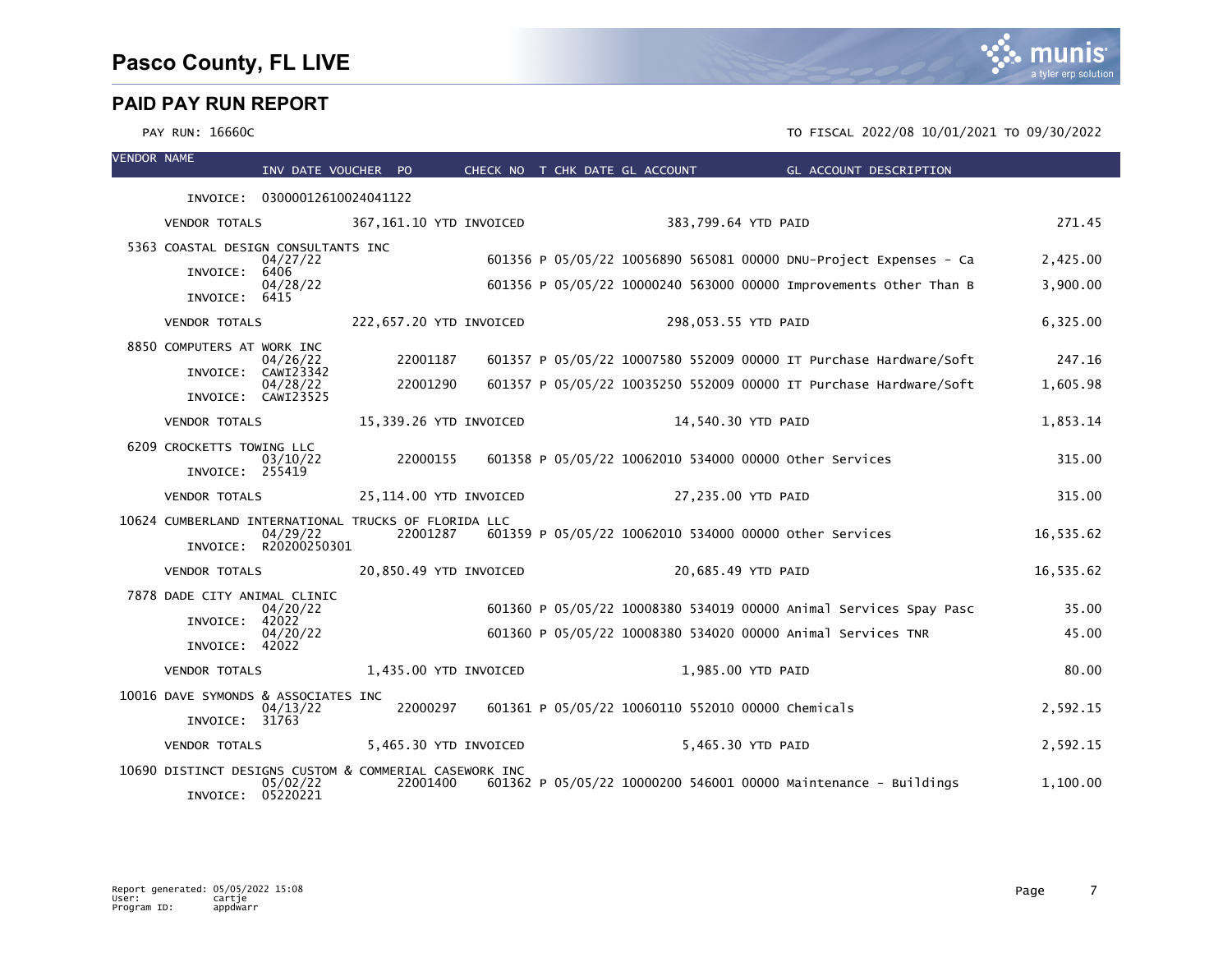VENDOR NAME



#### PAY RUN: 16660C TO FISCAL 2022/08 10/01/2021 TO 09/30/2022

| <b>VENDOR TOTALS</b>     |                                | 1,100.00 YTD INVOICED | 1,100.00 YTD PAID                                            | 1,100.00 |
|--------------------------|--------------------------------|-----------------------|--------------------------------------------------------------|----------|
| 8116 PROGRESS ENERGY INC | 04/07/22                       |                       | 601364 P 05/05/22 10060130 543001 00000 Utilities - Electric | 39.84    |
| INVOICE:                 | 910085522935040722<br>04/14/22 |                       | 601363 P 05/05/22 10063930 543001 00000 Utilities - Electric | 3,277.10 |
| INVOICE:                 | 910084958191041422             |                       |                                                              |          |
| INVOICE:                 | 04/14/22<br>910080937546041422 |                       | 601363 P 05/05/22 10063600 543001 00000 Utilities - Electric | 7,230.26 |
| INVOICE:                 | 04/12/22<br>910085937984041222 |                       | 601363 P 05/05/22 10062970 543001 00000 Utilities - Electric | 316.77   |
|                          | 04/14/22                       |                       | 601363 P 05/05/22 10064180 543001 00000 Utilities - Electric | 4,066.57 |
| INVOICE:                 | 910085522597041422<br>04/14/22 |                       | 601363 P 05/05/22 10063930 543001 00000 Utilities - Electric | 3,299.15 |
| INVOICE:                 | 910085563950041422<br>04/14/22 |                       | 601364 P 05/05/22 10062820 543001 00000 Utilities - Electric | 20.14    |
| INVOICE:                 | 910080937992041422             |                       |                                                              |          |
| INVOICE:                 | 04/14/22<br>910085709512041422 |                       | 601363 P 05/05/22 10064620 543001 00000 Utilities - Electric | 4,136.92 |
| INVOICE:                 | 04/14/22<br>910085678786041422 |                       | 601363 P 05/05/22 10063440 543001 00000 Utilities - Electric | 2,201.93 |
|                          | 04/14/22                       |                       | 601363 P 05/05/22 10063330 543001 00000 Utilities - Electric | 2,617.12 |
| INVOICE:                 | 910085935429041422<br>04/14/22 |                       | 601363 P 05/05/22 10063500 543001 00000 Utilities - Electric | 291.51   |
| INVOICE:                 | 910084957439041422<br>04/14/22 |                       | 601363 P 05/05/22 10063840 543001 00000 Utilities - Electric | 3,412.79 |
| INVOICE:                 | 910085632691041422             |                       |                                                              |          |
| INVOICE:                 | 04/14/22<br>910085439527041422 |                       | 601363 P 05/05/22 10063040 543001 00000 Utilities - Electric | 2,204.39 |
| INVOICE:                 | 04/14/22<br>910085084322041422 |                       | 601363 P 05/05/22 10063890 543001 00000 Utilities - Electric | 5,079.85 |
|                          | 04/14/22                       |                       | 601363 P 05/05/22 10064550 543001 00000 Utilities - Electric | 1,005.46 |
| INVOICE:                 | 910085358543041422<br>04/14/22 |                       | 601363 P 05/05/22 10063270 543001 00000 Utilities - Electric | 2,022.91 |
| INVOICE:                 | 910080778375041422<br>04/12/22 |                       | 601363 P 05/05/22 10064140 543001 00000 Utilities - Electric | 789.23   |
| INVOICE:                 | 910085317841041222<br>04/12/22 |                       | 601363 P 05/05/22 10062960 543001 00000 Utilities - Electric | 456.30   |
| INVOICE:                 | 910084957265041222             |                       |                                                              |          |
| INVOICE:                 | 04/14/22<br>910085356004041422 |                       | 601363 P 05/05/22 10064110 543001 00000 Utilities - Electric | 419.84   |
| INVOICE:                 | 04/14/22<br>910080823646041422 |                       | 601363 P 05/05/22 10064110 543001 00000 Utilities - Electric | 3,341.77 |
|                          | 04/14/22                       |                       | 601363 P 05/05/22 10064390 543001 00000 Utilities - Electric | 135.83   |
| INVOICE:                 | 910085207523041422<br>04/14/22 |                       | 601363 P 05/05/22 10064370 543001 00000 Utilities - Electric | 7,573.98 |
| INVOICE:                 | 910085749411041422<br>04/14/22 |                       | 601363 P 05/05/22 10064470 543001 00000 Utilities - Electric | 226.15   |
| INVOICE:                 | 910088000340041422             |                       |                                                              |          |
|                          | 04/14/22                       |                       | 601363 P 05/05/22 10064270 543001 00000 Utilities - Electric | 2,551.13 |

INV DATE VOUCHER PO CHECK NO T CHK DATE GL ACCOUNT GL ACCOUNT DESCRIPTION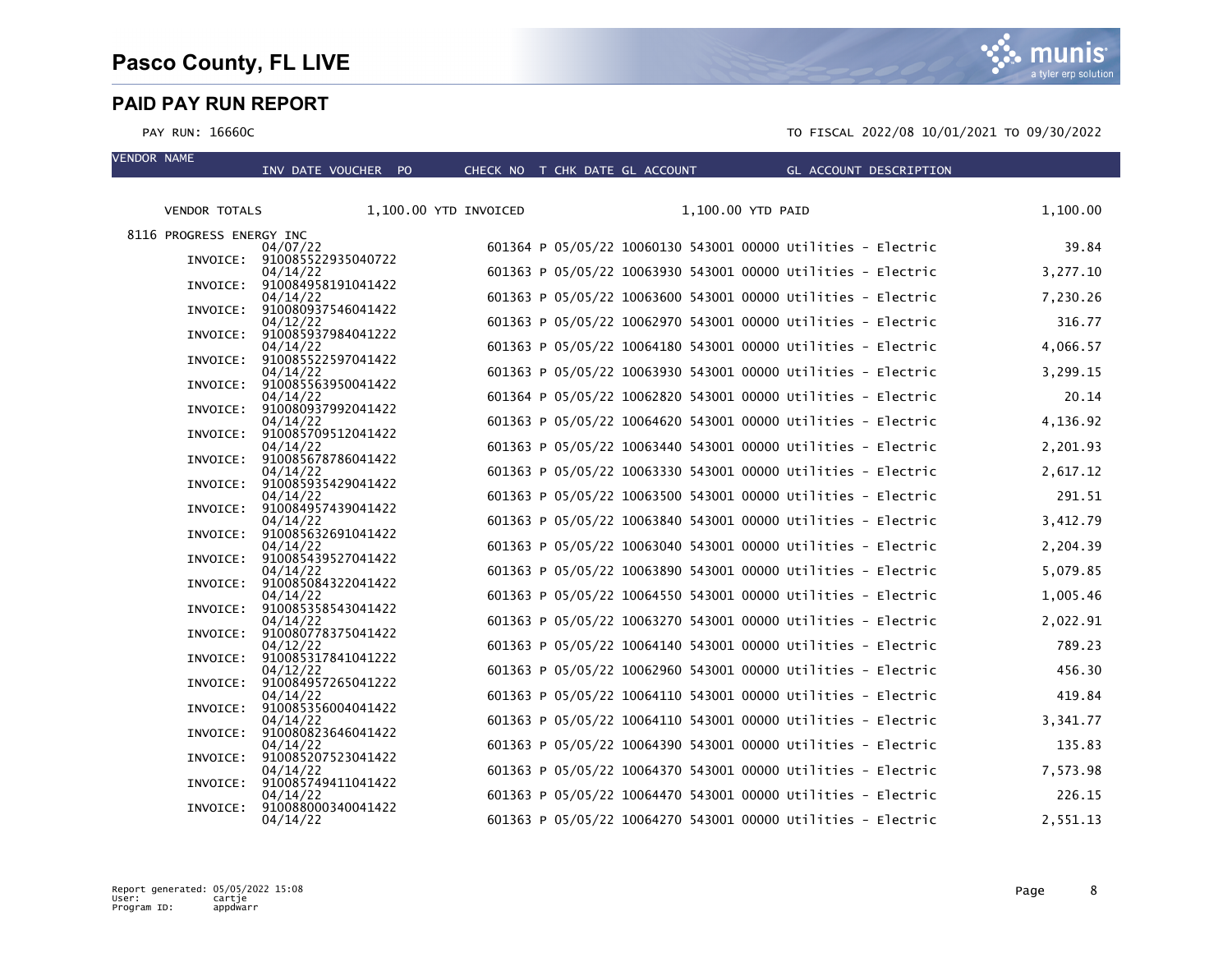munis a tyler erp solution

| <b>VENDOR NAME</b> | INV DATE VOUCHER PO                     | CHECK NO T CHK DATE GL ACCOUNT THE GL ACCOUNT DESCRIPTION    |          |
|--------------------|-----------------------------------------|--------------------------------------------------------------|----------|
|                    |                                         |                                                              |          |
|                    | INVOICE: 910087517085041422<br>04/14/22 | 601363 P 05/05/22 10062900 543001 00000 Utilities - Electric | 3,242.90 |
|                    | INVOICE: 910085394828041422             |                                                              |          |
|                    | 04/18/22<br>INVOICE: 910085167944041822 | 601363 P 05/05/22 10064020 543001 00000 Utilities - Electric | 196.65   |
|                    | 04/18/22                                | 601364 P 05/05/22 10063380 543001 00000 Utilities - Electric | 26.56    |
|                    | INVOICE: 910081161728041822<br>04/11/22 | 601363 P 05/05/22 10063930 543001 00000 Utilities - Electric | 220.45   |
|                    | INVOICE: 910085357881041122             |                                                              |          |
|                    | 04/14/22                                | 601363 P 05/05/22 10064010 543001 00000 Utilities - Electric | 476.21   |
|                    | INVOICE: 910085083694041422<br>04/14/22 | 601363 P 05/05/22 10062850 543001 00000 Utilities - Electric | 4,483.05 |
|                    | INVOICE: 910080877492041422             |                                                              |          |
|                    | 04/14/22<br>INVOICE: 910085484978041422 | 601363 P 05/05/22 10064640 543001 00000 Utilities - Electric | 5,464.26 |
|                    | 04/14/22                                | 601363 P 05/05/22 10063110 543001 00000 Utilities - Electric | 133.58   |
|                    | INVOICE: 910081099133041422<br>04/18/22 | 601364 P 05/05/22 10060130 543001 00000 Utilities - Electric | 64.60    |
|                    | INVOICE: 910080935396041822             |                                                              |          |
|                    | 04/12/22<br>INVOICE: 910080825375041222 | 601363 P 05/05/22 10064120 543001 00000 Utilities - Electric | 666.37   |
|                    | 04/12/22                                | 601363 P 05/05/22 10063260 543001 00000 Utilities - Electric | 1,044.16 |
|                    | INVOICE: 910080877137041222<br>04/12/22 | 601363 P 05/05/22 10063930 543001 00000 Utilities - Electric | 163.94   |
|                    | INVOICE: 910085042794041222             |                                                              |          |
|                    | 04/12/22<br>INVOICE: 910080877319041222 | 601363 P 05/05/22 10062830 543001 00000 Utilities - Electric | 233.24   |
|                    | 04/12/22                                | 601363 P 05/05/22 10064290 543001 00000 Utilities - Electric | 166.30   |
|                    | INVOICE: 910085123158041222             | 601363 P 05/05/22 10064110 543001 00000 Utilities - Electric | 180.07   |
|                    | 04/12/22<br>INVOICE: 910085391255041222 |                                                              |          |
|                    | 04/12/22                                | 601363 P 05/05/22 10062840 543001 00000 Utilities - Electric | 467.63   |
|                    | INVOICE: 910080824671041222<br>04/12/22 | 601363 P 05/05/22 10063930 543001 00000 Utilities - Electric | 1,516.03 |
|                    | INVOICE: 910085083868041222             |                                                              |          |
|                    | 04/12/22<br>INVOICE: 910081047876041222 | 601363 P 05/05/22 10064100 543001 00000 Utilities - Electric | 1,379.15 |
|                    | 04/12/22                                | 601363 P 05/05/22 10064110 543001 00000 Utilities - Electric | 196.22   |
|                    | INVOICE: 910081048190041222<br>04/18/22 | 601363 P 05/05/22 10063470 543001 00000 Utilities - Electric | 280.46   |
|                    | INVOICE: 910085750703041822             |                                                              |          |
|                    | 04/19/22<br>INVOICE: 910085707130041922 | 601364 P 05/05/22 10060130 543001 00000 Utilities - Electric | 30.78    |
|                    | 04/19/22                                | 601364 P 05/05/22 10060130 543001 00000 Utilities - Electric | 128.24   |
|                    | INVOICE: 910085677579041922<br>04/19/22 | 601364 P 05/05/22 10060130 543001 00000 Utilities - Electric | 30.60    |
|                    | INVOICE: 910085708800041922             |                                                              |          |
|                    | 04/19/22<br>INVOICE: 910085710854041922 | 601363 P 05/05/22 10060130 543001 00000 Utilities - Electric | 203.68   |
|                    | 04/19/22                                | 601364 P 05/05/22 10060130 543001 00000 Utilities - Electric | 48.73    |
|                    | INVOICE: 910085874100041922             |                                                              |          |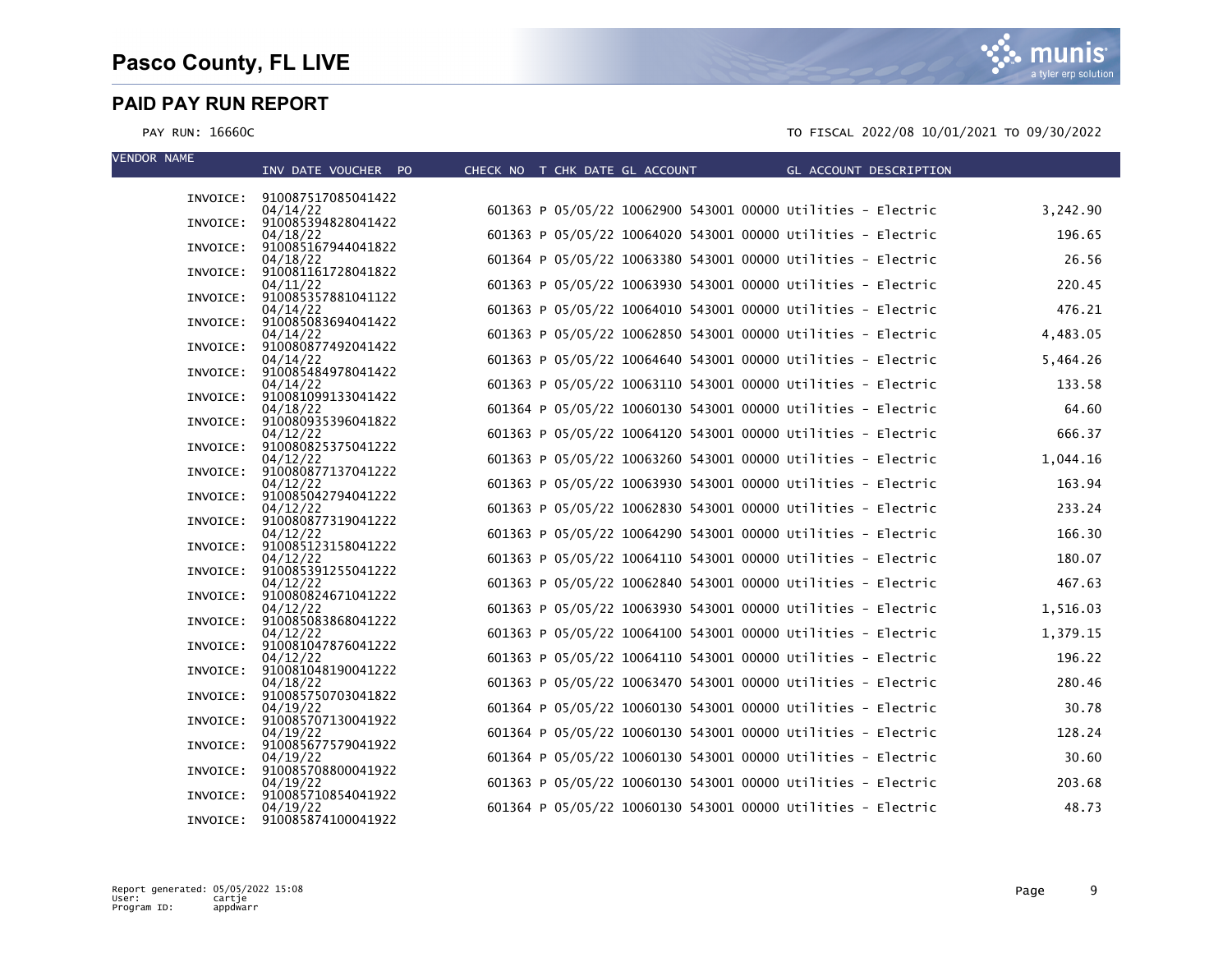| <b>VENDOR NAME</b> | INV DATE VOUCHER PO                     | CHECK NO T CHK DATE GL ACCOUNT                               | GL ACCOUNT DESCRIPTION |           |
|--------------------|-----------------------------------------|--------------------------------------------------------------|------------------------|-----------|
|                    | 04/21/22                                | 601363 P 05/05/22 10012650 543001 00000 Utilities - Electric |                        | 1,298.83  |
|                    | INVOICE: 910085041173042122<br>04/19/22 | 601363 P 05/05/22 10060130 543001 00000 Utilities - Electric |                        | 600.06    |
| INVOICE:           | 910085210859041922<br>04/19/22          | 601364 P 05/05/22 10060130 543001 00000 Utilities - Electric |                        | 36.94     |
|                    | INVOICE: 910085598787041922<br>04/19/22 | 601364 P 05/05/22 10060130 543001 00000 Utilities - Electric |                        | 30.67     |
|                    | INVOICE: 910085439014041922             |                                                              |                        |           |
|                    | 04/19/22<br>INVOICE: 910082121162041922 | 601363 P 05/05/22 10060130 543001 00000 Utilities - Electric |                        | 585.98    |
|                    | 04/18/22<br>INVOICE: 910085442952041822 | 601364 P 05/05/22 10060130 543001 00000 Utilities - Electric |                        | 44.70     |
|                    | 04/19/22<br>INVOICE: 910085483985041922 | 601364 P 05/05/22 10060130 543001 00000 Utilities - Electric |                        | 70.59     |
|                    | 04/19/22<br>INVOICE: 910085316056041922 | 601364 P 05/05/22 10060130 543001 00000 Utilities - Electric |                        | 118.20    |
|                    | 04/19/22                                | 601364 P 05/05/22 10060130 543001 00000 Utilities - Electric |                        | 99.96     |
| INVOICE:           | 910085439361041922<br>04/19/22          | 601363 P 05/05/22 10060130 543001 00000 Utilities - Electric |                        | 262.72    |
|                    | INVOICE: 910085709736041922<br>04/19/22 | 601364 P 05/05/22 10061450 543001 00000 Utilities - Electric |                        | 30.53     |
|                    | INVOICE: 910085123504041922<br>04/11/22 | 601363 P 05/05/22 10064690 543001 00000 Utilities - Electric |                        | 137.27    |
|                    | INVOICE: 910080823480041122<br>04/11/22 | 601363 P 05/05/22 10063340 543001 00000 Utilities - Electric |                        | 1, 113.20 |
|                    | INVOICE: 910080876392041122             |                                                              |                        |           |
|                    | 04/11/22<br>INVOICE: 910081161132041122 | 601364 P 05/05/22 10060130 543001 00000 Utilities - Electric |                        | 69.48     |
|                    | 04/11/22<br>INVOICE: 910080876764041122 | 601364 P 05/05/22 10060130 543001 00000 Utilities - Electric |                        | 115.14    |
|                    | 04/11/22<br>INVOICE: 910085245826041122 | 601363 P 05/05/22 10060130 543001 00000 Utilities - Electric |                        | 927.23    |
|                    | 04/11/22<br>INVOICE: 910085871488041122 | 601364 P 05/05/22 10060130 543001 00000 Utilities - Electric |                        | 60.85     |
|                    | 04/11/22                                | 601364 P 05/05/22 10060130 543001 00000 Utilities - Electric |                        | 49.57     |
|                    | INVOICE: 910080995926041122<br>04/11/22 | 601364 P 05/05/22 10060130 543001 00000 Utilities - Electric |                        | 90.35     |
|                    | INVOICE: 910080936701041122<br>04/11/22 | 601363 P 05/05/22 10063930 543001 00000 Utilities - Electric |                        | 309.50    |
|                    | INVOICE: 910085983708041122<br>04/19/22 | 601364 P 05/05/22 10004210 543001 00000 Utilities - Electric |                        | 30.73     |
|                    | INVOICE: 910085316238041922<br>04/19/22 | 601364 P 05/05/22 10004210 543001 00000 Utilities - Electric |                        | 71.28     |
|                    | INVOICE: 910085316741041922             |                                                              |                        |           |
|                    | 04/11/22<br>INVOICE: 910085936313041122 | 601364 P 05/05/22 10010410 543001 00000 Utilities - Electric |                        | 84.99     |
|                    | 04/19/22<br>INVOICE: 910085290467041922 | 601363 P 05/05/22 10004210 543001 00000 Utilities - Electric |                        | 150.92    |
| INVOICE:           | 04/11/22<br>910080935560041122          | 601363 P 05/05/22 10063310 543001 00000 Utilities - Electric |                        | 243.04    |
|                    | 04/19/22                                | 601364 P 05/05/22 10004210 543001 00000 Utilities - Electric |                        | 91.48     |

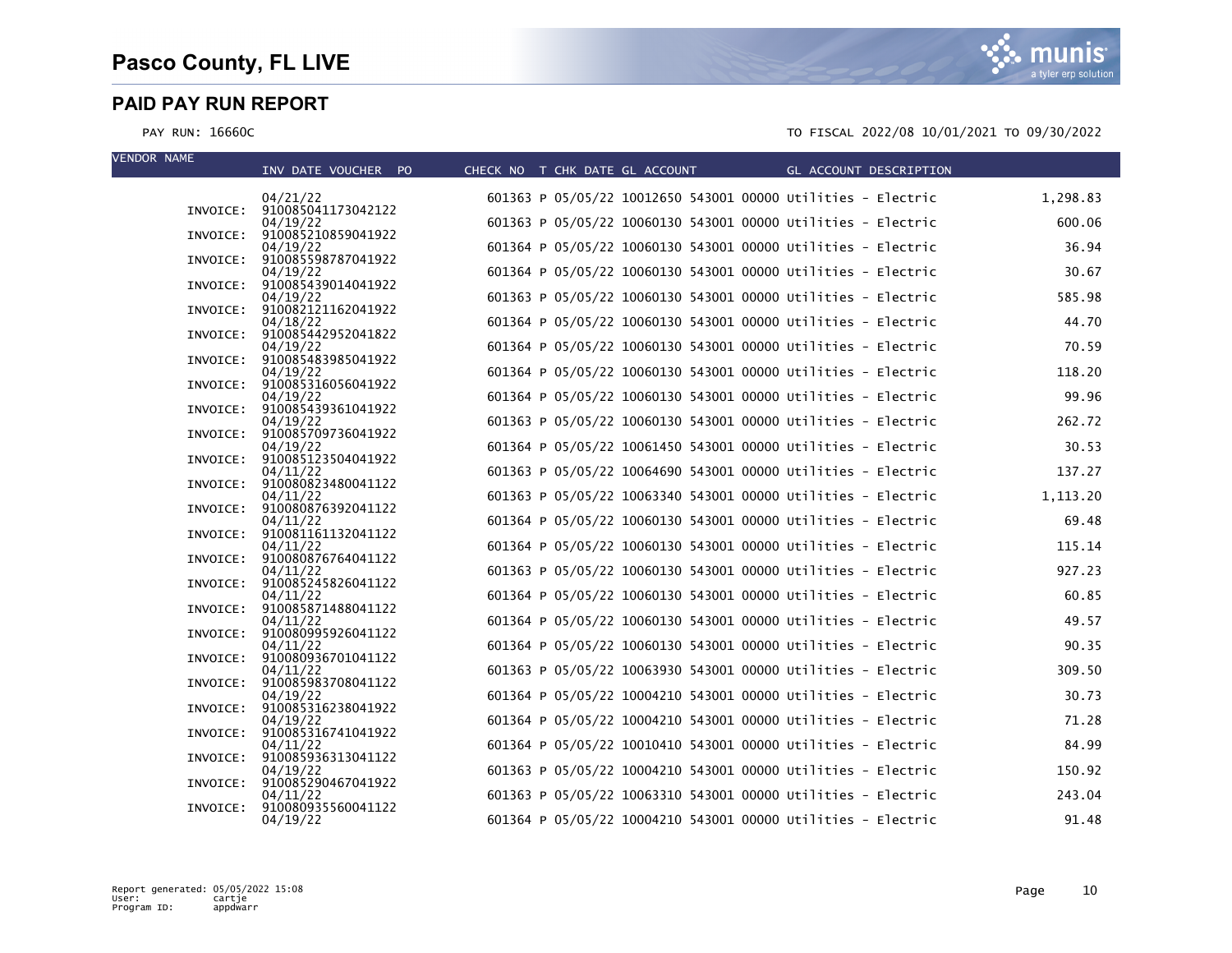munis a tyler erp solution

| <b>VENDOR NAME</b> | INV DATE VOUCHER PO                     | CHECK NO T CHK DATE GL ACCOUNT THE GL ACCOUNT DESCRIPTION    |          |
|--------------------|-----------------------------------------|--------------------------------------------------------------|----------|
|                    |                                         |                                                              |          |
|                    | INVOICE: 910085290087041922<br>04/19/22 | 601364 P 05/05/22 10004210 543001 00000 Utilities - Electric | 71.84    |
|                    | INVOICE: 910085290798041922             |                                                              |          |
|                    | 04/19/22<br>INVOICE: 910085316387041922 | 601364 P 05/05/22 10004210 543001 00000 Utilities - Electric | 30.41    |
|                    | 04/19/22                                | 601364 P 05/05/22 10004210 543001 00000 Utilities - Electric | 79.10    |
|                    | INVOICE: 910085290996041922<br>04/11/22 | 601364 P 05/05/22 10060130 543001 00000 Utilities - Electric | 125.02   |
|                    | INVOICE: 910085707768041122             |                                                              |          |
|                    | 04/20/22<br>INVOICE: 910085085076042022 | 601363 P 05/05/22 10004280 543001 00000 Utilities - Electric | 168.70   |
|                    | 04/21/22                                | 601364 P 05/05/22 10004240 543001 00000 Utilities - Electric | 7.84     |
|                    | INVOICE: 910085520959042122<br>04/21/22 | 601364 P 05/05/22 10002620 543001 00000 Utilities - Electric | 44.56    |
|                    | INVOICE: 910085125647042122             |                                                              |          |
|                    | 04/21/22<br>INVOICE: 910080717752042122 | 601363 P 05/05/22 10004240 543001 00000 Utilities - Electric | 568.75   |
|                    | 04/21/22                                | 601364 P 05/05/22 10004240 543001 00000 Utilities - Electric | 76.57    |
|                    | INVOICE: 910080716305042122             |                                                              |          |
|                    | 04/21/22<br>INVOICE: 910085167043042122 | 601363 P 05/05/22 10004370 543001 00000 Utilities - Electric | 272.91   |
|                    | 04/21/22                                | 601363 P 05/05/22 10004240 543001 00000 Utilities - Electric | 134.50   |
|                    | INVOICE: 910080938901042122<br>04/11/22 | 601364 P 05/05/22 10060130 543001 00000 Utilities - Electric | 75.04    |
|                    | INVOICE: 910085168648041122             |                                                              |          |
|                    | 04/11/22<br>INVOICE: 910081159964041122 | 601364 P 05/05/22 10060130 543001 00000 Utilities - Electric | 30.65    |
|                    | 04/11/22                                | 601363 P 05/05/22 10060130 543001 00000 Utilities - Electric | 181.97   |
|                    | INVOICE: 910081050954041122<br>04/11/22 | 601364 P 05/05/22 10010410 543001 00000 Utilities - Electric | 53.56    |
|                    | INVOICE: 910085596769041122             |                                                              |          |
|                    | 04/12/22<br>INVOICE: 910085423876041222 | 601364 P 05/05/22 10010410 543001 00000 Utilities - Electric | 91.98    |
|                    | 04/12/22                                | 601363 P 05/05/22 10063060 543001 00000 Utilities - Electric | 729.47   |
|                    | INVOICE: 910085288041041222             | 601364 P 05/05/22 10010410 543001 00000 Utilities - Electric | 16.62    |
|                    | 04/12/22<br>INVOICE: 910085678603041222 |                                                              |          |
|                    | 04/12/22                                | 601364 P 05/05/22 10010410 543001 00000 Utilities - Electric | 63.97    |
|                    | INVOICE: 910085566549041222<br>04/12/22 | 601364 P 05/05/22 10060130 543001 00000 Utilities - Electric | 58.47    |
|                    | INVOICE: 910081100072041222             |                                                              |          |
|                    | 04/12/22<br>INVOICE: 910081160537041222 | 601363 P 05/05/22 10060110 543001 00000 Utilities - Electric | 5,402.12 |
|                    | 04/12/22                                | 601364 P 05/05/22 10064700 543001 00000 Utilities - Electric | 51.42    |
|                    | INVOICE: 910085123645041222<br>04/12/22 | 601363 P 05/05/22 10063930 543001 00000 Utilities - Electric | 235.05   |
|                    | INVOICE: 910085003359041222             |                                                              |          |
|                    | 04/12/22<br>INVOICE: 910085246207041222 | 601363 P 05/05/22 10064160 543001 00000 Utilities - Electric | 838.08   |
|                    | 04/12/22                                | 601363 P 05/05/22 10063160 543001 00000 Utilities - Electric | 715.22   |
|                    | INVOICE: 910085986222041222             |                                                              |          |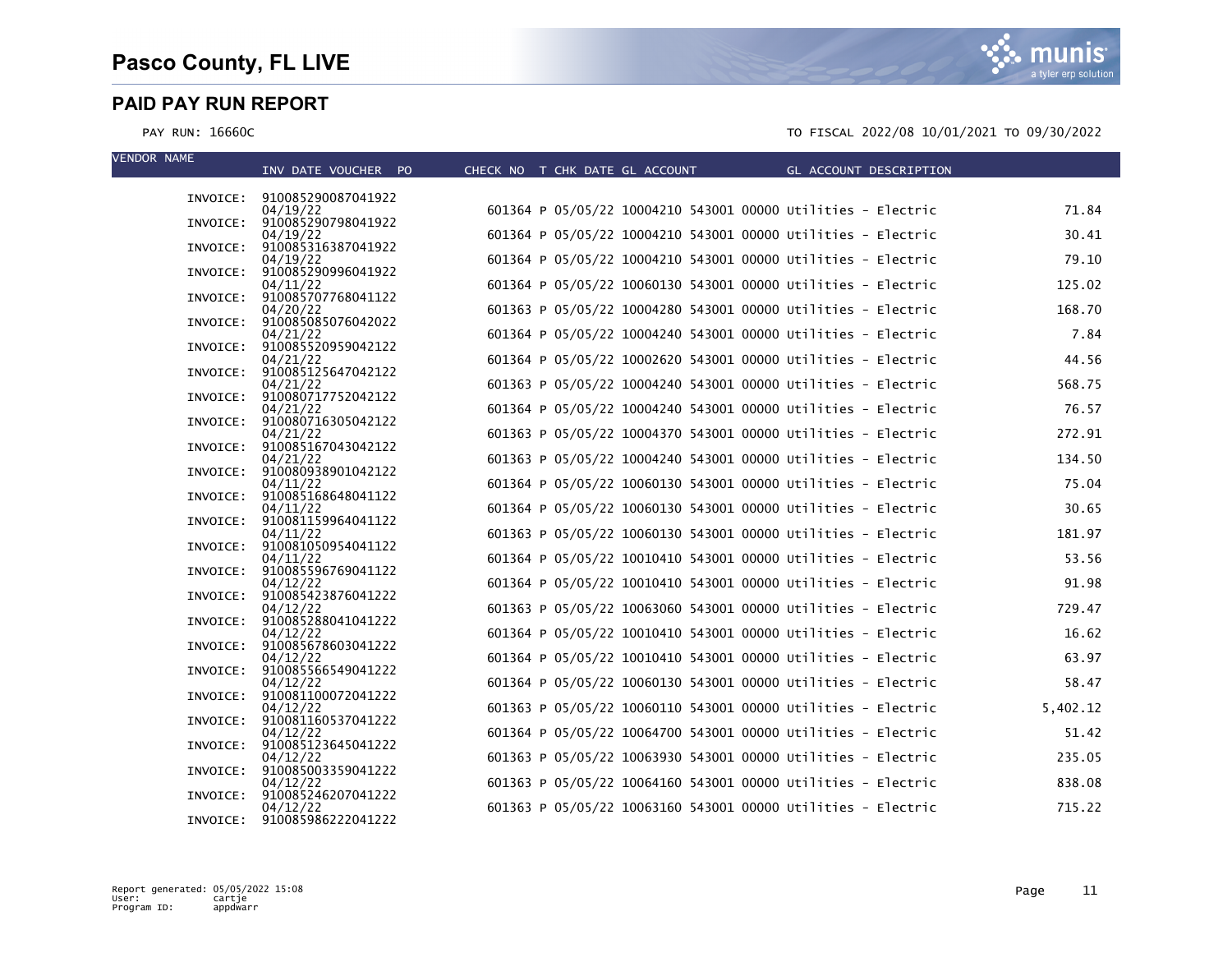| <b>VENDOR NAME</b> | INV DATE VOUCHER PO                     | CHECK NO T CHK DATE GL ACCOUNT | GL ACCOUNT DESCRIPTION                                       |          |
|--------------------|-----------------------------------------|--------------------------------|--------------------------------------------------------------|----------|
|                    | 04/12/22                                |                                | 601363 P 05/05/22 10063200 543001 00000 Utilities - Electric | 146.92   |
|                    | INVOICE: 910085519724041222<br>04/12/22 |                                | 601363 P 05/05/22 10063390 543001 00000 Utilities - Electric | 578.25   |
| INVOICE:           | 910085597538041222<br>04/12/22          |                                | 601364 P 05/05/22 10010410 543001 00000 Utilities - Electric | 54.69    |
|                    | INVOICE: 910081050475041222<br>04/12/22 |                                | 601364 P 05/05/22 10010410 543001 00000 Utilities - Electric | 42.35    |
|                    | INVOICE: 910085872207041222<br>04/12/22 |                                | 601364 P 05/05/22 10010410 543001 00000 Utilities - Electric | 51.58    |
|                    | INVOICE: 910085393976041222<br>04/12/22 |                                | 601364 P 05/05/22 10010410 543001 00000 Utilities - Electric | 56.30    |
|                    | INVOICE: 910085938737041222             |                                |                                                              | 254.83   |
|                    | 04/12/22<br>INVOICE: 910085830744041222 |                                | 601363 P 05/05/22 10063930 543001 00000 Utilities - Electric |          |
|                    | 04/12/22<br>INVOICE: 910085483810041222 |                                | 601363 P 05/05/22 10063150 543001 00000 Utilities - Electric | 1,642.03 |
| INVOICE:           | 04/12/22<br>910085356294041222          |                                | 601363 P 05/05/22 10063760 543001 00000 Utilities - Electric | 510.52   |
|                    | 04/12/22<br>INVOICE: 910085748345041222 |                                | 601363 P 05/05/22 10064670 543001 00000 Utilities - Electric | 555.40   |
|                    | 04/12/22<br>INVOICE: 910085317651041222 |                                | 601364 P 05/05/22 10063700 543001 00000 Utilities - Electric | 90.71    |
|                    | 04/12/22<br>INVOICE: 910085830934041222 |                                | 601363 P 05/05/22 10063930 543001 00000 Utilities - Electric | 350.26   |
|                    | 04/12/22<br>INVOICE: 910085566002041222 |                                | 601363 P 05/05/22 10064030 543001 00000 Utilities - Electric | 211.19   |
|                    | 04/12/22<br>INVOICE: 910085748890041222 |                                | 601363 P 05/05/22 10062930 543001 00000 Utilities - Electric | 613.38   |
|                    | 04/12/22                                |                                | 601363 P 05/05/22 10010410 543001 00000 Utilities - Electric | 463.02   |
|                    | INVOICE: 910086020495041222<br>04/25/22 |                                | 601363 P 05/05/22 10005110 543001 00000 Utilities - Electric | 595.07   |
|                    | INVOICE: 910085484655042522<br>04/19/22 |                                | 601364 P 05/05/22 10060130 543001 00000 Utilities - Electric | 95.94    |
|                    | INVOICE: 910085483133041922<br>04/19/22 |                                | 601364 P 05/05/22 10010410 543001 00000 Utilities - Electric | 41.85    |
|                    | INVOICE: 910085440744041922<br>04/19/22 |                                | 601364 P 05/05/22 10060130 543001 00000 Utilities - Electric | 90.64    |
|                    | INVOICE: 910085900668041922<br>04/19/22 |                                | 601364 P 05/05/22 10060130 543001 00000 Utilities - Electric | 101.65   |
|                    | INVOICE: 910085084786041922<br>04/20/22 |                                | 601364 P 05/05/22 10060130 543001 00000 Utilities - Electric | 57.65    |
|                    | INVOICE: 910085828956042022             |                                | 601364 P 05/05/22 10010410 543001 00000 Utilities - Electric | 49.47    |
|                    | 04/20/22<br>INVOICE: 910085124422042022 |                                |                                                              |          |
|                    | 04/20/22<br>INVOICE: 910085207713042022 |                                | 601363 P 05/05/22 10060110 543001 00000 Utilities - Electric | 204.67   |
|                    | 04/22/22<br>INVOICE: 910085357229042222 |                                | 601364 P 05/05/22 10060130 543001 00000 Utilities - Electric | 39.55    |
| INVOICE:           | 04/22/22<br>910085042653042222          |                                | 601363 P 05/05/22 10060130 543001 00000 Utilities - Electric | 1,448.97 |
|                    | 04/22/22                                |                                | 601364 P 05/05/22 10060130 543001 00000 Utilities - Electric | 30.67    |

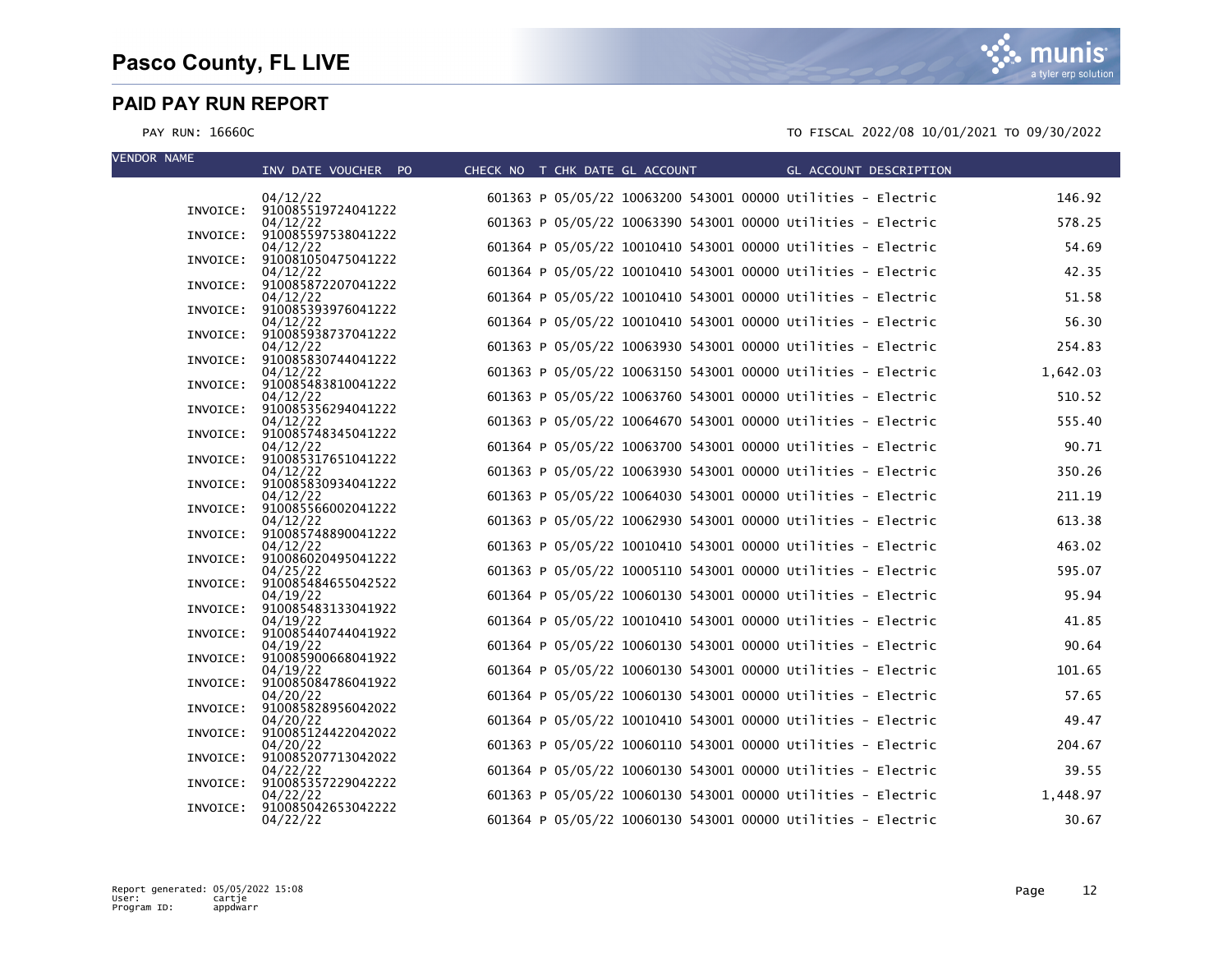munis a tyler erp solution

| <b>VENDOR NAME</b> | INV DATE VOUCHER PO                     | CHECK NO T CHK DATE GL ACCOUNT                                    | GL ACCOUNT DESCRIPTION |
|--------------------|-----------------------------------------|-------------------------------------------------------------------|------------------------|
|                    |                                         |                                                                   |                        |
|                    | INVOICE: 910085126599042222<br>04/22/22 | 601363 P 05/05/22 10010410 543001 00000 Utilities - Electric      | 1,538.74               |
|                    | INVOICE: 910080824845042222             |                                                                   |                        |
|                    | 04/22/22<br>INVOICE: 910085208235042222 | 601363 P 05/05/22 10036510 543001 00000 Utilities - Electric      | 1,018.42               |
|                    | 04/22/22                                | 601364 P 05/05/22 10010410 543001 00000 Utilities - Electric      | 75.27                  |
|                    | INVOICE: 910085564274042222<br>04/21/22 | 601363 P 05/05/22 10060130 543001 00000 Utilities - Electric      | 504.87                 |
|                    | INVOICE: 910081047727042122             |                                                                   |                        |
|                    | 04/21/22<br>INVOICE: 910085086986042122 | 601363 P 05/05/22 10010410 543001 00000 Utilities - Electric      | 341.63                 |
|                    | 04/21/22                                | 601364 P 05/05/22 10060130 543001 00000 Utilities - Electric      | 30.71                  |
|                    | INVOICE: 910085708975042122             | 601364 P 05/05/22 10060130 543001 00000 Utilities - Electric      | 53.05                  |
|                    | 04/21/22<br>INVOICE: 910085595130042122 |                                                                   |                        |
|                    | 04/21/22                                | 601364 P 05/05/22 10060130 543001 00000 Utilities - Electric      | 95.24                  |
|                    | INVOICE: 910080775231042122<br>04/11/22 | 601364 P 05/05/22 10010410 543001 00000 Utilities - Electric      | 49.88                  |
|                    | INVOICE: 910085676627041122             |                                                                   |                        |
|                    | 04/11/22<br>INVOICE: 910080875169041122 | 601364 P 05/05/22 10010410 543001 00000 Utilities - Electric      | 123.81                 |
|                    | 04/11/22                                | 601363 P 05/05/22 10010410 543001 00000 Utilities - Electric      | 160.29                 |
| INVOICE:           | 910080778581041122<br>04/18/22          | 601364 P 05/05/22 10010410 543001 00000 Utilities - Electric      | 121.91                 |
|                    | INVOICE: 910085597132041822             |                                                                   |                        |
| INVOICE:           | 04/28/22<br>NONEMAKER207318             | 601365 P 05/05/22 21315060 549003 00000 Public Assistance Utiliti | 394.00                 |
|                    | 04/25/22                                | 601363 P 05/05/22 10012640 543001 00000 Utilities - Electric      | 215.50                 |
|                    | INVOICE: 910085793754042522<br>04/19/22 | 601364 P 05/05/22 10060130 543001 00000 Utilities - Electric      | 30.48                  |
|                    | INVOICE: 910093731369041922             |                                                                   |                        |
|                    | 04/28/22<br>INVOICE: 910080776894042822 | 601363 P 05/05/22 10000200 543001 00000 Utilities - Electric      | 808.88                 |
|                    | 04/29/22                                | 601364 P 05/05/22 10000200 543001 00000 Utilities - Electric      | 43.05                  |
|                    | INVOICE: 910080998557042922<br>04/28/22 | 601363 P 05/05/22 10000200 543001 00000 Utilities - Electric      | 3,118.39               |
|                    | INVOICE: 910085041462042822             |                                                                   |                        |
|                    | 04/29/22<br>INVOICE: 910085486516042922 | 601363 P 05/05/22 10000200 543001 00000 Utilities - Electric      | 376.94                 |
|                    | 05/02/22                                | 601363 P 05/05/22 10000200 543001 00000 Utilities - Electric      | 238.79                 |
|                    | INVOICE: 910085566911050222             |                                                                   | 979.34                 |
|                    | 04/29/22<br>INVOICE: 910085872025042922 | 601363 P 05/05/22 10000200 543001 00000 Utilities - Electric      |                        |
|                    | 04/12/22                                | 601363 P 05/05/22 10063960 543001 00000 Utilities - Electric      | 333.86                 |
|                    | INVOICE: 910085748155041222<br>04/12/22 | 601363 P 05/05/22 10064620 543001 00000 Utilities - Electric      | 151.31                 |
|                    | INVOICE: 910086022281041222             |                                                                   |                        |
| INVOICE:           | 04/12/22<br>910085749586041222          | 601364 P 05/05/22 10063930 543001 00000 Utilities - Electric      | 35.92                  |
|                    | 04/12/22                                | 601363 P 05/05/22 10063930 543001 00000 Utilities - Electric      | 1,197.65               |
|                    | INVOICE: 910085393091041222             |                                                                   |                        |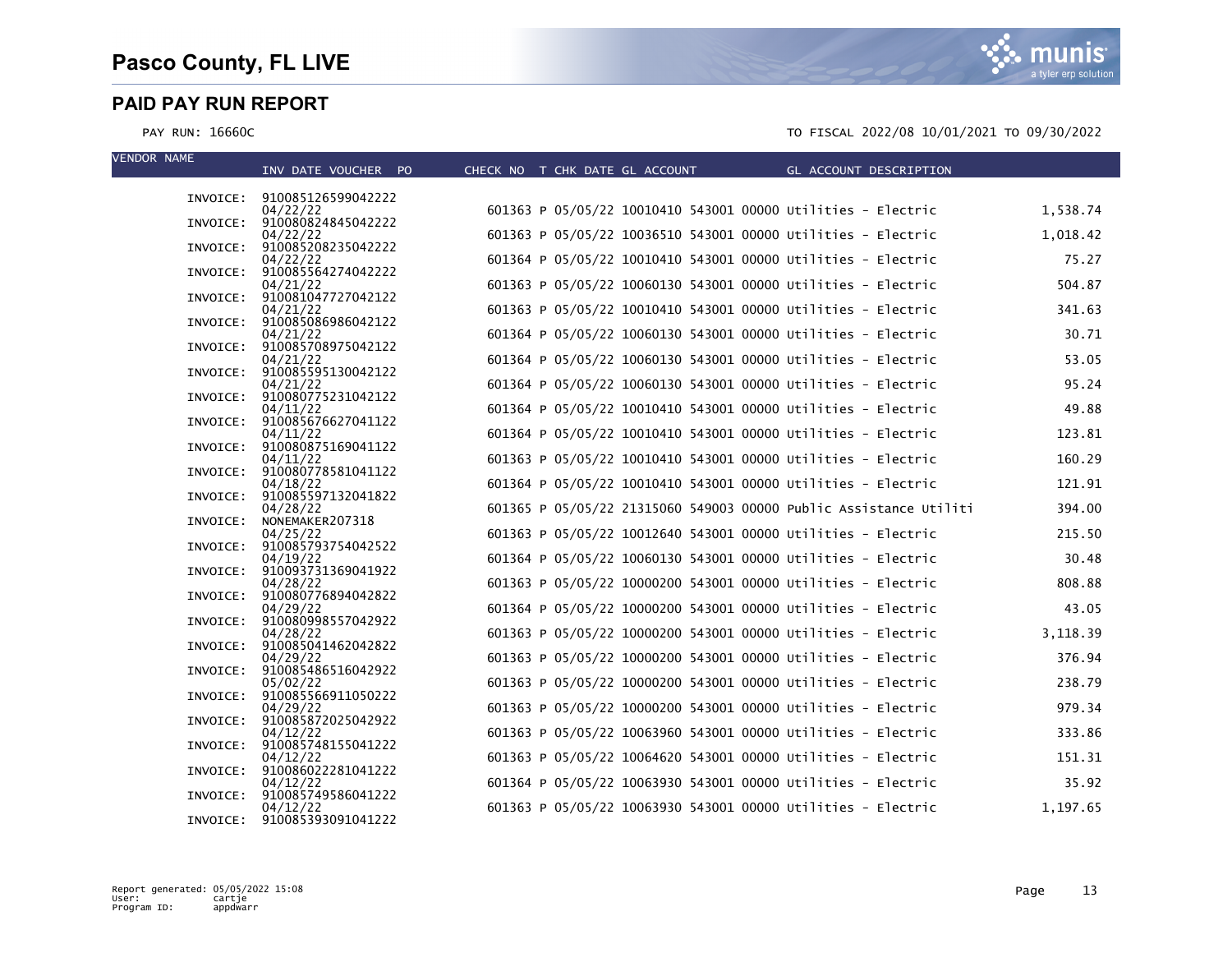| <b>VENDOR NAME</b> | INV DATE VOUCHER PO                     | CHECK NO T CHK DATE GL ACCOUNT | <b>Example 20 GL ACCOUNT DESCRIPTION</b>                     |          |
|--------------------|-----------------------------------------|--------------------------------|--------------------------------------------------------------|----------|
|                    | 04/12/22                                |                                | 601363 P 05/05/22 10064580 543001 00000 Utilities - Electric | 357.08   |
|                    | INVOICE: 910085040718041222<br>04/12/22 |                                | 601364 P 05/05/22 10063000 543001 00000 Utilities - Electric | 111.28   |
| INVOICE:           | 910085565077041222<br>04/29/22          |                                | 601364 P 05/05/22 10004200 543001 00000 Utilities - Electric | 30.41    |
|                    | INVOICE: 910085872405042922<br>04/26/22 |                                | 601363 P 05/05/22 10004300 543001 00000 Utilities - Electric | 279.15   |
|                    | INVOICE: 910085521885042622<br>04/12/22 |                                | 601363 P 05/05/22 10063950 543001 00000 Utilities - Electric | 220.61   |
|                    | INVOICE: 910085125952041222<br>04/26/22 |                                | 601364 P 05/05/22 10004300 543001 00000 Utilities - Electric | 30.51    |
|                    | INVOICE: 910085170816042622             |                                |                                                              |          |
|                    | 04/27/22<br>INVOICE: 910085169186042722 |                                | 601363 P 05/05/22 10004300 543001 00000 Utilities - Electric | 318.87   |
|                    | 04/12/22<br>INVOICE: 910085565283041222 |                                | 601363 P 05/05/22 10063930 543001 00000 Utilities - Electric | 481.41   |
|                    | 04/12/22<br>INVOICE: 910085207359041222 |                                | 601363 P 05/05/22 10064070 543001 00000 Utilities - Electric | 162.12   |
|                    | 04/12/22<br>INVOICE: 910085631335041222 |                                | 601364 P 05/05/22 10060130 543001 00000 Utilities - Electric | 50.70    |
|                    | 04/12/22<br>INVOICE: 910086059606041222 |                                | 601364 P 05/05/22 10060130 543001 00000 Utilities - Electric | 43.16    |
|                    | 04/12/22<br>INVOICE: 910085440091041222 |                                | 601364 P 05/05/22 10060130 543001 00000 Utilities - Electric | 92.31    |
|                    | 05/02/22                                |                                | 601364 P 05/05/22 10012750 543001 H0309 Utilities - Electric | 96.88    |
|                    | INVOICE: 910080718175050222<br>04/28/22 |                                | 601363 P 05/05/22 10012480 543001 00000 Utilities - Electric | 897.97   |
|                    | INVOICE: 910085124571042822<br>04/12/22 |                                | 601364 P 05/05/22 10060130 543001 00000 Utilities - Electric | 30.74    |
|                    | INVOICE: 910085899076041222<br>04/12/22 |                                | 601364 P 05/05/22 10060130 543001 00000 Utilities - Electric | 102.61   |
|                    | INVOICE: 910085439783041222<br>04/12/22 |                                | 601364 P 05/05/22 10060130 543001 00000 Utilities - Electric | 30.54    |
|                    | INVOICE: 910081049183041222<br>10/09/20 |                                | 601364 P 05/05/22 10010410 543001 00000 Utilities - Electric | 41.76    |
|                    | INVOICE: 2568320492100920<br>04/12/22   |                                | 601363 P 05/05/22 10060130 543001 00000 Utilities - Electric | 193.97   |
|                    | INVOICE: 910082121542041222<br>04/12/22 |                                | 601363 P 05/05/22 10060130 543001 00000 Utilities - Electric | 1,420.32 |
|                    | INVOICE: 910086021686041222             |                                |                                                              |          |
|                    | 04/12/22<br>INVOICE: 910085439197041222 |                                | 601364 P 05/05/22 10060130 543001 00000 Utilities - Electric | 30.74    |
|                    | 04/12/22<br>INVOICE: 910085937801041222 |                                | 601364 P 05/05/22 10060130 543001 00000 Utilities - Electric | 37.74    |
|                    | 04/12/22<br>INVOICE: 910085677818041222 |                                | 601363 P 05/05/22 10060130 543001 00000 Utilities - Electric | 504.43   |
| INVOICE:           | 08/24/21<br>9968578242082421            |                                | 601364 P 05/05/22 10010410 543001 00000 Utilities - Electric | 75.95    |
| INVOICE:           | 08/16/21<br>5769422349081621            |                                | 601364 P 05/05/22 10010410 543001 00000 Utilities - Electric | 62.49    |
|                    | 04/20/22                                |                                | 601364 P 05/05/22 10063470 543001 00000 Utilities - Electric | 31.60    |

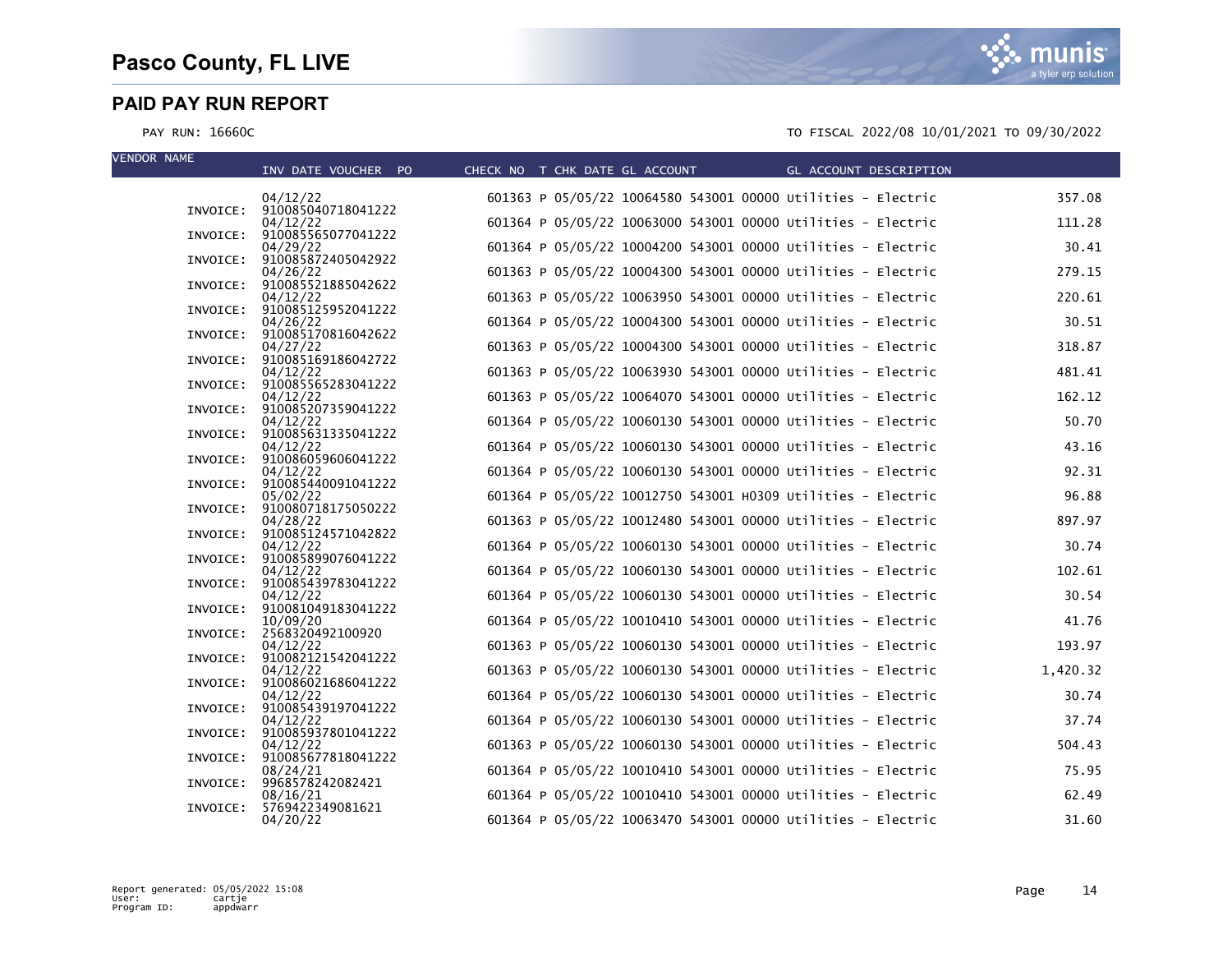| <b>VENDOR NAME</b> |                                | INV DATE VOUCHER PO                     |                           |  | CHECK NO T CHK DATE GL ACCOUNT |                       | GL ACCOUNT DESCRIPTION                                            |             |
|--------------------|--------------------------------|-----------------------------------------|---------------------------|--|--------------------------------|-----------------------|-------------------------------------------------------------------|-------------|
|                    |                                |                                         |                           |  |                                |                       |                                                                   |             |
|                    |                                | INVOICE: 910084958737042022<br>04/20/22 |                           |  |                                |                       | 601364 P 05/05/22 10063970 543001 00000 Utilities - Electric      | 48.89       |
|                    |                                | INVOICE: 910087517217042022<br>04/22/22 |                           |  |                                |                       | 601363 P 05/05/22 10064400 543001 00000 Utilities - Electric      | 338.19      |
|                    | INVOICE:                       | 910085086829042222<br>04/22/22          |                           |  |                                |                       | 601363 P 05/05/22 10064510 543001 00000 Utilities - Electric      | 1,855.50    |
|                    | INVOICE:                       | 910085986793042222                      |                           |  |                                |                       |                                                                   |             |
|                    |                                | 04/21/22<br>INVOICE: 910085039088042122 |                           |  |                                |                       | 601364 P 05/05/22 10063350 543001 00000 Utilities - Electric      | 121.41      |
|                    | <b>VENDOR TOTALS</b>           |                                         | 2,748,256.87 YTD INVOICED |  |                                | 3,328,517.07 YTD PAID |                                                                   | 123, 123.66 |
|                    | 10387 EAST PASCO MATERIALS LLC |                                         |                           |  |                                |                       |                                                                   |             |
|                    | INVOICE: 210545                | 04/21/22                                | 22000344                  |  |                                |                       | 601366 P 05/05/22 10010350 552008 00000 Maint Materials-Not Rds&B | 1,924.97    |
|                    | <b>VENDOR TOTALS</b>           |                                         | 36,673.42 YTD INVOICED    |  |                                | 36,673.42 YTD PAID    |                                                                   | 1,924.97    |
|                    |                                | 9759 ERNIE MORRIS ENTERPRISES INC       |                           |  |                                |                       |                                                                   |             |
|                    | INVOICE: 4296190               | 04/14/22                                | 22000772                  |  |                                |                       | 601367 P 05/05/22 10061940 562000 00000 Buildings                 | 13,714.00   |
|                    | <b>VENDOR TOTALS</b>           |                                         | 81,538.62 YTD INVOICED    |  |                                | 79,837.44 YTD PAID    |                                                                   | 13,714.00   |
|                    | 3763 FAIRBANKS SCALES INC      | 04/26/22                                | 22000590                  |  |                                |                       | 601368 P 05/05/22 10061410 546004 00000 Maintenance - Other Equip | 1,307.00    |
|                    | INVOICE: 1592208               |                                         |                           |  |                                |                       |                                                                   |             |
|                    | <b>VENDOR TOTALS</b>           |                                         | 25,136.18 YTD INVOICED    |  |                                | 27,568.18 YTD PAID    |                                                                   | 1,307.00    |
|                    | 9246 FERGUSON US HOLDINGS INC  |                                         |                           |  |                                |                       |                                                                   |             |
|                    | INVOICE:                       | 04/19/22<br>1945955                     | 22001134                  |  |                                |                       | 601369 P 05/05/22 10060110 564010 00000 other Equipment           | 1,544.00    |
|                    | INVOICE:                       | 04/19/22<br>1945955                     | 22001134                  |  |                                |                       | 601369 P 05/05/22 10060130 564010 00000 other Equipment           | 1,544.00    |
|                    |                                | 04/19/22                                | 22001134                  |  |                                |                       | 601369 P 05/05/22 10060140 564010 00000 other Equipment           | 772.00      |
|                    | INVOICE:                       | 1945955<br>04/12/22                     | 22000092                  |  |                                |                       | 601369 P 05/05/22 10060190 141000 00000 Materials and Supplies    | 4,069.72    |
|                    | INVOICE:                       | 19436761<br>04/13/22                    | 22000092                  |  |                                |                       | 601369 P 05/05/22 10060190 141000 00000 Materials and Supplies    | 883.42      |
|                    | INVOICE:                       | 1960936<br>04/18/22                     | 22000092                  |  |                                |                       | 601369 P 05/05/22 10060190 141000 00000 Materials and Supplies    | 997.00      |
|                    | INVOICE:                       | 1962823                                 |                           |  |                                |                       |                                                                   |             |
|                    | INVOICE:                       | 04/29/22<br>1962615                     | 22000092                  |  |                                |                       | 601369 P 05/05/22 10060190 141000 00000 Materials and Supplies    | 523.62      |
|                    | INVOICE:                       | 04/25/22<br>19461613                    | 22000092                  |  |                                |                       | 601369 P 05/05/22 10060190 141000 00000 Materials and Supplies    | 315.26      |
|                    |                                | 04/22/22                                | 22000092                  |  |                                |                       | 601369 P 05/05/22 10060190 141000 00000 Materials and Supplies    | 1,102.94    |
|                    | INVOICE:                       | 1963784<br>04/29/22                     | 22000092                  |  |                                |                       | 601369 P 05/05/22 10060190 141000 00000 Materials and Supplies    | 336.20      |
|                    | INVOICE:                       | 1963989                                 |                           |  |                                |                       |                                                                   |             |

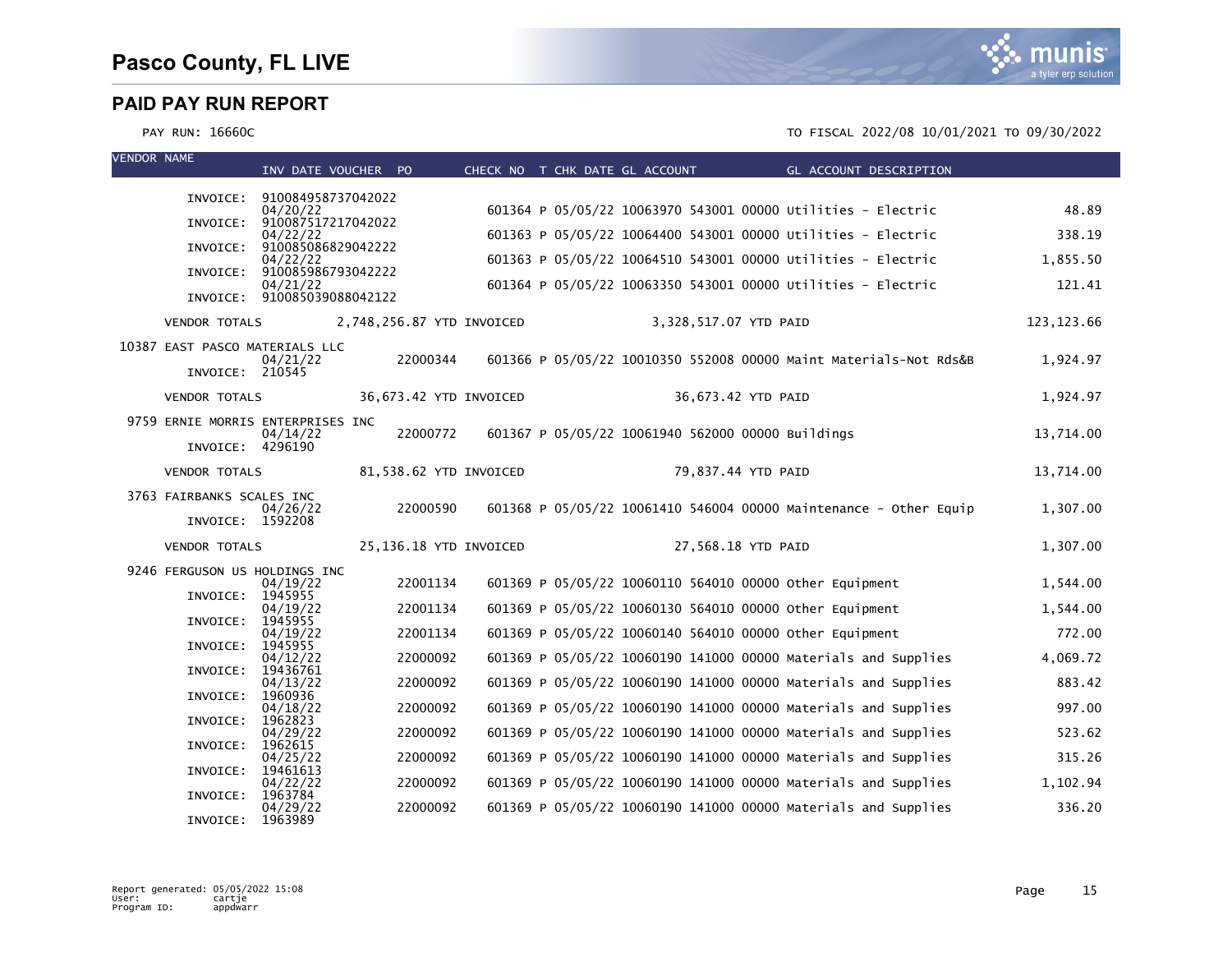

| <b>VENDOR NAME</b> |                      | INV DATE VOUCHER PO                                     |                         |  | CHECK NO T CHK DATE GL ACCOUNT                                    |                     | GL ACCOUNT DESCRIPTION |           |
|--------------------|----------------------|---------------------------------------------------------|-------------------------|--|-------------------------------------------------------------------|---------------------|------------------------|-----------|
|                    |                      | 04/18/22                                                | 22000092                |  | 601369 P 05/05/22 10060190 141000 00000 Materials and Supplies    |                     |                        | 177.75    |
|                    | INVOICE:             | 19421102<br>04/19/22                                    | 22000092                |  | 601369 P 05/05/22 10060190 141000 00000 Materials and Supplies    |                     |                        | 4,830.03  |
|                    | INVOICE:             | 19615431<br>04/19/22                                    | 22000092                |  | 601369 P 05/05/22 10060190 141000 00000 Materials and Supplies    |                     |                        | 1,961.74  |
|                    | INVOICE:             | 1961948<br>04/19/22                                     | 22000092                |  | 601369 P 05/05/22 10060190 141000 00000 Materials and Supplies    |                     |                        | 1,786.25  |
|                    | INVOICE:             | 1962177                                                 |                         |  |                                                                   |                     |                        |           |
|                    | INVOICE:             | 04/19/22<br>1962822                                     | 22000092                |  | 601369 P 05/05/22 10060190 141000 00000 Materials and Supplies    |                     |                        | 1,277.40  |
|                    | INVOICE:             | 04/18/22<br>1955685                                     | 22000092                |  | 601369 P 05/05/22 10060190 141000 00000 Materials and Supplies    |                     |                        | 260.70    |
|                    | INVOICE:             | 04/15/22<br>19414224                                    | 22000092                |  | 601369 P 05/05/22 10060190 141000 00000 Materials and Supplies    |                     |                        | 229.28    |
|                    | INVOICE:             | 04/19/22<br>1961373                                     | 22000092                |  | 601369 P 05/05/22 10060190 141000 00000 Materials and Supplies    |                     |                        | 416.00    |
|                    | INVOICE:             | 04/19/22<br>1961374                                     | 22000407                |  | 601369 P 05/05/22 10060190 141000 00000 Materials and Supplies    |                     |                        | 247.59    |
|                    | INVOICE:             | 04/19/22<br>1961701                                     | 22000092                |  | 601369 P 05/05/22 10060190 141000 00000 Materials and Supplies    |                     |                        | 1,631.81  |
|                    | INVOICE:             | 04/19/22<br>1962660                                     | 22000092                |  | 601369 P 05/05/22 10060190 141000 00000 Materials and Supplies    |                     |                        | 1,317.24  |
|                    |                      | 04/19/22                                                | 22000092                |  | 601369 P 05/05/22 10060190 141000 00000 Materials and Supplies    |                     |                        | 851.17    |
|                    | INVOICE: 1961850     |                                                         |                         |  |                                                                   |                     |                        |           |
|                    | <b>VENDOR TOTALS</b> |                                                         | 886,752.63 YTD INVOICED |  |                                                                   | 942,813.85 YTD PAID |                        | 27,075.12 |
|                    |                      | 5425 FLORIDA GOVERNMENTAL UTILITY AUTHORITY<br>04/22/22 |                         |  | 601371 P 05/05/22 10012500 543003 00000 Utilities - Water/Wastewa |                     |                        | 62.00     |
|                    | INVOICE:             | 50010061658042222<br>04/20/22                           |                         |  | 601370 P 05/05/22 10004260 543003 00000 Utilities - Water/Wastewa |                     |                        | 274.90    |
|                    |                      | INVOICE: 10042222042022                                 |                         |  |                                                                   |                     |                        |           |
|                    | <b>VENDOR TOTALS</b> |                                                         | 867,302.39 YTD INVOICED |  |                                                                   | 869,681.69 YTD PAID |                        | 336.90    |
|                    |                      | 2765 FISHER SCIENTIFIC COMPANY LLC<br>04/20/22          | 22000128                |  | 601372 P 05/05/22 10060130 552006 00000 Laboratory Supplies       |                     |                        | 1,079.28  |
|                    | INVOICE:             | 2026756<br>04/05/22                                     | 22000128                |  | 601372 P 05/05/22 10060130 552006 00000 Laboratory Supplies       |                     |                        | 1,590.04  |
|                    | INVOICE: 1501309     |                                                         |                         |  |                                                                   |                     |                        |           |
|                    | <b>VENDOR TOTALS</b> |                                                         | 83,619.83 YTD INVOICED  |  |                                                                   | 87,256.06 YTD PAID  |                        | 2,669.32  |
|                    |                      | 10697 F.L.A. ELECTRIC & DESIGN INC                      |                         |  |                                                                   |                     |                        |           |
|                    | INVOICE: 220051      | 03/03/22                                                |                         |  | 601373 P 05/05/22 10000200 546001 00000 Maintenance - Buildings   |                     |                        | 195.22    |
|                    | <b>VENDOR TOTALS</b> |                                                         | 195.22 YTD INVOICED     |  |                                                                   | 195.22 YTD PAID     |                        | 195.22    |
|                    |                      | 4997 FLAMMER FORD OF SPRING HILL INC<br>04/22/22        | 22000355                |  | 601374 P 05/05/22 10062010 534000 00000 other Services            |                     |                        | 79.95     |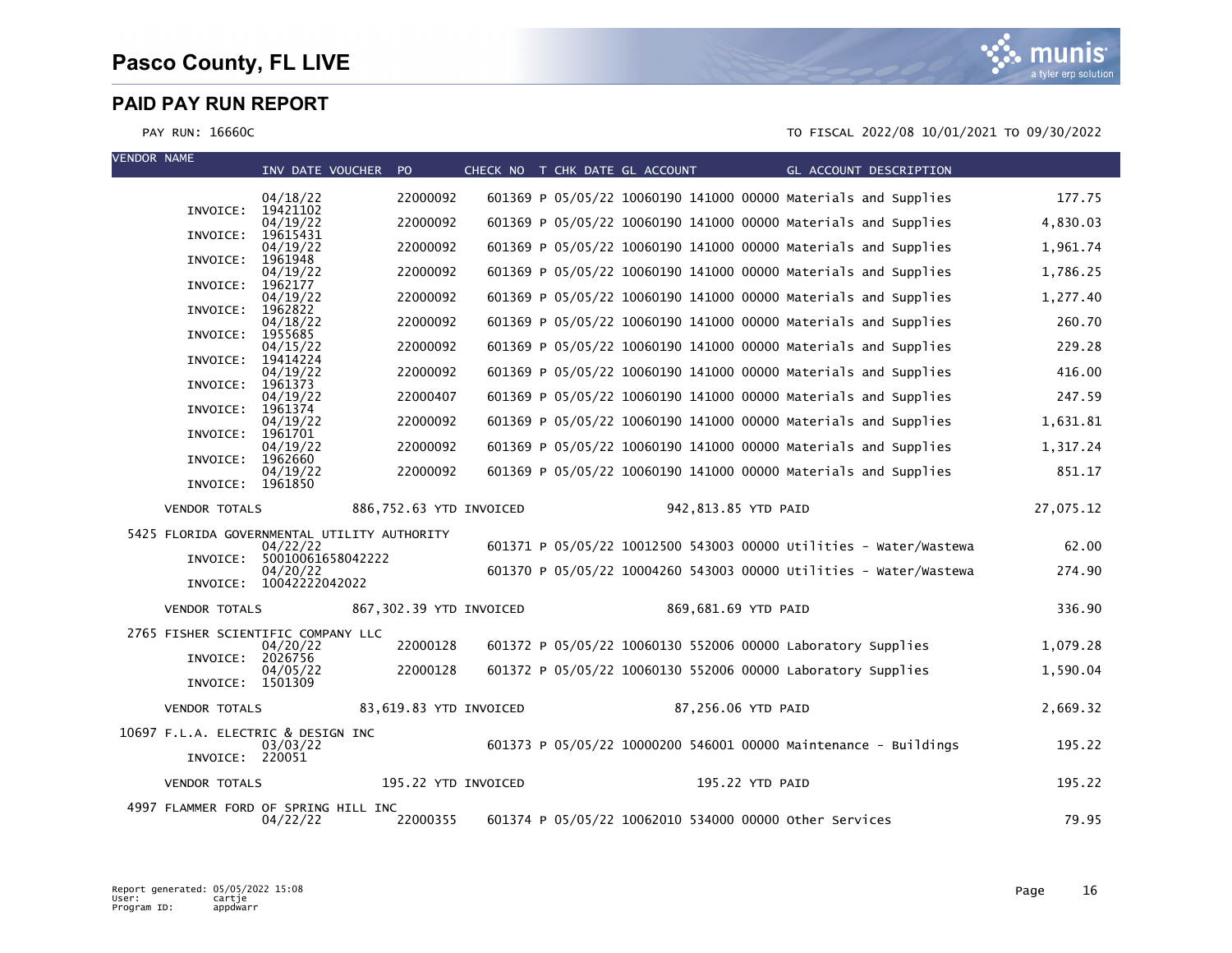| <b>VENDOR NAME</b> |                                          | INV DATE VOUCHER PO           |          |                         | CHECK NO T CHK DATE GL ACCOUNT    |                     | GL ACCOUNT DESCRIPTION                                           |           |
|--------------------|------------------------------------------|-------------------------------|----------|-------------------------|-----------------------------------|---------------------|------------------------------------------------------------------|-----------|
|                    | INVOICE: 316301C                         |                               |          |                         |                                   |                     |                                                                  |           |
|                    | <b>VENDOR TOTALS</b>                     |                               |          | 38,194.81 YTD INVOICED  |                                   | 33,452.04 YTD PAID  |                                                                  | 79.95     |
|                    |                                          |                               |          |                         |                                   |                     |                                                                  |           |
|                    | 4977 FLORIDA COMBINED LIFE GROUP         | 04/25/22                      |          |                         | 601375 P 05/05/22 10007170 202435 |                     | Dental Insurance Emp Dedu                                        | 5,267.26  |
|                    | INVOICE:                                 | 075184214<br>04/25/22         |          |                         |                                   |                     | 601375 P 05/05/22 10007170 202999 00000 Retiree Health Insurance | 373.02    |
|                    | INVOICE:                                 | 075184214<br>04/25/22         |          |                         | 601376 P 05/05/22 10007170 202435 |                     | Dental Insurance Emp Dedu                                        | 14,248.94 |
|                    | INVOICE:                                 | APR <sub>22</sub><br>04/25/22 |          |                         |                                   |                     | 601376 P 05/05/22 10007170 202999 00000 Retiree Health Insurance | 817.54    |
|                    | INVOICE:                                 | APR22<br>04/25/22             |          |                         | 601377 P 05/05/22 10007170 202435 |                     | Dental Insurance Emp Dedu                                        | 20,922.64 |
|                    | INVOICE:                                 | APR22A<br>04/25/22            |          |                         |                                   |                     | 601377 P 05/05/22 10007170 202999 00000 Retiree Health Insurance | 1,264.48  |
|                    | INVOICE: APR22A                          |                               |          |                         |                                   |                     |                                                                  |           |
|                    | <b>VENDOR TOTALS</b>                     |                               |          | 298,800.64 YTD INVOICED |                                   | 338,105.24 YTD PAID |                                                                  | 42,893.88 |
|                    | 10599 FORERUNNER INDUSTRIES INC          |                               | 22001324 |                         |                                   |                     | 601378 P 05/05/22 10009870 534000 00000 Other Services           | 10,000.00 |
|                    | INVOICE:                                 | 04/25/22<br>1049              |          |                         |                                   |                     |                                                                  |           |
|                    | INVOICE:                                 | 04/25/22<br>1050              | 22001324 |                         |                                   |                     | 601378 P 05/05/22 10009870 534000 00000 other Services           | 5,000.00  |
|                    | <b>VENDOR TOTALS</b>                     |                               |          | 15,000.00 YTD INVOICED  |                                   | 15,000.00 YTD PAID  |                                                                  | 15,000.00 |
|                    | 4179 FORTILINE INC                       |                               |          |                         |                                   |                     |                                                                  |           |
|                    | INVOICE:                                 | 04/27/22<br>5613931           | 22000100 |                         |                                   |                     | 601379 P 05/05/22 10060190 141000 00000 Materials and Supplies   | 1,307.88  |
|                    | INVOICE:                                 | 04/25/22<br>5650960           | 22000100 |                         |                                   |                     | 601379 P 05/05/22 10060190 141000 00000 Materials and Supplies   | 1,103.46  |
|                    | INVOICE: 5615296                         | 03/28/22                      | 22000100 |                         |                                   |                     | 601379 P 05/05/22 10060190 141000 00000 Materials and Supplies   | 2,232.00  |
|                    | <b>VENDOR TOTALS</b>                     |                               |          | 214,740.05 YTD INVOICED |                                   | 154,999.46 YTD PAID |                                                                  | 4,643.34  |
|                    | 4328 FRONTIER FLORIDA LLC                |                               |          |                         |                                   |                     |                                                                  |           |
|                    | INVOICE:                                 | 04/22/22<br>2391713214042222  |          |                         |                                   |                     | 601380 P 05/05/22 10000400 541000 00000 Communications           | 105.99    |
|                    | INVOICE:                                 | 04/21/22<br>8139910103042122  |          |                         |                                   |                     | 601380 P 05/05/22 10012740 541000 00000 Communications           | 412.68    |
|                    |                                          | 04/19/22                      |          |                         |                                   |                     | 601380 P 05/05/22 10000400 541000 00000 Communications           | 229.45    |
|                    |                                          | INVOICE: 7278169497041922     |          |                         |                                   |                     |                                                                  |           |
|                    | <b>VENDOR TOTALS</b>                     |                               |          | 362,709.92 YTD INVOICED |                                   | 436,278.86 YTD PAID |                                                                  | 748.12    |
|                    | 4533 GA FOOD SERVICES OF PINELLAS CO INC | 04/23/22                      | 22000135 |                         |                                   |                     | 601381 P 05/05/22 10000750 549023 00000 Food and Dietary         | 18,206.70 |
|                    |                                          | INVOICE: C001379042322        |          |                         |                                   |                     |                                                                  |           |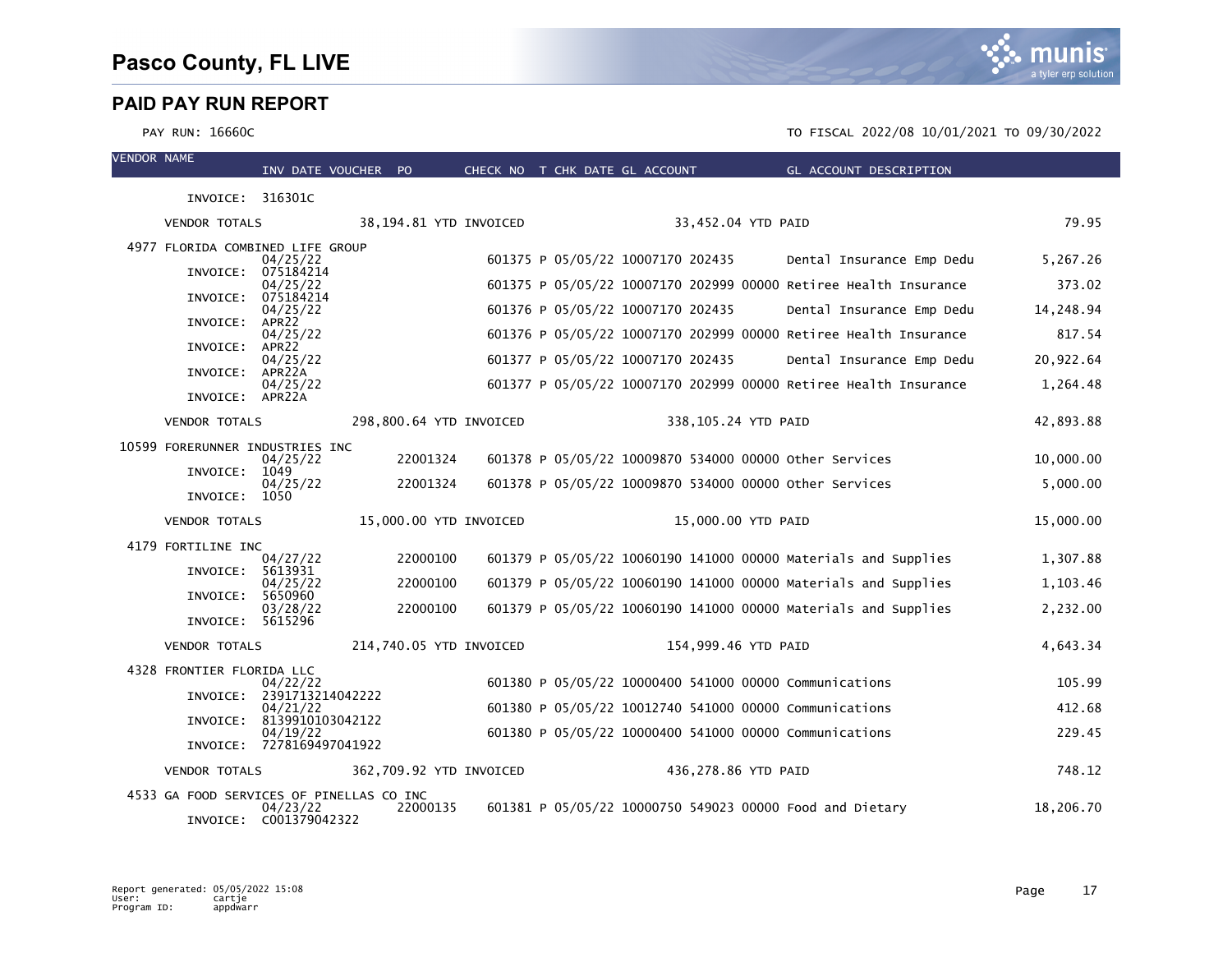

| <b>VENDOR NAME</b> |                       | INV DATE VOUCHER PO    |                         | CHECK NO T CHK DATE GL ACCOUNT |  |                     |                                                            | GL ACCOUNT DESCRIPTION                                            |           |
|--------------------|-----------------------|------------------------|-------------------------|--------------------------------|--|---------------------|------------------------------------------------------------|-------------------------------------------------------------------|-----------|
|                    |                       | 04/16/22               | 22000135                |                                |  |                     | 601381 P 05/05/22 10000750 549023 00000 Food and Dietary   |                                                                   | 18,206.51 |
|                    |                       | INVOICE: C001379041622 |                         |                                |  |                     |                                                            |                                                                   |           |
|                    | <b>VENDOR TOTALS</b>  |                        | 478,566.34 YTD INVOICED |                                |  | 550,527.81 YTD PAID |                                                            |                                                                   | 36,413.21 |
|                    | 3498 W W GRAINGER INC |                        |                         |                                |  |                     |                                                            |                                                                   |           |
|                    | INVOICE:              | 04/26/22<br>9291721505 | 22000435                |                                |  |                     | 601382 P 05/05/22 10060130 552000 00000 Operating Supplies |                                                                   | 337.04    |
|                    | INVOICE:              | 04/25/22<br>9289244809 | 22000435                |                                |  |                     | 601382 P 05/05/22 10060140 552000 00000 Operating Supplies |                                                                   | 2.98      |
|                    |                       | 04/25/22               | 22000435                |                                |  |                     | 601382 P 05/05/22 10060130 552000 00000 Operating Supplies |                                                                   | 53.04     |
|                    | INVOICE:              | 9290749564<br>04/26/22 | 22000435                |                                |  |                     | 601382 P 05/05/22 10060130 552000 00000 Operating Supplies |                                                                   | 53.04     |
|                    | INVOICE:              | 9292073484<br>04/26/22 | 22000435                |                                |  |                     | 601382 P 05/05/22 10060110 552000 00000 Operating Supplies |                                                                   | 340.92    |
|                    | INVOICE:              | 9292684769             |                         |                                |  |                     |                                                            |                                                                   |           |
|                    | INVOICE:              | 04/26/22<br>9291721497 | 22000435                |                                |  |                     | 601382 P 05/05/22 10060130 552000 00000 Operating Supplies |                                                                   | 167.05    |
|                    | INVOICE:              | 04/27/22<br>9293510237 | 22000435                |                                |  |                     | 601382 P 05/05/22 10060130 552000 00000 Operating Supplies |                                                                   | 135.76    |
|                    |                       | 04/27/22               | 22000435                |                                |  |                     | 601382 P 05/05/22 10060110 552000 00000 Operating Supplies |                                                                   | 5.21      |
|                    | INVOICE:              | 9293510245<br>04/25/22 | 22000435                |                                |  |                     | 601382 P 05/05/22 10060130 552000 00000 Operating Supplies |                                                                   | 6.09      |
|                    | INVOICE:              | 9289244783<br>04/26/22 | 22000435                |                                |  |                     | 601382 P 05/05/22 10060130 552000 00000 Operating Supplies |                                                                   | 545.82    |
|                    | INVOICE:              | 9292132918<br>04/26/22 | 22000435                |                                |  |                     | 601382 P 05/05/22 10060130 552000 00000 Operating Supplies |                                                                   | 157.52    |
|                    | INVOICE:              | 9292132926             |                         |                                |  |                     |                                                            |                                                                   |           |
|                    | INVOICE:              | 04/21/22<br>9287083886 | 22000393                |                                |  |                     | 601382 P 05/05/22 10000200 552000 00000 Operating Supplies |                                                                   | 1,322.88  |
|                    | INVOICE:              | 04/29/22<br>9295908678 | 22000393                |                                |  |                     |                                                            | 601382 P 05/05/22 10000200 552008 00000 Maint Materials-Not Rds&B | 661.64    |
|                    |                       | 04/29/22               | 22000393                |                                |  |                     | 601382 P 05/05/22 10000200 552000 00000 Operating Supplies |                                                                   | 73.86     |
|                    | INVOICE:              | 9296343826<br>04/29/22 | 22000393                |                                |  |                     | 601382 P 05/05/22 10000200 552000 00000 Operating Supplies |                                                                   | 686.64    |
|                    | INVOICE:              | 9296343842<br>04/29/22 | 22000393                |                                |  |                     | 601382 P 05/05/22 10000200 552000 00000 Operating Supplies |                                                                   | 233.28    |
|                    | INVOICE:              | 9296535298<br>04/29/22 | 22000393                |                                |  |                     | 601382 P 05/05/22 10000200 552000 00000 Operating Supplies |                                                                   | 986.79    |
|                    | INVOICE:              | 9296535306             |                         |                                |  |                     |                                                            |                                                                   |           |
|                    | INVOICE:              | 04/29/22<br>9296876288 | 22000393                |                                |  |                     | 601382 P 05/05/22 10000200 552000 00000 Operating Supplies |                                                                   | 559.50    |
|                    | INVOICE:              | 04/25/22<br>9290362673 | 22000504                |                                |  |                     | 601383 P 05/05/22 10012740 552000 00000 Operating Supplies |                                                                   | 29.13     |
|                    |                       | 04/25/22               | 22000504                |                                |  |                     | 601383 P 05/05/22 10012740 552000 00000 Operating Supplies |                                                                   | 29.13     |
|                    | INVOICE:              | 9290362715<br>04/25/22 | 22000504                |                                |  |                     | 601383 P 05/05/22 10012740 552000 00000 Operating Supplies |                                                                   | 29.13     |
|                    | INVOICE:              | 9290362681<br>04/25/22 | 22000504                |                                |  |                     | 601383 P 05/05/22 10012740 552000 00000 Operating Supplies |                                                                   | 29.13     |
|                    | INVOICE:              | 9290655795<br>04/25/22 | 22000504                |                                |  |                     | 601383 P 05/05/22 10012740 552000 00000 Operating Supplies |                                                                   | 29.13     |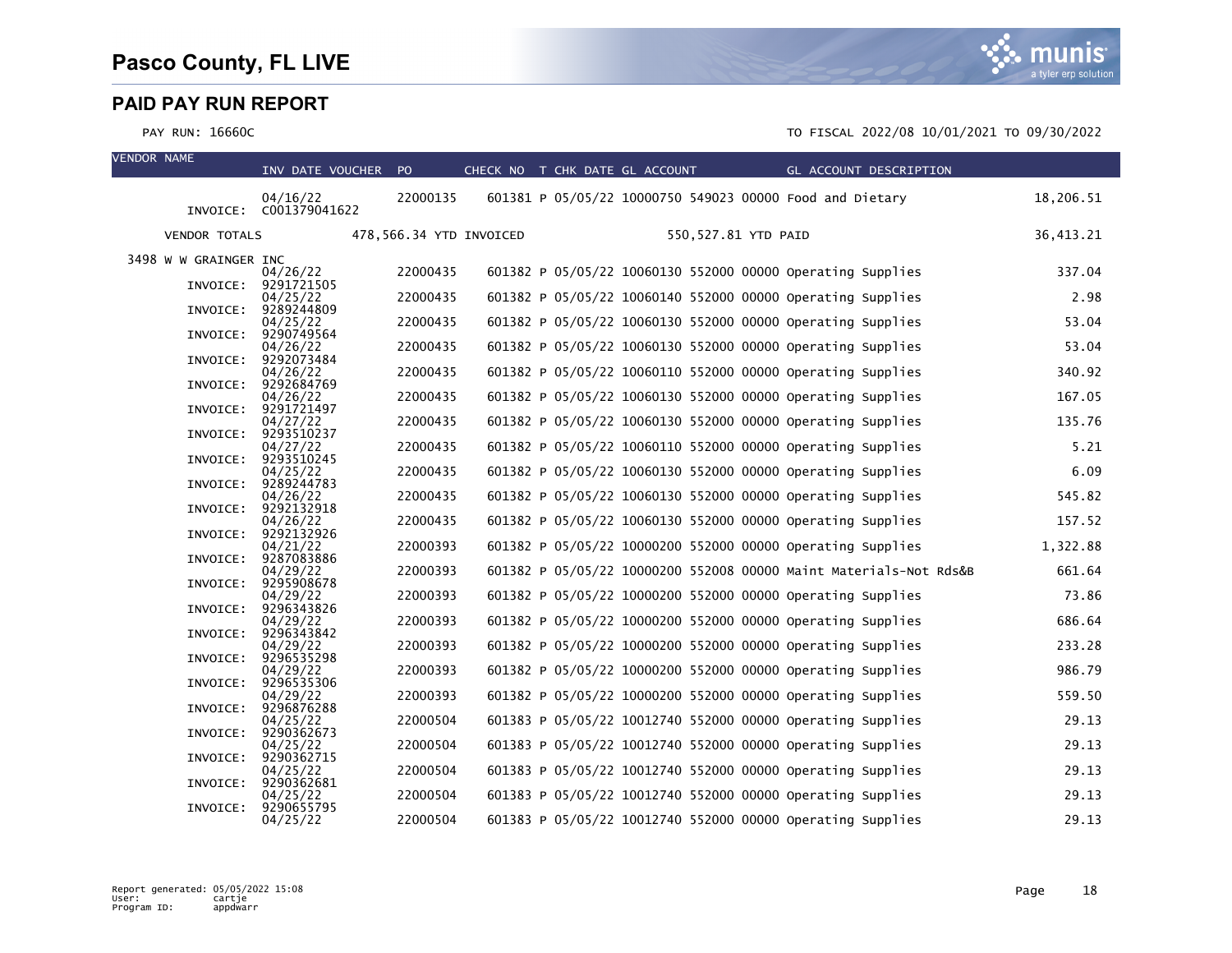



| <b>VENDOR NAME</b> |                      | INV DATE VOUCHER PO    |                         | CHECK NO T CHK DATE GL ACCOUNT |                                                                | GL ACCOUNT DESCRIPTION |          |
|--------------------|----------------------|------------------------|-------------------------|--------------------------------|----------------------------------------------------------------|------------------------|----------|
|                    | INVOICE:             | 9290362707             |                         |                                |                                                                |                        |          |
|                    |                      | 04/25/22               | 22000504                |                                | 601383 P 05/05/22 10012740 552000 00000 Operating Supplies     |                        | 29.13    |
|                    | INVOICE:             | 9290362657<br>04/25/22 | 22000504                |                                | 601383 P 05/05/22 10012740 552000 00000 Operating Supplies     |                        | 29.13    |
|                    | INVOICE:             | 9290362731<br>04/18/22 | 22000504                |                                | 601383 P 05/05/22 10012740 552000 00000 Operating Supplies     |                        | 135.59   |
|                    | INVOICE:             | 9281722885<br>04/25/22 | 22000504                |                                | 601383 P 05/05/22 10012740 552000 00000 Operating Supplies     |                        | 29.13    |
|                    | INVOICE:             | 9290655811<br>04/25/22 | 22000504                |                                | 601383 P 05/05/22 10012740 552000 00000 Operating Supplies     |                        | 65.85    |
|                    | INVOICE:             | 9290269142             |                         |                                |                                                                |                        |          |
|                    | INVOICE:             | 04/25/22<br>9290828541 | 22000504                |                                | 601383 P 05/05/22 10012740 552000 00000 operating Supplies     |                        | 479.00   |
|                    | INVOICE:             | 04/26/22<br>9291927490 | 22000504                |                                | 601383 P 05/05/22 10012740 552000 00000 Operating Supplies     |                        | 186.50   |
|                    | <b>VENDOR TOTALS</b> |                        | 353,586.92 YTD INVOICED |                                | 370,497.32 YTD PAID                                            |                        | 7,429.04 |
|                    | 3735 HACH COMPANY    |                        |                         |                                |                                                                |                        |          |
|                    | INVOICE:             | 02/21/22<br>12894750   | 22000439                |                                | 601384 P 05/05/22 10060190 141000 00000 Materials and Supplies |                        | 385.47   |
|                    | INVOICE:             | 01/19/22<br>12843024   | 22000439                |                                | 601384 P 05/05/22 10060190 141000 00000 Materials and Supplies |                        | 398.30   |
|                    | INVOICE:             | 02/17/22<br>12891089   | 22000439                |                                | 601384 P 05/05/22 10060190 141000 00000 Materials and Supplies |                        | 380.84   |
|                    |                      | 02/11/22               | 22000439                |                                | 601384 P 05/05/22 10060190 141000 00000 Materials and Supplies |                        | 299.16   |
|                    | INVOICE:             | 12880196<br>02/22/22   | 22000439                |                                | 601384 P 05/05/22 10060190 141000 00000 Materials and Supplies |                        | 754.92   |
|                    | INVOICE:             | 12900595<br>02/23/22   | 22000439                |                                | 601384 P 05/05/22 10060190 141000 00000 Materials and Supplies |                        | 70.35    |
|                    | INVOICE:             | 12902334<br>02/24/22   | 22000439                |                                | 601384 P 05/05/22 10060190 141000 00000 Materials and Supplies |                        | 124.88   |
|                    | INVOICE:             | 12902615               |                         |                                |                                                                |                        |          |
|                    | INVOICE:             | 02/25/22<br>12904840   | 22000439                |                                | 601384 P 05/05/22 10060190 141000 00000 Materials and Supplies |                        | 103.53   |
|                    | INVOICE:             | 02/28/22<br>12908144   | 22000439                |                                | 601384 P 05/05/22 10060190 141000 00000 Materials and Supplies |                        | 289.75   |
|                    | INVOICE:             | 02/25/22<br>12906727   | 22000439                |                                | 601384 P 05/05/22 10060190 141000 00000 Materials and Supplies |                        | 2,647.44 |
|                    |                      | 03/04/22               | 22000439                |                                | 601384 P 05/05/22 10060190 141000 00000 Materials and Supplies |                        | 362.49   |
|                    | INVOICE:             | 12917142<br>03/04/22   | 22000439                |                                | 601384 P 05/05/22 10060190 141000 00000 Materials and Supplies |                        | 287.40   |
|                    | INVOICE:             | 12917179<br>03/11/22   | 22000439                |                                | 601384 P 05/05/22 10060190 141000 00000 Materials and Supplies |                        | 181.26   |
|                    | INVOICE:             | 12925054<br>03/15/22   | 22000439                |                                | 601384 P 05/05/22 10060190 141000 00000 Materials and Supplies |                        | 260.27   |
|                    | INVOICE:             | 12927428               |                         |                                |                                                                |                        |          |
|                    | INVOICE:             | 03/16/22<br>12930187   | 22000439                |                                | 601384 P 05/05/22 10060190 141000 00000 Materials and Supplies |                        | 213.00   |
|                    | INVOICE:             | 03/18/22<br>12936041   | 22000439                |                                | 601384 P 05/05/22 10060190 141000 00000 Materials and Supplies |                        | 870.90   |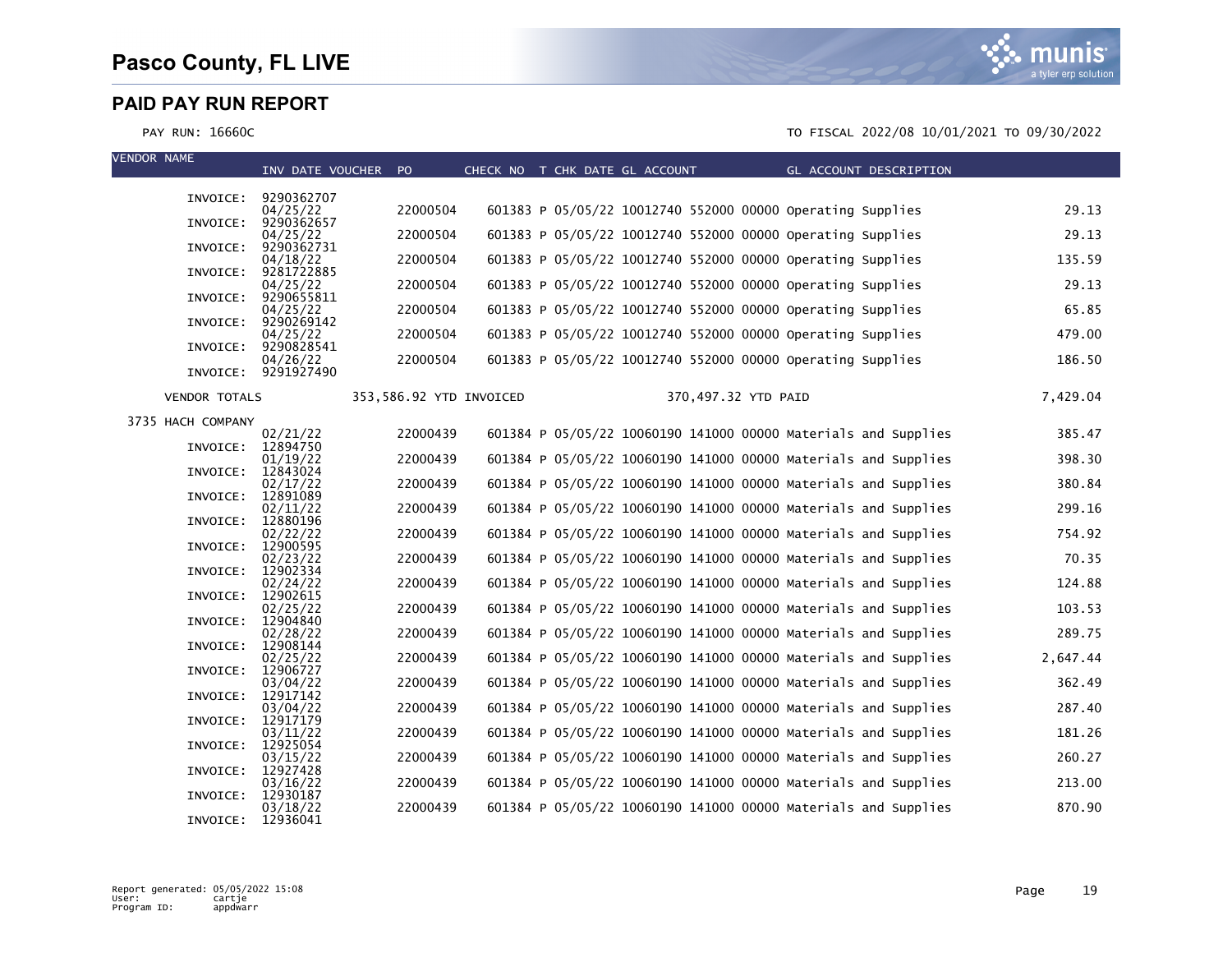| <b>VENDOR NAME</b>   | INV DATE VOUCHER PO  |                        | CHECK NO T CHK DATE GL ACCOUNT                             | $\mathcal{L}^{\text{max}}_{\text{max}}$ and $\mathcal{L}^{\text{max}}_{\text{max}}$ and $\mathcal{L}^{\text{max}}_{\text{max}}$ |  | GL ACCOUNT DESCRIPTION                                         |           |
|----------------------|----------------------|------------------------|------------------------------------------------------------|---------------------------------------------------------------------------------------------------------------------------------|--|----------------------------------------------------------------|-----------|
|                      |                      |                        |                                                            |                                                                                                                                 |  |                                                                |           |
| INVOICE: 12932855    | 03/17/22             | 22000439               |                                                            |                                                                                                                                 |  | 601384 P 05/05/22 10060190 141000 00000 Materials and Supplies | 298.86    |
|                      | 03/16/22             | 22000439               |                                                            |                                                                                                                                 |  | 601384 P 05/05/22 10060190 141000 00000 Materials and Supplies | 365.85    |
| INVOICE:             | 12930207<br>03/17/22 | 22000439               |                                                            |                                                                                                                                 |  | 601384 P 05/05/22 10060190 141000 00000 Materials and Supplies | 209.00    |
| INVOICE:             | 12932553             |                        |                                                            |                                                                                                                                 |  |                                                                |           |
| INVOICE:             | 03/18/22<br>12935297 | 22000439               | 601384 P 05/05/22 10060370 552000 00000 Operating Supplies |                                                                                                                                 |  |                                                                | 360.26    |
|                      | 03/21/22             | 22000439               |                                                            |                                                                                                                                 |  | 601384 P 05/05/22 10060190 141000 00000 Materials and Supplies | 285.48    |
| INVOICE:             | 12937337<br>03/22/22 | 22000439               |                                                            |                                                                                                                                 |  | 601384 P 05/05/22 10060190 141000 00000 Materials and Supplies | 751.80    |
| INVOICE:             | 12940550             |                        |                                                            |                                                                                                                                 |  |                                                                |           |
| INVOICE:             | 03/22/22<br>12942292 | 22000439               | 601384 P 05/05/22 10060370 552000 00000 Operating Supplies |                                                                                                                                 |  |                                                                | 411.65    |
|                      | 03/23/22             | 22000439               |                                                            |                                                                                                                                 |  | 601384 P 05/05/22 10060190 141000 00000 Materials and Supplies | 2,486.04  |
| INVOICE:             | 12944006<br>03/24/22 | 22000439               |                                                            |                                                                                                                                 |  | 601384 P 05/05/22 10060190 141000 00000 Materials and Supplies | 594.18    |
| INVOICE:             | 12947170             |                        |                                                            |                                                                                                                                 |  |                                                                |           |
| INVOICE:             | 03/23/22<br>12944007 | 22000439               |                                                            |                                                                                                                                 |  | 601384 P 05/05/22 10060190 141000 00000 Materials and Supplies | 328.14    |
|                      | 03/24/22             | 22000439               |                                                            |                                                                                                                                 |  | 601384 P 05/05/22 10060190 141000 00000 Materials and Supplies | 466.14    |
| INVOICE:             | 12947172<br>03/25/22 | 22000439               |                                                            |                                                                                                                                 |  | 601384 P 05/05/22 10060190 141000 00000 Materials and Supplies | 149.45    |
| INVOICE:             | 12950439             |                        |                                                            |                                                                                                                                 |  |                                                                |           |
| INVOICE:             | 03/31/22<br>12959653 | 22000439               |                                                            |                                                                                                                                 |  | 601384 P 05/05/22 10060190 141000 00000 Materials and Supplies | 177.72    |
|                      | 04/01/22             | 22000439               |                                                            |                                                                                                                                 |  | 601384 P 05/05/22 10060190 141000 00000 Materials and Supplies | 215.75    |
| INVOICE:             | 12961956<br>04/05/22 | 22000439               |                                                            |                                                                                                                                 |  | 601384 P 05/05/22 10060190 141000 00000 Materials and Supplies | 63.75     |
| INVOICE:             | 12966801             |                        |                                                            |                                                                                                                                 |  |                                                                |           |
| INVOICE:             | 04/08/22<br>12973561 | 22000439               |                                                            |                                                                                                                                 |  | 601384 P 05/05/22 10060190 141000 00000 Materials and Supplies | 232.00    |
|                      | 04/12/22             | 22000439               |                                                            |                                                                                                                                 |  | 601384 P 05/05/22 10060190 141000 00000 Materials and Supplies | 274.14    |
| INVOICE:             | 12978855<br>03/25/22 | 22000439               |                                                            |                                                                                                                                 |  | 601384 P 05/05/22 10060190 141000 00000 Materials and Supplies | 28.45     |
| INVOICE:             | 12950414             |                        |                                                            |                                                                                                                                 |  |                                                                |           |
| INVOICE:             | 03/25/22<br>12950438 | 22000439               |                                                            |                                                                                                                                 |  | 601384 P 05/05/22 10060190 141000 00000 Materials and Supplies | 266.00    |
|                      | 03/28/22             | 22000439               |                                                            |                                                                                                                                 |  | 601384 P 05/05/22 10060190 141000 00000 Materials and Supplies | 119.56    |
| INVOICE:             | 12952707<br>04/01/22 | 22000439               |                                                            |                                                                                                                                 |  | 601384 P 05/05/22 10060190 141000 00000 Materials and Supplies | 172.60    |
| INVOICE:             | 12962789             |                        |                                                            |                                                                                                                                 |  |                                                                |           |
| INVOICE:             | 04/05/22<br>12966808 | 22000439               |                                                            |                                                                                                                                 |  | 601384 P 05/05/22 10060190 141000 00000 Materials and Supplies | 51.38     |
|                      | 04/05/22             | 22000439               |                                                            |                                                                                                                                 |  | 601384 P 05/05/22 10060190 141000 00000 Materials and Supplies | 501.20    |
| INVOICE:             | 12966986<br>04/06/22 | 22000439               |                                                            |                                                                                                                                 |  | 601384 P 05/05/22 10060190 141000 00000 Materials and Supplies | 1,338.40  |
| INVOICE: 12969460    |                      |                        |                                                            |                                                                                                                                 |  |                                                                |           |
| <b>VENDOR TOTALS</b> |                      | 97,577.85 YTD INVOICED |                                                            | 119,272.05 YTD PAID                                                                                                             |  |                                                                | 17,777.76 |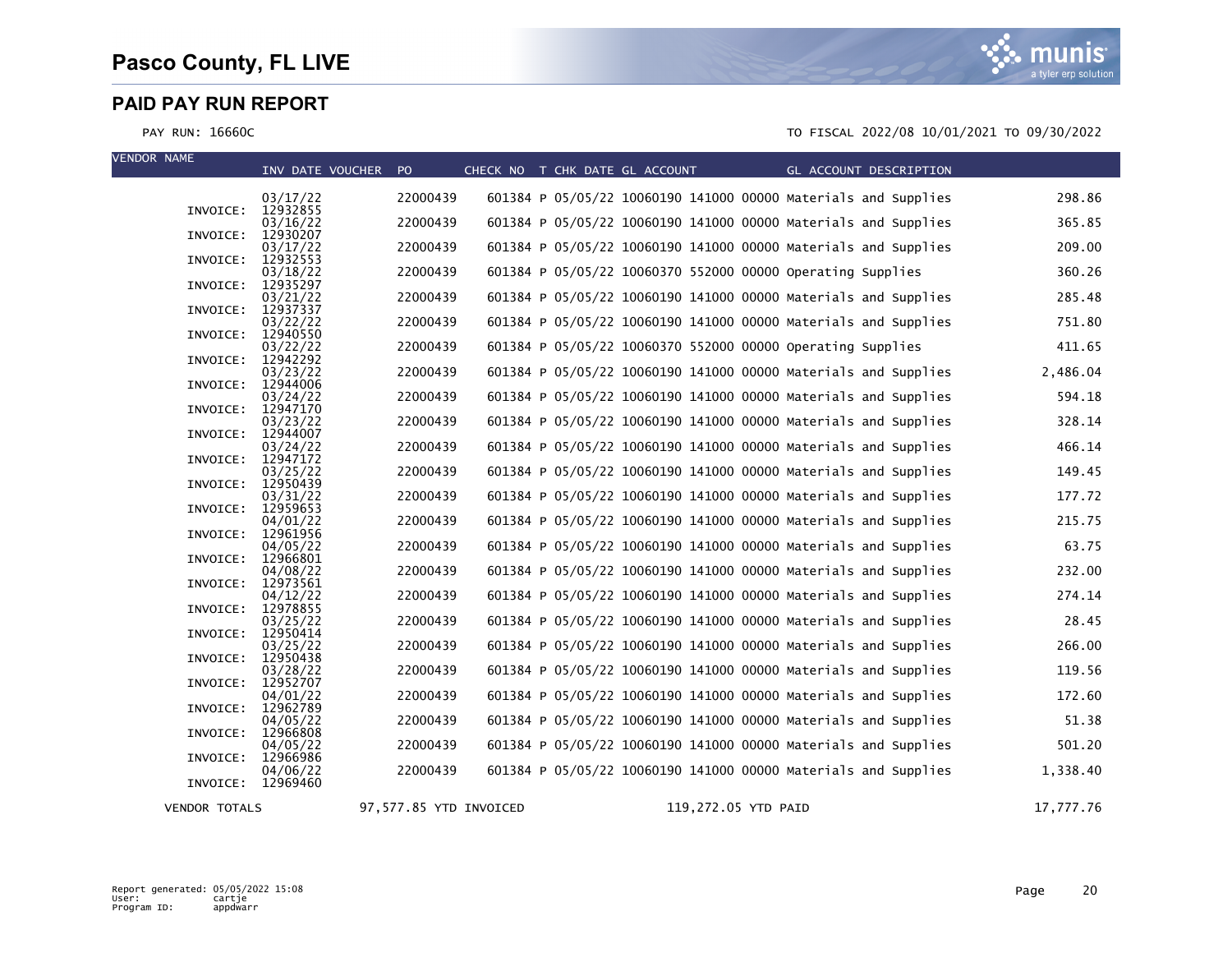

VENDOR NAME



| <b>VENDUR NAME</b> |                                         | INV DATE VOUCHER PO               |                         |  | CHECK NO T CHK DATE GL ACCOUNT                    | GL ACCOUNT DESCRIPTION                                            |           |
|--------------------|-----------------------------------------|-----------------------------------|-------------------------|--|---------------------------------------------------|-------------------------------------------------------------------|-----------|
|                    | 3700 HAWKINS INC                        |                                   |                         |  |                                                   |                                                                   |           |
|                    | INVOICE:                                | 04/20/22<br>6166757               | 22000016                |  | 601385 P 05/05/22 10060130 552010 00000 Chemicals |                                                                   | 228.00    |
|                    |                                         | 04/21/22                          | 22000221                |  | 601385 P 05/05/22 10060110 552010 00000 Chemicals |                                                                   | 468.16    |
|                    | INVOICE:                                | 6168644<br>04/27/22               | 22000314                |  | 601385 P 05/05/22 10060130 552010 00000 Chemicals |                                                                   | 1,345.00  |
|                    | INVOICE:                                | 6171456<br>04/27/22               | 22000016                |  | 601385 P 05/05/22 10060110 552010 00000 Chemicals |                                                                   | 142.50    |
|                    | INVOICE:                                | 6171640<br>04/28/22               | 22000016                |  | 601385 P 05/05/22 10060110 552010 00000 Chemicals |                                                                   | 237.50    |
|                    | INVOICE: 6172481                        |                                   |                         |  |                                                   |                                                                   |           |
|                    | <b>VENDOR TOTALS</b>                    |                                   | 127,600.36 YTD INVOICED |  |                                                   | 150,204.28 YTD PAID                                               | 2,421.16  |
|                    | 7889 KS DVM INC                         | 04/15/22                          |                         |  |                                                   | 601386 P 05/05/22 10008380 534019 00000 Animal Services Spay Pasc | 1,050.00  |
|                    |                                         | INVOICE: 4560041522               |                         |  |                                                   |                                                                   |           |
|                    |                                         | 04/15/22<br>INVOICE: 4560041522   |                         |  |                                                   | 601386 P 05/05/22 10008380 534020 00000 Animal Services TNR       | 315.00    |
|                    | <b>VENDOR TOTALS</b>                    |                                   | 10,645.00 YTD INVOICED  |  |                                                   | 11,655.00 YTD PAID                                                | 1,365.00  |
|                    | 8241 HAZEN & SAWYER DPC                 |                                   |                         |  |                                                   |                                                                   |           |
|                    | INVOICE:                                | 12/13/21<br>3820P16               |                         |  |                                                   | 601387 P 05/05/22 10060140 531000 00000 Professional Services     | 4,000.00  |
|                    | INVOICE: 4753P2                         | 03/14/22                          |                         |  |                                                   | 601387 P 05/05/22 10060700 563000 20021 Improvements Other Than B | 13,014.40 |
|                    | INVOICE: 4753P3                         | 04/27/22                          |                         |  |                                                   | 601387 P 05/05/22 10060700 563000 20021 Improvements Other Than B | 14,904.10 |
|                    | <b>VENDOR TOTALS</b>                    |                                   | 114,274.87 YTD INVOICED |  | 170,613.51 YTD PAID                               |                                                                   | 31,918.50 |
|                    | 4145 HUDSON PUMP & EQUIPMENT ASSOCIATES |                                   |                         |  |                                                   |                                                                   |           |
|                    | INVOICE: 943276                         | 04/21/22                          | 22000091                |  |                                                   | 601388 P 05/05/22 10060130 552008 00000 Maint Materials-Not Rds&B | 9,336.00  |
|                    | <b>VENDOR TOTALS</b>                    |                                   | 290,373.00 YTD INVOICED |  |                                                   | 341,201.00 YTD PAID                                               | 9,336.00  |
|                    | 4501 HUDSON WATER WORKS INC             |                                   |                         |  |                                                   |                                                                   |           |
|                    |                                         | 04/28/22<br>INVOICE: 268500042822 |                         |  |                                                   | 601389 P 05/05/22 10060130 543063 00000 Purchased Water Viva Vill | 17.28     |
|                    | INVOICE:                                | 04/28/22<br>268200042822          |                         |  |                                                   | 601389 P 05/05/22 10060130 543063 00000 Purchased Water Viva Vill | 17.28     |
|                    |                                         | 04/19/22                          |                         |  |                                                   | 601389 P 05/05/22 10005090 543003 00000 Utilities - Water/Wastewa | 17.28     |
|                    | INVOICE:                                | 049500041922<br>04/14/22          |                         |  |                                                   | 601389 P 05/05/22 10005090 543003 00000 Utilities - Water/Wastewa | 105.40    |
|                    | INVOICE:                                | 249900041422<br>04/14/22          |                         |  |                                                   | 601389 P 05/05/22 10005090 543003 00000 Utilities - Water/Wastewa | 122.31    |
|                    | INVOICE:                                | 249600041422<br>04/14/22          |                         |  |                                                   | 601389 P 05/05/22 10012470 543003 00000 Utilities - Water/Wastewa | 70.83     |
|                    |                                         | INVOICE: 256000041422             |                         |  |                                                   |                                                                   |           |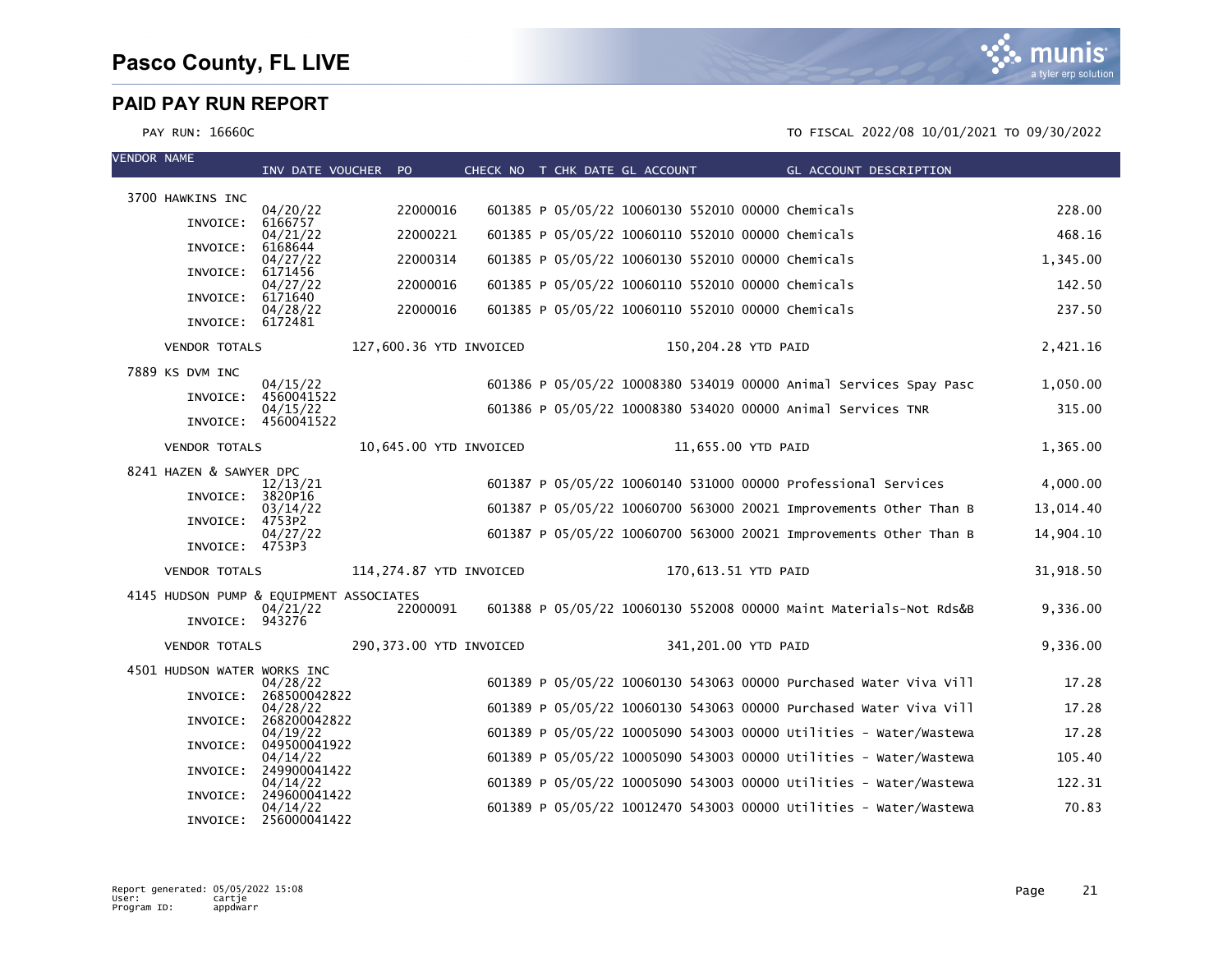

| 5,302.28 YTD INVOICED<br>5,463.93 YTD PAID<br><b>VENDOR TOTALS</b><br>8602 HUMANA INSURANCE COMPANY<br>601390 P 05/05/22 10007170 202435<br>Dental Insurance Emp Dedu<br>04/25/22<br>INVOICE: 275210730<br>601390 P 05/05/22 10007170 202122<br>Vision Insurance<br>04/25/22 | 350.38<br>17,210.02    |
|------------------------------------------------------------------------------------------------------------------------------------------------------------------------------------------------------------------------------------------------------------------------------|------------------------|
|                                                                                                                                                                                                                                                                              |                        |
|                                                                                                                                                                                                                                                                              |                        |
|                                                                                                                                                                                                                                                                              |                        |
|                                                                                                                                                                                                                                                                              | 13,846.26              |
| INVOICE: 275210730                                                                                                                                                                                                                                                           |                        |
| 227,501.56 YTD INVOICED<br>255,959.40 YTD PAID<br><b>VENDOR TOTALS</b>                                                                                                                                                                                                       | 31,056.28              |
| 7919 HUMANE SOCIETY OF TAMPA BAY INC<br>601391 P 05/05/22 10008380 534019 00000 Animal Services Spay Pasc<br>04/27/22                                                                                                                                                        | 2,325.00               |
| INVOICE: 432022                                                                                                                                                                                                                                                              |                        |
| 7,740.00 YTD INVOICED<br>7,740.00 YTD PAID<br><b>VENDOR TOTALS</b>                                                                                                                                                                                                           | 2,325.00               |
| 5201 ICON SUPPLY INC<br>22000415<br>601392 P 05/05/22 10060190 141000 00000 Materials and Supplies<br>04/25/22                                                                                                                                                               | 3,563.64               |
| INVOICE: 76362                                                                                                                                                                                                                                                               |                        |
| 22000415<br>601392 P 05/05/22 10060190 141000 00000 Materials and Supplies<br>04/28/22<br>INVOICE: 76363                                                                                                                                                                     | 1,187.88               |
| 152,559.24 YTD INVOICED<br>150,409.44 YTD PAID<br><b>VENDOR TOTALS</b>                                                                                                                                                                                                       | 4,751.52               |
| 9409 INFO TECH RESEARCH GROUP INC                                                                                                                                                                                                                                            |                        |
| 601393 P 05/05/22 10000400 554000 00000 Subscriptions<br>22001336<br>04/18/22<br>INVOICE: 215963                                                                                                                                                                             | 23,546.60              |
| 23,546.60 YTD INVOICED<br>23,546.60 YTD PAID<br><b>VENDOR TOTALS</b>                                                                                                                                                                                                         | 23,546.60              |
| 9306 INTERNATIONAL CODE COUNCIL, INC.                                                                                                                                                                                                                                        |                        |
| 22000595<br>601394 P 05/05/22 10009760 555000 00000 Training<br>02/22/22<br>INVOICE: 1001466648                                                                                                                                                                              | 2,500.00               |
| 11,393.09 YTD INVOICED<br>3,630.85 YTD PAID<br><b>VENDOR TOTALS</b>                                                                                                                                                                                                          | 2,500.00               |
| 5097 JERRY MILLS DISCOUNT PUMPING INC                                                                                                                                                                                                                                        |                        |
| 601395 P 05/05/22 10000200 534000 00000 other Services<br>22000447<br>04/27/22<br>INVOICE: 77704                                                                                                                                                                             | 510.00                 |
| 9,187.00 YTD INVOICED<br>8,507.00 YTD PAID<br><b>VENDOR TOTALS</b>                                                                                                                                                                                                           | 510.00                 |
| 4338 J H WILLIAMS OIL COMPANY INC<br>22000053<br>601396 P 05/05/22 10062060 552001 00000 Gas 0il Lubricants<br>04/13/22                                                                                                                                                      | 29,118.20              |
| INVOICE:<br>1811916<br>22000053                                                                                                                                                                                                                                              |                        |
| 601396 P 05/05/22 10062060 552001 00000 Gas 01l Lubricants<br>04/15/22<br>INVOICE:<br>1812823                                                                                                                                                                                | 32, 128. 18            |
| 22000053<br>601396 P 05/05/22 10062060 552001 00000 Gas 01l Lubricants<br>04/19/22<br>INVOICE:<br>1813352<br>22000053<br>601396 P 05/05/22 10062060 552001 00000 Gas 0il Lubricants<br>04/21/22                                                                              | 35,770.04<br>34,615.93 |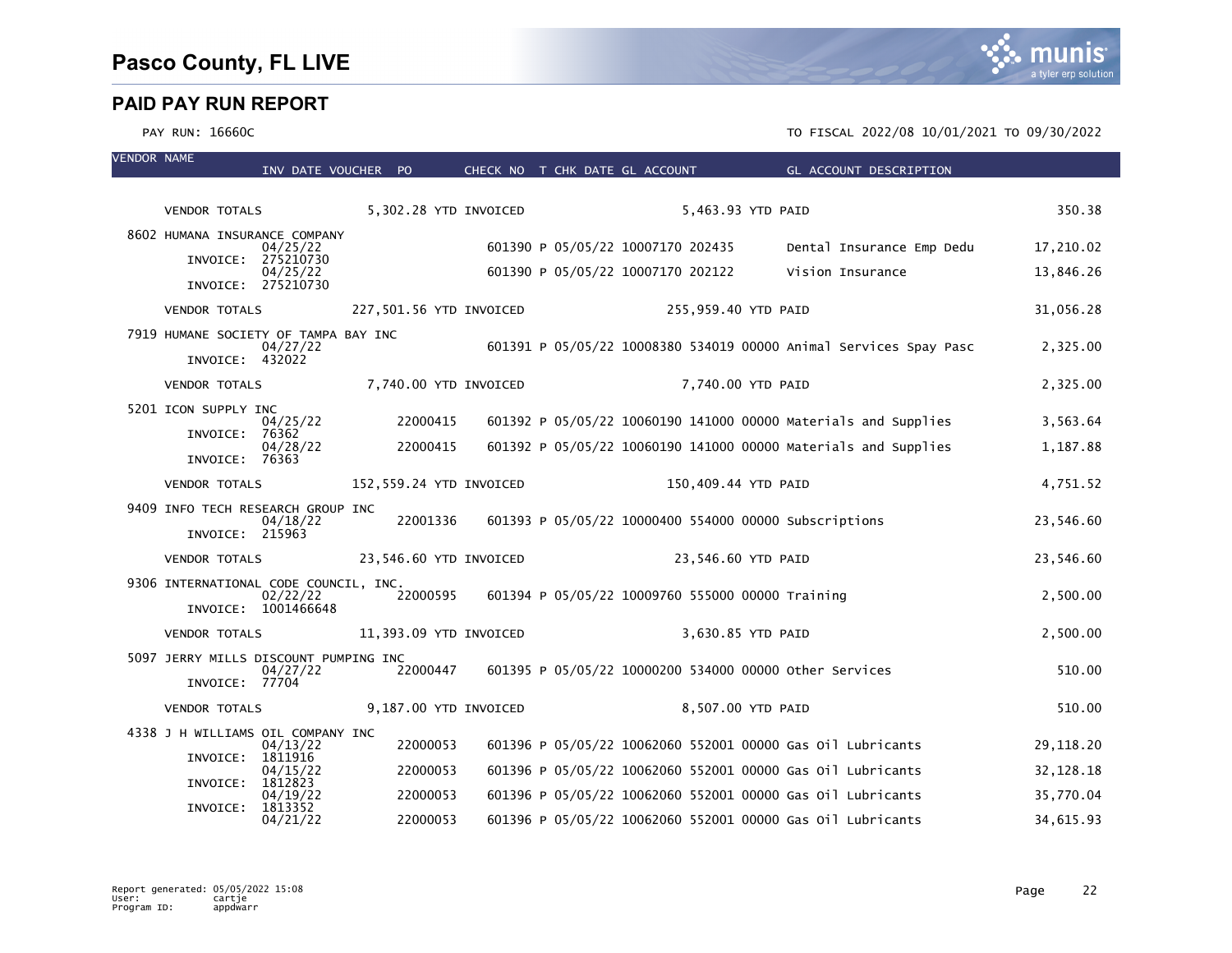

| <b>VENDOR NAME</b> |                                            | INV DATE VOUCHER PO             |                           | CHECK NO T CHK DATE GL ACCOUNT |  |                                                     | GL ACCOUNT DESCRIPTION                                            |             |
|--------------------|--------------------------------------------|---------------------------------|---------------------------|--------------------------------|--|-----------------------------------------------------|-------------------------------------------------------------------|-------------|
|                    | INVOICE: 1814015                           |                                 |                           |                                |  |                                                     |                                                                   |             |
|                    | INVOICE: 1814299                           | 04/21/22                        | 22000053                  |                                |  |                                                     | 601396 P 05/05/22 10062060 552001 00000 Gas 01l Lubricants        | 29,783.05   |
|                    | <b>VENDOR TOTALS</b>                       |                                 | 2,498,211.54 YTD INVOICED |                                |  | 2,702,387.87 YTD PAID                               |                                                                   | 161,415.40  |
|                    | 2268 KONICA MINOLTA BUSINESS SOLUTIONS USA |                                 |                           |                                |  |                                                     |                                                                   |             |
|                    |                                            | 03/31/22<br>INVOICE: 279298077  | 22000485                  |                                |  |                                                     | 601397 P 05/05/22 10026670 544000 00000 Rentals and Leases        | 177.93      |
|                    |                                            | 03/02/22<br>INVOICE: 278685439  | 22000068                  |                                |  |                                                     | 601398 P 05/05/22 10009870 544000 00000 Rentals and Leases        | 2.79        |
|                    | <b>VENDOR TOTALS</b>                       |                                 | 108,700.28 YTD INVOICED   |                                |  | 126,930.99 YTD PAID                                 |                                                                   | 180.72      |
|                    | 9899 MCKIM & CREED INC                     |                                 |                           |                                |  |                                                     |                                                                   |             |
|                    | INVOICE: 182953                            | 03/30/22                        |                           |                                |  | 601399 P 05/05/22 10060690 563005 21119 IOTB-Design |                                                                   | 47,342.69   |
|                    | <b>VENDOR TOTALS</b>                       |                                 | 317,006.07 YTD INVOICED   |                                |  | 335,307.73 YTD PAID                                 |                                                                   | 47,342.69   |
|                    | 7026 DIGNITY FUNERAL SERVICES INC          |                                 |                           |                                |  |                                                     |                                                                   |             |
|                    |                                            | 05/03/22<br>INVOICE: LEE050322  | 22000174                  |                                |  |                                                     | 601400 P 05/05/22 10007680 549005 00000 Public Assistance Burials | 525.00      |
|                    | <b>VENDOR TOTALS</b>                       |                                 | 118,825.00 YTD INVOICED   |                                |  | 118,825.00 YTD PAID                                 |                                                                   | 525.00      |
|                    | 9929 MINUTEMAN SECURITY TECHNOLOGIES INC   | 03/02/22                        | 22000607                  |                                |  |                                                     | 601401 P 05/05/22 10000200 534000 00000 other Services            | 2,063.75    |
|                    | INVOICE:                                   | 67590                           |                           |                                |  |                                                     |                                                                   |             |
|                    | INVOICE:                                   | 03/22/22<br>68412               | 22000607                  |                                |  |                                                     | 601401 P 05/05/22 10000200 534000 00000 other Services            | 282.00      |
|                    | INVOICE:                                   | 04/25/22<br>69939               | 22000607                  |                                |  |                                                     | 601401 P 05/05/22 10000200 534000 00000 Other Services            | 8,749.60    |
|                    | INVOICE: 70151                             | 04/27/22                        | 22001265                  |                                |  |                                                     | 601401 P 05/05/22 10059830 552106 00000 Uncapitalized Equipment   | 3,689.83    |
|                    | <b>VENDOR TOTALS</b>                       |                                 | 83,317.43 YTD INVOICED    |                                |  | 101,766.96 YTD PAID                                 |                                                                   | 14,785.18   |
|                    | 9829 NETSYNC NETWORK SOLUTIONS INC         |                                 |                           |                                |  |                                                     |                                                                   |             |
|                    |                                            | 04/13/22<br>INVOICE: 2025025111 | 22001114                  |                                |  |                                                     | 601402 P 05/05/22 10060720 552009 20256 IT Purchase Hardware/Soft | 115, 353.36 |
|                    | <b>VENDOR TOTALS</b>                       |                                 | 436,917.96 YTD INVOICED   |                                |  | 436,917.96 YTD PAID                                 |                                                                   | 115, 353.36 |
|                    | 8429 ONSITE CONCRETE SERVICES INC          | 04/05/22                        | 22000741                  |                                |  |                                                     | 601403 P 05/05/22 10036510 552008 00000 Maint Materials-Not Rds&B | 625.00      |
|                    | INVOICE:                                   | 8192<br>04/05/22                | 22000741                  |                                |  |                                                     | 601403 P 05/05/22 10036510 552008 00000 Maint Materials-Not Rds&B | 506.63      |
|                    | INVOICE:                                   | 8193                            |                           |                                |  |                                                     |                                                                   |             |
|                    | INVOICE:                                   | 04/21/22<br>8296                | 22000741                  |                                |  |                                                     | 601403 P 05/05/22 10010350 552008 00000 Maint Materials-Not Rds&B | 538.13      |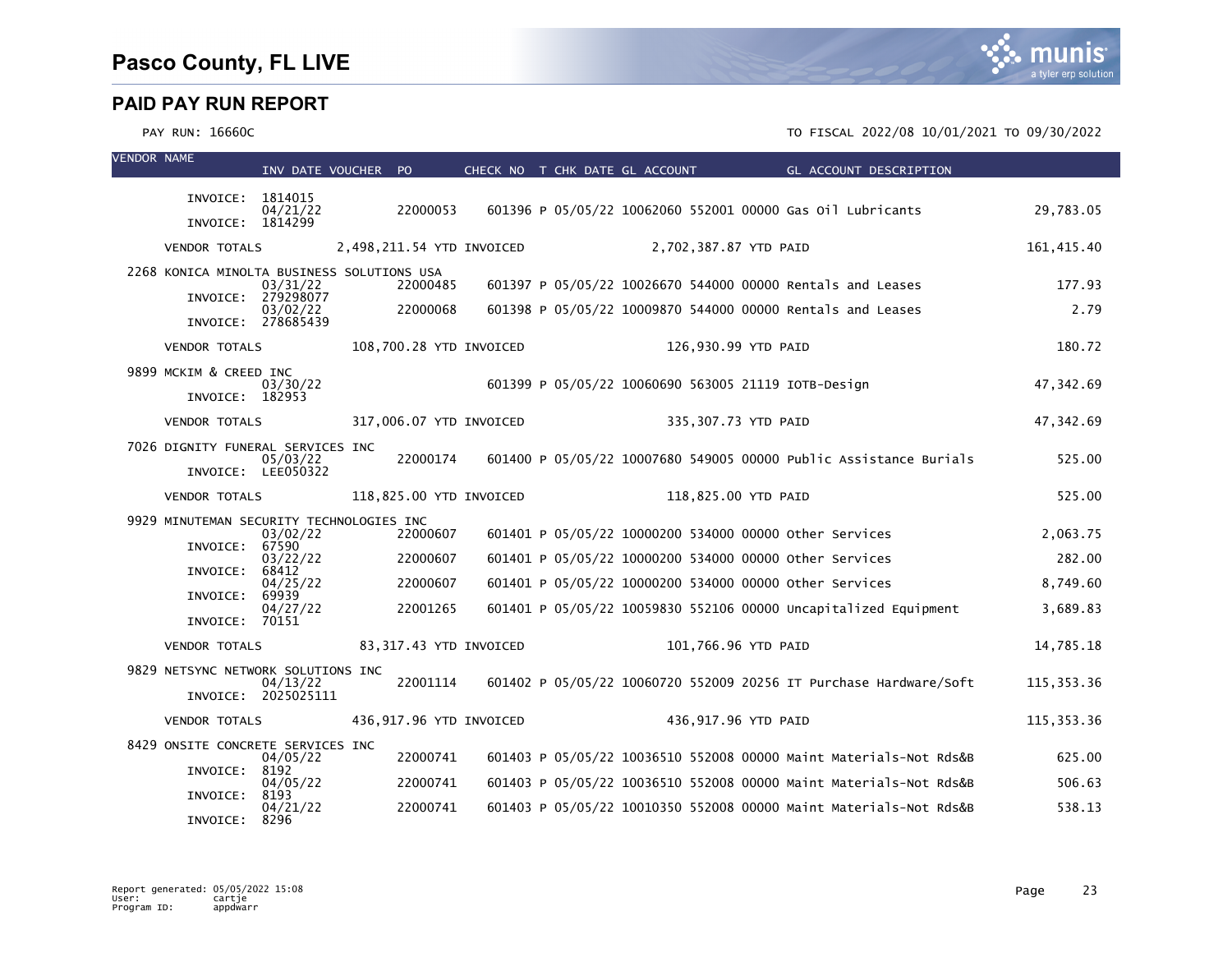| <b>VENDOR NAME</b> |                                               | INV DATE VOUCHER PO  |          |                         | CHECK NO T CHK DATE GL ACCOUNT | GL ACCOUNT DESCRIPTION                                            |           |
|--------------------|-----------------------------------------------|----------------------|----------|-------------------------|--------------------------------|-------------------------------------------------------------------|-----------|
|                    |                                               |                      |          |                         |                                |                                                                   |           |
|                    | <b>VENDOR TOTALS</b>                          |                      |          | 31,705.10 YTD INVOICED  |                                | 36,496.85 YTD PAID                                                | 1,669.76  |
|                    | 4667 PASCO PIPE SUPPLY INC<br>INVOICE: 197707 | 01/28/22             |          |                         |                                | 601404 P 05/05/22 10036510 552008 00000 Maint Materials-Not Rds&B | 24,489.00 |
|                    | <b>VENDOR TOTALS</b>                          |                      |          | 229,876.56 YTD INVOICED |                                | 167,621.74 YTD PAID                                               | 24,489.00 |
|                    | 5401 PAW MATERIALS INC                        |                      |          |                         |                                |                                                                   |           |
|                    | INVOICE: 118742                               | 04/16/22             | 22000746 |                         |                                | 601405 P 05/05/22 10061410 552008 00000 Maint Materials-Not Rds&B | 829.00    |
|                    | <b>VENDOR TOTALS</b>                          |                      |          | 12,195.75 YTD INVOICED  |                                | 8,739.95 YTD PAID                                                 | 829.00    |
|                    | 7727 PC SOLUTIONS & INTEGRATION INC           | 08/12/21             | 21001537 |                         |                                | 601406 P 05/05/22 10000400 552009 00000 IT Purchase Hardware/Soft | 4,032.43  |
|                    | INVOICE: 369492                               |                      |          |                         |                                |                                                                   |           |
|                    | <b>VENDOR TOTALS</b>                          |                      |          | 4,032.43 YTD INVOICED   |                                | 12,097.29 YTD PAID                                                | 4,032.43  |
|                    | 3253 PHENOVA INC                              | 10/20/21             | 22000278 |                         |                                | 601407 P 05/05/22 10060370 534000 00000 Other Services            | 80.03     |
|                    | INVOICE:                                      | 176139<br>04/12/22   | 22000278 |                         |                                | 601407 P 05/05/22 10060370 534000 00000 other Services            | 896.80    |
|                    | INVOICE:                                      | 180917<br>04/19/22   | 22000278 |                         |                                | 601407 P 05/05/22 10060370 534000 00000 other Services            | 1,320.06  |
|                    | INVOICE:                                      | 180918               |          |                         |                                |                                                                   |           |
|                    | <b>VENDOR TOTALS</b>                          |                      |          | 10,483.72 YTD INVOICED  |                                | 10,483.72 YTD PAID                                                | 2,296.89  |
|                    | 5443 PREMIUM TITLE INC                        | 02/04/22             |          |                         |                                | 601408 P 05/05/22 10036510 531002 00000 Outside Legal Counsel     | 100.00    |
|                    | INVOICE:                                      | 21246A<br>02/04/22   |          |                         |                                | 601408 P 05/05/22 10036510 531002 00000 Outside Legal Counsel     | 100.00    |
|                    | INVOICE:                                      | 21245A<br>02/04/22   |          |                         |                                | 601408 P 05/05/22 10036510 531002 00000 Outside Legal Counsel     | 100.00    |
|                    | INVOICE:                                      | 21244A<br>02/04/22   |          |                         |                                | 601408 P 05/05/22 10036510 531002 00000 Outside Legal Counsel     | 100.00    |
|                    | INVOICE:                                      | 21243A<br>02/04/22   |          |                         |                                | 601408 P 05/05/22 10036510 531002 00000 Outside Legal Counsel     | 100.00    |
|                    | INVOICE:                                      | 21242A<br>02/04/22   |          |                         |                                | 601408 P 05/05/22 10036510 531002 00000 Outside Legal Counsel     | 100.00    |
|                    | INVOICE: 21241A                               |                      |          |                         |                                |                                                                   |           |
|                    | <b>VENDOR TOTALS</b>                          |                      |          | 71,609.49 YTD INVOICED  |                                | 71,609.49 YTD PAID                                                | 600.00    |
|                    | 4747 PRISON REHAB IND & DIVERSIFIED ENTER INC | 04/25/22             | 22000127 |                         |                                | 601409 P 05/05/22 10059920 547000 00000 Printing and Binding      | 3,050.00  |
|                    | INVOICE:                                      | E2041802<br>04/25/22 | 22000126 |                         |                                | 601409 P 05/05/22 10059920 547000 00000 Printing and Binding      | 1,900.00  |

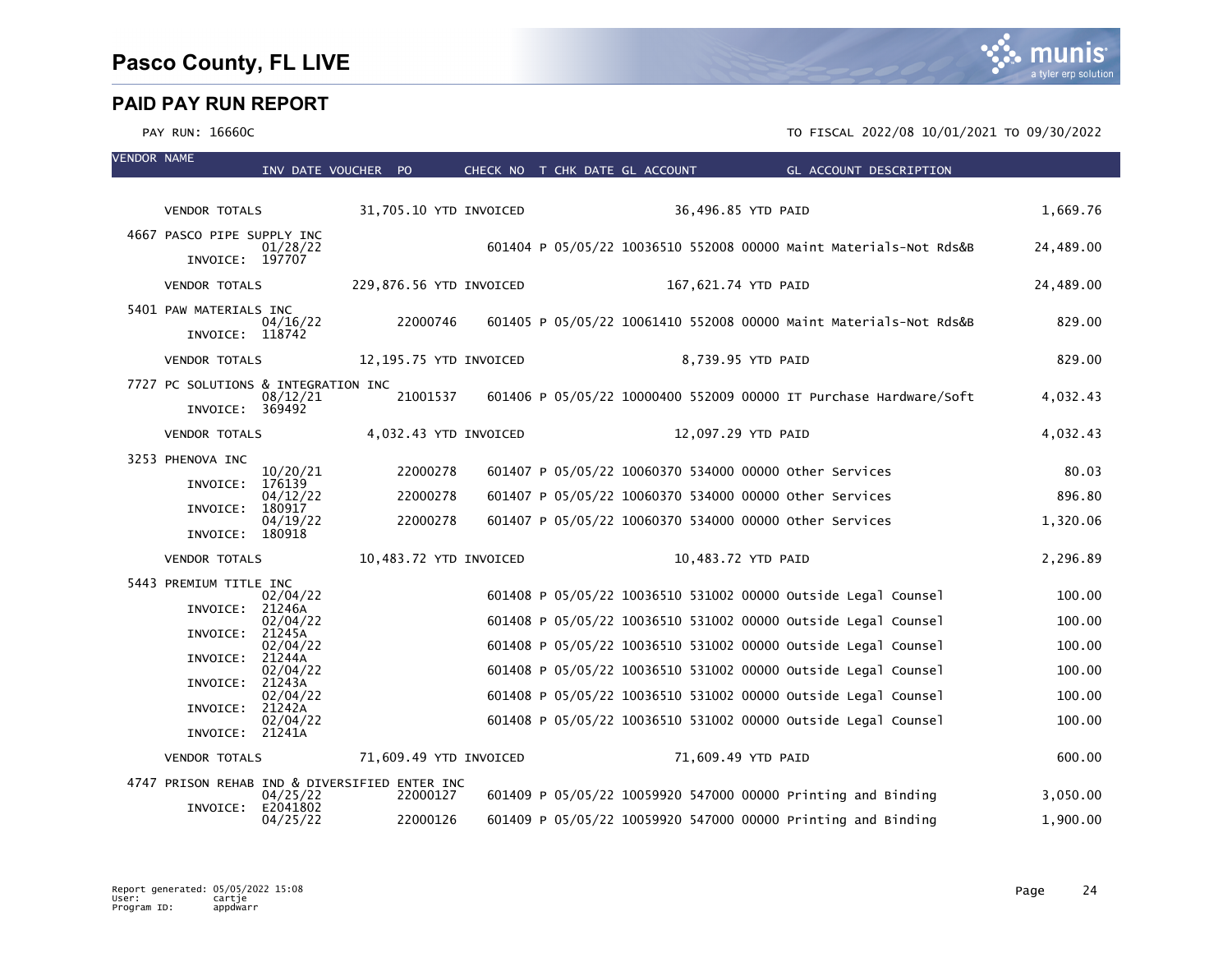munis a tyler erp solution

| <b>VENDOR NAME</b> |                                         | INV DATE VOUCHER PO  |                         | CHECK NO T CHK DATE GL ACCOUNT |  |                     | <b>EXAMPLE SECTION GENETAL ACCOUNT DESCRIPTION</b>                |           |
|--------------------|-----------------------------------------|----------------------|-------------------------|--------------------------------|--|---------------------|-------------------------------------------------------------------|-----------|
|                    | INVOICE: E2041803                       |                      |                         |                                |  |                     |                                                                   |           |
|                    | <b>VENDOR TOTALS</b>                    |                      | 47,268.25 YTD INVOICED  |                                |  | 44,067.25 YTD PAID  |                                                                   | 4,950.00  |
|                    | 9926 PROTEGIS HOLDINGS LLC              |                      |                         |                                |  |                     |                                                                   |           |
|                    | INVOICE:                                | 04/27/22<br>12447470 | 22000454                |                                |  |                     | 601410 P 05/05/22 10000200 534000 00000 other Services            | 350.04    |
|                    | INVOICE:                                | 04/27/22<br>12452214 | 22000454                |                                |  |                     | 601410 P 05/05/22 10000200 534000 00000 Other Services            | 350.04    |
|                    | INVOICE:                                | 04/27/22<br>12457036 | 22000454                |                                |  |                     | 601410 P 05/05/22 10000200 534000 00000 other Services            | 350.04    |
|                    | INVOICE:                                | 04/28/22<br>12461117 | 22000454                |                                |  |                     | 601410 P 05/05/22 10000200 534000 00000 other Services            | 15.40     |
|                    | INVOICE:                                | 04/28/22<br>12461159 | 22000454                |                                |  |                     | 601410 P 05/05/22 10000200 534000 00000 other Services            | 180.00    |
|                    | INVOICE: 12461165                       | 04/28/22             | 22000454                |                                |  |                     | 601410 P 05/05/22 10000200 534000 00000 Other Services            | 19.25     |
|                    | <b>VENDOR TOTALS</b>                    |                      | 24,742.52 YTD INVOICED  |                                |  | 23,645.00 YTD PAID  |                                                                   | 1,264.77  |
|                    | 9478 RAZORBACK LLC                      |                      |                         |                                |  |                     |                                                                   |           |
|                    | INVOICE:                                | 04/13/22<br>84       | 22000294                |                                |  |                     | 601411 P 05/05/22 10060130 534000 00000 Other Services            | 3,830.00  |
|                    | INVOICE:                                | 04/13/22<br>83       | 22000294                |                                |  |                     | 601411 P 05/05/22 10060130 534000 00000 other Services            | 1,820.00  |
|                    | <b>VENDOR TOTALS</b>                    |                      | 202,664.00 YTD INVOICED |                                |  | 202,664.00 YTD PAID |                                                                   | 5,650.00  |
|                    | 5 REFUNDS                               | 05/04/22             |                         |                                |  |                     | 601412 P 05/05/22 10002970 347291 00000 Park&Rec Special Events   | 50.00     |
|                    | INVOICE: PR137389                       |                      |                         |                                |  |                     |                                                                   |           |
|                    | <b>VENDOR TOTALS</b>                    |                      | 801,615.59 YTD INVOICED |                                |  | 879,187.61 YTD PAID |                                                                   | 50.00     |
|                    | 10057 RELIABLE TRANSMISSION SERVICE INC | 04/20/22             | 22000261                |                                |  |                     | 601413 P 05/05/22 10062010 534000 00000 other Services            | 320.00    |
|                    | INVOICE: 2768                           |                      |                         |                                |  |                     |                                                                   |           |
|                    | <b>VENDOR TOTALS</b>                    |                      | 320.00 YTD INVOICED     |                                |  | 320.00 YTD PAID     |                                                                   | 320.00    |
|                    | 9224 RIGHT OF WAY CONTRACTING LLC       |                      |                         |                                |  |                     |                                                                   |           |
|                    | INVOICE:                                | 04/28/22<br>4772P1   |                         |                                |  |                     | 601414 P 05/05/22 10044860 563000 20126 Improvements Other Than B | 13,800.00 |
|                    | INVOICE: 4772P1R                        | 04/28/22             |                         |                                |  |                     | 601414 P 05/05/22 10044780 205999 00000 Contracts Payable Retaina | $-690.00$ |
|                    | <b>VENDOR TOTALS</b>                    |                      | 13,110.00 YTD INVOICED  |                                |  | 34,826.02 YTD PAID  |                                                                   | 13,110.00 |
|                    | 7261 ROWLAND INC                        |                      |                         |                                |  |                     |                                                                   |           |
|                    | INVOICE: 4323P23                        | 04/11/22             |                         |                                |  |                     | 601415 P 05/05/22 10060700 563000 20017 Improvements Other Than B | 82,088.16 |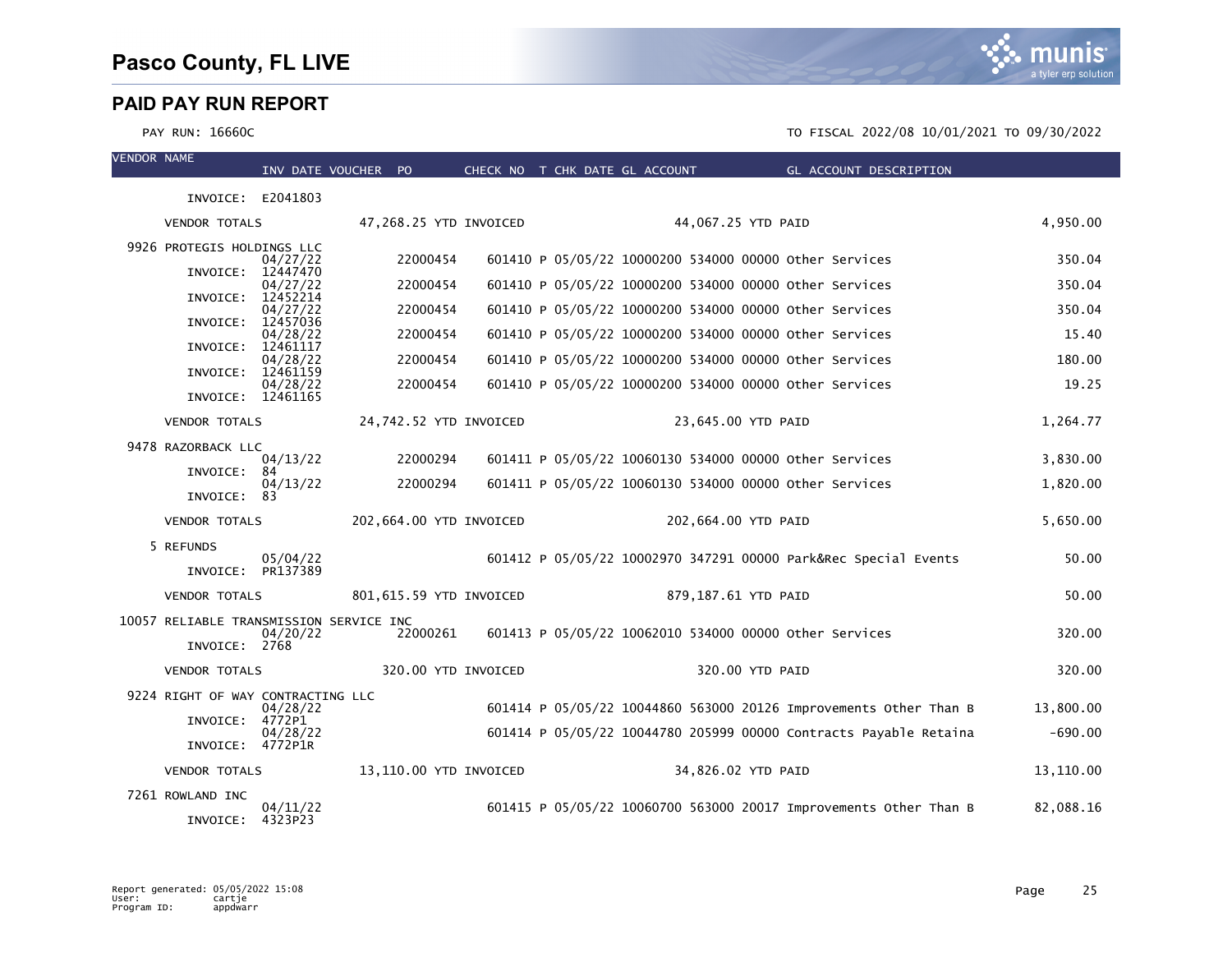

| <b>VENDOR NAME</b> |                                                          | INV DATE VOUCHER PO                                              |          |                           |  |                                                     | CHECK NO T CHK DATE GL ACCOUNT GL ACCOUNT DESCRIPTION             |             |
|--------------------|----------------------------------------------------------|------------------------------------------------------------------|----------|---------------------------|--|-----------------------------------------------------|-------------------------------------------------------------------|-------------|
|                    |                                                          | 04/01/22                                                         |          |                           |  |                                                     | 601415 P 05/05/22 10060700 563000 20008 Improvements Other Than B | 53,922.00   |
|                    | INVOICE:<br>INVOICE: 4323P24R                            | 4323P24<br>04/01/22                                              |          |                           |  |                                                     | 601415 P 05/05/22 10060750 205999 00000 Contracts Payable Retaina | $-2,696.10$ |
|                    | <b>VENDOR TOTALS</b>                                     |                                                                  |          | 1,110,375.94 YTD INVOICED |  | 1,122,775.94 YTD PAID                               |                                                                   | 133, 314.06 |
|                    | 10420 SAFETY ZONE AMERICA INC                            | 04/22/22                                                         | 22000639 |                           |  |                                                     | 601416 P 05/05/22 10060190 141000 00000 Materials and Supplies    | 311.40      |
|                    | INVOICE: 30163<br><b>VENDOR TOTALS</b>                   |                                                                  |          | 22,598.43 YTD INVOICED    |  | 22,598.43 YTD PAID                                  |                                                                   | 311.40      |
|                    | 8039 SANI-CHEM JANITORIAL SUPPLIES                       |                                                                  |          |                           |  |                                                     |                                                                   |             |
|                    | INVOICE: 007582                                          | 03/31/22                                                         | 22000107 |                           |  |                                                     | 601417 P 05/05/22 10060190 141000 00000 Materials and Supplies    | 295.54      |
|                    | <b>VENDOR TOTALS</b>                                     |                                                                  |          | 7,970.45 YTD INVOICED     |  | 8,033.57 YTD PAID                                   |                                                                   | 295.54      |
|                    | 3452 THE SHERWIN WILLIAMS COMPANY<br>INVOICE: 22721      | 04/20/22                                                         | 22000216 |                           |  |                                                     | 601418 P 05/05/22 10060190 141000 00000 Materials and Supplies    | 172.80      |
|                    | <b>VENDOR TOTALS</b>                                     |                                                                  |          | 20,066.71 YTD INVOICED    |  | 11,045.85 YTD PAID                                  |                                                                   | 172.80      |
|                    | 7518 CHARTER COMMUNICATIONS HOLDINGS LLC                 | 04/16/22                                                         |          |                           |  |                                                     | 601419 P 05/05/22 10008920 541000 00000 Communications            | 76.97       |
|                    |                                                          | INVOICE: 051473302041622<br>03/28/22<br>INVOICE: 093682201032822 |          |                           |  |                                                     | 601419 P 05/05/22 10012740 541000 00000 Communications            | 187.40      |
|                    | <b>VENDOR TOTALS</b>                                     |                                                                  |          | 308,390.17 YTD INVOICED   |  | 360,334.61 YTD PAID                                 |                                                                   | 264.37      |
|                    | 9864 STANDARD INSURANCE COMPANY                          | 04/27/22                                                         |          |                           |  | 601420 P 05/05/22 10007170 202430                   | Insurance Emp Deduct/Xtra                                         | 31,376.80   |
|                    | INVOICE: APR22                                           | 04/27/22                                                         |          |                           |  | 601420 P 05/05/22 10007170 202431                   | Insurance Ded Vtl/Disb/Ac                                         | 72,265.93   |
|                    | INVOICE: APR22                                           |                                                                  |          |                           |  |                                                     |                                                                   |             |
|                    | <b>VENDOR TOTALS</b>                                     |                                                                  |          | 720,616.32 YTD INVOICED   |  | 720,616.32 YTD PAID                                 |                                                                   | 103,642.73  |
|                    | 7737 STANTEC CONSULTING SERVICES INC<br>INVOICE: 1913775 | 04/22/22                                                         |          |                           |  | 601421 P 05/05/22 10049810 563005 20F05 IOTB-Design |                                                                   | 12,604.10   |
|                    | <b>VENDOR TOTALS</b>                                     |                                                                  |          | 123,319.61 YTD INVOICED   |  | 154,476.26 YTD PAID                                 |                                                                   | 12,604.10   |
|                    | 5338 DEPT. OF MANAGEMENT SERVICES                        | 04/14/22                                                         |          |                           |  |                                                     | 601422 P 05/05/22 10000400 541000 00000 Communications            | 3,055.85    |
|                    | INVOICE: 2L6256                                          | 04/14/22                                                         |          |                           |  |                                                     | 601422 P 05/05/22 10000400 541000 00000 Communications            | 34.22       |
|                    |                                                          |                                                                  |          |                           |  |                                                     |                                                                   |             |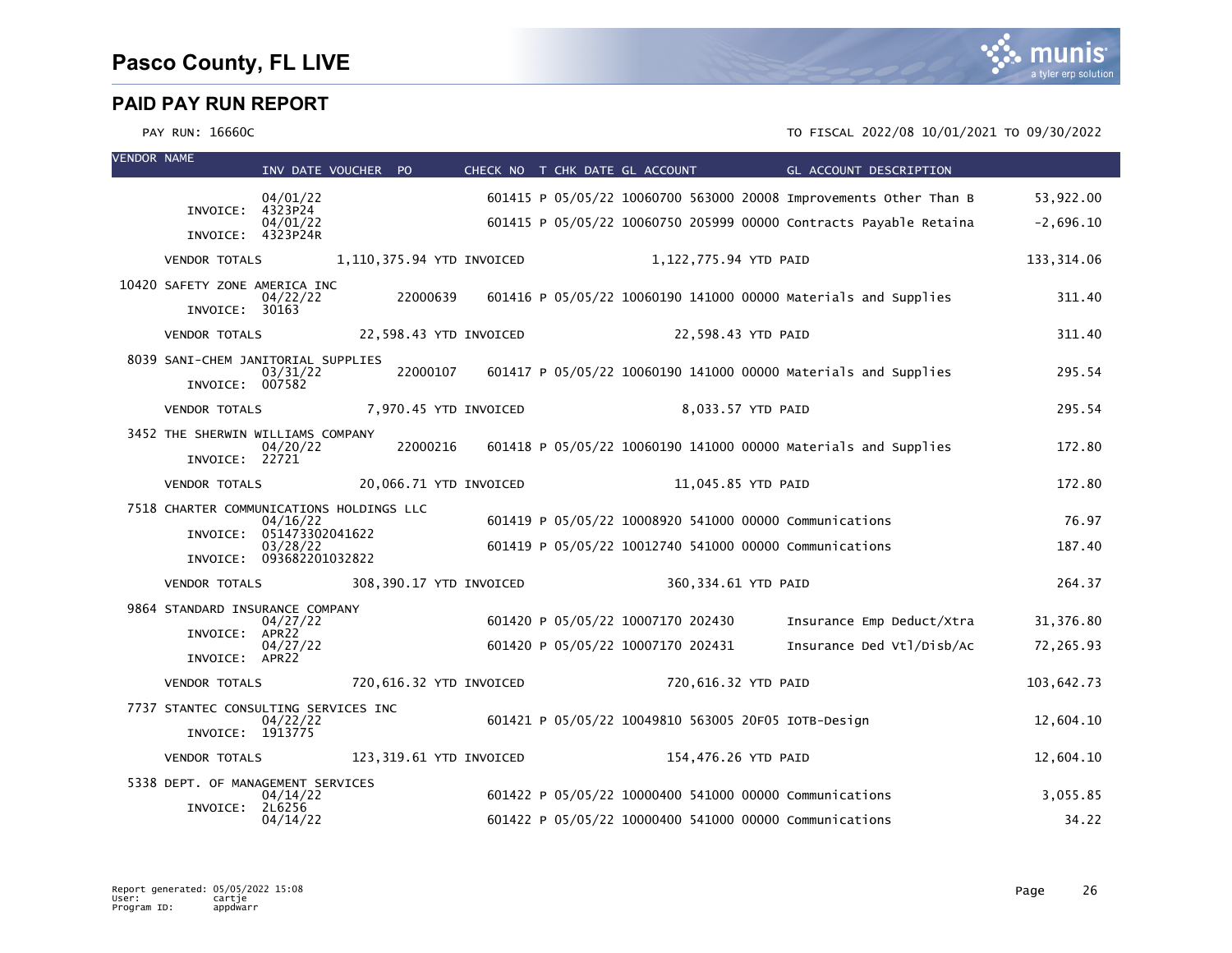

| <b>VENDOR NAME</b> |                             | INV DATE VOUCHER PO                                                |                         |  | CHECK NO T CHK DATE GL ACCOUNT                         | <b>Example 2018 GL ACCOUNT DESCRIPTION</b>                        |          |
|--------------------|-----------------------------|--------------------------------------------------------------------|-------------------------|--|--------------------------------------------------------|-------------------------------------------------------------------|----------|
|                    | INVOICE: 2L3578             |                                                                    |                         |  |                                                        |                                                                   |          |
|                    |                             | 04/14/22                                                           |                         |  |                                                        | 601422 P 05/05/22 10000400 541003 00000 Communications - Clerk    | 3.45     |
|                    | INVOICE:                    | 2L3578<br>04/14/22                                                 |                         |  |                                                        | 601422 P 05/05/22 10000400 541006 00000 Communications - Election | 19.90    |
|                    | INVOICE: 2L3578             | 04/14/22                                                           |                         |  | 601422 P 05/05/22 10012740 541000 00000 Communications |                                                                   | 4.54     |
|                    | INVOICE: 2L3578             | 04/14/22                                                           |                         |  | 601422 P 05/05/22 10061410 541000 00000 Communications |                                                                   | .18      |
|                    | INVOICE:                    | 2L3578                                                             |                         |  |                                                        |                                                                   |          |
|                    | INVOICE:                    | 04/14/22<br>2L3579                                                 |                         |  | 601422 P 05/05/22 10000750 534000 00000 other Services |                                                                   | 58.85    |
|                    | INVOICE: 2L3579             | 04/14/22                                                           |                         |  | 601422 P 05/05/22 10000690 534000 00000 Other Services |                                                                   | 58.85    |
|                    | INVOICE: 2L3581             | 04/14/22                                                           |                         |  |                                                        | 601422 P 05/05/22 10000400 541005 00000 Communications - Tax Coll | .38      |
|                    | <b>VENDOR TOTALS</b>        |                                                                    | 65,171.66 YTD INVOICED  |  | 76,835.57 YTD PAID                                     |                                                                   | 3,236.22 |
|                    |                             | 10471 STATEWIDE AMATEUR HOCKEY OF FLORIDA INC                      |                         |  |                                                        |                                                                   |          |
|                    |                             | 04/22/22<br>INVOICE: SSCPAS042222                                  | 22001099                |  |                                                        | 601423 P 05/05/22 10010880 582001 00000 Sports Events Sponsorship | 7,776.00 |
|                    | <b>VENDOR TOTALS</b>        |                                                                    | 7,776.00 YTD INVOICED   |  | 7,776.00 YTD PAID                                      |                                                                   | 7,776.00 |
|                    |                             | 9087 ST ELIZABETHS EPISCOPAL CHURCH OF ZEPHYRHILLS INC<br>04/30/22 | 22000156                |  |                                                        | 601424 P 05/05/22 10000750 544000 00000 Rentals and Leases        | 500.00   |
|                    | INVOICE: APR22              |                                                                    |                         |  |                                                        |                                                                   |          |
|                    | <b>VENDOR TOTALS</b>        |                                                                    | 3,500.00 YTD INVOICED   |  | 4,000.00 YTD PAID                                      |                                                                   | 500.00   |
|                    |                             | 3637 STRYKER SALES CORPORATION                                     |                         |  |                                                        |                                                                   |          |
|                    | INVOICE: 3747247M           | 04/26/22                                                           | 22000535                |  |                                                        | 601425 P 05/05/22 10006430 552000 00000 Operating Supplies        | 441.48   |
|                    | <b>VENDOR TOTALS</b>        |                                                                    | 141,121.93 YTD INVOICED |  | 140,680.45 YTD PAID                                    |                                                                   | 441.48   |
|                    | 10028 SHAWN FOSTER LLC      |                                                                    |                         |  |                                                        |                                                                   |          |
|                    | INVOICE: 1092               | 05/02/22                                                           | 22000428                |  | 601426 P 05/05/22 10005970 534029 00000 Lobbying Costs |                                                                   | 5,000.00 |
|                    | <b>VENDOR TOTALS</b>        |                                                                    | 40,000.00 YTD INVOICED  |  | 40,000.00 YTD PAID                                     |                                                                   | 5,000.00 |
|                    | 4332 TAMPA ELECTRIC COMPANY |                                                                    |                         |  |                                                        |                                                                   |          |
|                    | INVOICE:                    | 04/21/22<br>211005000396042122                                     |                         |  |                                                        | 601427 P 05/05/22 10004310 543001 00000 Utilities - Electric      | 184.94   |
|                    |                             | 04/21/22<br>INVOICE: 211024981253042122                            |                         |  |                                                        | 601427 P 05/05/22 10004230 543001 00000 Utilities - Electric      | 228.50   |
|                    |                             | 04/21/22<br>INVOICE: 221005040367042122                            |                         |  |                                                        | 601427 P 05/05/22 10004230 543001 00000 Utilities - Electric      | 23.59    |
|                    |                             | 04/12/22<br>INVOICE: 211004862978041222                            |                         |  |                                                        | 601427 P 05/05/22 10060110 543001 00000 Utilities - Electric      | 139.32   |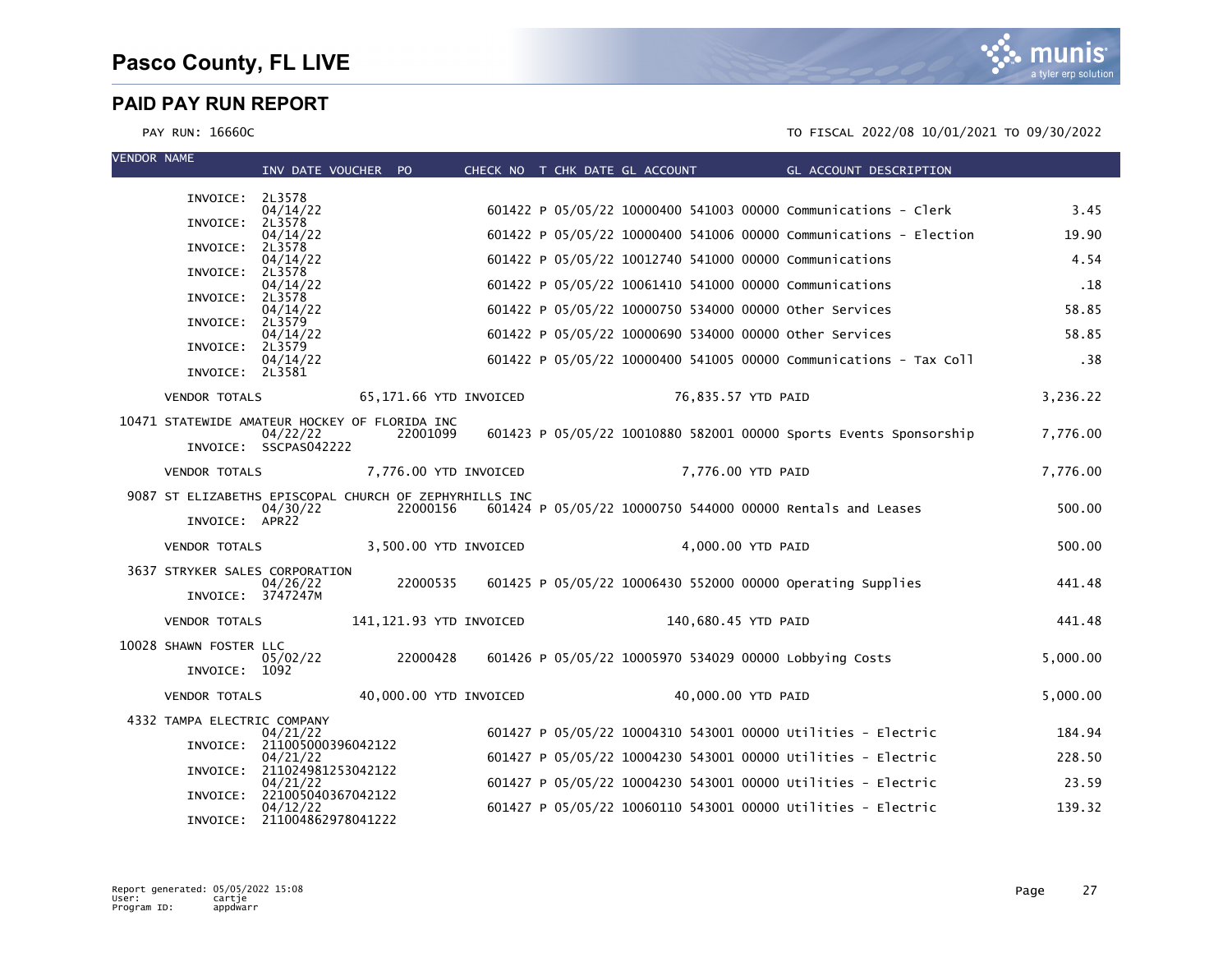VEN

PAY RUN: 16660C TO FISCAL 2022/08 10/01/2021 TO 09/30/2022

| VLINDUN INAMIC       | INV DATE VOUCHER PO                     |                         | CHECK NO T CHK DATE GL ACCOUNT                               |                     | GL ACCOUNT DESCRIPTION                                            |           |
|----------------------|-----------------------------------------|-------------------------|--------------------------------------------------------------|---------------------|-------------------------------------------------------------------|-----------|
|                      | 04/25/22                                |                         | 601427 P 05/05/22 10062010 543001 00000 Utilities - Electric |                     |                                                                   | 641.22    |
|                      | INVOICE: 211005071876042522<br>04/21/22 |                         | 601427 P 05/05/22 10060130 543001 00000 Utilities - Electric |                     |                                                                   | 28.84     |
|                      | INVOICE: 221003567650042122             |                         |                                                              |                     |                                                                   |           |
| INVOICE:             | 04/21/22<br>211004928910042122          |                         | 601427 P 05/05/22 10060130 543001 00000 Utilities - Electric |                     |                                                                   | 99.01     |
|                      | 04/21/22                                |                         | 601427 P 05/05/22 10060130 543001 00000 Utilities - Electric |                     |                                                                   | 624.68    |
|                      | INVOICE: 211004927839042122<br>04/25/22 |                         | 601427 P 05/05/22 10012630 543001 00000 Utilities - Electric |                     |                                                                   | 801.98    |
| INVOICE:             | 211005073096042522                      |                         | 601427 P 05/05/22 10000200 543001 00000 Utilities - Electric |                     |                                                                   | 627.42    |
|                      | 04/27/22<br>INVOICE: 211005075737042722 |                         |                                                              |                     |                                                                   |           |
|                      | 04/28/22                                |                         | 601427 P 05/05/22 10000200 543001 00000 Utilities - Electric |                     |                                                                   | 341.95    |
|                      | INVOICE: 211005077246042822<br>04/28/22 |                         | 601427 P 05/05/22 10000200 543001 00000 Utilities - Electric |                     |                                                                   | 558.80    |
|                      | INVOICE: 211005077949042822             |                         | 601427 P 05/05/22 10000200 543001 00000 Utilities - Electric |                     |                                                                   |           |
|                      | 04/28/22<br>INVOICE: 211005078319042822 |                         |                                                              |                     |                                                                   | 1,149.63  |
|                      | 04/26/22<br>INVOICE: 221005040359042622 |                         | 601428 P 05/05/22 10012760 543002 H0310 Utilities - Gas      |                     |                                                                   | 124.33    |
|                      | 04/01/22                                |                         | 601427 P 05/05/22 10000200 543001 00000 Utilities - Electric |                     |                                                                   | 705.24    |
|                      | INVOICE: 211004783968040122             |                         | 601427 P 05/05/22 10064220 543001 00000 Utilities - Electric |                     |                                                                   | 1,337.74  |
|                      | 04/13/22<br>INVOICE: 221005288669041322 |                         |                                                              |                     |                                                                   |           |
|                      | 04/21/22                                |                         | 601427 P 05/05/22 10063640 543001 00000 Utilities - Electric |                     |                                                                   | 852.87    |
|                      | INVOICE: 211004924331042122<br>04/21/22 |                         | 601427 P 05/05/22 10060130 543001 00000 Utilities - Electric |                     |                                                                   | 30.42     |
|                      | INVOICE: 211006879673042122             |                         |                                                              |                     |                                                                   |           |
| INVOICE:             | 03/14/22<br><b>GREEN207297</b>          |                         |                                                              |                     | 601429 P 05/05/22 21315060 549003 00000 Public Assistance Utiliti | 157.80    |
|                      | 05/03/22                                |                         | 601427 P 05/05/22 10000200 543001 00000 Utilities - Electric |                     |                                                                   | 1,226.97  |
| INVOICE:             | 211004782846050322<br>05/03/22          |                         | 601427 P 05/05/22 10000200 543001 00000 Utilities - Electric |                     |                                                                   | 325.41    |
|                      | INVOICE: 211004783265050322             |                         |                                                              |                     |                                                                   |           |
| INVOICE:             | 05/03/22<br>211004783604050322          |                         | 601427 P 05/05/22 10000200 543001 00000 Utilities - Electric |                     |                                                                   | 267.93    |
|                      | 05/03/22                                |                         | 601427 P 05/05/22 10000200 543001 00000 Utilities - Electric |                     |                                                                   | 808.28    |
| INVOICE:             | 211004783968050322<br>05/03/22          |                         | 601427 P 05/05/22 10000200 543001 00000 Utilities - Electric |                     |                                                                   | 2,617.84  |
|                      | INVOICE: 211004784396050322             |                         |                                                              |                     |                                                                   |           |
|                      | 05/03/22<br>INVOICE: 211004785500050322 |                         | 601428 P 05/05/22 10000200 543002 00000 Utilities - Gas      |                     |                                                                   | 58.90     |
|                      | 05/03/22                                |                         | 601427 P 05/05/22 10000200 543001 00000 Utilities - Electric |                     |                                                                   | 939.00    |
| INVOICE:             | 211004786193050322<br>05/03/22          |                         | 601427 P 05/05/22 10000200 543001 00000 Utilities - Electric |                     |                                                                   | 505.38    |
|                      | INVOICE: 211004788173050322             |                         |                                                              |                     |                                                                   |           |
| <b>VENDOR TOTALS</b> |                                         | 558.764.14 YTD INVOICED |                                                              | 662,961.43 YTD PAID |                                                                   | 15,407.99 |

10686 THE NICOLETTI LAW FIRM PA

04/20/22 601430 P 05/05/22 10062370 545003 00000 General Liability Claims 4,500.00

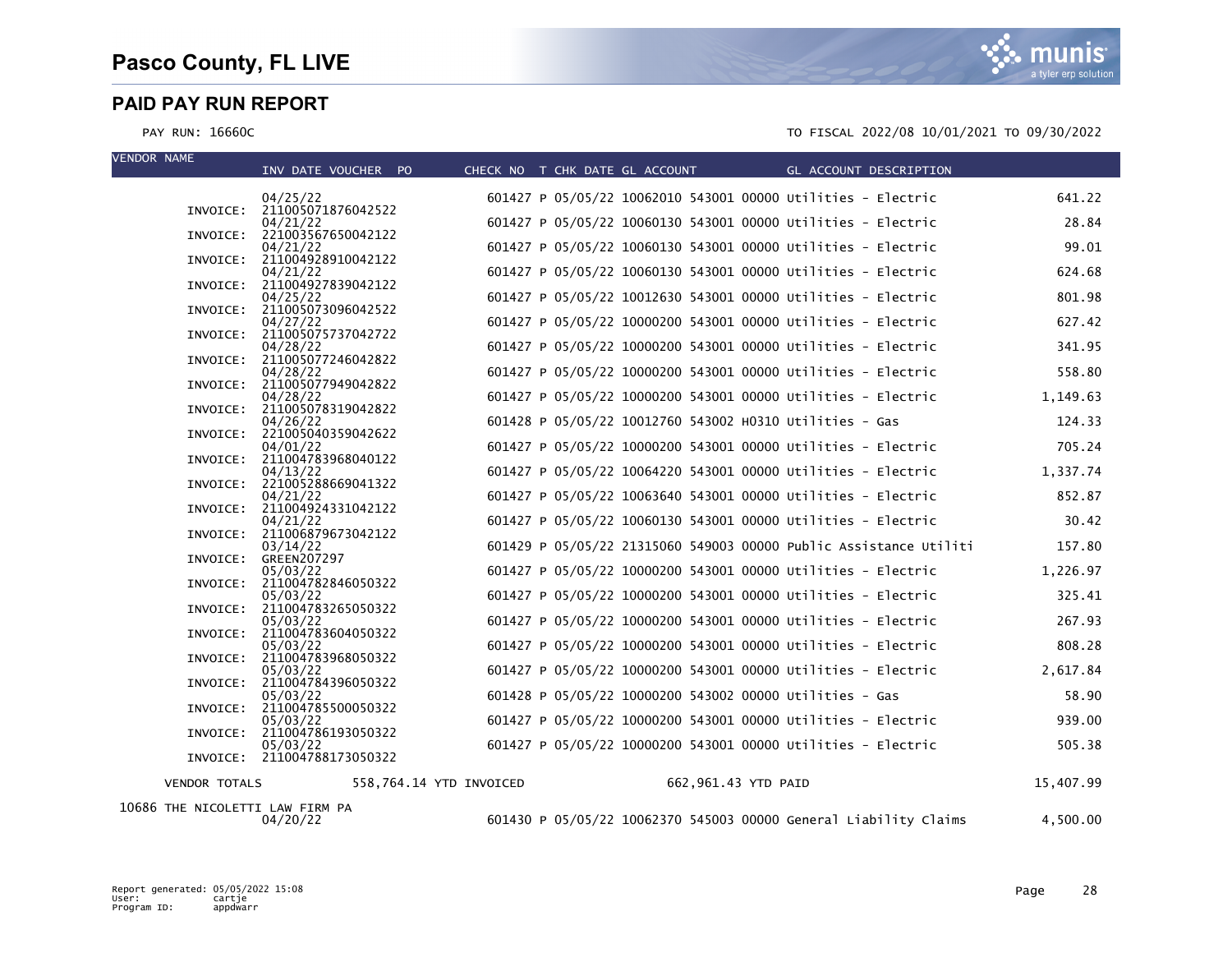mı nis a tyler erp solution

| <b>VENDOR NAME</b> |                                            | INV DATE VOUCHER PO       |                         | CHECK NO T CHK DATE GL ACCOUNT |  |                     | GL ACCOUNT DESCRIPTION                                            |           |
|--------------------|--------------------------------------------|---------------------------|-------------------------|--------------------------------|--|---------------------|-------------------------------------------------------------------|-----------|
|                    | INVOICE: HR220207                          |                           |                         |                                |  |                     |                                                                   |           |
|                    | <b>VENDOR TOTALS</b>                       |                           | 4,500.00 YTD INVOICED   |                                |  | 4,500.00 YTD PAID   |                                                                   | 4,500.00  |
|                    |                                            |                           |                         |                                |  |                     |                                                                   |           |
|                    | 2994 TNT ENVIRONMENTAL LLC                 | 04/15/22                  | 22000025                |                                |  |                     | 601431 P 05/05/22 10007860 534000 00000 Other Services            | 46.98     |
|                    | INVOICE:                                   | 1633<br>04/15/22          | 22000025                |                                |  |                     | 601431 P 05/05/22 10007860 534000 00000 other Services            | 420.00    |
|                    | INVOICE:                                   | 1634<br>04/15/22          | 22000025                |                                |  |                     | 601431 P 05/05/22 10007860 534000 00000 Other Services            | 112.91    |
|                    | INVOICE: 1635                              |                           |                         |                                |  |                     |                                                                   |           |
|                    | <b>VENDOR TOTALS</b>                       |                           | 46,466.40 YTD INVOICED  |                                |  | 66,810.13 YTD PAID  |                                                                   | 579.89    |
|                    | 2481 TRAFFIC LOGIX CORP                    |                           | 22001060                |                                |  |                     | 601432 P 05/05/22 10010410 552021 00000 Safety Markings & Devices | 5,750.00  |
|                    | INVOICE: SIN15544                          | 03/29/22                  |                         |                                |  |                     |                                                                   |           |
|                    | <b>VENDOR TOTALS</b>                       |                           | 5,750.00 YTD INVOICED   |                                |  | 5,750.00 YTD PAID   |                                                                   | 5,750.00  |
|                    | 2456 US WATER SERVICES CORPORATION         |                           |                         |                                |  |                     |                                                                   |           |
|                    | INVOICE:                                   | 04/21/22<br>SI49197       |                         |                                |  |                     | 601433 P 05/05/22 10060700 563000 20009 Improvements Other Than B | 4,170.00  |
|                    | INVOICE:                                   | 04/21/22<br>SI49198       |                         |                                |  |                     | 601433 P 05/05/22 10060700 563000 20009 Improvements Other Than B | 2,972.50  |
|                    | INVOICE: SI49195                           | 04/21/22                  |                         |                                |  |                     | 601433 P 05/05/22 10060700 563000 20009 Improvements Other Than B | 6,952.50  |
|                    | <b>VENDOR TOTALS</b>                       |                           | 664,358.51 YTD INVOICED |                                |  | 664,358.51 YTD PAID |                                                                   | 14,095.00 |
|                    |                                            |                           |                         |                                |  |                     |                                                                   |           |
|                    | 4097 FIRST HOSPITAL LABORATORIES INC       | 04/04/22                  |                         |                                |  |                     | 601434 P 05/05/22 10062370 545003 00000 General Liability Claims  | 495.00    |
|                    | INVOICE: FL00500769                        | 04/04/22                  |                         |                                |  |                     | 601434 P 05/05/22 10062370 545003 00000 General Liability Claims  | 105.00    |
|                    |                                            | INVOICE: FL00500770       |                         |                                |  |                     |                                                                   |           |
|                    | <b>VENDOR TOTALS</b>                       |                           | 2,754.68 YTD INVOICED   |                                |  | 2,754.68 YTD PAID   |                                                                   | 600.00    |
|                    | 4336 WITHLACOOCHEE RIVER ELECTRIC COOP INC | 12/09/21                  |                         |                                |  |                     | 601435 P 05/05/22 10060130 543001 00000 Utilities - Electric      | 87.94     |
|                    | INVOICE: 2190112120921                     |                           |                         |                                |  |                     |                                                                   |           |
|                    | INVOICE:                                   | 04/25/22<br>1906665042522 |                         |                                |  |                     | 601435 P 05/05/22 10004190 543001 00000 Utilities - Electric      | 90.62     |
|                    | INVOICE:                                   | 04/13/22<br>2078630041322 |                         |                                |  |                     | 601435 P 05/05/22 10010410 543001 00000 Utilities - Electric      | 175.89    |
|                    | INVOICE:                                   | 04/13/22<br>2054785041322 |                         |                                |  |                     | 601435 P 05/05/22 10010410 543001 00000 Utilities - Electric      | 79.39     |
|                    |                                            | 04/13/22                  |                         |                                |  |                     | 601435 P 05/05/22 10010410 543001 00000 Utilities - Electric      | 61.32     |
|                    | INVOICE:                                   | 2059134041322<br>04/13/22 |                         |                                |  |                     | 601435 P 05/05/22 10010410 543001 00000 Utilities - Electric      | 175.79    |
|                    | INVOICE:                                   | 2078626041322             |                         |                                |  |                     |                                                                   |           |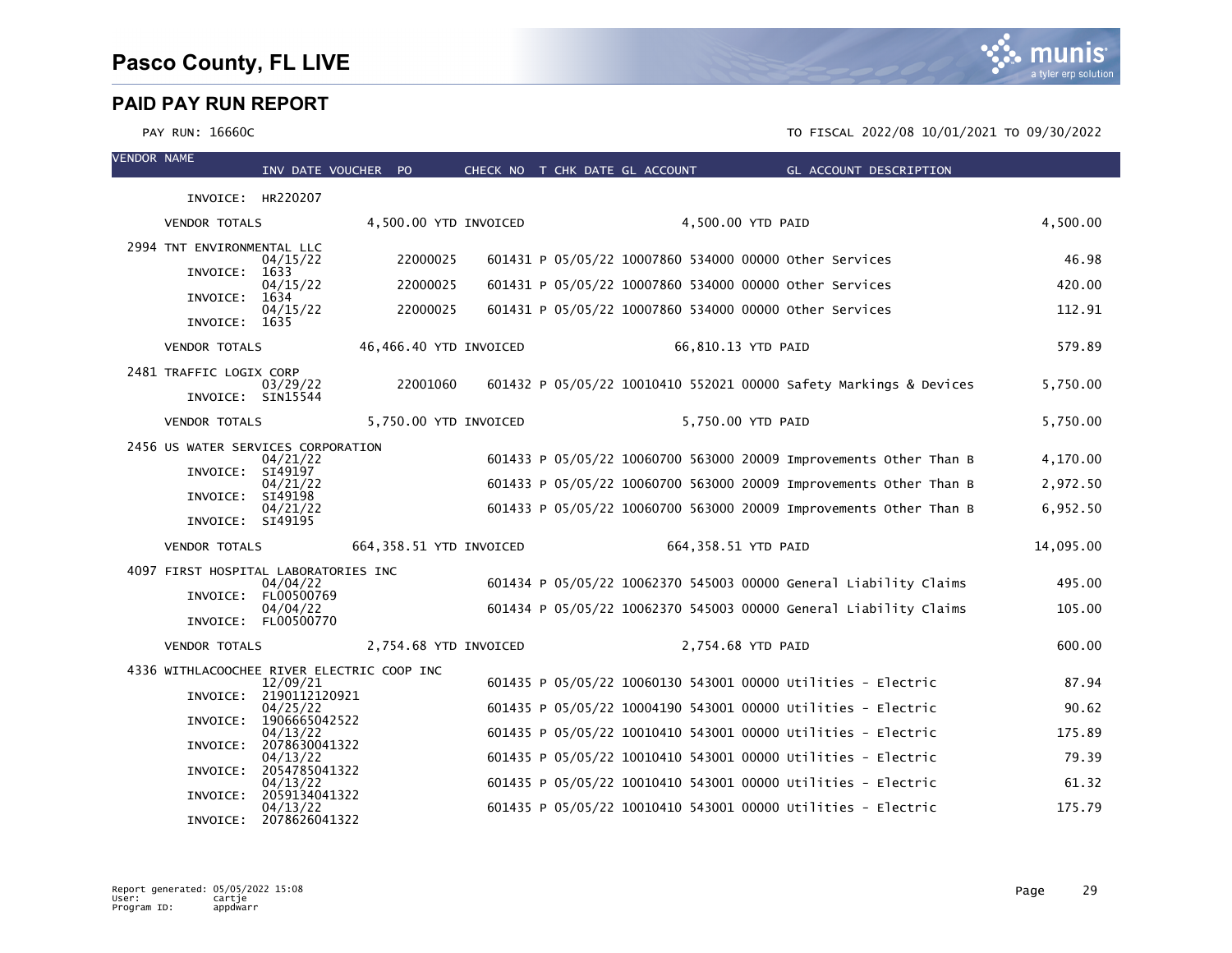| <b>VENDOR NAME</b> |                                | INV DATE VOUCHER PO       |                           | CHECK NO T CHK DATE GL ACCOUNT |  |                       |                                                              | <b>Example 2018 GL ACCOUNT DESCRIPTION</b>                        |            |
|--------------------|--------------------------------|---------------------------|---------------------------|--------------------------------|--|-----------------------|--------------------------------------------------------------|-------------------------------------------------------------------|------------|
|                    |                                | 04/13/22                  |                           |                                |  |                       | 601435 P 05/05/22 10010410 543001 00000 Utilities - Electric |                                                                   | 99.89      |
|                    | INVOICE:                       | 1697859041322<br>04/13/22 |                           |                                |  |                       | 601435 P 05/05/22 10010410 543001 00000 Utilities - Electric |                                                                   | 80.70      |
|                    | INVOICE:                       | 1697860041322<br>04/27/22 |                           |                                |  |                       | 601435 P 05/05/22 10000200 543001 00000 Utilities - Electric |                                                                   | 40.89      |
|                    | INVOICE:                       | 1906654042722<br>04/28/22 |                           |                                |  |                       | 601435 P 05/05/22 10000200 543001 00000 Utilities - Electric |                                                                   | 1,142.69   |
|                    | INVOICE:                       | 1906779042822<br>04/27/22 |                           |                                |  |                       | 601435 P 05/05/22 10000200 543001 00000 Utilities - Electric |                                                                   | 487.55     |
|                    | INVOICE:                       | 2034636042722<br>04/25/22 |                           |                                |  |                       | 601435 P 05/05/22 10000200 543001 00000 Utilities - Electric |                                                                   | 172.58     |
|                    | INVOICE:                       | 2054952042522<br>04/27/22 |                           |                                |  |                       | 601435 P 05/05/22 10000200 543001 00000 Utilities - Electric |                                                                   | 1,040.99   |
|                    |                                | INVOICE: 2125648042722    |                           |                                |  |                       |                                                              |                                                                   |            |
|                    | <b>VENDOR TOTALS</b>           |                           | 4,200,861.24 YTD INVOICED |                                |  | 4,881,199.74 YTD PAID |                                                              |                                                                   | 3,736.24   |
|                    | 9644 WORLD WIDE TECHNOLOGY LLC | 04/20/22                  | 22001316                  |                                |  |                       |                                                              | 601436 P 05/05/22 10000430 552009 00000 IT Purchase Hardware/Soft | 308.52     |
|                    | INVOICE: 10678393              |                           |                           |                                |  |                       |                                                              |                                                                   |            |
|                    | <b>VENDOR TOTALS</b>           |                           | 100,937.72 YTD INVOICED   |                                |  | 100,937.72 YTD PAID   |                                                              |                                                                   | 308.52     |
|                    | 9454 FLORIDA PARKING INC       | 03/01/22                  |                           |                                |  |                       |                                                              | 601437 P 05/05/22 10048890 563000 20467 Improvements Other Than B | 246,700.00 |
|                    | INVOICE: 030122                |                           |                           |                                |  |                       |                                                              |                                                                   |            |
|                    | <b>VENDOR TOTALS</b>           |                           | 880, 253.00 YTD INVOICED  |                                |  | 880,253.00 YTD PAID   |                                                              |                                                                   | 246,700.00 |
|                    | 9068 YSI INC                   | 04/27/22                  | 22001372                  |                                |  |                       |                                                              | 601438 P 05/05/22 10060370 546004 00000 Maintenance - Other Equip | 13,942.00  |
|                    | INVOICE: 934876                |                           |                           |                                |  |                       |                                                              |                                                                   |            |
|                    | <b>VENDOR TOTALS</b>           |                           | 17,152.00 YTD INVOICED    |                                |  | 17,152.00 YTD PAID    |                                                              |                                                                   | 13,942.00  |
|                    | 10517 SIEMENS MOBILITY INC     | 04/06/22                  | 22000922                  |                                |  |                       |                                                              | 601439 P 05/05/22 10010410 563070 20963 Signalization Projects    | 29,639.00  |
|                    |                                | INVOICE: 5620039319       |                           |                                |  |                       |                                                              |                                                                   |            |
|                    | <b>VENDOR TOTALS</b>           |                           | 75,313.00 YTD INVOICED    |                                |  | 75,313.00 YTD PAID    |                                                              |                                                                   | 29,639.00  |
|                    | 1981 ZOLL MEDICAL CORPORATION  |                           | 22001175                  |                                |  |                       |                                                              |                                                                   |            |
|                    | INVOICE:                       | 04/12/22<br>3485840       |                           |                                |  |                       |                                                              | 601440 P 05/05/22 10048060 552106 00000 Uncapitalized Equipment   | 5,812.28   |
|                    | INVOICE:                       | 04/12/22<br>3485840       | 22001175                  |                                |  |                       |                                                              | 601440 P 05/05/22 10048580 552106 00000 Uncapitalized Equipment   | 4,491.32   |
|                    | INVOICE: 3487262               | 04/14/22                  | 22001175                  |                                |  |                       | 601440 P 05/05/22 10048060 564010 00000 other Equipment      |                                                                   | 20,517.22  |
|                    | <b>VENDOR TOTALS</b>           |                           | 333,270.24 YTD INVOICED   |                                |  | 184,420.82 YTD PAID   |                                                              |                                                                   | 30,820.82  |

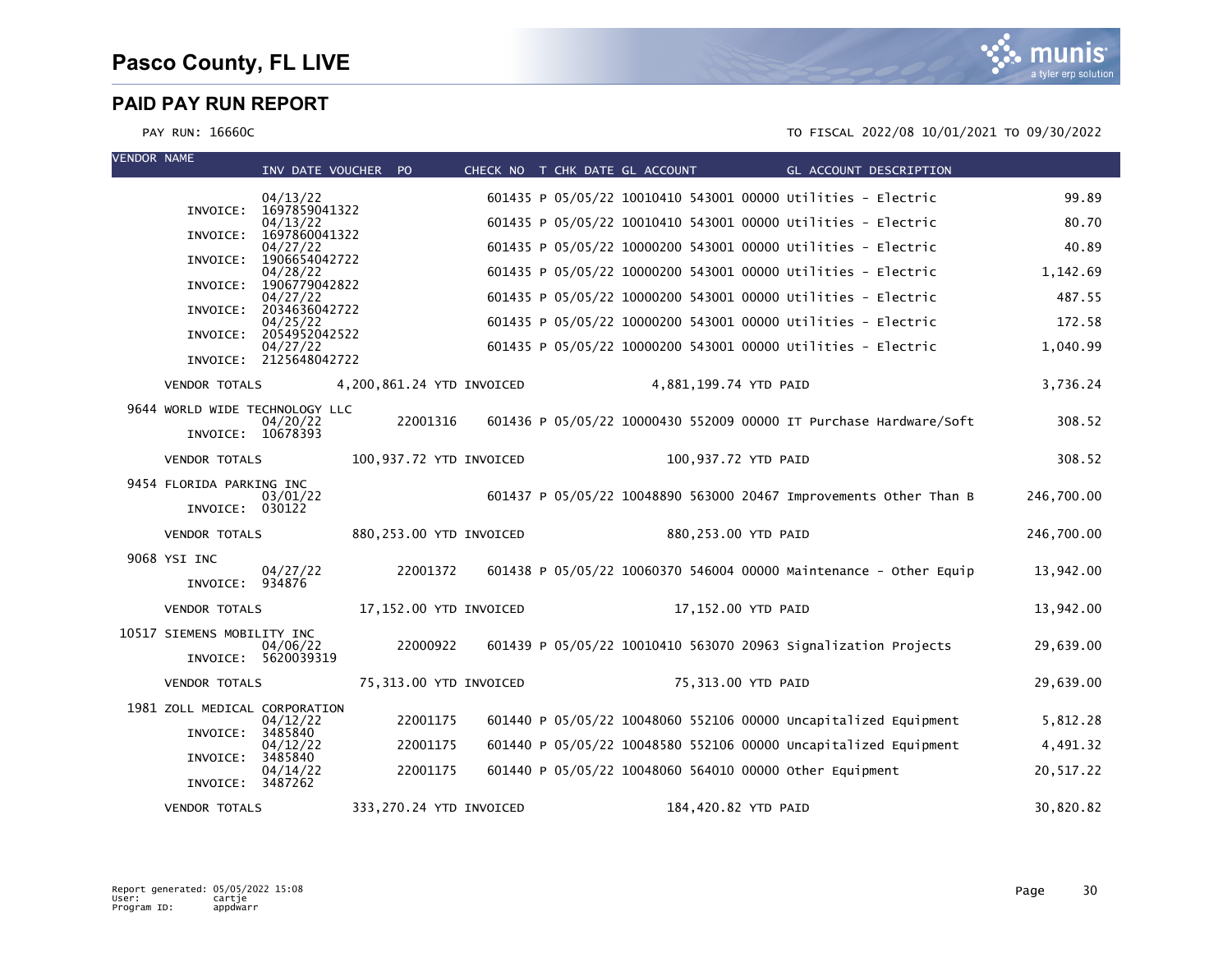

| <b>VENDOR NAME</b> | INV DATE VOUCHER PO | T CHK DATE GL ACCOUNT<br>CHECK NO | GL ACCOUNT DESCRIPTION                               |              |
|--------------------|---------------------|-----------------------------------|------------------------------------------------------|--------------|
|                    |                     |                                   | REPORT TOTALS                                        | 2,687,261.27 |
|                    |                     | TOTAL PRINTED CHECKS              | <b>AMOUNT</b><br><b>COUNT</b><br>122<br>2,687,261.27 |              |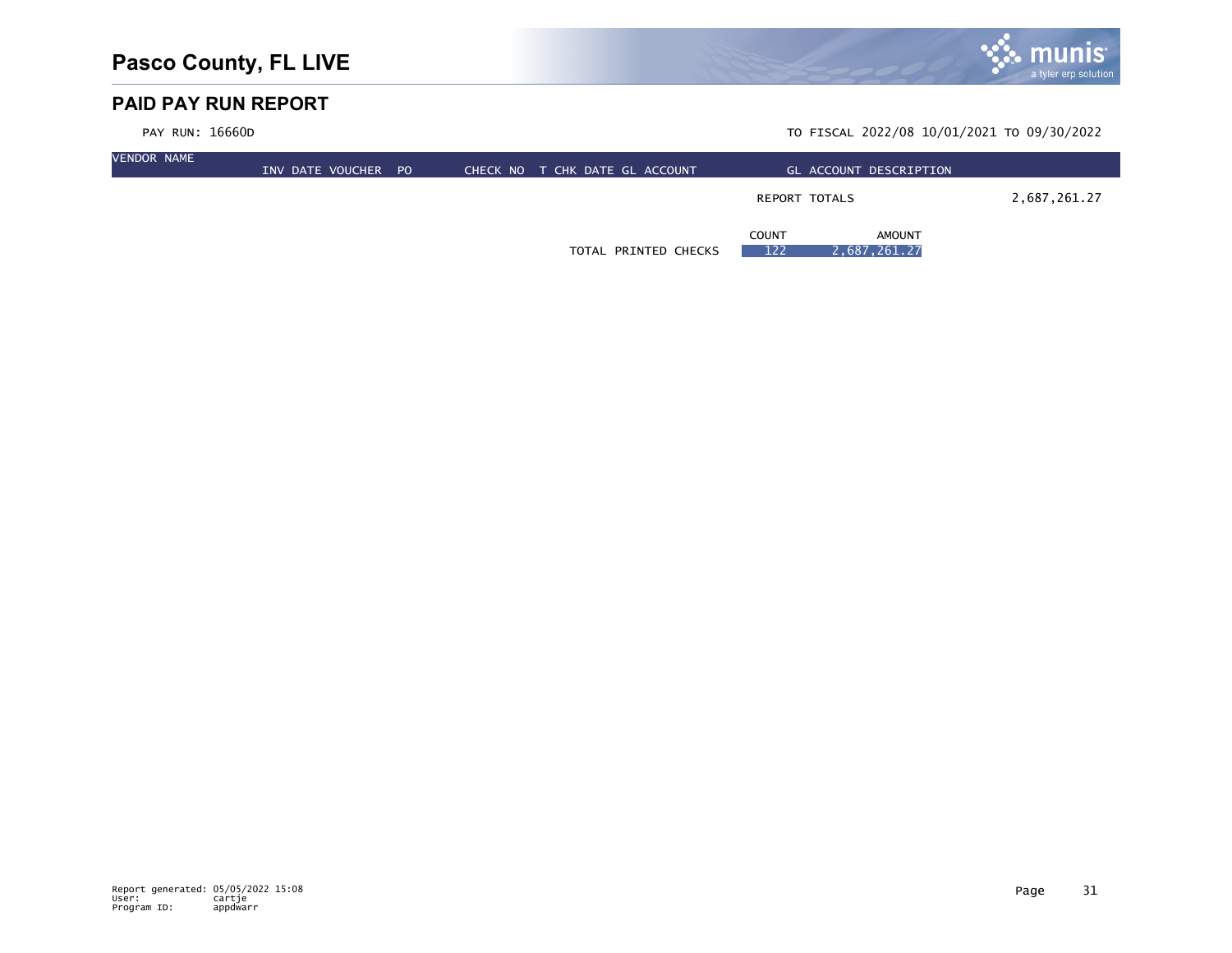

| <b>VENDOR NAME</b> |                                            |                      | INV DATE VOUCHER PO        |  | CHECK NO |  |  | T CHK DATE GL ACCOUNT                                 |              |                      | <b>GL ACCOUNT DESCRIPTION</b> |  |              |  |
|--------------------|--------------------------------------------|----------------------|----------------------------|--|----------|--|--|-------------------------------------------------------|--------------|----------------------|-------------------------------|--|--------------|--|
|                    | 7007 BANK OF AMERICA NA<br>INVOICE: 050422 | 05/04/22             |                            |  |          |  |  | 26281 M 05/05/22 10064790 201010 00000 P-Card Payable |              |                      |                               |  | 116, 125.70  |  |
|                    | <b>VENDOR TOTALS</b>                       |                      | 5,349,276.04 YTD INVOICED  |  |          |  |  | 5,349,276.04 YTD PAID                                 |              |                      |                               |  | 116, 125.70  |  |
|                    | 9775 DML TAMPA LLC<br>INVOICE:             | 04/15/22<br>PMM22046 |                            |  |          |  |  | 26280 M 05/05/22 10052550 563010 21017 IOTB-Roads     |              |                      |                               |  | 1,858,909.74 |  |
|                    | <b>VENDOR TOTALS</b>                       |                      | 28,943,213.46 YTD INVOICED |  |          |  |  | 28,943,213.46 YTD PAID                                |              |                      |                               |  | 1,858,909.74 |  |
|                    |                                            |                      |                            |  |          |  |  |                                                       |              | <b>REPORT TOTALS</b> |                               |  | 1,975,035.44 |  |
|                    |                                            |                      |                            |  |          |  |  | TOTAL MANUAL CHECKS                                   | <b>COUNT</b> |                      | <b>AMOUNT</b><br>1,975,035.44 |  |              |  |

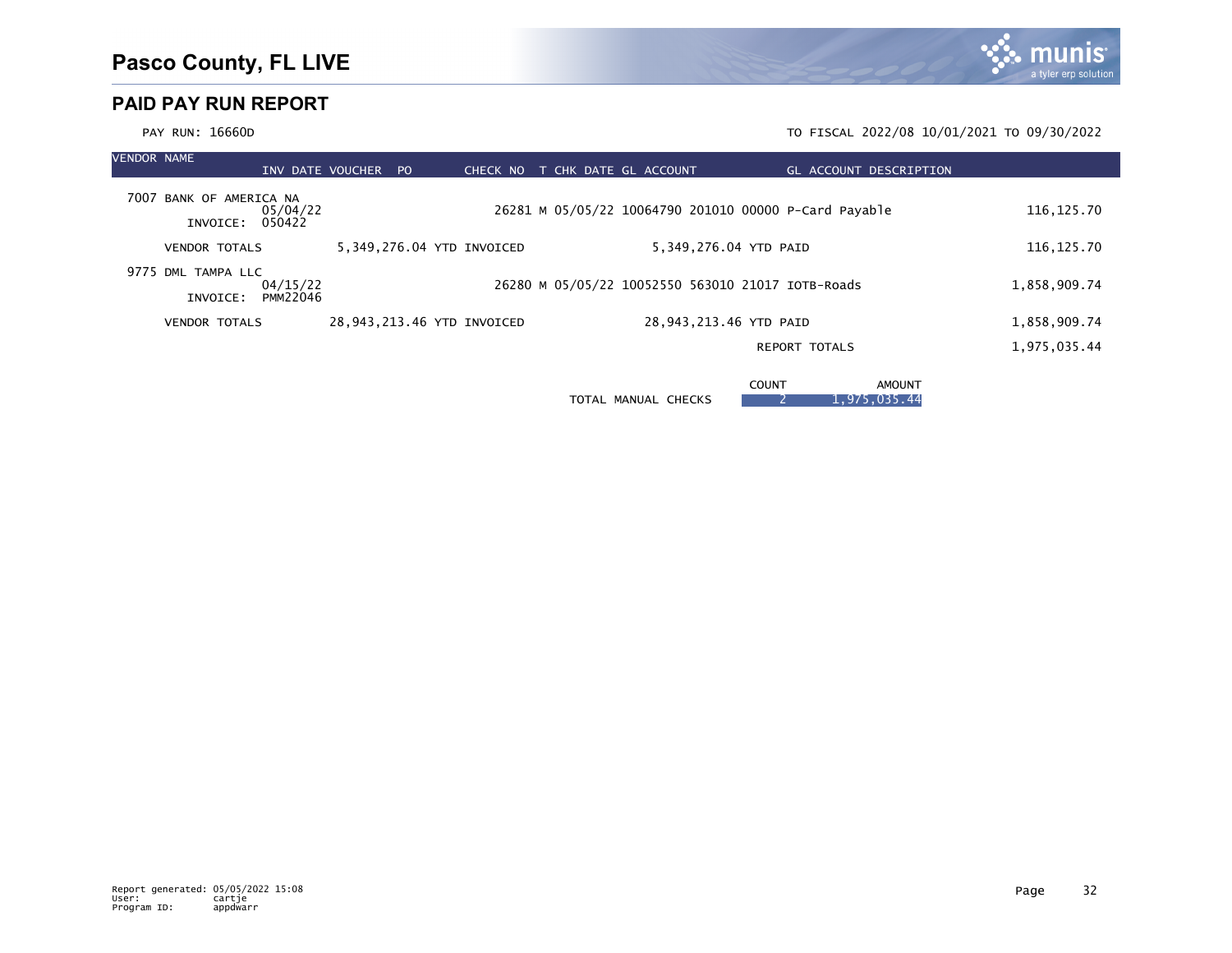mı

nıs

#### PAY RUN: 16660E 12022/08 10/01/2021 TO FISCAL 2022/08 10/01/2021 TO 09/30/2022

| <b>VENDOR NAME</b> |                        | INV DATE VOUCHER PO                                    |                             | CHECK NO T CHK DATE GL ACCOUNT |                                                    | GL ACCOUNT DESCRIPTION                                           |             |
|--------------------|------------------------|--------------------------------------------------------|-----------------------------|--------------------------------|----------------------------------------------------|------------------------------------------------------------------|-------------|
|                    | 10187 ARCADIS US INC   |                                                        |                             |                                |                                                    |                                                                  |             |
|                    | INVOICE: 34294810      | 04/27/22                                               |                             |                                |                                                    | 17983 T 05/10/22 10060700 563000 20008 Improvements Other Than B | 15,242.80   |
|                    | <b>VENDOR TOTALS</b>   |                                                        | 72,198.20 YTD INVOICED      |                                | 132,815.30 YTD PAID                                |                                                                  | 15,242.80   |
|                    | 4363 BARNEYS PUMPS INC |                                                        |                             |                                |                                                    |                                                                  |             |
|                    | INVOICE: 3000317       | 04/20/22                                               | 22000464                    |                                |                                                    | 17984 T 05/10/22 10060130 552008 00000 Maint Materials-Not Rds&B | 31,516.00   |
|                    | <b>VENDOR TOTALS</b>   |                                                        | 93,158.16 YTD INVOICED      |                                | 81,969.00 YTD PAID                                 |                                                                  | 31,516.00   |
|                    |                        | 10252 BLACKWATER CONSTRUCTION SERVICES LLC<br>01/31/22 |                             |                                |                                                    | 17985 T 05/10/22 10070050 563000 20F21 Improvements Other Than B | 13,000.00   |
|                    | INVOICE:               | 4145P6<br>01/31/22                                     |                             |                                |                                                    | 17985 T 05/10/22 10070060 205999 00000 Contracts Payable Retaina | $-1,300.00$ |
|                    | INVOICE: 4145P6R       |                                                        |                             |                                |                                                    |                                                                  |             |
|                    | <b>VENDOR TOTALS</b>   |                                                        | 566,747.88 YTD INVOICED     |                                | 674,714.58 YTD PAID                                |                                                                  | 11,700.00   |
|                    | 1973 CDM SMITH INC     | 04/29/22                                               |                             |                                | 17986 T 05/10/22 10060700 563005 20021 IOTB-Design |                                                                  | 14,330.25   |
|                    | INVOICE: 90150596      |                                                        |                             |                                |                                                    |                                                                  |             |
|                    | <b>VENDOR TOTALS</b>   |                                                        | 64,257.13 YTD INVOICED      |                                | 86,538.01 YTD PAID                                 |                                                                  | 14,330.25   |
|                    |                        | 5672 CHRISTOPHER NOCCO SHERIFF<br>04/27/22             | 22000364                    |                                |                                                    | 17987 T 05/10/22 10061410 534000 00000 other Services            | 784.02      |
|                    | INVOICE:               | UTIL0364041722<br>04/27/22                             | 22000364                    |                                |                                                    | 17987 T 05/10/22 10061410 534000 00000 other Services            | 784.02      |
|                    | INVOICE:               | UTIL0364032022<br>04/27/22                             | 22001281                    |                                |                                                    | 17987 T 05/10/22 10005130 534000 00000 other Services            | 469.53      |
|                    |                        | INVOICE: SUNWEST042722                                 |                             |                                |                                                    |                                                                  |             |
|                    | <b>VENDOR TOTALS</b>   |                                                        | 169,402,589.48 YTD INVOICED |                                | 118,695,963.00 YTD PAID                            |                                                                  | 2,037.57    |
|                    | 6124 CUES INC          | 04/25/22                                               | 22000200                    |                                |                                                    | 17988 T 05/10/22 10060130 546004 00000 Maintenance - Other Equip | 1,052.71    |
|                    | INVOICE:               | 610094                                                 |                             |                                |                                                    |                                                                  |             |
|                    | <b>VENDOR TOTALS</b>   |                                                        | 24,551.18 YTD INVOICED      |                                | 54,238.25 YTD PAID                                 |                                                                  | 1,052.71    |
|                    |                        | 8556 C W ROBERTS CONTRACTING INC<br>09/04/21           |                             |                                | 17989 T 05/10/22 10051520 563010 20429 IOTB-Roads  |                                                                  | 21,327.20   |
|                    | INVOICE:               | 4200P6F<br>09/04/21                                    |                             |                                |                                                    | 17989 T 05/10/22 10051190 205999 00000 Contracts Payable Retaina | 17,437.12   |
|                    |                        | INVOICE: 4200P6FRR                                     |                             |                                |                                                    |                                                                  |             |
|                    | <b>VENDOR TOTALS</b>   |                                                        | 46,079.86 YTD INVOICED      |                                | 56,082.39 YTD PAID                                 |                                                                  | 38,764.32   |

9917 FISERV INC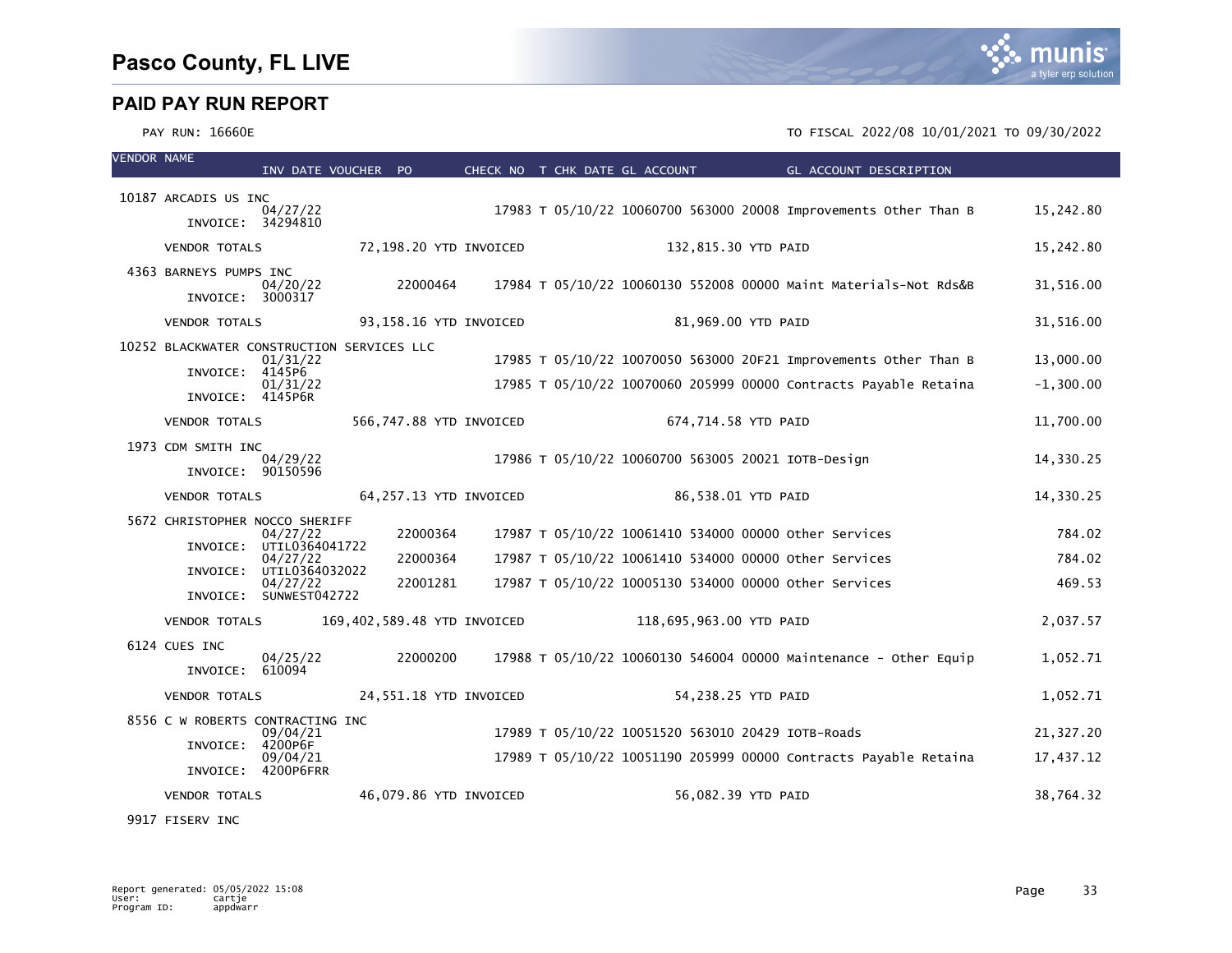PAY RUN: 16660E 12022/08 10/01/2021 TO FISCAL 2022/08 10/01/2021 TO 09/30/2022

| <b>VENDOR NAME</b> |                                                           |                                  | INV DATE VOUCHER PO       | CHECK NO T CHK DATE GL ACCOUNT |                                                          | GL ACCOUNT DESCRIPTION                                           |            |
|--------------------|-----------------------------------------------------------|----------------------------------|---------------------------|--------------------------------|----------------------------------------------------------|------------------------------------------------------------------|------------|
|                    |                                                           | 04/21/22                         | 22000188                  |                                | 17990 T 05/10/22 10059920 534000 00000 other Services    |                                                                  | 365.93     |
|                    | INVOICE: 90002792                                         |                                  |                           |                                |                                                          |                                                                  |            |
|                    | <b>VENDOR TOTALS</b>                                      |                                  | 2,116.57 YTD INVOICED     |                                | 2,460.37 YTD PAID                                        |                                                                  | 365.93     |
|                    | 2330 HERC RENTALS INC                                     | 03/23/22<br>INVOICE: 32083849011 | 22000410                  |                                |                                                          | 17991 T 05/10/22 10060110 544000 00000 Rentals and Leases        | 1,389.00   |
|                    | <b>VENDOR TOTALS</b>                                      |                                  | 150,633.80 YTD INVOICED   |                                | 163,643.20 YTD PAID                                      |                                                                  | 1,389.00   |
|                    | 9814 HOUSING AND EDUCATION ALLIANCE INC<br>INVOICE: APR22 | 04/01/22                         |                           |                                | 17992 T 05/10/22 10033310 549004 00000 Public Assistance |                                                                  | 40,000.00  |
|                    | <b>VENDOR TOTALS</b>                                      |                                  | 160,000.00 YTD INVOICED   |                                | 160,000.00 YTD PAID                                      |                                                                  | 40,000.00  |
|                    | 3946 JMG ENGINEERING INC<br>INVOICE: 1326                 | 05/02/22                         |                           |                                | 17993 T 05/10/22 10061860 563005 20132 IOTB-Design       |                                                                  | 25,641.14  |
|                    | <b>VENDOR TOTALS</b>                                      |                                  | 748,108.58 YTD INVOICED   |                                | 890,117.86 YTD PAID                                      |                                                                  | 25,641.14  |
|                    | 2594 NDL LLC                                              |                                  |                           |                                |                                                          |                                                                  |            |
|                    | INVOICE:                                                  | 04/26/22<br>132170               | 22000396                  |                                | 17994 T 05/10/22 10000200 534000 00000 other Services    |                                                                  | 2,750.00   |
|                    | INVOICE: 132044                                           | 04/30/22                         | 22000042                  |                                | 17994 T 05/10/22 10022430 534000 00000 other Services    |                                                                  | 490.00     |
|                    | <b>VENDOR TOTALS</b>                                      |                                  | 2,144,613.62 YTD INVOICED |                                | 2,817,821.76 YTD PAID                                    |                                                                  | 3,240.00   |
|                    | 9874 ONE COMMUNITY NOW INC<br>INVOICE: MAY22              | 05/02/22                         |                           |                                | 17995 T 05/10/22 10033310 549004 00000 Public Assistance |                                                                  | 100,000.00 |
|                    | <b>VENDOR TOTALS</b>                                      |                                  | 830,598.10 YTD INVOICED   |                                | 830,598.10 YTD PAID                                      |                                                                  | 100,000.00 |
|                    | 7495 PSI TECHNOLOGIES INC                                 | 04/28/22                         | 22000222                  |                                |                                                          | 17996 T 05/10/22 10060130 552001 00000 Gas 01l Lubricants        | 530.00     |
|                    | INVOICE:<br>INVOICE: P6180                                | P6179<br>04/28/22                | 22000222                  |                                |                                                          | 17996 T 05/10/22 10060130 552001 00000 Gas 0il Lubricants        | 201.00     |
|                    | <b>VENDOR TOTALS</b>                                      |                                  | 405,522.29 YTD INVOICED   |                                | 375,822.00 YTD PAID                                      |                                                                  | 731.00     |
|                    | 3719 RED WING BRANDS OF AMERICA INC                       |                                  |                           |                                |                                                          |                                                                  |            |
|                    | INVOICE:                                                  | 04/24/22<br>291191316            | 22000436                  |                                |                                                          | 17997 T 05/10/22 10036510 552021 00000 Safety Markings & Devices | 150.00     |
|                    | INVOICE:                                                  | 04/20/22<br>609189873            | 22000436                  |                                |                                                          | 17997 T 05/10/22 10036510 552021 00000 Safety Markings & Devices | 150.00     |
|                    |                                                           | 03/24/22                         | 22000436                  |                                |                                                          | 17997 T 05/10/22 10060140 552021 00000 Safety Markings & Devices | 150.00     |